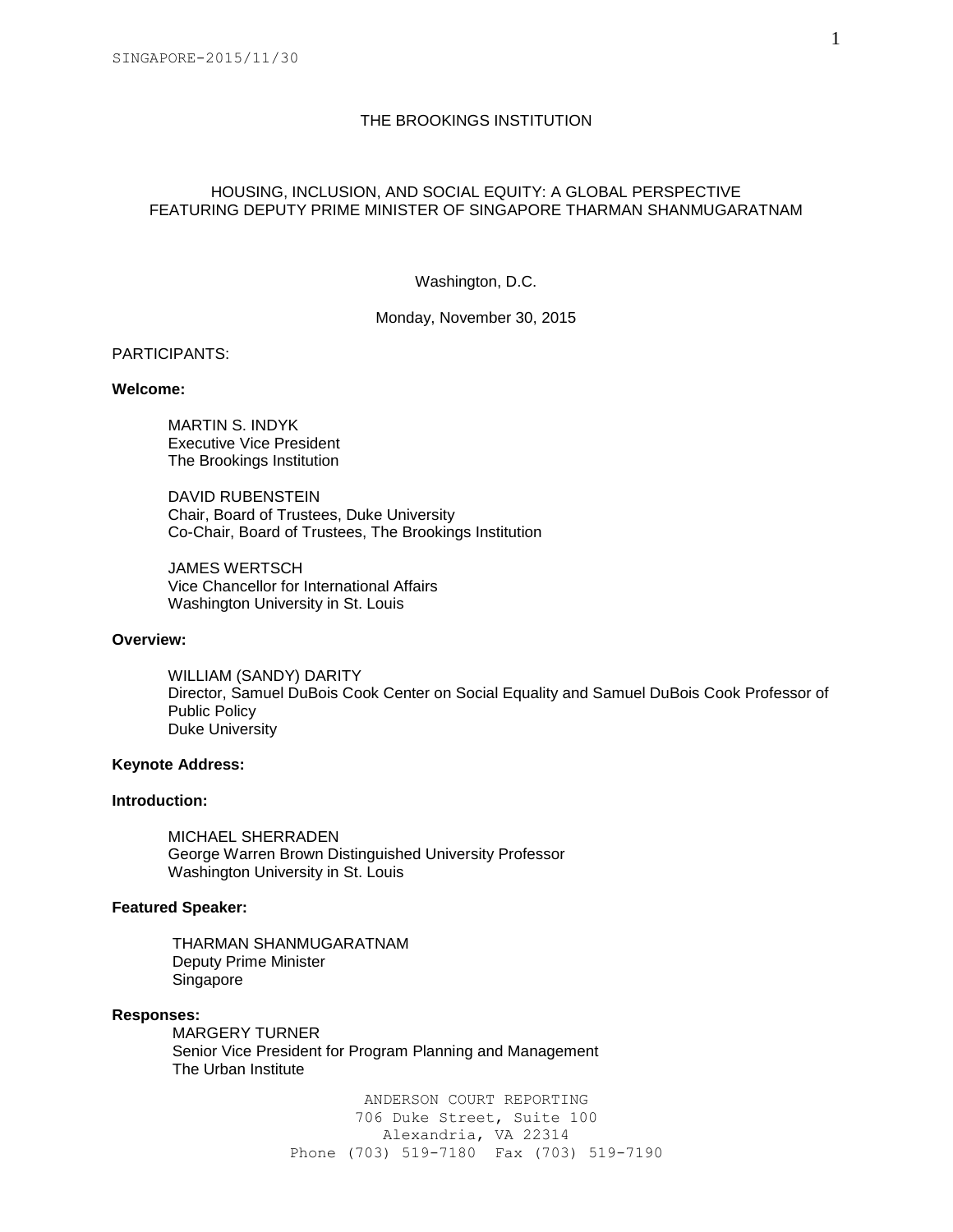YUNN CHII WONG Associate Professor, Head of Department of Architecture National University of Singapore

DAVID CONNER Former Chief Executive Officer Overseas Chinese Banking Corporation

# **Panel 1 - Housing and Community: Role of Government in the U.S.:**

# **Moderator:**

RICHARD REEVES, Senior Fellow and Co-Director, Center on Children and Families The Brookings Institution

### **Panelists:**

JACK MARKELL Governor State of Delaware

SETTI DAVID WARREN Mayor Newton, Massachusetts

XAVIER DE SOUZA BRIGGS Vice President Ford Foundation

# **Panel 2 - Housing and Social Equity in Selected Nations:**

## **Moderator:**

ANIRUDH KRISHNA Edgar T. Thompson Professor of Public Policy Duke University

### **Panelists:**

NGEE CHOON CHIA Associate Professor National University of Singapore

RICKY JOSEPH Research Fellow University of Birmingham (UK)

SUKHADEO THORAT Professor Jawaharlal Nehru University

MOLLY METZGER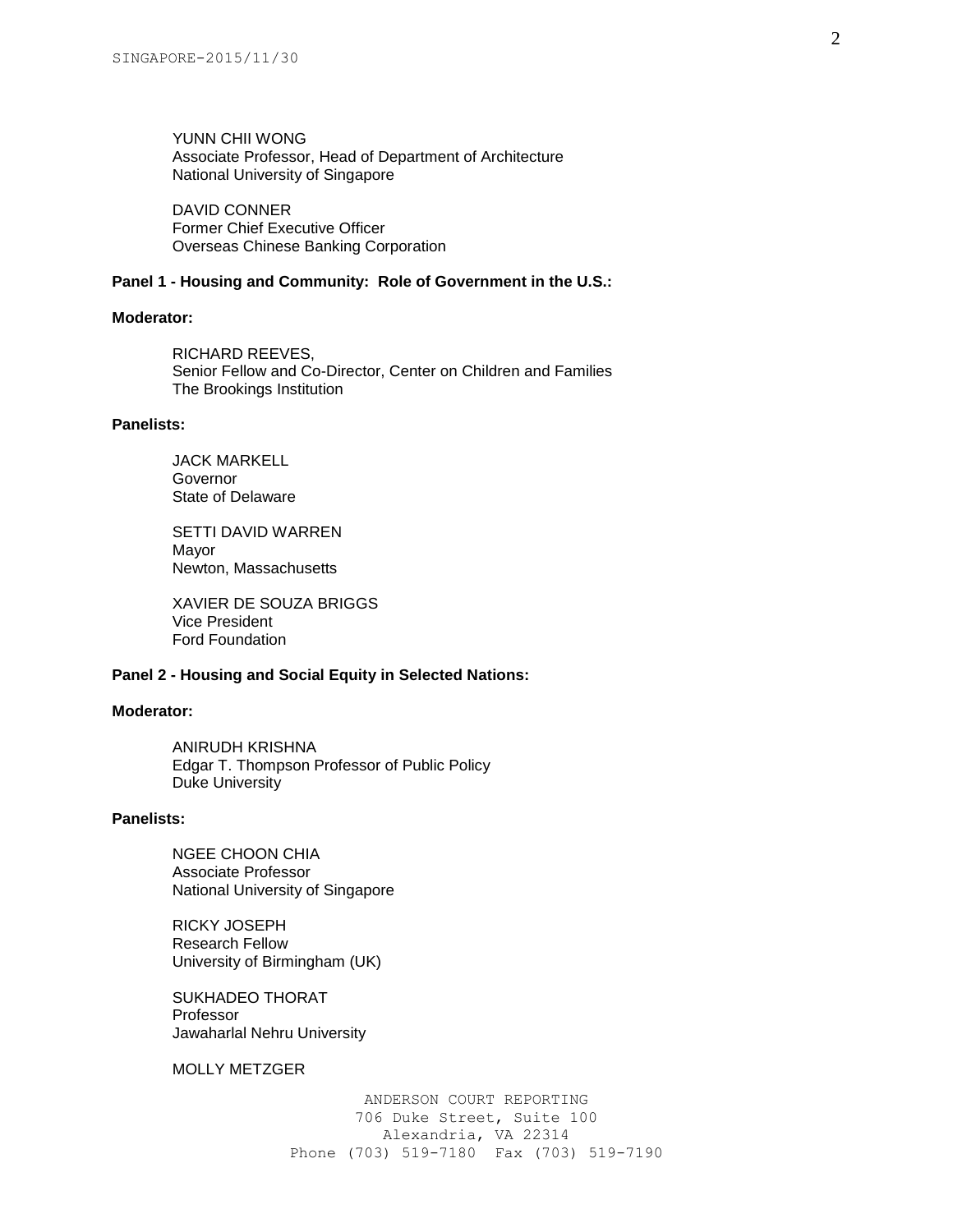Assistant Professor Washington University in St. Louis

### **Concluding Observations and the Way Forward:**

RICHARD REEVES Senior Fellow and Co-Director, Center on Children and Families The Brookings Institution

WILLIAM (SANDY) DARITY Director, Samuel DuBois Cook Center on Social Equality and Samuel DuBois Cook Professor of Public Policy Duke University

YUNN CHII WONG Associate Professor, Head of Department of Architecture National University of Singapore

\* \* \* \* \*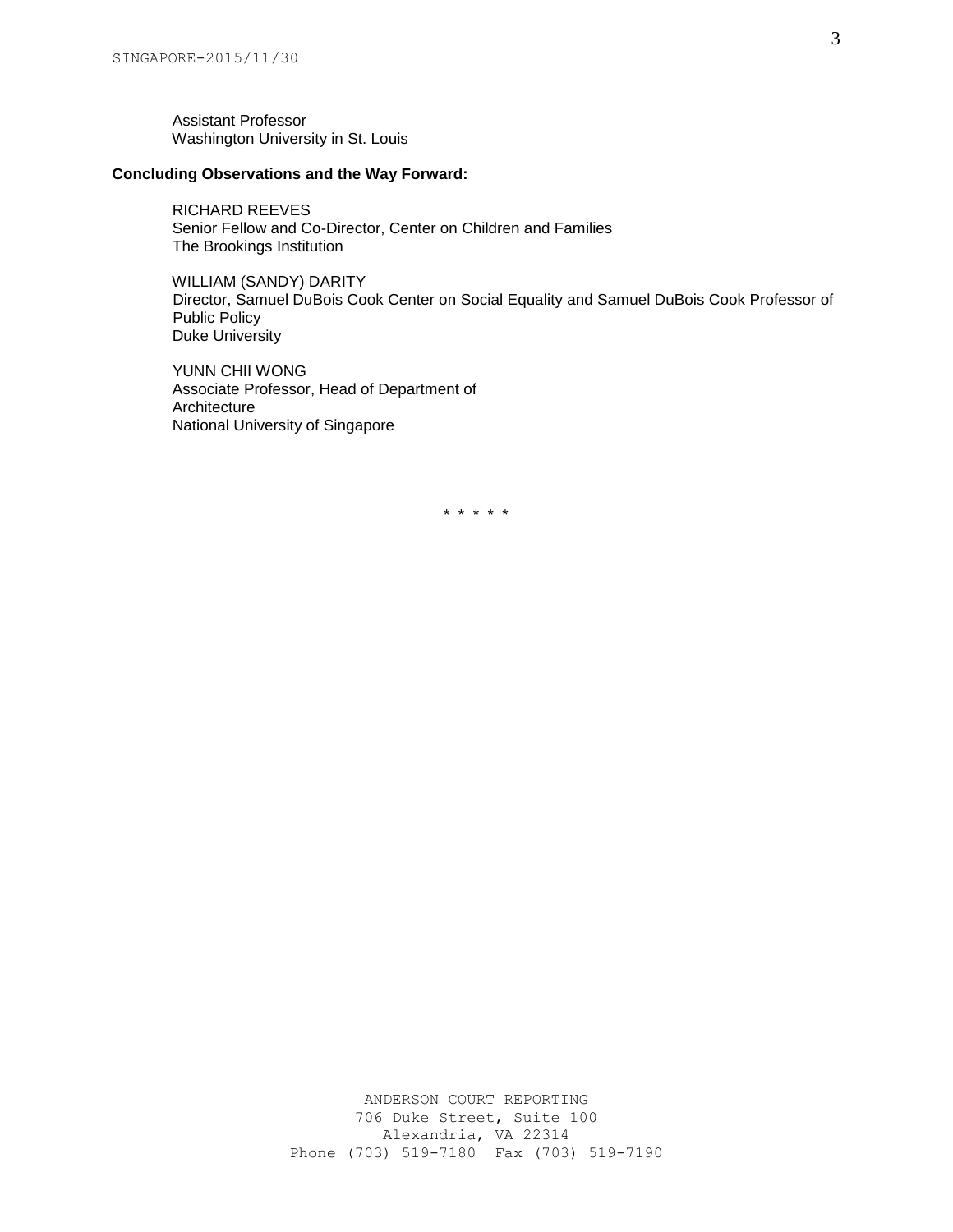## P R O C E E D I N G S

MR. INDYK: Good morning. Thank you for joining us early morning after a long Thanksgiving weekend. It seems to be cruel and unusual punishment, but we have a very big program to get underway and wanted to get started.

I'm Martin Indyk. I'm the executive vice president of The Brookings Institution. We are delighted to have the opportunity to host this very special gathering, the International Symposium on Housing, Inclusion, and Social Equity.

The subject itself is an urgent and compelling one. The relationship in particular between place, race, and lack of opportunity has been driven home to us here in the United States by the dramatic highlighting of those inequalities in places like Baltimore and Ferguson. And it is for that reason that Brookings itself has taken a very important initiative to focus our intellectual resources across three of our programs -- our Metropolitan Program, our Economic Studies Program, and our Governance Studies Program -- to bring together our scholars to work on this bundle of issues which have defied effective solutions now for more than five decades. We know what the problems are. We don't seem to be able to come up with effective solutions.

And that is why we're particularly happy to have the opportunity to host this international symposium because there is much that I think we can learn from experiences not only around the United States, but internationally, as well. And for that reason we're particularly pleased this morning to welcome the deputy prime minister of Singapore, Tharman Shanmugaratnam, who as the person responsible in the Singapore government for housing policy, has a particularly important set of insights on these challenges.

I'm also very happy that we're able to have this symposium as a partnership with two other American institutions that have great importance and roles in these areas. I'm speaking in particular of Washington University in St. Louis. Brookings and Washington University have a very close partnership that stems from the fact that the founder of Brookings, Mr. Brookings himself, also played a critical role in the development of Wash U. in St. Louis.

And we're also very pleased to be partnering with Duke University in the form of Sandy

ANDERSON COURT REPORTING 706 Duke Street, Suite 100 Alexandria, VA 22314 Phone (703) 519-7180 Fax (703) 519-7190 4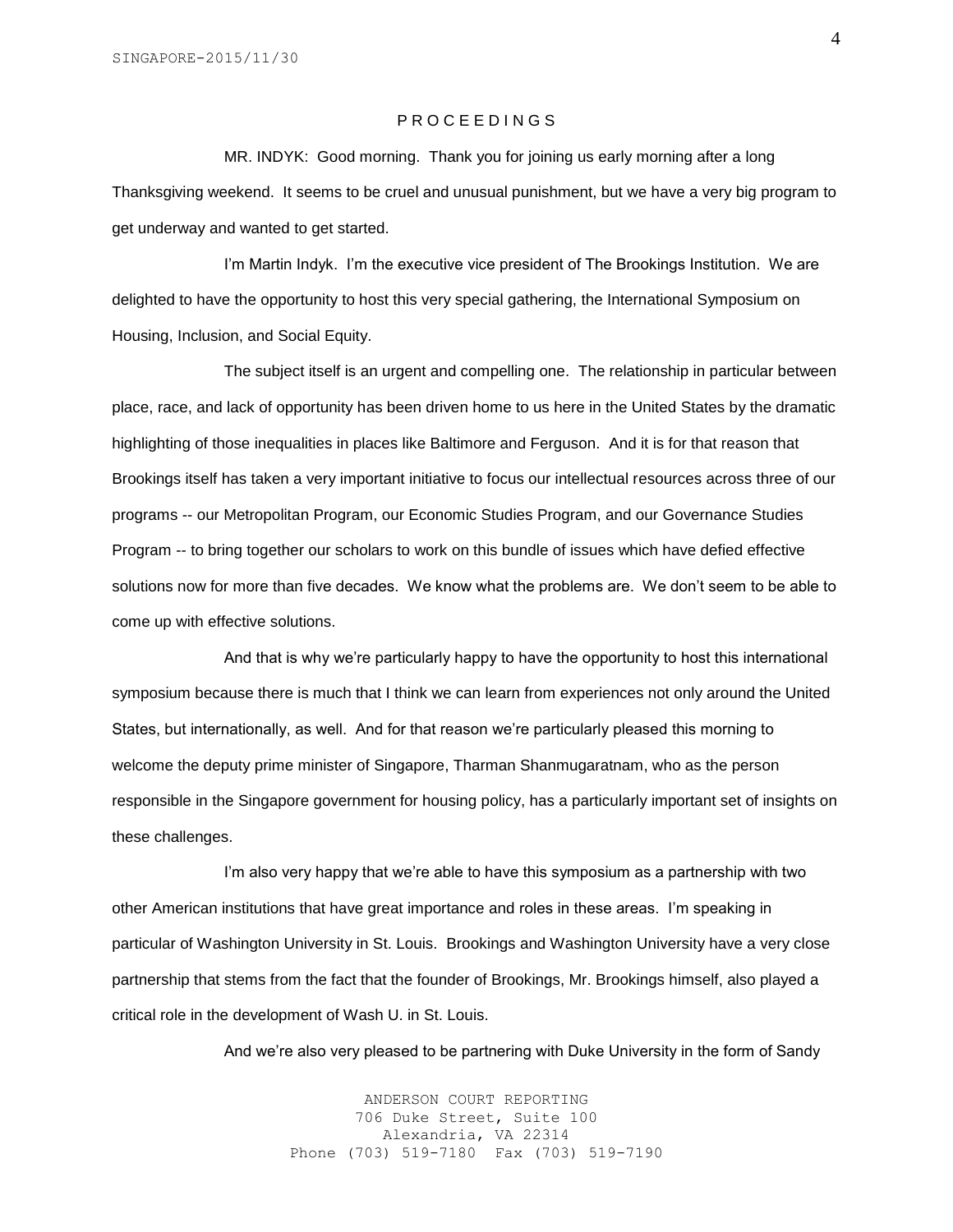Darity and the Samuel DuBois Cook Center on Social Equity at Duke University. Our own contributions today and in the ongoing research comes from Richard Reeves and Belle Sawhill and the Brookings Center on Children and Families. And so we have this dynamic partnership between two great universities, the Singapore government and Brookings itself.

And so on behalf of Brookings, I'm very happy to have the opportunity to welcome you all here today and online. And I wish you the very best with your deliberations on a very urgent and critical issue. Thank you. (Applause)

I was supposed to introduce David Rubenstein, who wears two hats this morning. (Laughter) He is the co-chair of The Brookings Institution, but he's also the chairman of Duke University. And so in both capacities we thought it was very appropriate for David Rubenstein to welcome you and to see him this morning.

David, please. (Applause)

MR. RUBENSTEIN: Thank you very much, Martin. The third hat is actually in my private business operations I have a very close relationship with Singapore and I've spent a lot of time in Singapore, and the government of Singapore has been very close to my firm through its investment arm. So I wear three hats: Duke, Brookings, and a great lover and fan of Singapore.

For most of organized history the concept of equality did not exist. You can say that Homo sapiens are on the face of the Earth for roughly 200,000 years. The idea that they were going to be all treated equal didn't really exist for most of that time. In fact, if organized history is roughly 10,000 years old, you could argue, in the East and the West, it was really only about 100, maybe 200 years ago that the idea that people should be treated equally came about. And it came about in something that Thomas Jefferson wrote. In the Declaration of Independence he said, "We hold these truths to be selfevident, that all men are created equal."

Now, of course, when he wrote that, he had two slaves with him, he owned about 100 slaves, so how could he have written that? Well, he meant it in the sense that people were created equal, but he didn't think they could live together. But those words became the inspiration for many people in this country and around the world, the idea that people could be equal.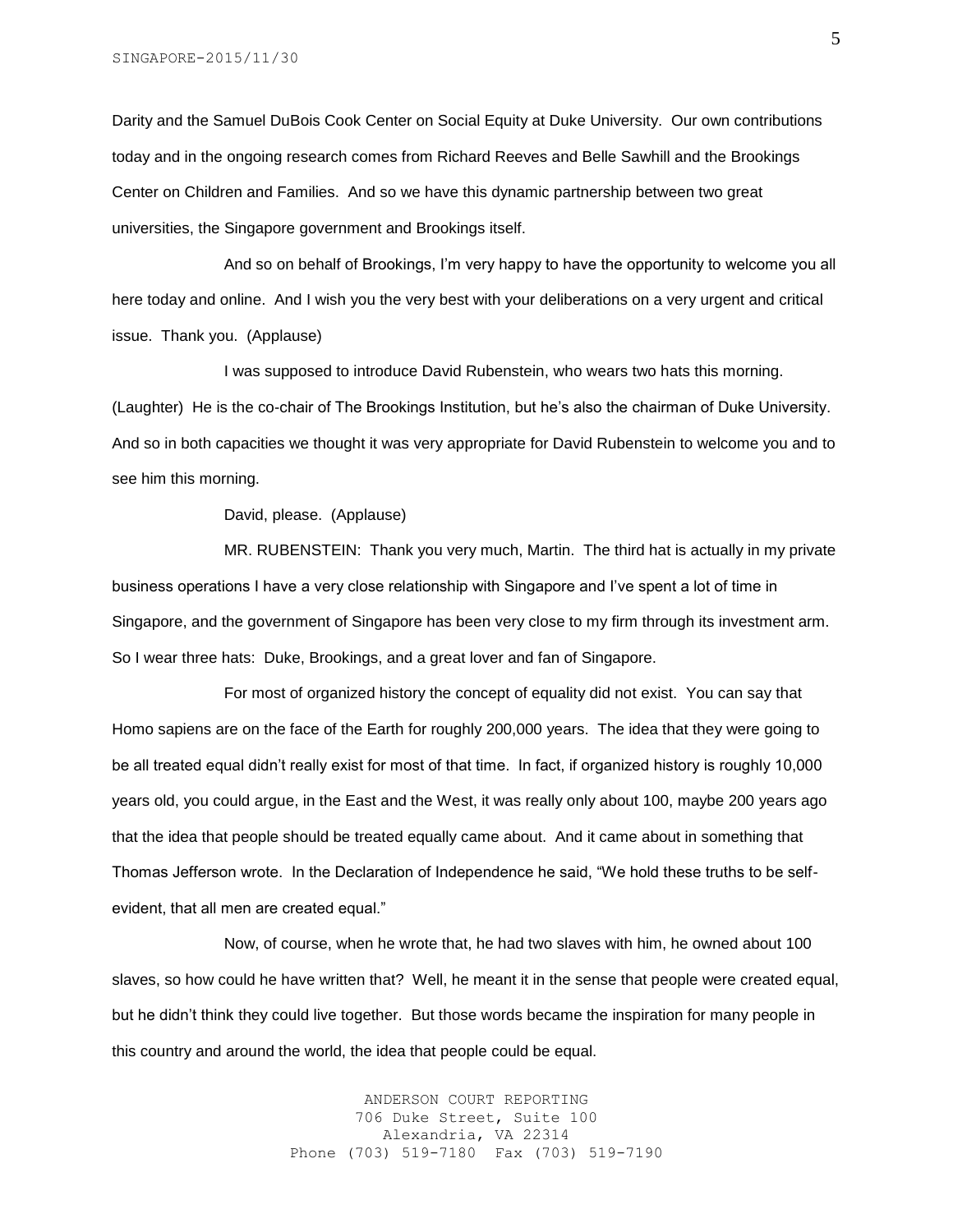One person who thought that they really should be equal was Abraham Lincoln. And ultimately, when the Civil War arose, because we didn't really have equality because we had slavery until the Civil War, Abraham Lincoln did something about that. But even after the Civil War and with the 13th, 14th, and 15th Amendments, we didn't really have equality because of the Jim Crow laws. And even after the civil rights revolution of the 1960s, we really didn't have real equality. The laws changed a bit, but we still didn't have real equality. We've made a lot of progress in racial equality, religious equality, gender equality, but we still are not where we should be.

Housing equality, it really is something that has to be given a lot of attention now because it's clear from all kinds of studies that if people don't grow up in housing that is appropriate for them, they have a very limited chance of growing up to be citizens who can rise up through our system. Social mobility is very modest if you grow up in housing that is inadequate. Studies repeatedly show that income is measured, to a large extent, by where you grew up. And if you grew up in housing that's inappropriate, your chance of rising is very, very modest.

And so today, we have an opportunity to discuss how we can do things in our society to make it possible for all humans, all people -- not just in the United States, but all around the world -- to grow up in a society where they have housing that is appropriate to live in, appropriate to foster education, appropriate to foster conducive conduct between other human beings. If we don't do that, we're going to be condemned in these countries and all the countries around the world to a life where certain people are not going to be having a chance to be equal. And the concept of equality is one of the most important concepts that I think has ever existed on the face of the Earth, the idea that all people have a chance to be equal and they should be given their potential to do that.

Now, today, at this conference, we have a chance to talk about that. We're not going to solve housing inequality at this conference, but we can make a start in bringing to the fore some of the issues that have really been raised by many scholars in recent years when they have noted that people who grow up in housing that is inappropriate do not have a chance to rise up and do not have a chance to fulfill their potential and do not have a chance to really be equal to other citizens who grew up in better housing. So, hopefully, this conference and other things that can follow from it can live up to the idea that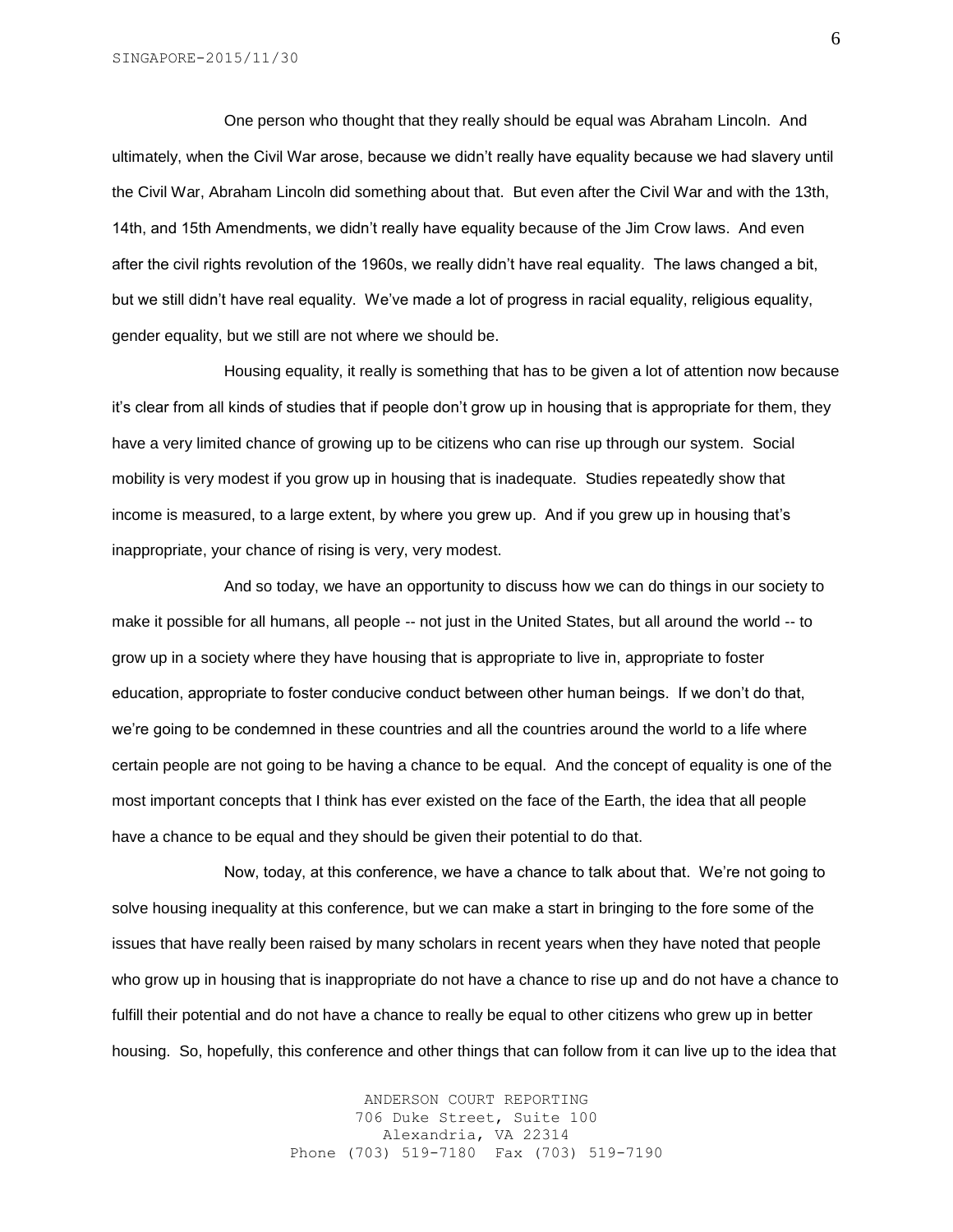we can make our country one that truly is equal not just in racial equality or gender equality or religious equality, but also in housing equality. And that is a very important thing that I hope we can get out of this conference.

So thank you very much for including Duke in this. Thank you. (Applause)

MR. WERTSCH: Good morning. My name is Jim Wertsch. I'm vice chancellor for International Affairs at Washington University in St. Louis. And I'm delighted to be here for a couple of major reasons having to do both with The Brookings Institution and with international studies with places like Singapore.

As Martin Indyk noted, Washington University has a long history with The Brookings Institution. Brookings Hall was named as such on the Washington University campus in 1928. Robert S. Brookings was here helping found The Brookings Institution in 1916. And so this relationship has gone on for some time and it's one reason that we're delighted to be part of this meeting today.

The other is Washington University has created a new kind of major initiative on globalizing our university through an organization we call the McDonnell International Scholars Academy, which was founded 10 years ago. This is an academy in the sense that it brings in people from partner universities and does relationship-building and collaborative research with them. We have 28 partner universities, including the National University of Singapore, which was one of our founding partners in the McDonnell Academy. We recruit scholars from there, but we also do collaborative research. And today, we're seeing one of the outcomes of having the National University of Singapore as a founding partner in the McDonnell Academy.

Michael Sherraden, Professor Michael Sherraden, my colleague from Washington University, is the ambassador -- we call the ambassador -- to NUS. And he's helped build relationships there for many years, actually, but now we're starting to do this more in the area of the Next Stage Institute, which is an initiative that's between Michael Sherraden and Washington University and U.S. And we look at being able to deal with the kind of large-scale issues that David Rubenstein just mentioned as something that needs to be done on a global level. And hence, our partners around the world become very important in this respect, and today is an example of that, how we can look at housing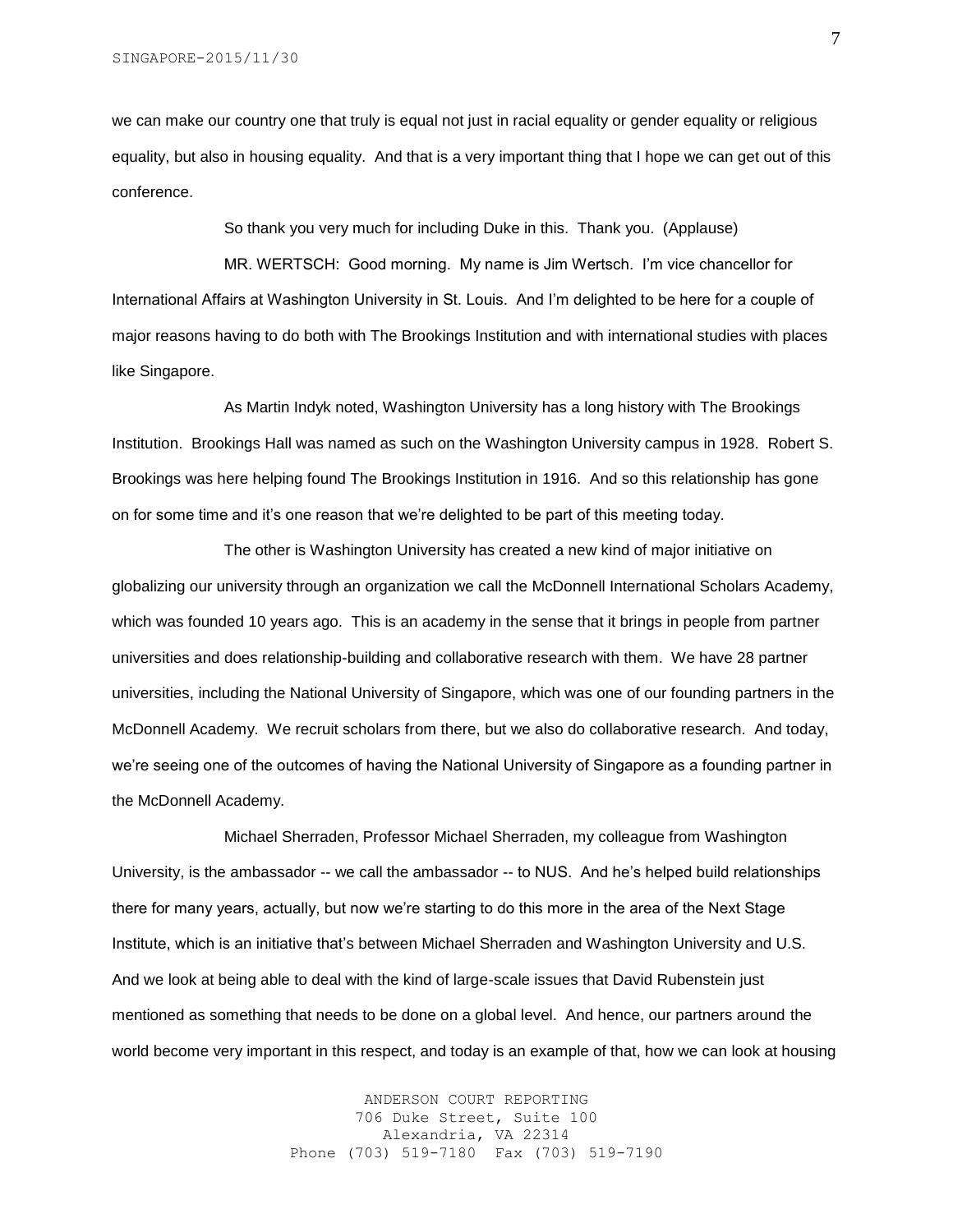equity as an issue that exists not only in the United States, it certainly does here, but the role model that we can find in places like Singapore and the ways that we can come together with better solutions maybe for places everywhere.

So thank you very much for having Washington University as part of this. We're delighted to be here and I look forward to some of the ideas we come up with today. Thank you. (Applause)

MR. DARITY: Good morning. I'd like to say thank you to David Rubenstein for his profound observations about the history of human attitudes and beliefs about inequality and for representing Duke University. And I'd also like to thank Richard Reeves for his enthusiastic response when Michael Sherraden and I approached him about the possibility of holding this convening at Brookings. And I also would like to extend an additional thanks to Zhou Li at Washington University and Wynne Wright at Duke for all their support and help in making this conference come together.

The genesis of the conference took place in the context of the strategic planning process for our new Samuel DuBois Cook Center on Social Equity. Michael Sherraden generously agreed to participate in that process. And while he was in Durham, we had a conversation about the deputy prime minister of Singapore, Tharman Shanmugaratnam, giving a series of speeches about Singapore's success in eliminating residential and social segregation.

So the question became whether or not the strategies that had been pursued in Singapore could be applicable elsewhere. Was there a possibility of translating the policies that had been pursued in Singapore to countries that exist on a much larger scale with a very different political culture? And that was the basis for us putting this conference together. And we're very pleased at the deputy prime minister's willingness to give the keynote address here.

The theme of this conference is deeply simpatico with the mission of our new center at Duke. The Samuel DuBois Cook Center on Social Equity is focused on the problem of inequality and it is Duke's major initiative to try to address the problems of inequity and unfairness in the world as well as, of course, in the United States and our home state of North Carolina.

I'd like to mention briefly one of our major projects that is now underway. It is the Ford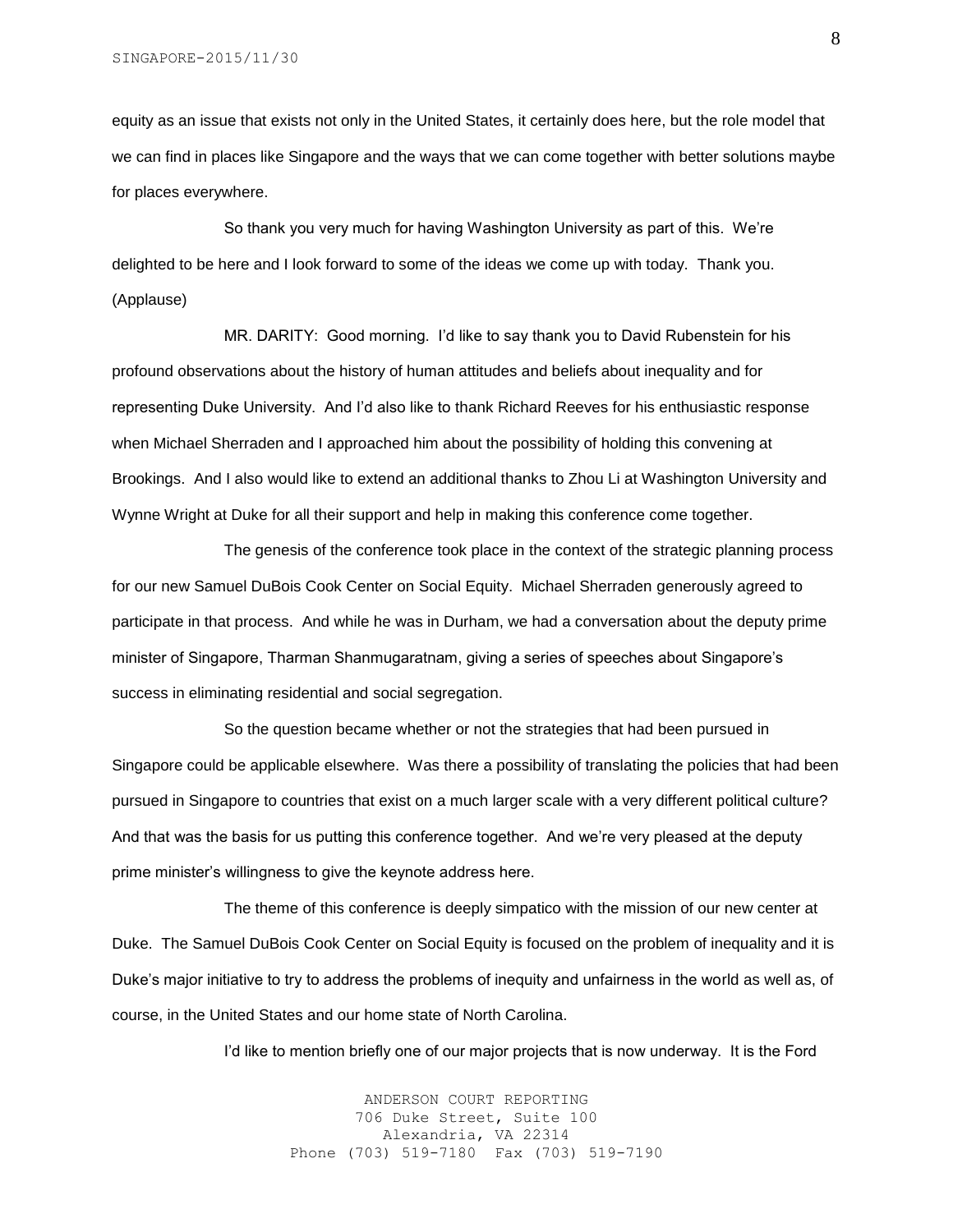Foundation-funded National Asset Scorecard on Communities of Color. The Ford Foundation's provided support for this with Darrick Hamilton at the New School and myself serving as the principal investigators on the grant. The grant involves the surveying of finely defined ethnic groups in various metropolitan centers in the United States to try to capture substantial information about their net worth position.

We have surveyed five cities thus far and we're now in the process of generating a set of reports. Those cities are Miami; Los Angeles; Boston; Washington, D.C.; and Tulsa, Oklahoma. And one of the aspects of the study is a focus on housing and neighborhood quality issues. That's central to our major projects. And I must mention, particularly since Martin Indyk started the conference with this observation, that the next city that we're going to survey is Baltimore, Maryland.

Finally, I'd like to take the time to thank Michael Sherraden for his enthusiasm about this project, as well, and for his thoughtfulness about how we might put together a convening that could address these serious issues. His work on asset development for those who are poor has been a signal body of research that has reshaped the way in which we think about the prospects of altering the wealth distribution in our society.

I particularly want to make note of the experiment that's been conducted in the state of Oklahoma, the SEED Project, which provides an opportunity for the development of child trust funds for young people in that state. There's actually some very, very interesting issues that that project has raised that we have to think about, but it's a very, very important step in trying to change the conditions of opportunity for young people in the United States. I think, in my opinion, that's one of Michael's central contributions, but he's made many, many more as leader and director of Washington University's Center on Social Development. And we will hear from him next. (Applause)

MR. SHERRADEN: Thank you very much for being here. I'm Michael Sherraden and I appreciate all the comments. Thanks, Sandy, for a positive word about our center.

I also want to say thanks to Brookings Institution. I think Brookings Institution was officially part of Washington University originally a long time ago, so some of us have not quite let go of that. (Laughter) So we do feel a strong kinship to this institution and currently renewing that relationship, and Jim's very active in that. And we look forward to that partnership going forward.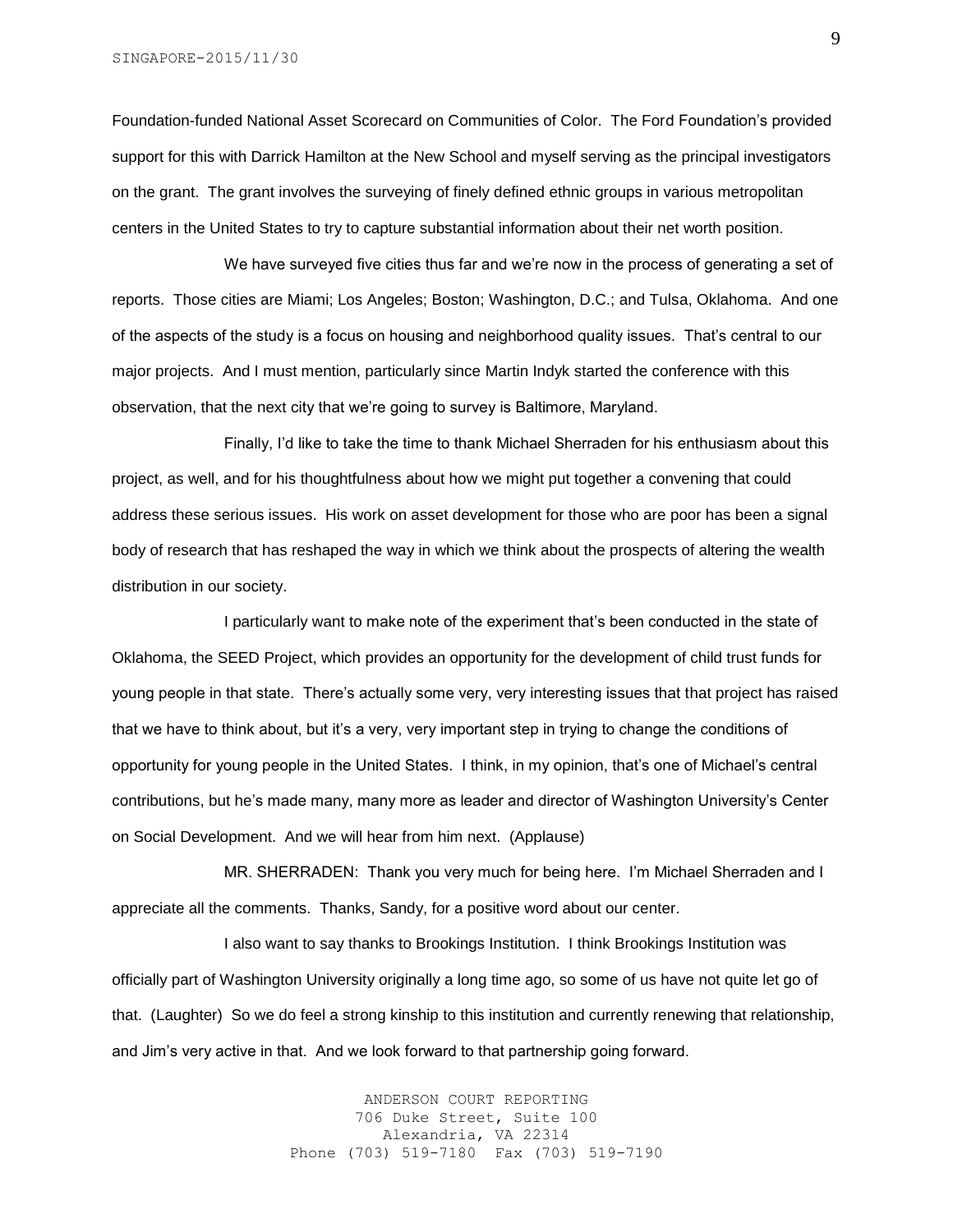Sandy has also been, and Duke, been terrifically great partners in this work. Sandy was the first person I called, you know, when we were able to put this conference together. He's just started a new Center on Social Equity, the Samuel DuBois Cook Center, which is going to be doing really excellent work going forward, and we look forward to that partnership in the United States and beyond.

NUS is also a partner institution here, and so it's not just the government that's represented here, but also the academic institution. And I think you will see by some of the speakers from NUS that not everybody is of a single mind about these policies. And actually, one of the benefits of this conference today is that there will be some give-and-take and people have different views and raise different aspects of issues, and I think that's what will make this day particular productive.

I would say this is a perspective very much from the United States that if we don't figure out housing and race, residence and race, our prospects don't look that good. We are a country that is going to be a minority European descent and a majority people of color in the not-too-distant future. And to have sharply segregated residential segregation which leads to -- and also segregation by class, a sharply divided or intensive neighborhoods full of poverty leads to very poor outcomes in general for the children that we want to raise for the next generation. So this is not a viable strategy for the United States and, in my view, we're not really even talking about it in the terms that might set the stage for solving this problem.

So, as mentioned, I also have a professorship in Singapore, and you will hear that Singapore has a very different strategy about housing policies. So I think the goal here is can we put some different perspectives on the table and consider how we can learn from each other?

I would say a word about Singapore. Briefly, Singapore is a very innovative little country. It doesn't regularly engage in policy discussions internationally, at least in social issues, maybe more so in economic issues under the current deputy prime minister, who's very active internationally. But Mr. Tharman has begun to speak a little bit about social policy, as mentioned, and so I asked him. We were both in Singapore at the same meeting in July and he agreed to come and speak if he could work it out. He's a very busy guy and he's in town, I think, for a committee with the International Monetary Fund, the Policy Committee, so we were able to work out this conference. So we're grateful to the deputy prime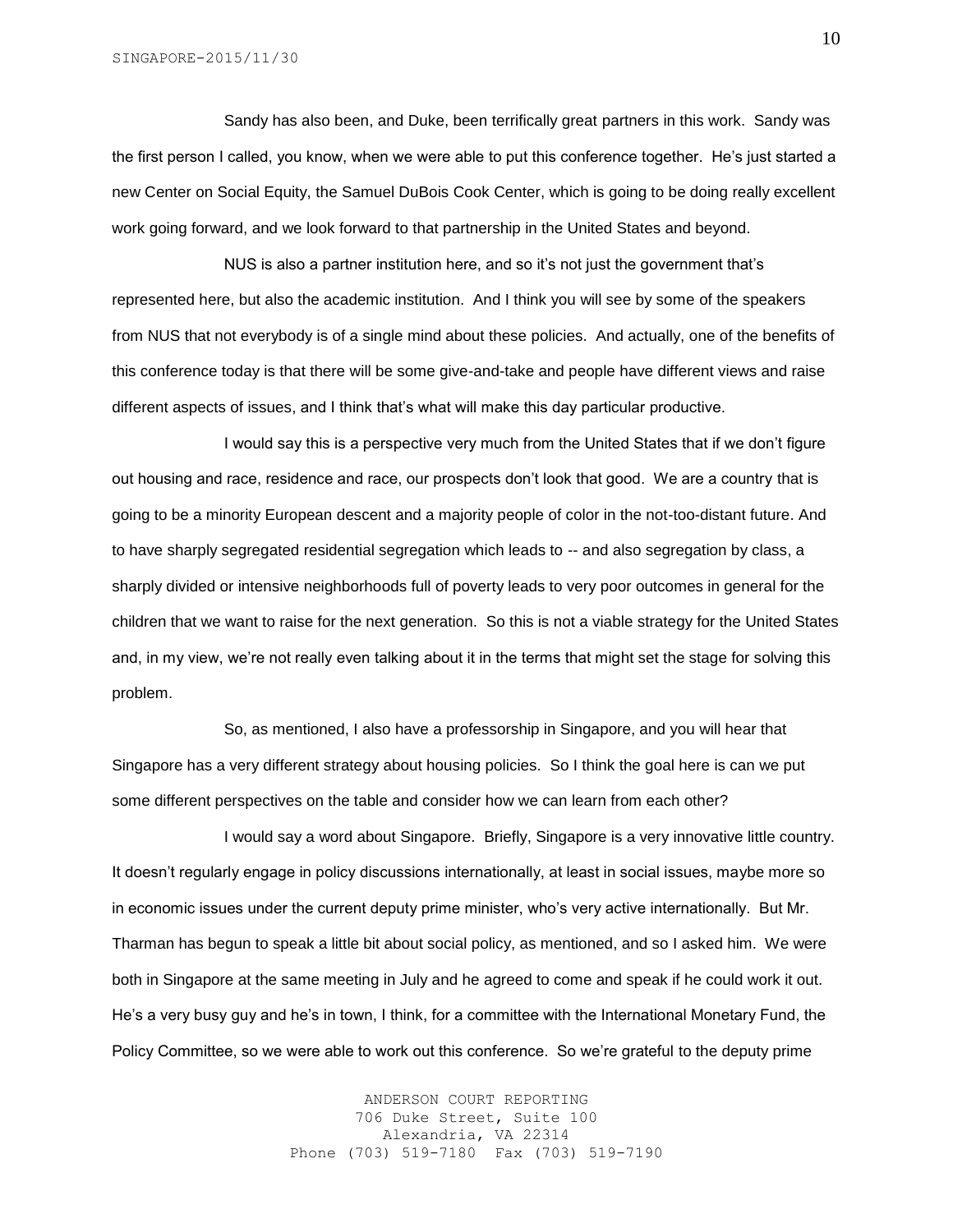minister for making time for this meeting.

Singapore's very innovative and very creative about social policy. I would think of it mostly -- I've been studying and working in Singapore for 25 years, I guess. Very innovative strategies, very different, very distinctive that may not apply to other places or may, but these are examples that should be considered in international policy discussions. And you'll hear more about that going forward.

Turning to our really excellent speaker today, the Deputy Prime Minister Tharman Shanmugaratnam has been deputy prime minister since 2011. He is also the chairman of the Central Bank, the Monetary Fund of Singapore. Before that, before entering politics, he was the managing director of the Central Bank, so he has a lot of international central banking experience. He's also the chair of the International Monetary and Financial Committee, which is a policy committee of the International Monetary Fund. He has been the finance minister for a number of years. He has been the education minister. I had the privilege of introducing him in Singapore I think in 2007, when he was education minister and I think second finance minister, so he's done an awful lot since that time.

He also now holds a new position in Singapore as coordinating minister for economic and social policy. And I'm not quite sure what that means, but it's a very Singaporean kind of way to think that you would put economic and social policy together.

And I just want to, as one final point, emphasize this, that in the West, in much of the West, we think about social policy as a kind of residual, that the economy generates resources and then with those extra resources you can do some social policy. That's pretty much the underlying assumption.

In Singapore, the assumption really is that you have to develop the people and the society and the economy together. It's a very conscious strategy, quite different from the way that we usually think.

So I hope that sets the context for what the deputy prime minister will offer. And so I turn it over to Mr. Tharman. (Applause)

MR. THARMAN: Well, if anyone thought multiculturalism doesn't have a chance, they should have heard how everyone starting from Martin Indyk pronounced Shanmugaratnam perfectly. (Laughter) I mean perfectly. That's something.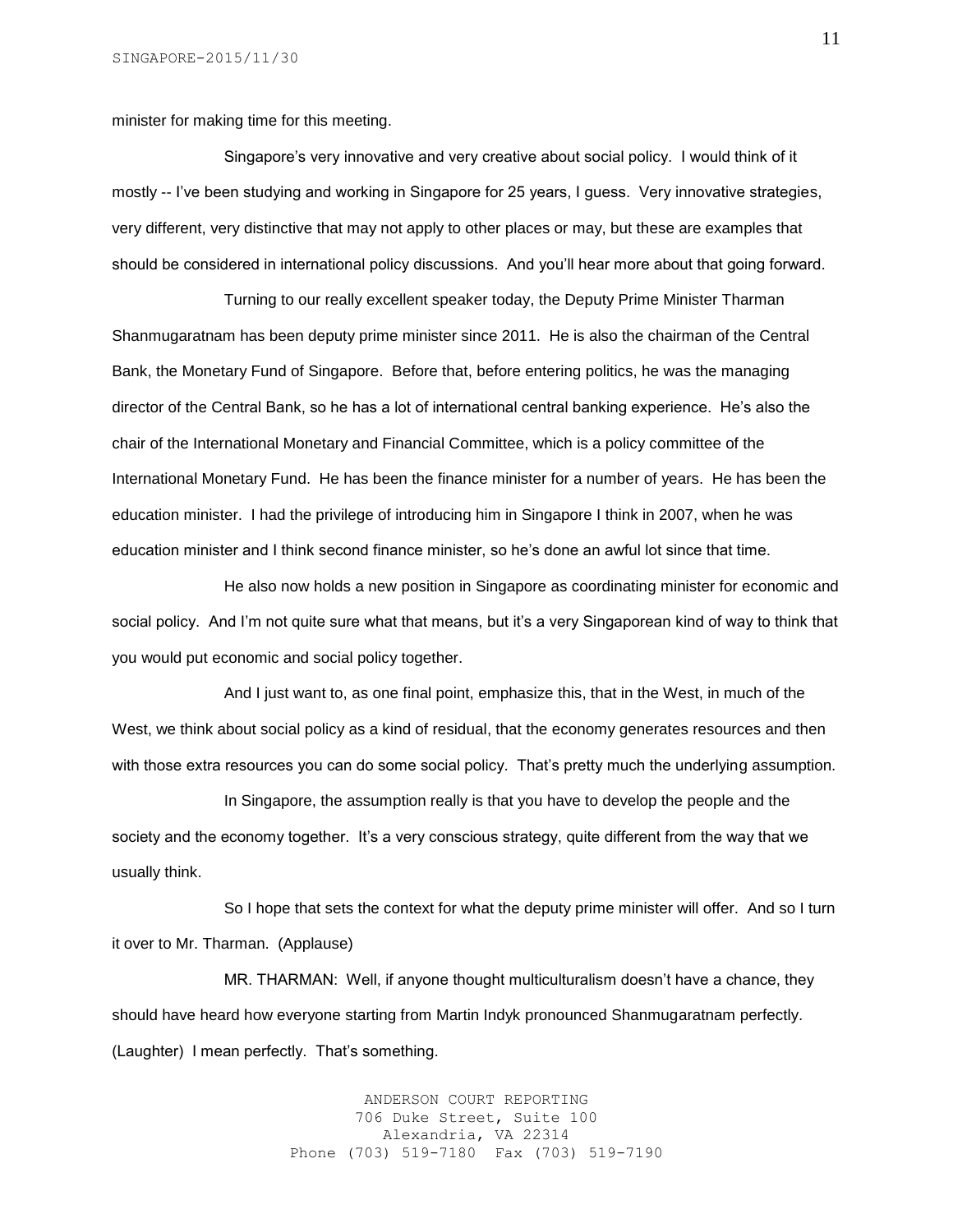But thank you very much for inviting me. I think we've had a very thoughtful set of opening remarks. And I'd like to thank especially Sandy Darity and Michael Sherraden and Richard Reeves for actually pulling us all together, thinking through the panels, thinking through the speakers, and I'm very happy to be here.

We're really talking about something that's the defining challenge of our times around the world. It's not just an advanced country issue, although we know what's happening in France and the United States and elsewhere. It's also across a whole range of developing countries. We've got serious problems, serious challenges that have to do with social inclusion and social mobility everywhere. In advanced countries, they went through a burst of mobility after the war, very unusual circumstances, an economic catch-up as well as a social catch-up. The developing countries, some have succeeded in unleashing a wave of social mobility, but most haven't. So it remains a challenge that's not just been with us for some time, but, unfortunately, in many ways is getting tougher and more important.

And in Singapore, too, we have this challenge. We've always thought of it in terms of economic and social policies intertwined. We never had the luxury of thinking of them as separate arenas for policy. And even today, we think of it not just because we appoint a minister in charge of it, we think of it as one and the same.

Our challenges are very hard to disentangle and identify as economic or social. We have challenges like everyone else of income inequality. We're a market economy and extremely exposed to the world, to global economic forces. We are seeing gradually a slowdown in social mobility as has happened in all the mature societies.

And we know that keeping a multicultural society together not just in name, not just in form, but in spirit is continuous work. It's continuous work. And that project goes back to the time we started off as a nation, the time of our birth, because we were an unusual country: multiracial from the outset and multiracial as a project. That's why we became independent.

We are also very diverse with regard to religion. There was a Pew survey or a Pew study last year that had Singapore as the most diverse country in the world when it comes to religion.

So we have to contend with these facts as reality, but we also have the opportunity of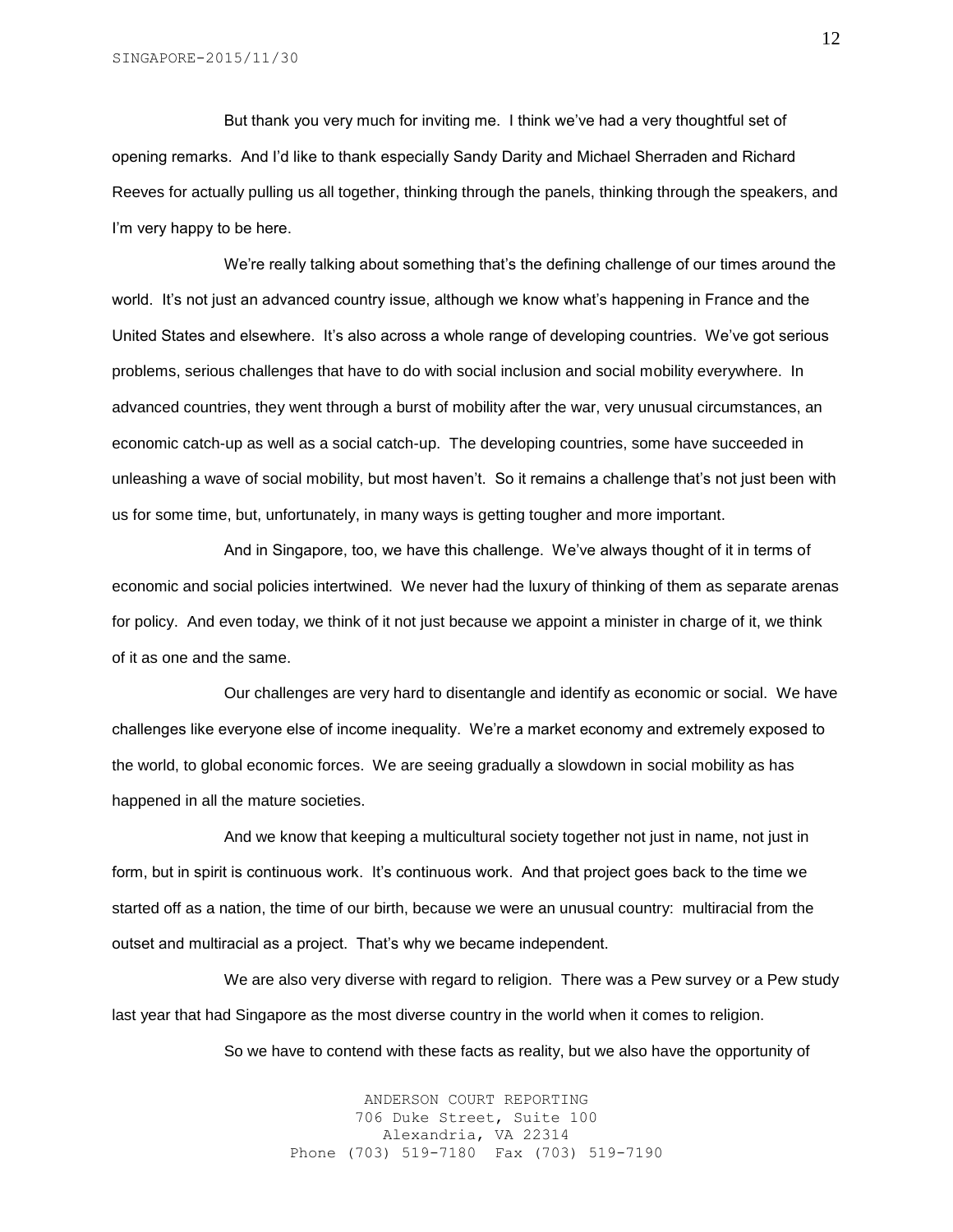transforming these circumstances into something that's a virtue, something that people take pride in, something that gives us strength, something that makes us distinctive. I'll go through a set of slides very quickly just to set out some interesting facts about Singapore and how we compare with some other countries.

Let me try and manage this. So this takes off from what Raj Chetty presented at Brookings earlier this year. He had pulled together a number of studies. If you just ignore Singapore for a moment because that comes from our own estimates at the Ministry of Finance, the rest is Raj Chetty's work, pulling together the best international studies, the best studies in each country, common methodology wherever possible. And this summarizes a whole range of indicators on mobility.

This measure captures the proportion of people who start off in the bottom ranks of society and who end up -- who start off with their parents being in the bottom ranks of society, but they as children end up by the time they're in their late 20s and early 30s in the upper bracket, defined as income in this instance. And, you know, it's not an unfamiliar picture.

In the United States, 7.5 percent of those in the bottom 20 percent end up in the top 20 percent. Denmark is well known as a European example where there's still a fair bit of mobility. About 12 percent of them make it up to the top. Canada, although it's just beside the United States, is quite a different society. And then Singapore, partly because we're a younger society and partly because we put a lot of effort into it, we're still achieving a fair degree of mobility. And this is the latest cohort, that's late 20s/early 30s.

But we face the same challenges as every mature society. It gets harder over time, even in a meritocratic system. It gets harder over time because the advantages that come to children of parents with education, with income, and with a whole range of social know-how as to how to make your kid succeed, those advantages don't diminish over time. They have tended to grow. So we face the same challenges. That's the first slide.

The second slide, very quickly, we've managed to get relatively even income growth across the spectrum of our society. Not always. In fact, a decade ago, we had significant stagnation of those in the bottom, and we've done some things about it. We've -- oh, I'm sorry, I have to press the --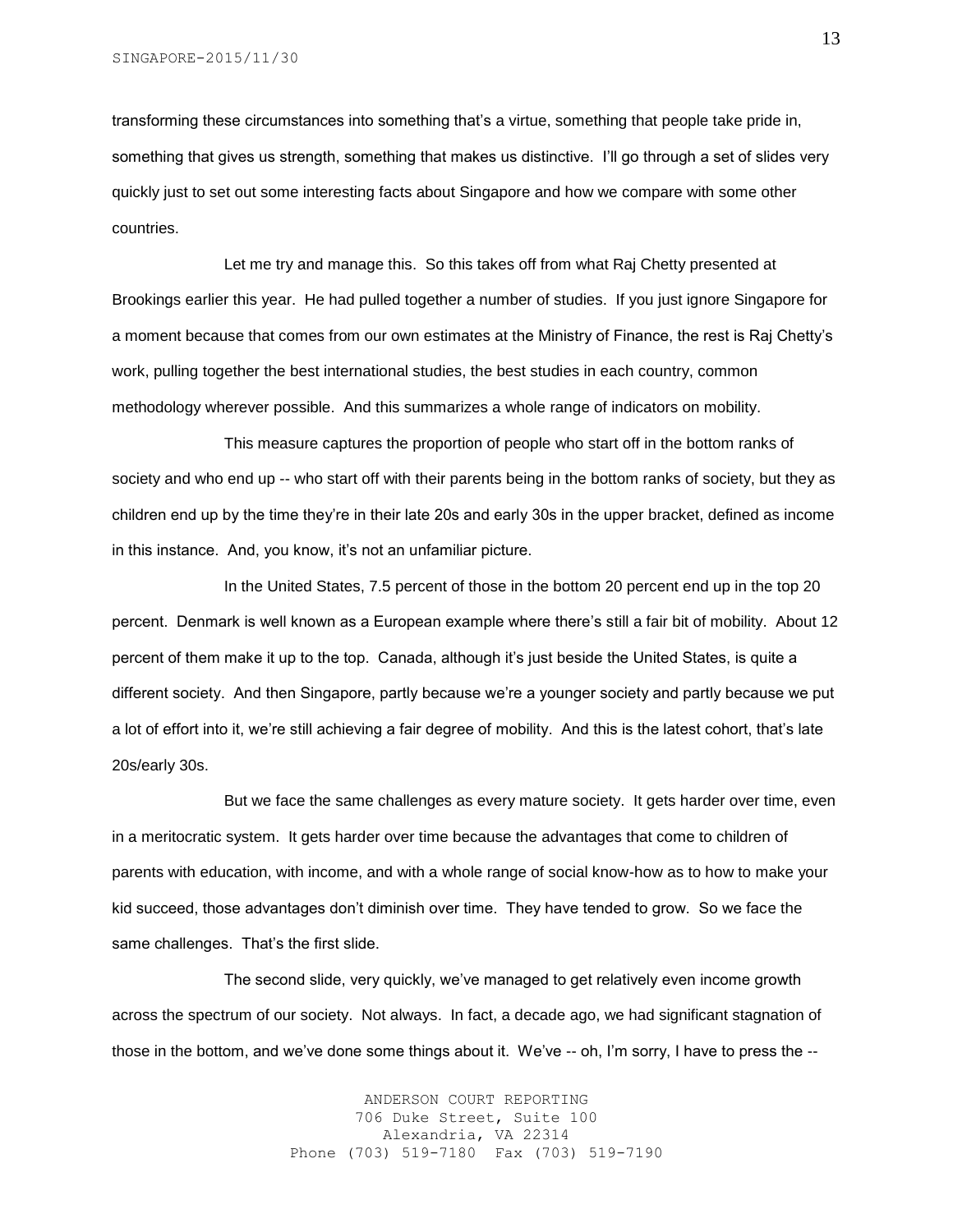(Laughter) -- okay, that's real mobility.

So we've done something about it. We've put effort both through ERTC-type schemes, you know, tax credits if you work, as well as a whole range of other measures to maximize the potential of everyone, even if you start off without too much education and you're doing a relatively simple job. But this is continuous work, achieving an even spread of incomes and, in particular, avoiding a growing gulf between the average in your society and those in the bottom ranks income-wise. So we have done better than most, but it's continuous work.

Next. Now, this is a very interesting slide and I'm not going to go through the technicalities, but it is, in a sense, the educational version of the typical mobility indices that we look at. Now, this comes out of the OECD PISA study and we know the basic results of the PISA study, who's on top, you know, Singapore, Korea, Shanghai, and so on; mathematics, science, and even things like problem-solving, which are not things that you prepare for by rote.

But this is a different indicator. This looks at the percentage of those who are socially disadvantaged, who actually perform at the top end, and this is by age 14 or so, early high school years, the percentage of those who come from a disadvantaged background, who perform at the top end. And that's a very important figure because education is still our most important instrument for achieving social mobility.

The proportion of those in the bottom 25 percent to be precise who make it into the top 25 percent of OECD performance, adjusted for socioeconomic background, in Singapore is quite high. It's 15 percent out of 25 percent, more than half. So that's an important measure of mobility, but, as I'll speak briefly about later, it's a whole set of -- it's about institutions, it's about people, especially head teachers and teachers, and it's about a culture with an education.

Next, homeownership, which I'm going to dwell on a bit later. Now this is just something fairly well known. In fact, these countries are not countries with low homeownership, by the standards of most advanced countries. I mean, the United States, for instance, is relatively high on homeownership, but this has been central to Singapore's strategy. Homeownership across the whole spectrum of society, including, as I'll mention briefly later, including for those who would ordinarily be thought of as too poor to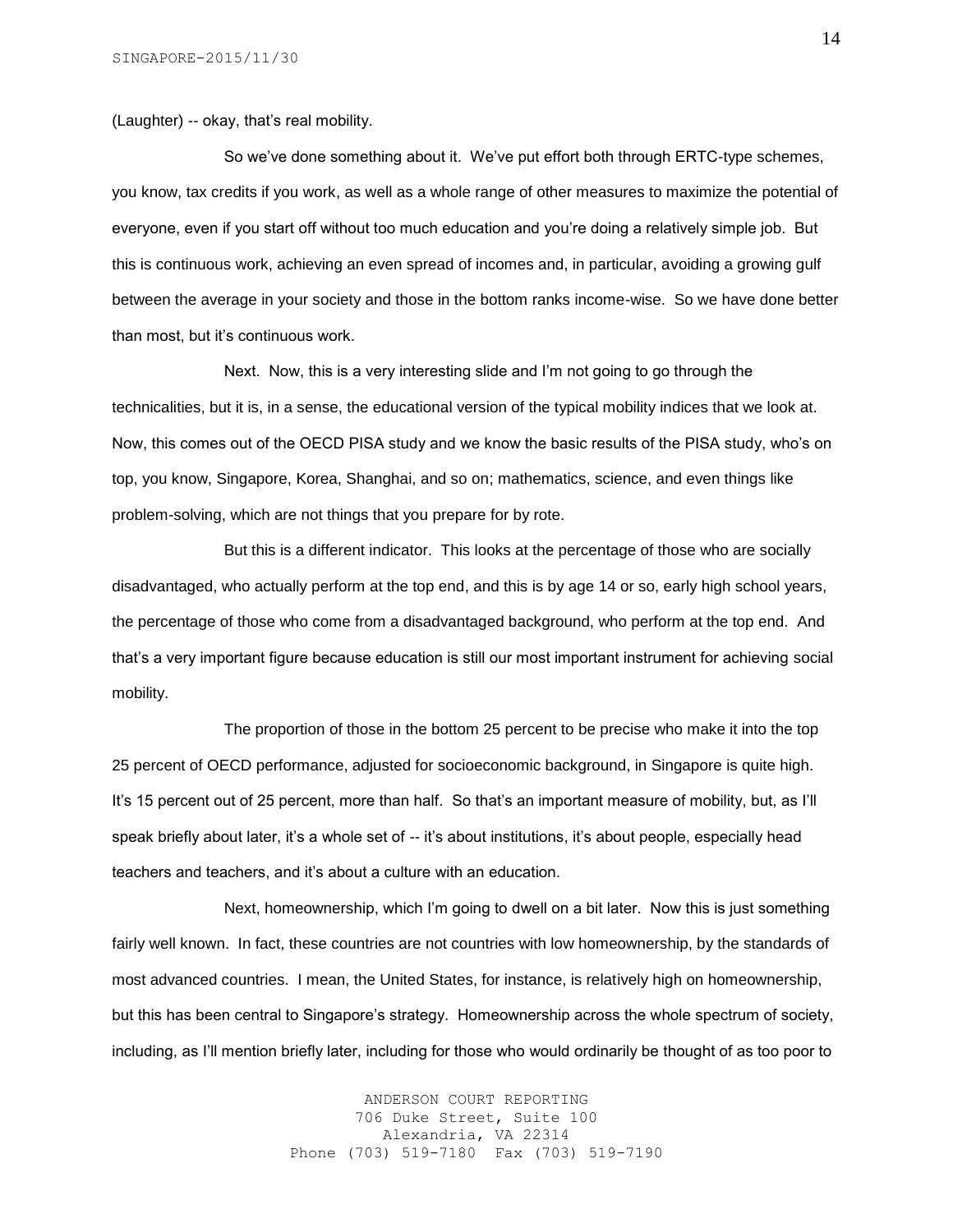afford a home.

And this slide is one of the most interesting slides in the light of everything we observe in the world around today. I didn't choose the United States because I'm trying to pick on American cities. It's just that the U.S. is one of the few countries that publishes this data, that publishes data on residential distribution by ethnicity in every city, in every metropolitan area and by neighborhoods within the metropolitan areas. And what this looks at is within a metropolitan area, which has many neighborhoods, how segregated are the neighborhoods? How segregated are they as far as ethnicity is concerned?

So the closer you are to 100, the more segregated it is. And the closer you are to zero, the more evenly distributed it is, in line with the average for the whole metropolitan area.

No surprises as to the cities that are on the top in the United States, Detroit. If you're interested in the figure for Ferguson or St. Louis, which includes Ferguson, that's about 71, which is close to the top; Baltimore, 64, so well above average in terms of the extent of segregation by race across neighborhoods.

Singapore, as I'll come to later, this has been a matter of public policy, avoiding racial segregation. It's never perfect because you never get an even distribution of ethnicity in every neighborhood. There's individual choice, there's family choice, but we've tried to constrain those choices so as to minimize the extent to which one neighborhood is different from another because of ethnicity, and it's the central plank of our social policy.

Next, and I'll explain later how we get to this point. As a result of our policies, in our neighborhoods we've been able to achieve a roughly even appreciation in home prices and home equity across the whole spectrum of homeowners. And that includes low-income homeowners, which is the first bar, which is really principally low income, those who own what we call a three-room housing development-bought flats, the smaller flats. In fact, we've done a little better over the course of this 35 years. This is 1980 to 2015, so 35 years. They've done a little better, but the central point is the lower income group has not been left out in the accumulation of wealth through homeownership; has not been left out in the accumulation of home equity. And that's, again, central to our strategy. That's the economic benefit of the social strategy that we've adopted.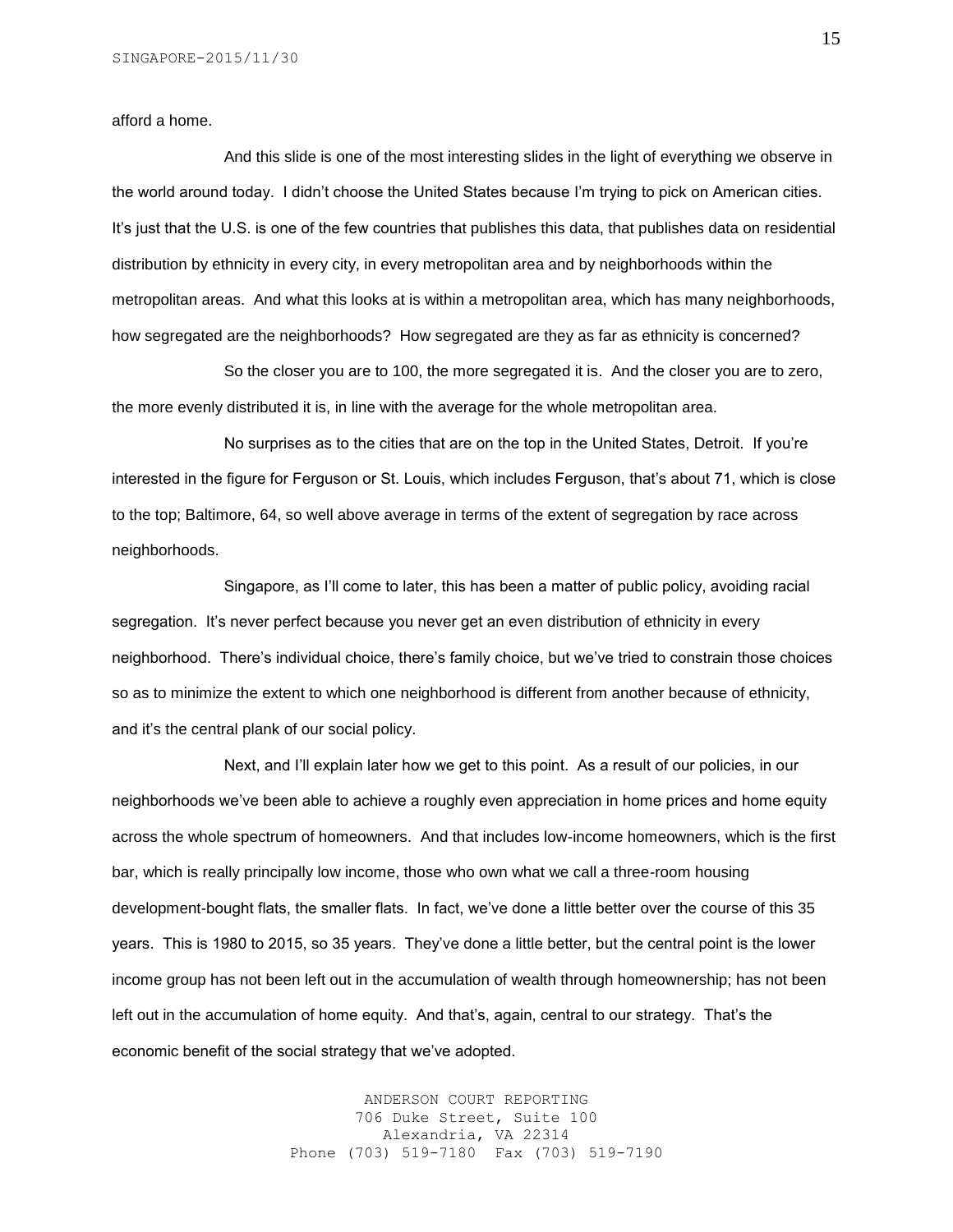This is a public housing neighborhood, flats, apartments of different sizes, close proximity to each other, but critically sharing quality public spaces, social ownership of public spaces, shared ownership. Close proximity to everyone, it doesn't belong to one block or another or one class of apartment owners or another.

This is 2012, relatively new, but even if you go to all the states, like those in my own constituency, you'd see the same. And every time I get a serious foreign visitor coming to Singapore and I've had dinner and a chat with them, I don't take them to the tourist attractions. I bring them to my constituency. I walk them through the park that everyone uses on the way home or the way to work. I take them up to some of our residents' homes, so they know what it's like, the type of quality you get in everyday living for an ordinary person, for an ordinary citizen.

And I take them, finally, to dinner to my hawker center in my constituency, where you've got stalls of all sorts, individual proprietors running the small stalls, and everyone eats there, different ethnic groups, different social groups. That's the secret sauce of Singapore, the neighborhoods.

And finally, extremely important, recreation, parks. Regardless of your status in life, access to quality parks and waterways not too far from your home; the park connectors, I guess (inaudible) in New York is a park connector, green avenues that connect parks together. And this is still a work in progress. This is what you see today, but, by 2030, it's going to be much more widespread. Today we've got 8 in 10 households, 8 in 10 Singaporean households, have a park within 10 minutes' walk, about 400 meters. By 2030, it'll be 9 in 10 parks, quality spaces for young and old, whether they're serious about their sports or they just want to have a jog or want to be with the grandkids. Quality spaces for everyone not far from home regardless of your social status.

So that's the slides I wanted to show. Now let me give you a perspective of why we've done what we've done and how we go about it. And I'll spend a little more time on housing policy.

But basically, as I say, the secret sauce is our neighborhoods, the composition of the neighborhoods, and the way the neighborhoods are designed so as to maximize interaction and give us the best chance of achieving an integrated society. Give us the best chance. They're designed for that purpose.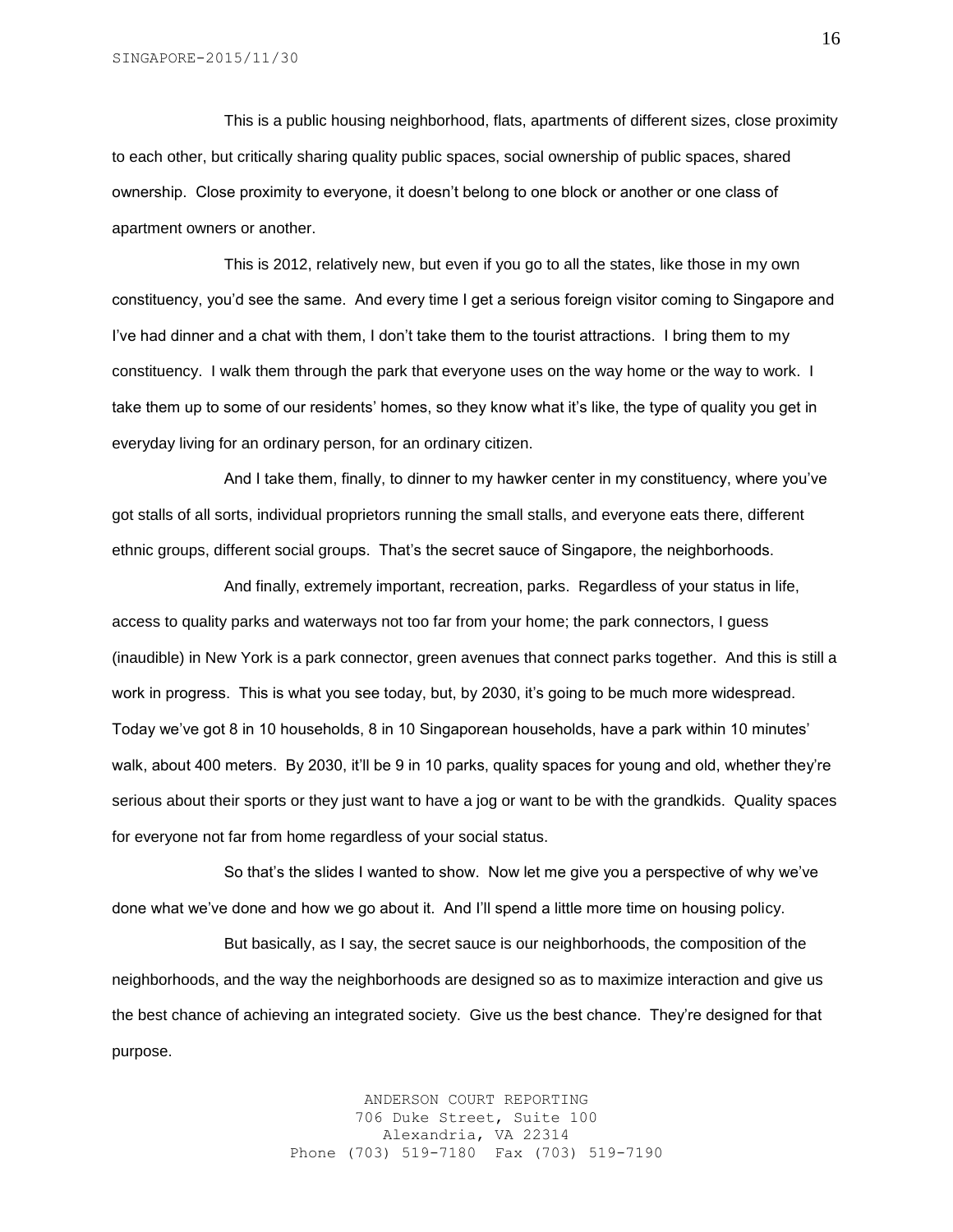And it's not just about the numbers, about ratios of ethnic groups in different neighborhoods. It's about the everyday experiences that come about because of your design. It's walking along the corridor every day, taking the same elevators down. It's the way your kids grow up in the playgrounds or in the primary school nearby. It's about the peers in the neighborhood that you either fall for or aspire to be like. It's about both the opportunities and the traps that come from living in a neighborhood, where you either have influences that you get sucked into, that take you down a path that doesn't lead anywhere, or you have opportunities that come about because you notice someone else and all your friends are rushing to school, they're doing their sports, and you do things together.

So neighborhoods matter. The culture of neighborhoods matter, but it doesn't come about by accident. It's got to be planned for. It's got to be designed. And the nice thing about all our societies is that people are actually looking for something positive in their lives. And if you can provide that opportunity, if you provide the scope of interaction, positive things tend to happen.

The core of it is public housing. And linked to public housing, the schools, the hawker centers, the parks, the common spaces, but public housing is the core of it. And our policy evolved over the years. It really started out of necessity. We had congested, unsanitary urban living, slum-like conditions in villages even in the rural parts of Singapore. They were ethnically concentrated, but it was also a very low standard of living. So it started out of necessity in the years before we obtained independence and especially after independence.

But what started off as a battle of necessity, just providing a basic standard of living that every citizen deserved, evolved to become an active strategy of achieving social integration through public housing. And what started off as a policy that was aimed principally at those from the lowerincome group and eventually the middle-income group because a policy that catered to the majority of society, from the lowest income to the upper-middle-income group. And many young couples who eventually end up being in high-income brackets start off in housing development-bought flats. They start off in public housing. So they, too, start off and develop an ethos, that same ethos that everyone has, as a result of our public housing strategy.

So we know it caters to well over 80 percent of the population living in what we call public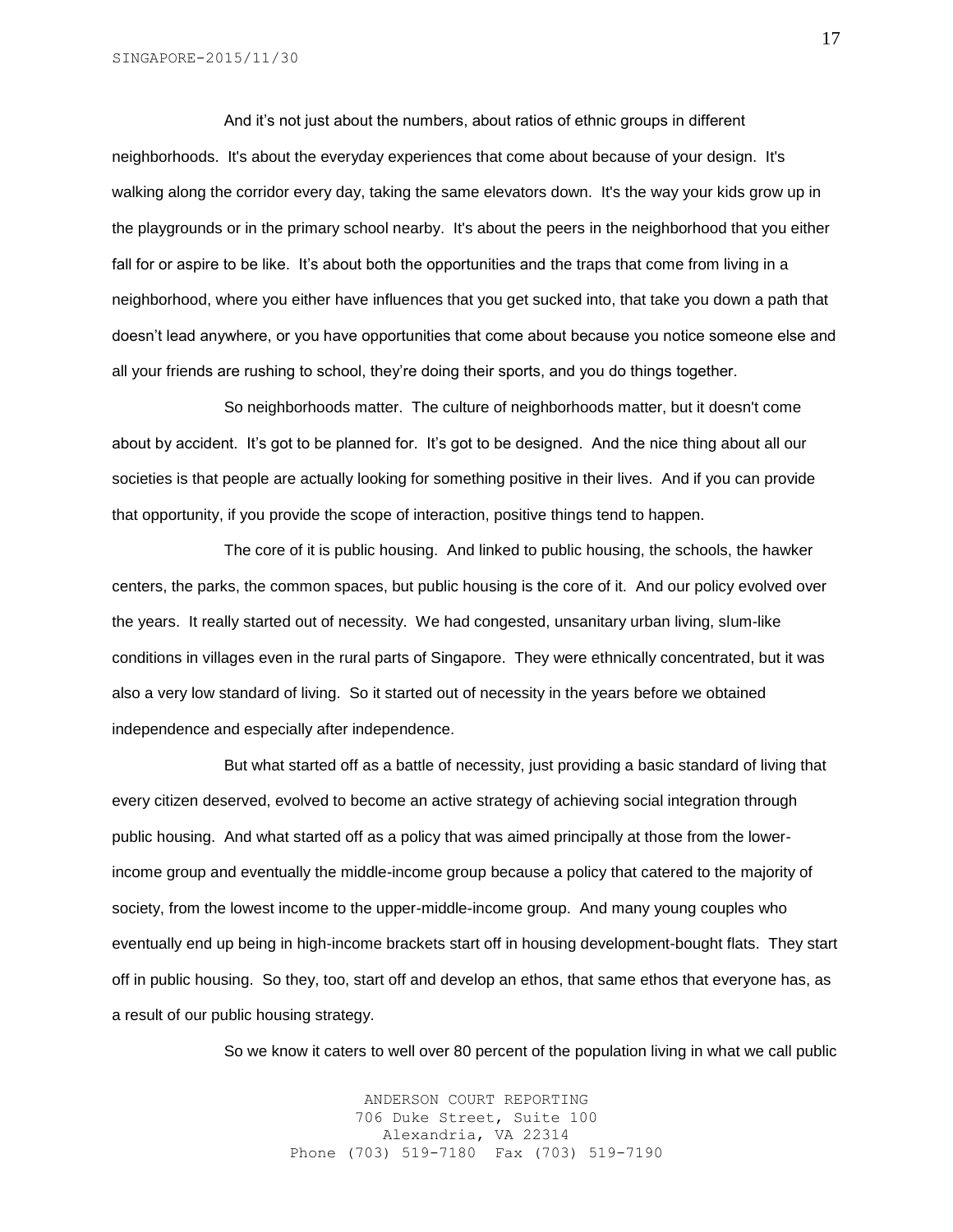SINGAPORE-2015/11/30

housing. It's not social housing as you know it in many countries. Its high-quality apartments developed and planned by the public sector, but is a private asset. You buy and sell your apartment on the open market, it's a private asset. What's critical is that it's planned with public policy in mind, getting a social mix into every neighborhood, and ensuring that the common spaces are socially owned, social ownership of common spaces. So it's privately owned apartments, which people buy knowing that it's an investment asset and a potential retirement asset, but social ownership of the common spaces and a design and rules that give us the best chance of achieving social integration across a broad span of society. So it's not social housing as you typically know it. And what it means is we achieve income integration of social groups, the varied income, and integration of different ethnic groups.

How do you achieve integration in the same estates of different income groups? First, they're designed such that apartments catering to the different groups are in very close proximity to each other. If I take my constituency, the lowest income group live in rental blocks. And that's a very small proportion of Singapore's population. Five percent of Singapore's population lives in public rental blocks. It's those for the lowest incomers.

And I've got several blocks at my constituency that cater to that group. Fifty meters away from where they live are the apartment blocks catering to the upper-middle-income group, what I had on the slide earlier as five-room flats, 50 meters away, not even across a road with traffic, but across a service road within the same estate, 50 meters away. Same estate, same parks, same slides and swings. Proximity matters.

The second thing we have to do, of course, is make sure it's affordable to the low-income group because the low-income group in most countries can't afford to own a home existing from renting a home. And we do so through the public budget. That's fiscal policy. We do so through the public budget, a grant that's given on a progressive basis to low- and middle-income individuals based on their income. And it's a very significant grant.

To get an entry level flat, which we call a two-room flat, in Singapore that's the entry level, but it's actually the same. Our low-income group in Singapore, the size of their apartments is about the average for Hong Kong and Tokyo, so they're relatively well provided. Smaller than the other flats in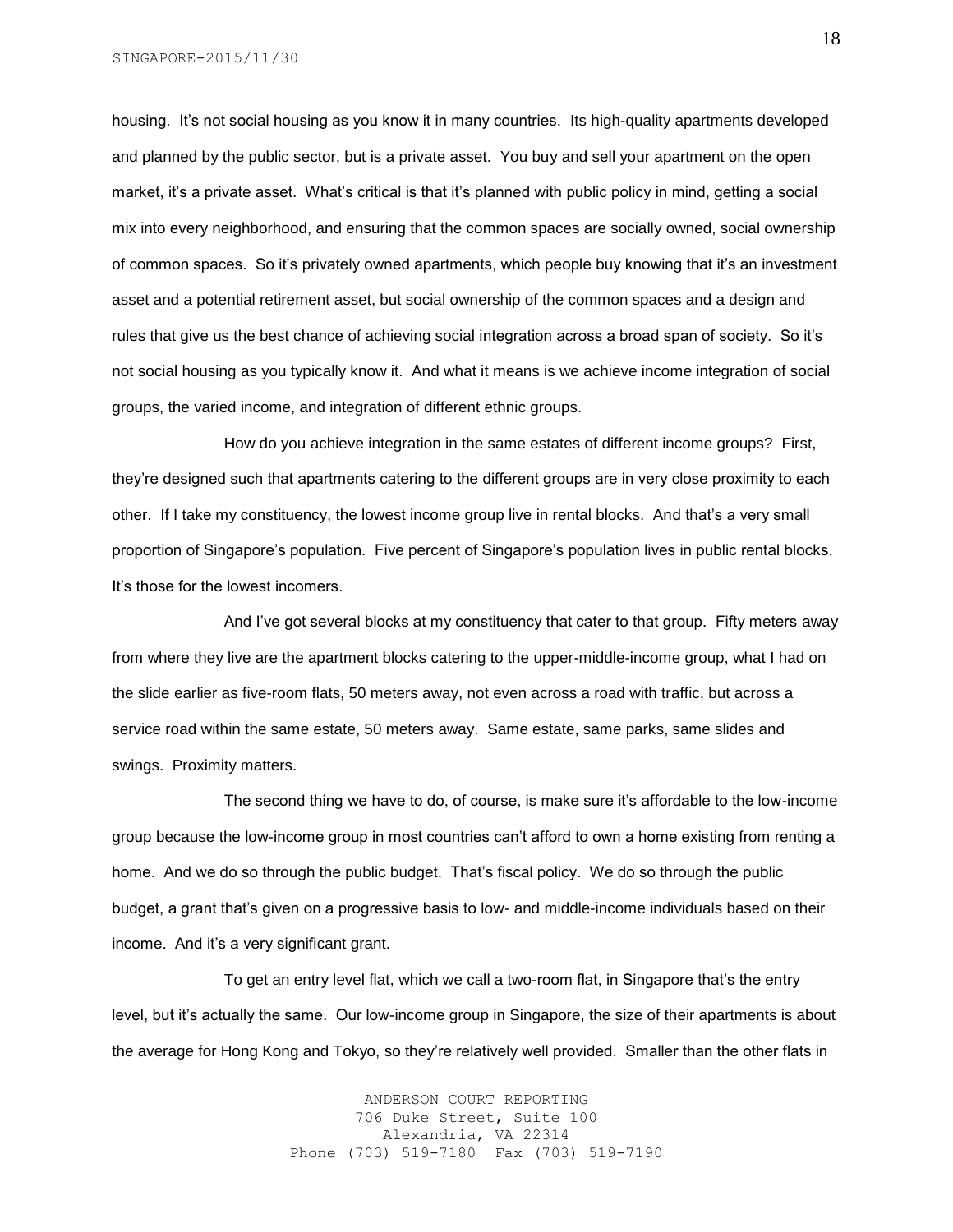Singapore, but it's a decent standard of living.

To buy that small apartment as a low-income person, someone who's in the bottom 20 percent, you get a public grant that's typically, if I take this year's lodgers, typically it's about 70 percent, 70 to 75 percent of the price that you have to pay, it comes from public grant. And the remaining portion of the price, you get a loan from the Housing Development Board and you pay down the loan over a long period using savings from your Social Security contributions, which is another Singapore innovation, the ability to use your Social Security contributions to invest in an asset that can, hopefully, accumulate over time.

So it's affordable because of fiscal policy, because of grants that make it affordable. And that's the income side of it, but how about ethnicity? That required rules.

We have only achieved what we have wanted to do because we introduced rules. And this is, until today, the most intrusive social policy that we have in Singapore, but probably also the most important and particularly in retrospect and particularly when we look around the world, this is the most important social policy in Singapore: rules that ensure that you don't get large ethnic concentrations in any particular neighborhood. It didn't start off that way. It started off with us moving people from what were villages and urban contributions that had significant ethnic complexions to them. It took the same housing estates.

But over time we found through the resale market, when people saw their flats eventually, that you got greater and greater concentrations of ethnic groups in different neighborhoods. There were some neighborhoods with a significant over-concentration of Chinese were the majority population. There were some with significant concentrations of Malays with about 30 percent of Malays living in a neighborhood, although the national average is 15 percent. And when it came to applications for flats in those neighborhoods, it became over 50 percent of applicants being Malay.

So we realized that, in the late '80s, that we had to do something a little more intrusive. We had to put caps on the proportion of people from each ethnicity who would live in a particular neighborhood. Caps for each apartment block, caps for each precinct or enclave within the neighborhood, and caps for the neighborhood as a whole. That's intrusive. It doesn't tell someone where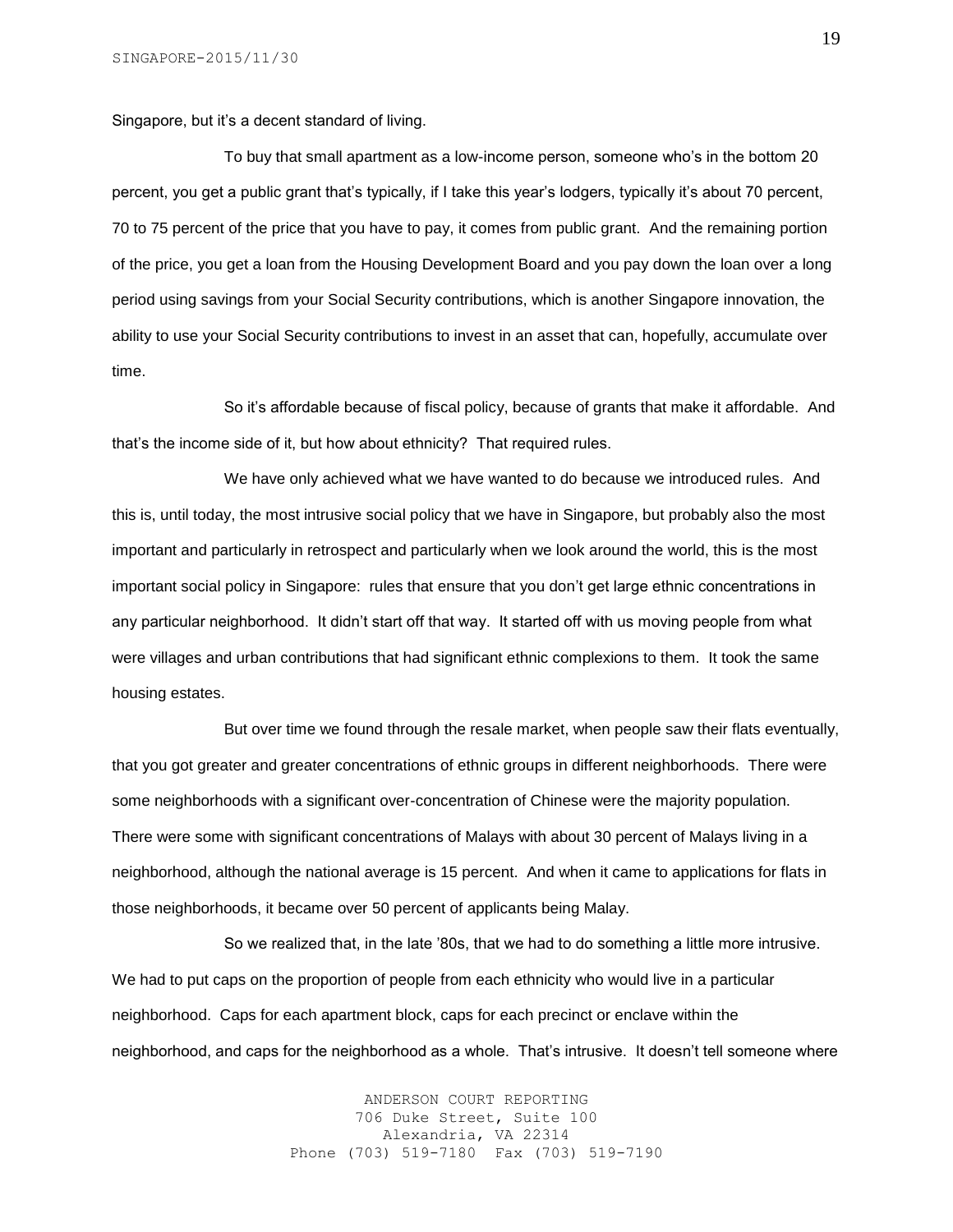they should go to live. They're free to choose an apartment anywhere in Singapore. But there are caps within the neighborhood. And once you reached that caps and your particular ethnicity that's hit by that cap, then you look elsewhere for a flat.

It's has been extremely important. That's what's held our society together. And the everyday interactions, the growing up together comes about because people are living together in the same estate and not far from each other.

So that's income and ethnicity, but how do we make sure that inclusion, social inclusion, is attractive? How do we make sure that people enjoy living there and want to live there? Public spaces are critical. The quality of apartments, of course, is critical, but public spaces are critical. And the public spaces I'm talking about involve the parks that I talked about, it involves eating establishments and particular our hawker centers and coffee shops a very wide span of our society goes to. In fact, about a third of our population visits hawker centers at least twice a week, if not more often.

It involves community clubs in every constituency where you have a whole range of activities catering to different groups. It involves access to jobs wherever you live through public transport and, if you're better off and you've got a car, through private transport: car parks, the roads. So public facilities are critical besides ownership of flats.

Silver standards, a greatly neglected area, avoiding the broken window is critical in Singapore. Avoiding the broken window. Every resident pays a service and conservancy charge, and they expect good service from the town council that runs their estate. If the lift breaks down, the service standard is it's got to be repaired within 25 minutes. If the power breaks down, which is rare in Singapore, but sometimes you get a major power failure, 75 minutes. If the water supply's obstructed, also very rare, but if it happens, 40 minutes. And now using technology you can send your complaints instantly and make sure it gets attention. Snap and send.

And we set up a municipal service office that collates data on problems all over Singapore -- traffic problems, other municipal problems -- so that there's a bright light shining on the problems and public officers accountable for trying to solve them across agencies. So service standards matter, avoiding the broken window.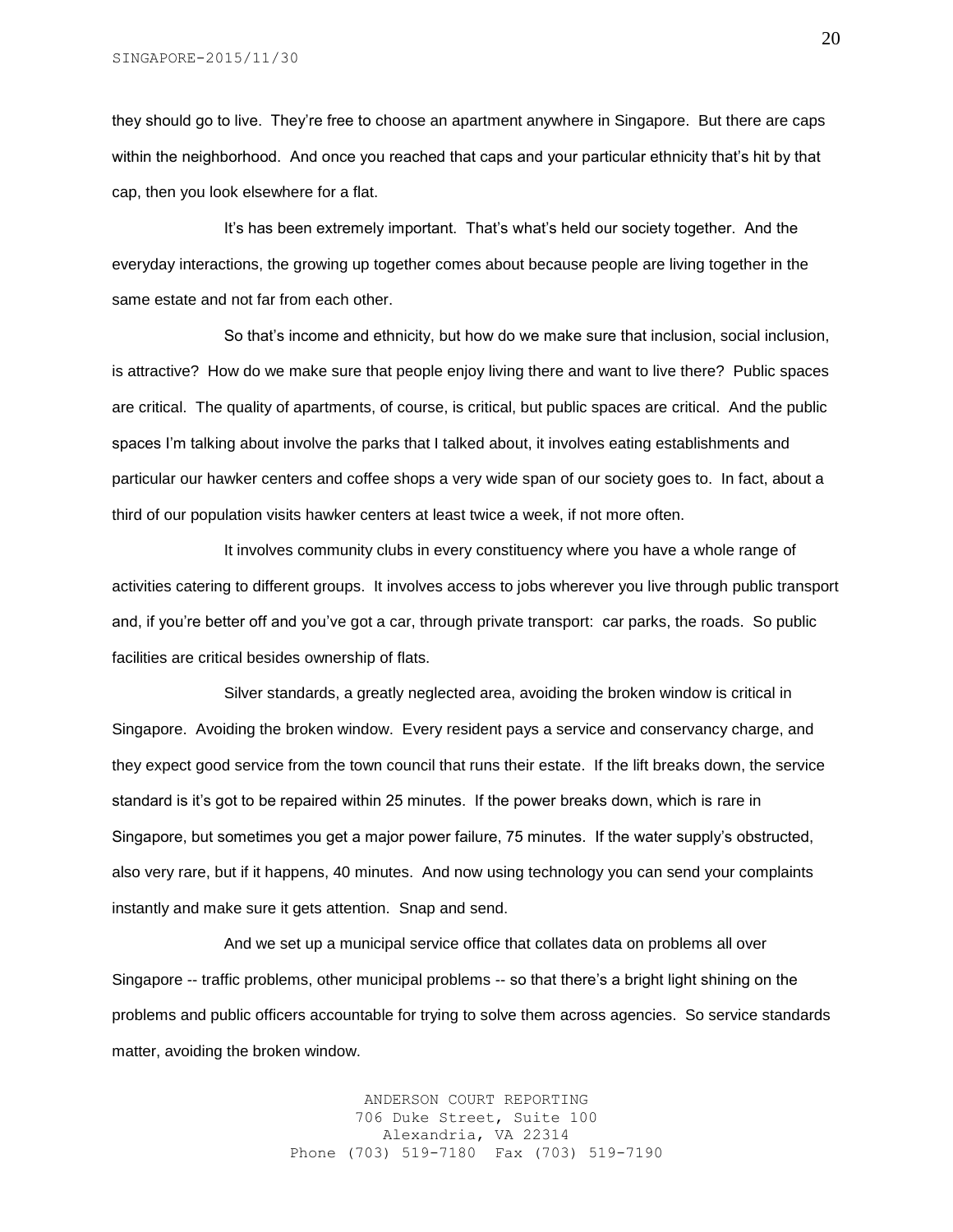Third, I spoke about public spaces. I spoke about service standards. A third critical component is rejuvenation of public housing estates. Avoiding the state of disrepair that comes about quite naturally all over the world, by rejuvenating it using public funds, we rejuvenate the estate as a whole, improve the parks, the neighborhood, bring in new facilities, new exercise equipment as people get holder. A whole range of things that the community wants and provides feedback on. That's paid for by the government 100 percent. Significant upgrading, which we call the Neighborhood Renewal Program, once every 20 years or so -- a little less than 20 years.

But we also upgrade individual apartments, although they were sold and they're a private asset. But as part of the public housing scheme, every 20 years or so we go through a home improvement program, where the government will (inaudible) the cost of upgrading the home. Typically work on the bathroom, the ceilings if there's some falling concrete, changing the doors and the like, largely paid for by the government, but with some copayment by the owner of the home.

So rejuvenation is extremely important. And rejuvenation across that span of public housing for the low-income to the upper-middle-income, sot that everyone's home and everyone's block is spruced up from time to time, and no one feels that they're living in a part of a neighborhood that's worse than the others. So that's the third component of it.

How do you link this to the most important strategy, which is schools? That's an extremely important part of our Singapore story. The nice thing about primary schools all over the world is that they tend to be close to the home. Parents tend to send their kids to primary schools quite close to the home. So once you've got that social mix in the neighborhoods, you also have the social mix in grade one and all the way through primary school in most schools.

But it's also critical to ensure even quality of teaching and the educational experience across the schools, that's critical. And it comes about by us having a public school system. All primary schools are public schools. There are not private schools. And at the secondary school level, or what you call high schools, out of about 170 secondary schools, we have 3 private schools and they're not at the pinnacle of the system. They're more like safety valves.

So it's a public school system and we can then decide on admission procedures in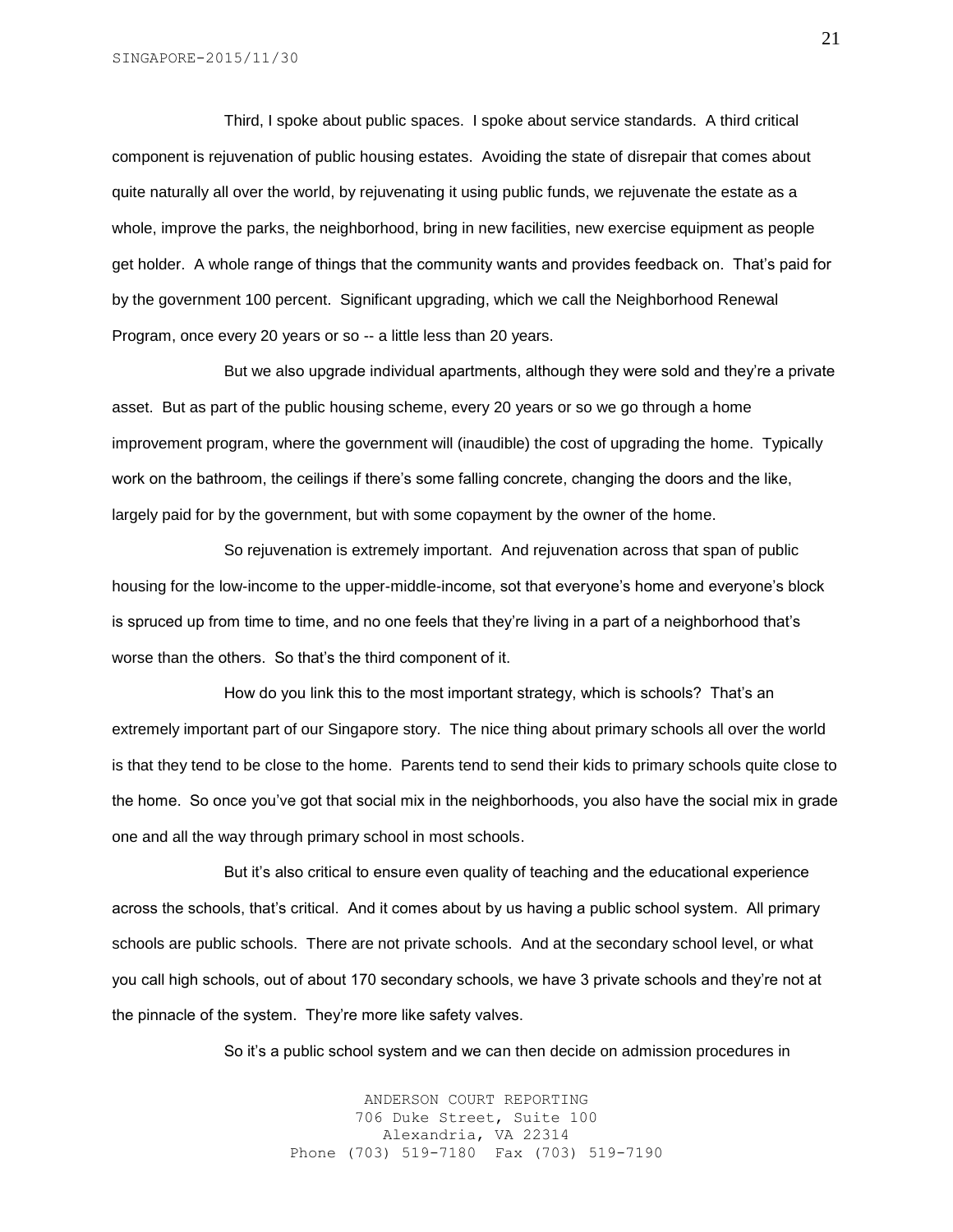primary school, admission based on where you live, but paying recognition to the old school ties that also exist, father or mother, and to the fact that you've got a sibling in the school. So finding that balance between school ties and proximity to the home so that you do get that social mix. And once you're getting into secondary school and beyond, meritocratic entry based on a range of merits, academic as well nonacademic merits.

Continuous work. We still have some schools with significant ethnic concentrations. That's continuous work, but it's critical, not just rules to get the right mix of students, but offering everyone a high quality of education wherever they are on the island. And that means public schools, centralized teacher training and teacher posting, and movement of principals or head teachers around the school system where no principal stays in the same school for more than six or seven years, by and large. If you're doing a good job, please move on to another school and do the same. If you're not doing a good job, you might need a change of environment. You move to another school and someone else will take over from you here.

So that movement of people and movement of good people across the system is what ensures that you don't get this gulf in the middle of the school system. You don't have high peaks and deep valleys. You have a high average level of education in every sense of the term "education."

And if you look at our primary school leaving examination, we've got a national examination at age 12 to decide on which schools you go into. It's one of the criteria for which schools you go into. We've got about 177 primary schools. The top 5 percent of pupils on this national examination come from 170 of these 177 schools, so they're all around the island. All around the island, students ending up at the top. And it comes about not just because of their innate abilities, but it's a system. It's good people, good teachers all around the system.

I've covered schools, I've covered parks, I've covered the common spaces. Another very important dimension which I'll touch on briefly: places of worship and places where you can practice your culture. Multiculturalism doesn't mean you even everything else out and everyone becomes the same as each other. It means providing that space and giving respect to people of different faiths, but preserving common space in every neighborhood and in every school. And because of our mixed neighborhoods we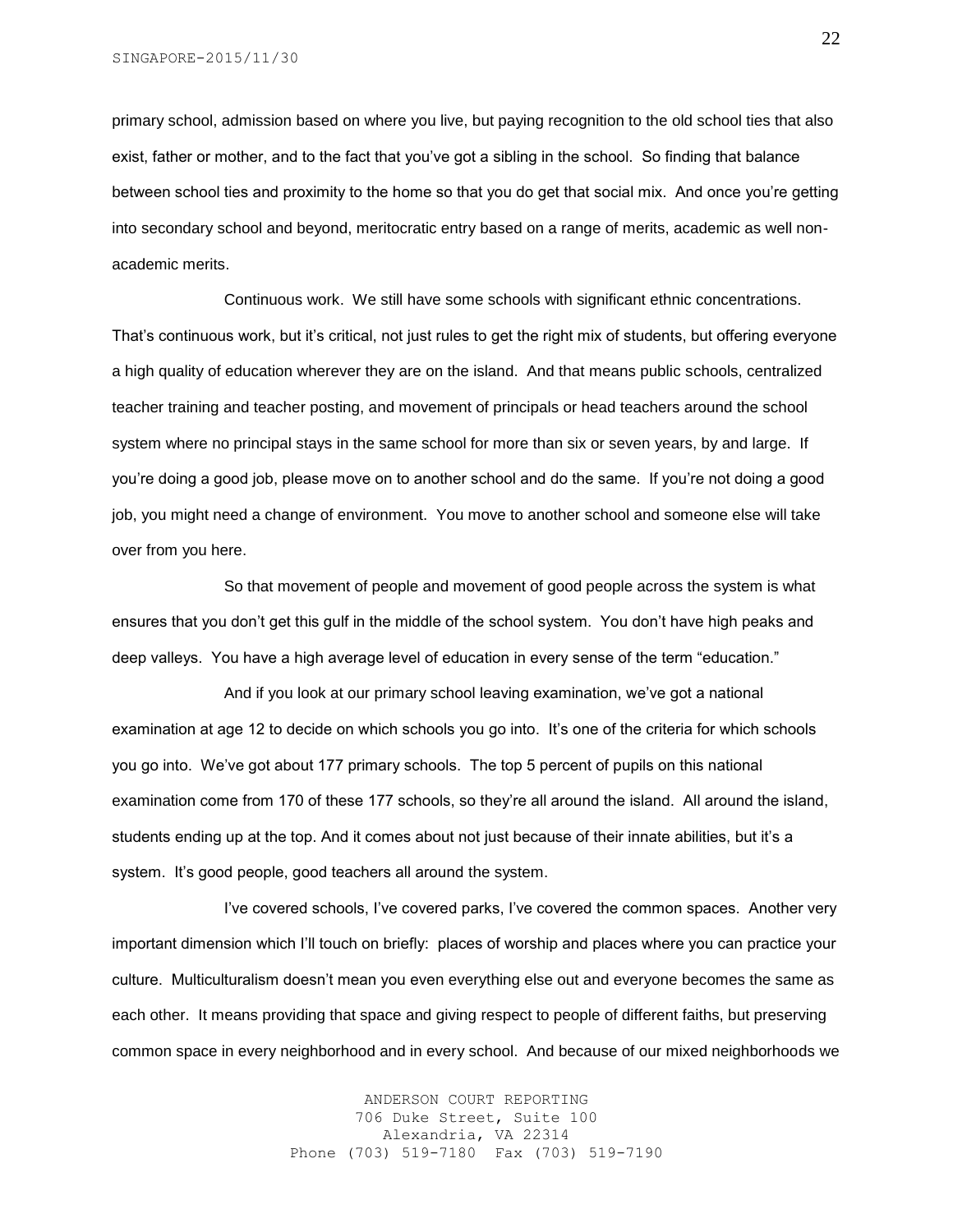also plan for places of worship of the different faiths all around the island. In my own constituency I've got a mosque and two churches. In many other constituencies they've got Chinese temples together with churches or mosques.

So it becomes normal, the sounds, the vibes, the physicality of a multicultural society is part of everyday life in Singapore. It becomes normal. They're inconvenient sometimes, but the sense within you that there's something attractive about that society, it grows on you and it develops over time. Because people get used to it, it becomes part and parcel of life. Most public housing apartment blocks have a void deck. The ground level is a void. It's an empty space which can be used for everything. And on many nights it's used for Chinese funeral wakes and sometimes on weekends it'll be a Malay wedding with all the joy and vibrancy of a Malay wedding. And on the last day of the wake the temple rights are performed, people can hear what's going on and that becomes part of life. It becomes part of life. So providing the space for people to practice their cultures and keep their own faiths, but making sure it's taking place in neighborhoods and in schools where the common space is critical, where everyone is the same and equal is extremely important.

We're not perfect. We're still evolving and we've got interesting opportunities ahead. And I'll highlight two very interesting opportunities coming out of the use of neighborhood spaces that are the opportunities of the future.

The first has to do with schools. A quality school system alone, a quality system of universities and institutes of technical education and polytechnics alone is not enough for the future. We have to make life-long learning and reinvestment in every individual through life the norm because of the way technologies are evolving, the way jobs are evolving both predictably and unpredictably. And that's our most important economic and social policy for the future. We call it "skills future."

But it can't just be a top-down matter. It's not just what your employer decides and onthe-job training and a formal course you go to in some educational institution. It's got to be individually driven, as well. And it's got to start with the individual who's working during the day, has a family to spend time with, usually you're a bit tired after work or during weekends you want to relax. It's got to be convenient. It's got to be attractive. And having the learning facility in the neighborhood, using our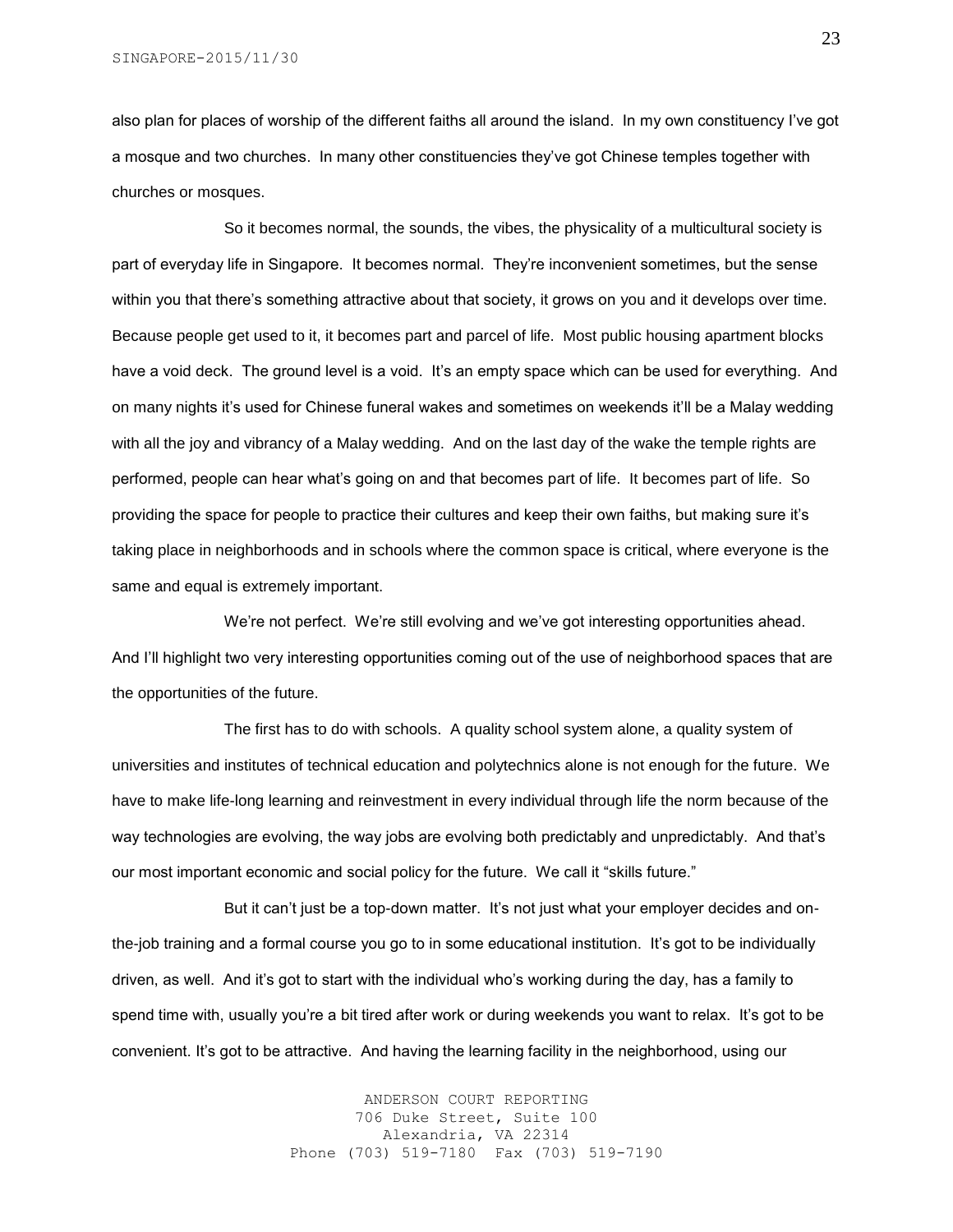community clubs and other community facilities, is going to be a real opportunity, making it easy, breaking the inertia. No matter where you start, you can start learning something in the community, something which you find helpful to your job or something to develop yourself in case there's a job further down the road you might be interested in or in case you develop a hobby that you end up taking very seriously. So continuous learning and life-long learning also has a special dimension to it, and neighborhoods play an extremely important role, easily accessible learning.

Second, challenge and opportunity is for an older society. And one of the challenges of healthcare all over the world is to bring healthcare closer to the home or bring it into the home. It makes a lot of economic sense because concentrating healthcare delivery in hospitals and particularly acute hospitals is the most expensive way to go about it and not the most pleasant way of being treated and cared for. Having something close to the home where your family members takes you down in the morning or you can walk there yourself and being able to be cared for at home using telemedicine and having a nurse or an allied health professional visit you from time to time at home becomes critical. So there, again, community facilities in the neighborhood become critical.

And as our society becomes older, this is a real opportunity to raise the quality of life in the golden years so that people are not just living longer, but they're having meaningful lives with humane and affordable treatment and a sense that they're not being dislodged from the home or the family. That, too, is something we're taking very seriously: nursing homes, community care facilities, day care, and rehabilitation and home nursing. A very important direction for the future.

Let me conclude, I'm just about on time, by making a couple of broader points which have to do with social and economic policymaking, which have to do with individual choice, market forces, and the role of public policy. We now understand better from experiences around the world and over the course of -- over the decades, we understand the invisible hand of the market better. It's a powerful force, largely for the good in most societies. But an unregulated market leaves significant social costs that don't diminish automatically over time and they're also extremely inefficient in economic terms, as we know from the global financial crisis.

The consensus has shifted and most people who are not crazy know that we've got to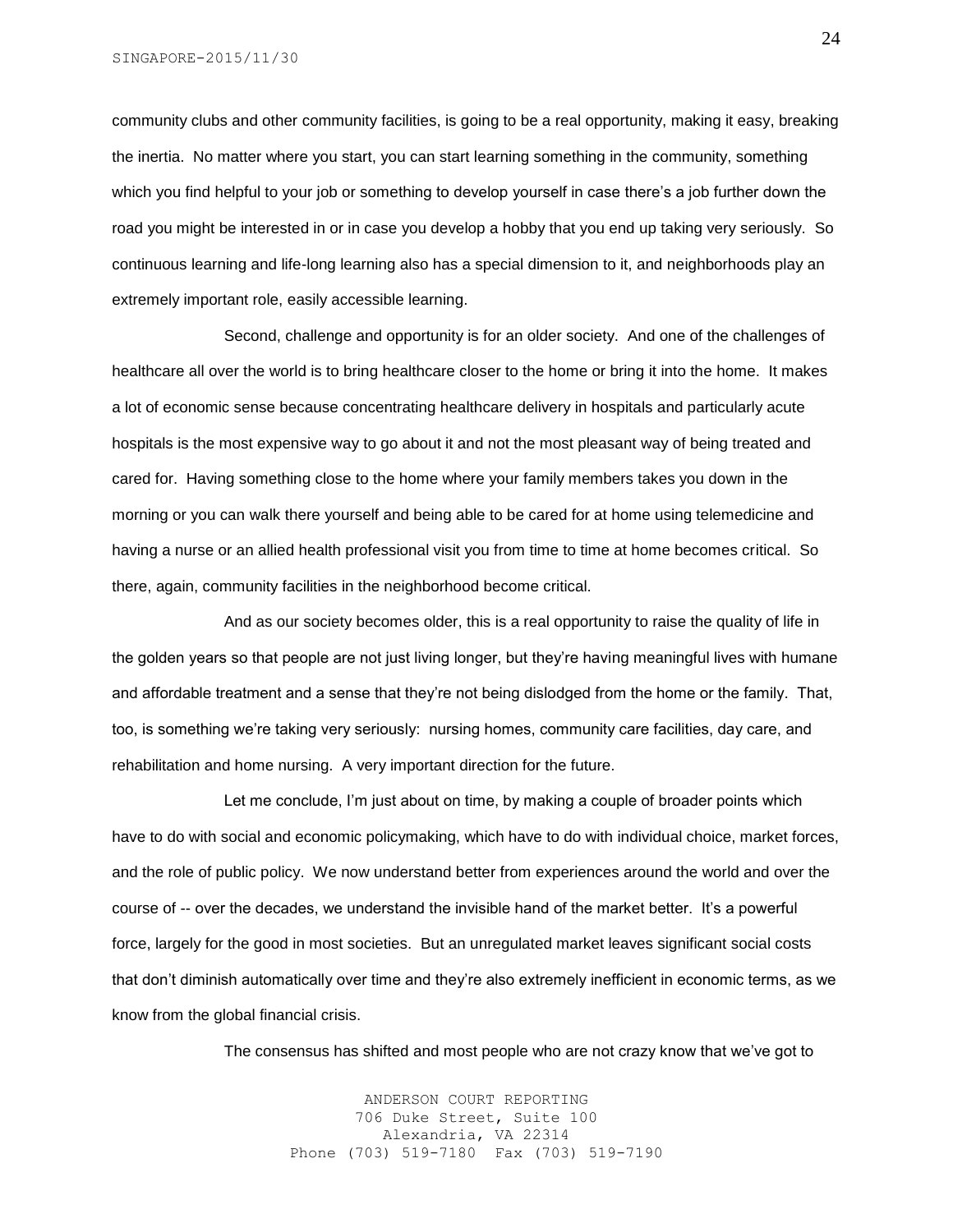regulate markets. That's the economic market, but what about the social market? What about society?

We also know, and we don't need reminding, that societies don't naturally tend towards some equilibrium. They don't naturally trend towards harmony, particularly ethnic and religious accommodation and a deepening of the spirit of harmony. It's not a natural tendency in society. It's not part of the natural workings of society that you get people wanting more and more to live with people who are different from them. And unlike financial markets, which finally revert to the mean and come back to some equilibrium after a tortuous path and after creating great damage sometimes, in society there's no reason to expect a reversion to the mean because social forces just as easily and from what we've seen do perpetuate themselves and you move further and further away from the center towards the extremes. Polarizing forces a part and parcel of an unregulated society.

So we need the visible hand of public policy to mitigate the invisible hand of the market, both the economic market as well as the invisible hand of social forces. We need the visible hand. And the real issue is how you go about it. Do you do it upstream, which is our preference? Do you intervene upstream, put in place the guardrails, put in place the rules, put in place the incentives, make it attractive for people to live together, and keep working at it or do you wait for things to happen on their own cause and intervene downstream where you're forced to and often in a very heavy-handed way? And do you wait for social costs to build up downstream? That's the real question.

So we should avoid the easy intellectual bifurcation where people accept that you've got to intervene in the economic market to redistribute, to make sure that there's some inclusivity at work, but it should sort of feel a bit uneasy when it comes to social interventions. It looks like social engineering. But that's actually a superficial concept. You either do something upstream that's meaningful, provides the right incentives, or you deal with the problems downstream, which are typically more costly to individuals as well as to the public purse. And it's not just a financial matter, obviously. It's about the legacies that are very hard to undo, the legacies that come about when society becomes more divided, particularly along ethnic and religious lines, are very hard to undo.

So that's the real choice. Do you do it upstream or do you do it downstream? And it means not veering from one extreme to another, not trying to intervene in everything you think you can do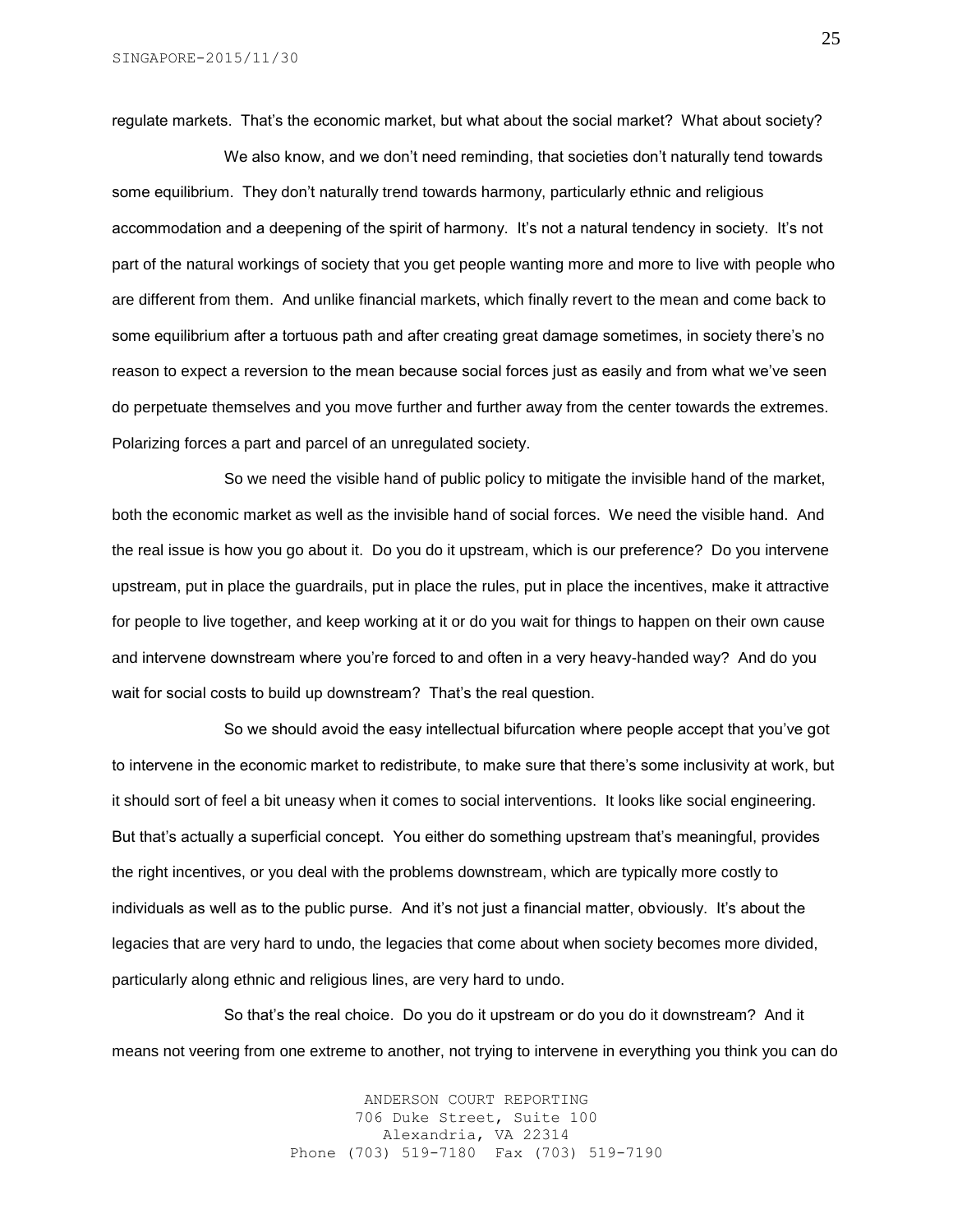SINGAPORE-2015/11/30

better than individuals and families do by their own choices. And we have to remember that, you know, economic policy is an inexact science, but social policy is even less predictable and has unintended effects that keep surprising us. So there's no predictability in this, but we've got to do something and not pretend that the natural workings of society lead us to a better place. And that means having some forms of nudging, putting in place guardrails, putting in place buffers, providing incentives for people to interact with each other, engage with each other, live together, go to school together. You need some soft forms of encouragement, incentive, and sometimes some rules that constrain choice in order to avoid a situation where choice is taken away from people downstream because opportunities get diminished. That's really the nub of it all.

And learning from each other on which forms of nudging and incentives work better, although in very different contexts, obviously, is what we have to do. Keep an open mind, but know that we can't just leave it to the market and you can't just leave it to society. We've got to do all we can in ways that people find acceptable and attractive to keep society fluid, to ensure that disadvantage doesn't pass from one generation to the next, and to ensure that multiculturalism is a source of pride for citizens, and to ensure that society's at peace with itself.

Thank you. (Applause)

MR. SHERRADEN: Thank you very much, Mr. Deputy Prime Minister, really excellent comments that I think will stimulate some really great discussion.

I'll invite respondents to come to the panel. I'll introduce them as they come forward. Margery Turner is Senior Vice President, The Urban Institute, a national expert on urban planning and communities, was formerly a Senior Administrator at the Office of Housing and Urban Development.

Yunn Chii Wong is the head of the Department of Architecture at National University of Singapore. I'm pleased to say he has an undergraduate degree from Washington University in St. Louis. His early experience was studying the Pruitt-Igoe Project in St. Louis, which is the exemplar of failed public housing in America, and has affected his views about housing and architecture.

David Conner is the recently retired Chief Executive Officer of OCBC, Overseas Chinese Banking Corporation, Singapore. David was in Singapore in that role for about 15 years. Previous to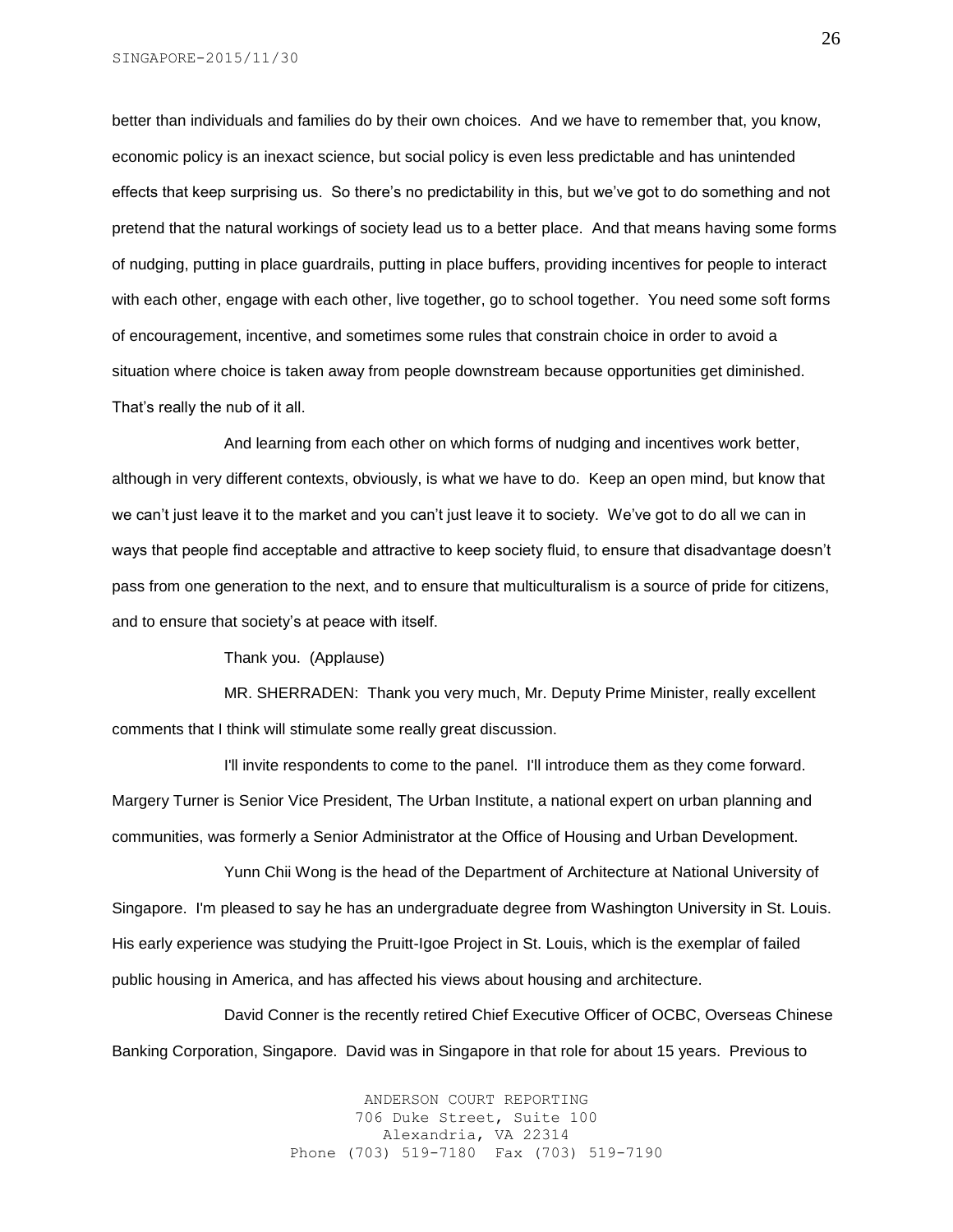that, working in banking in other countries in Asia, has recently returned -- David is also an undergraduate from Washington University in St. Louis.

I didn't realize we had our own people on the panel here, but we do.

They all have very independent views and particular views. We have quite a mixture here for respondents, so we will start off with Margery.

MS. TURNER: Thanks very much. Thanks for the invitation to be here today. It's really been fascinating and inspiring to learn about the principles and the tools at work in Singapore.

I'm going to give a bit of a U.S. perspective as a starting point for the conversation of the day. Earlier this year, the economist, Raj Chetty, released new research that really shook up the U.S. conversation about place and economic opportunity, about place and economic mobility.

His findings extend and reinforce a substantial body of existing research on the importance of where we live, where our housing is located. They convincingly show that every year of exposure to a more opportunity rich community improves a child's chances of economic success as an adult.

We also know from other research, including research by Pat Sharkey, that some of the effects of living in a distressed community extend across generations. This is an issue of long term economic advancement and opportunity.

Some people are using this new evidence to rehash a very tired debate about people based policies versus place based policies. I've been arguing for some time that we need to get past that dichotomy, that we really need to pursue place conscious strategies for helping low income families gain access to opportunity, and to share in our country's prosperity.

This argument is based on some key facts from our recent history, a history that's quite different from Singapore's. Over many decades, both public policies and private market practices in the United States have explicitly built neighborhoods of poverty and distress by simultaneously excluding poor families, especially families of color, from neighborhoods of opportunity, and disinvesting in the neighborhoods where poor people, particularly people of color, were clustered.

Reversing that legacy, I think, requires combination strategies that address both the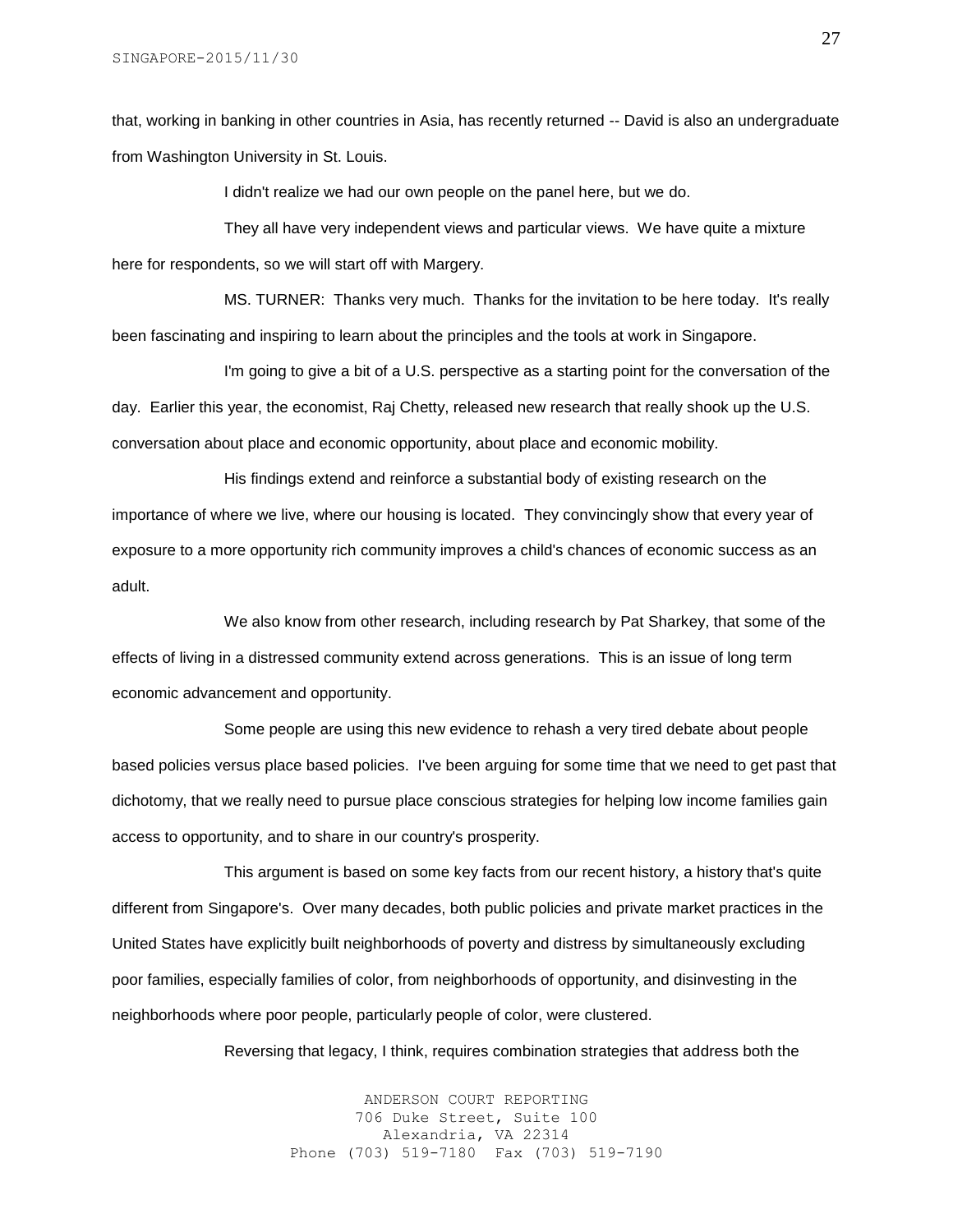SINGAPORE-2015/11/30

disinvestment and distress plaguing poor neighborhoods and the barriers that exclude low income people from neighborhoods of opportunity. These are strategies that advance both revitalization and inclusion.

I think that means doing four things at the same time and for a long time. This doesn't change over night. The first is investing in the most urgent needs of poor neighborhoods, safety, good schools, healthy places to play, and access to jobs, so kids growing up in those neighborhoods can get a foot hold on the ladder toward economic success.

Sometimes that's going to mean linking the residences of poor neighborhoods to assets in other neighborhoods. In effect, making where they live matter somewhat less.

The second key element is when those investments in poor neighborhoods start to pay off and those neighborhoods begin to attract higher income residents, we need to ensure that the neighborhood's original residents and people like them can afford to stay, can have continued access in those neighborhoods, by explicitly preserving affordable housing before the market takes off, and minimizing displacement.

The third element is eliminating the barriers that block poor families, especially families of color, from finding affordable places to live in other neighborhoods of their choice. That means building or explicitly acquiring low and moderately priced housing in every neighborhood, city and suburban.

Finally, fourth, helping poor families who want to move to safe neighborhoods with good schools and other opportunity enhancing amenities, using tools like the Affordable Housing Voucher Program along with landlord outreach, mobility counseling, and really explicit search assistance.

Advocates who are committed to one side or the other of that old people versus place debate sometimes suggest that it's naïve of me to argue for this kind of combination strategy, that resources are limited, and we have to choose, or if they are economists, they may say I have to decide what's the best use of the marginal dollar of public investment.

I really think that the evidence teaches us that the goals of neighborhood inclusion and neighborhood revitalization have to be viewed as interdependent, not competing. Neither can be fully realized if the other is neglected.

To give an example of that, I think when residents of an opportunity rich privileged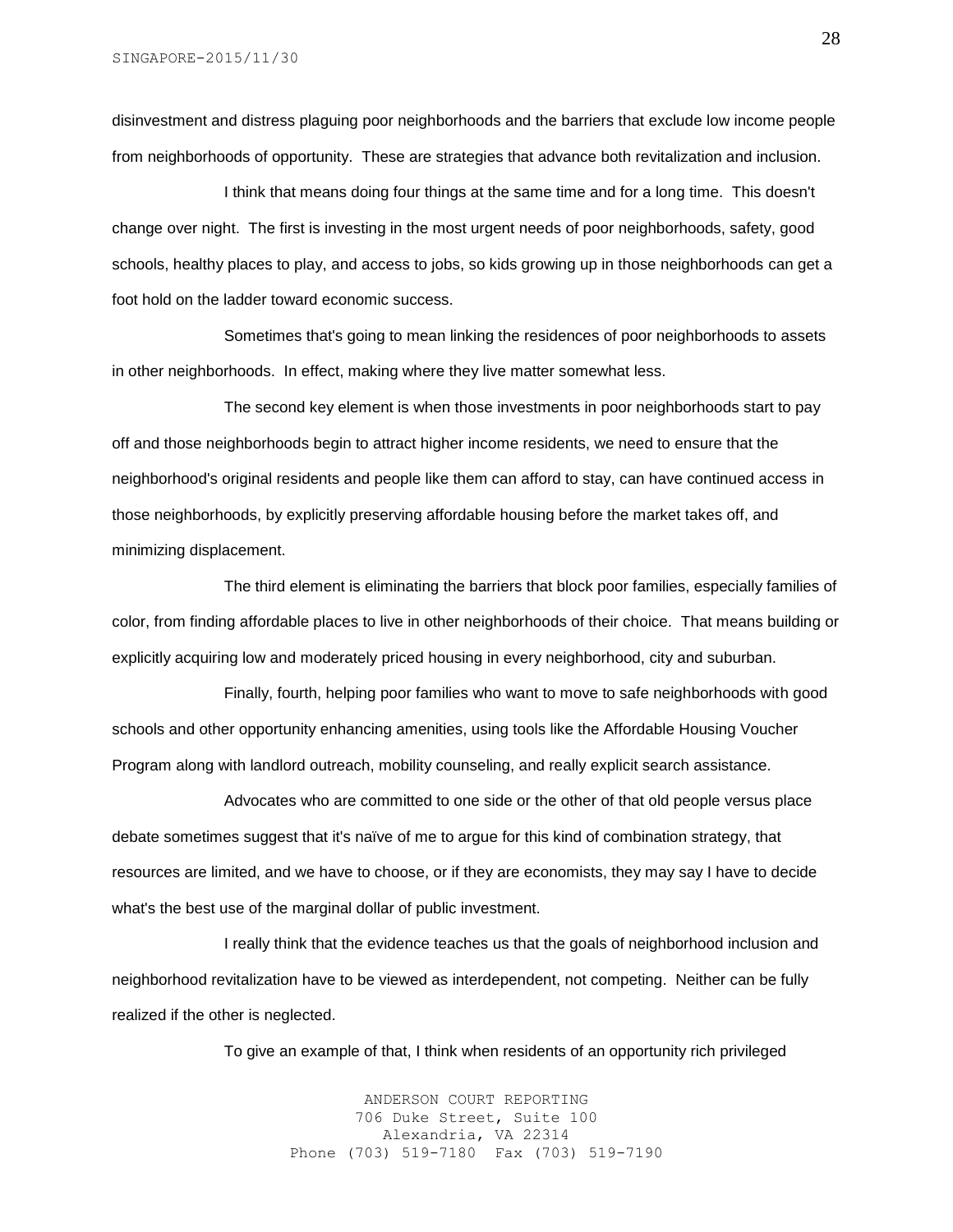neighborhood perceive that the places where poor people of color live suffer from severe distress, their fears and prejudices are reinforced. It is much harder to achieve the goals of mobility and inclusion.

Similarly, when affordable rental housing remains concentrated in lower income sections of central cities and exclusionary zoning barriers remain unchanged in suburban jurisdictions, a neighborhood revitalization strategy is going to find very few options for where to build replacement housing, where to relocate the original residents of distressed properties.

If that revitalization effort takes off and triggers renewed market demand, you will see an inflow of higher income people resulting in increases in property values and rents that leaves the lower income residents with very few choices about where to live, and in some cases, may just lead to the reconcentration of poverty in another nearby neighborhood.

Again, these are interconnected, interdependent goals, not competing objectives.

Often I think the perceived conflict between mobility or inclusion strategies and neighborhood revitalization initiatives stems from the fact that in the U.S. we typically assess these investments one initiative at a time, rather than thinking about portfolios of investments that achieve strategic goals.

If you think from the perspective of a local policy maker who has to decide where the next million dollars is going to be spent, then indeed there may be a conflict between launching an assisted mobility program, preserving affordable housing, or building mixed income in a distressed neighborhood.

One strategy is in fact going to have to win out for that next million dollars, but if you could incentivize a more deliberate city wide planning process, more proactive, allocating perhaps \$5 million over a couple of years to tackle concentrated poverty, segregation, neighborhood distress, you would certainly decide all three of those initiatives are part of the portfolio and invest in all of them.

It's really critical in the U.S. that federal policies incentivize this kind of city wide or better yet region wide planning and decision making, and help build the capacity locally to carry it out.

I'm encouraged that in recent months the American public, many in the media, and pretty much all the presidential candidates have expressed dismay about growing inequality in the U.S. and barriers to upward mobility.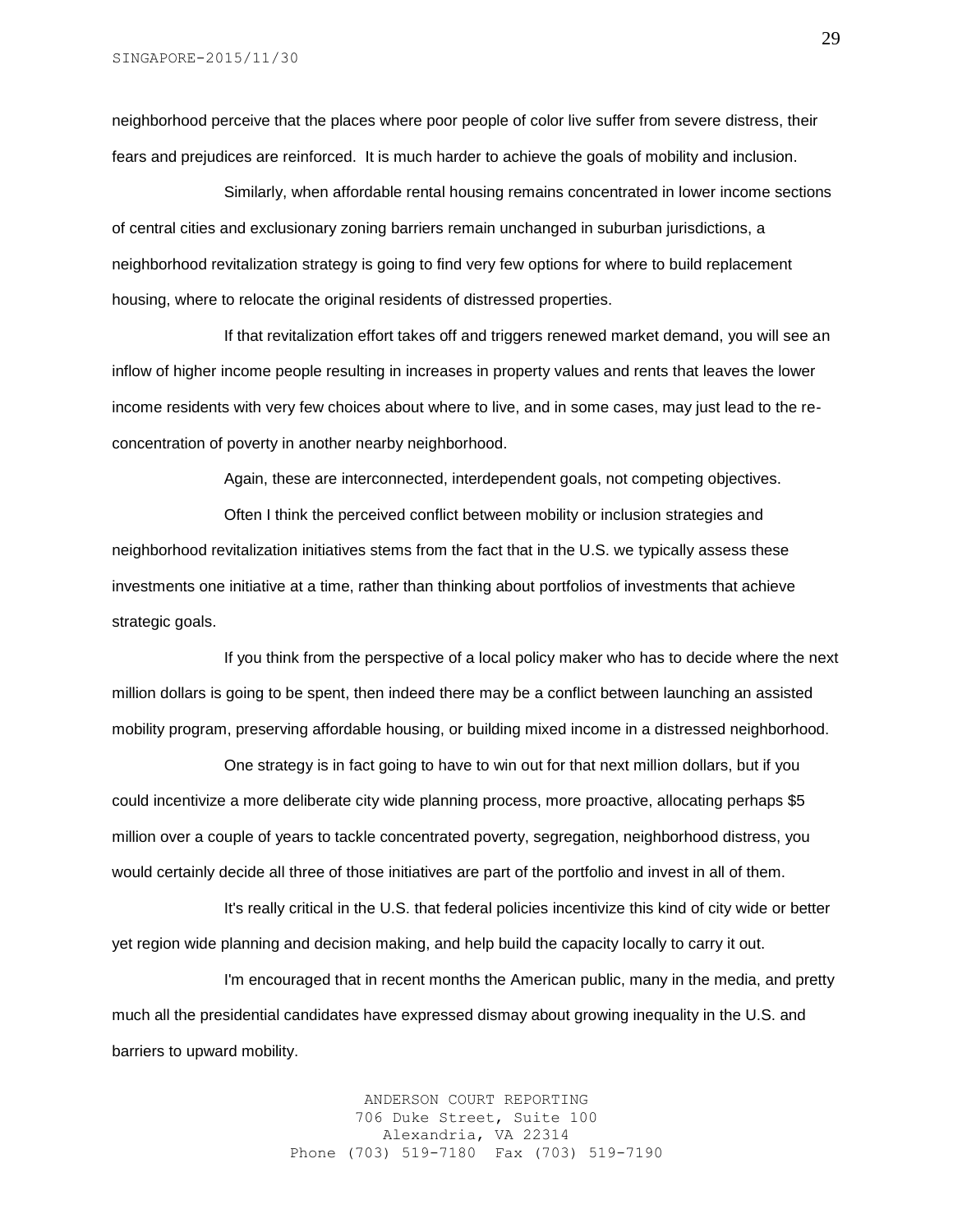Persistent poverty and inequality we know are extremely complex problems. They are daunting challenges. They are going to require a sustained attack across multiple domains and at multiple levels of government.

I would not argue that the kind of place conscious strategies I've been talking about provide the whole solution, but I think they have a really essential role to play, and they have been left out of this conversation for too long.

Given the really compelling evidence that residential segregation, poverty concentration, and neighborhood distress exacerbate inequality and block economic mobility, we really can't build toward a future of shared prosperity and opportunity if we fail to tackle the intersection of poverty, place, and race in our country with strategies that tackle both the disinvestment and distress that currently plague poor neighborhoods and the barriers that are excluding low income people, and especially people of color, from neighborhoods of opportunity.

For me today hearing about how Singapore is tackling these issues, it really fuels my optimism that the U.S. could overcome the legacy of our past policies and market forces, and build a next generation of neighborhoods that are really opportunity enhancing and inclusive. Thanks. (Applause)

MR. SHERRADEN: We will give the Deputy Prime Minister an opportunity to respond to the respondents, and then when we have gone through all three, we will open up to the audience.

MR. SHANMUGARATNAM: Should we do them together?

MR. SHERRADEN: As you would like.

MR. SHANMUGARATNAM: I think that is better.

MR. SHERRADEN: Okay; good. We will turn to Yunn Chii Wong.

MR. WONG: Mr. Shanmugaratnam, I think it is wonderful to hear you in person talking about defining the politics in Singapore, and the accessibility, particularly in housing, of amenities, particularly very significantly in the construction of our society.

We talk about what we have in Singapore is like a trampoline to a safety net, and I want to maybe work on that metaphor a little more and try to get at some of the challenges that might test really the strength of that trampoline.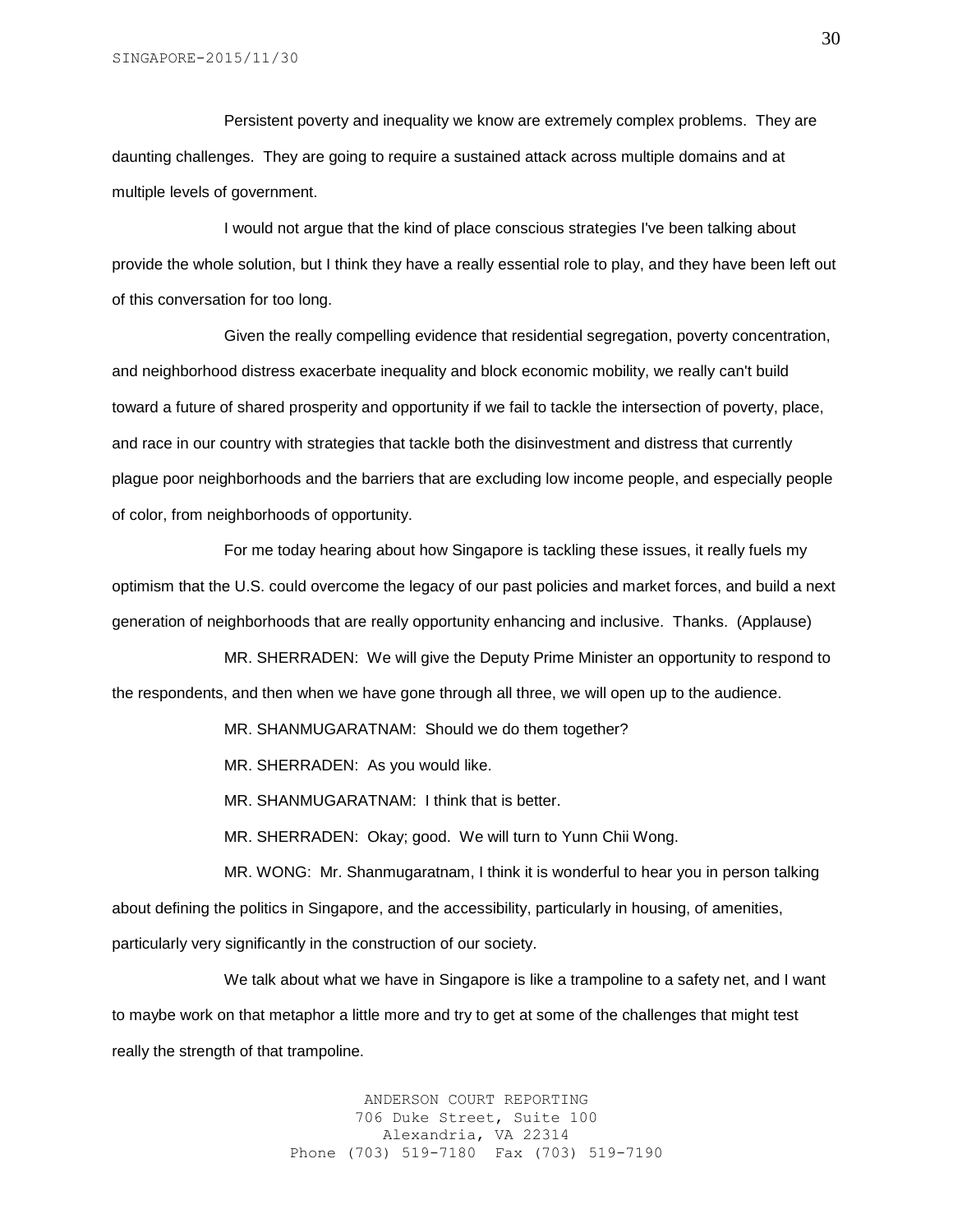I think there are two things. This always appears very strongly. Number one is I think the audience got a very clear idea that in Singapore much of the policies are intrusive, top down, and looking forward, in the near future, and I think you also heightened this as one of the concerns, how do we take things out to create more resiliency of our communities. I think most of you will know that the family base -- I think changing demography would have tremendous impact.

I would like to hear your view on how you are preparing yourself for this transformation in the demographic landscape. I think in part you have alluded to the aging population, but there are new people coming in, and so on.

I really do believe the way forward is indeed the development of schools and seeing this kind of social experiment respond to the needs of producing perhaps new kinds of industries and new kinds of innovations that will move Singapore forward.

That is one part, the demographic transformation, and the preparation and the resilience of the new models.

I think the second one is more difficult, and I think it's an ideological one. I'm talking about some politics, that is extremely difficult.

I remember my son going to SGI, and he was not in the top class in his school, and I asked him hey, why are you not in the top class, you are very good. He came out in the top 10 percent. He was still not in the best class. Part of the best class at SGI was Vietnamese students, Indonesian students, and others. His remark was oh, because they are hungry, I'm not. (Laughter)

Pretty much talks about the issue forward for generations of Singaporeans who somehow are assured there are these safety nets in place, and they don't need to try as hard as they should. I'm not saying my son is symptomatic of this generation.

I do see these issues raised in schools where because of the situation of being told what to do, the difficulties of breaking out remains a big issue, so cascading this, maybe the question is maybe how do we think more of some kind of ground up participation of communities in defining the conditions.

I think most of our audience members here would not know but you can be assured that all the housing has all the lightbulbs in the corridors lighted up every day. The grass is well cut. Our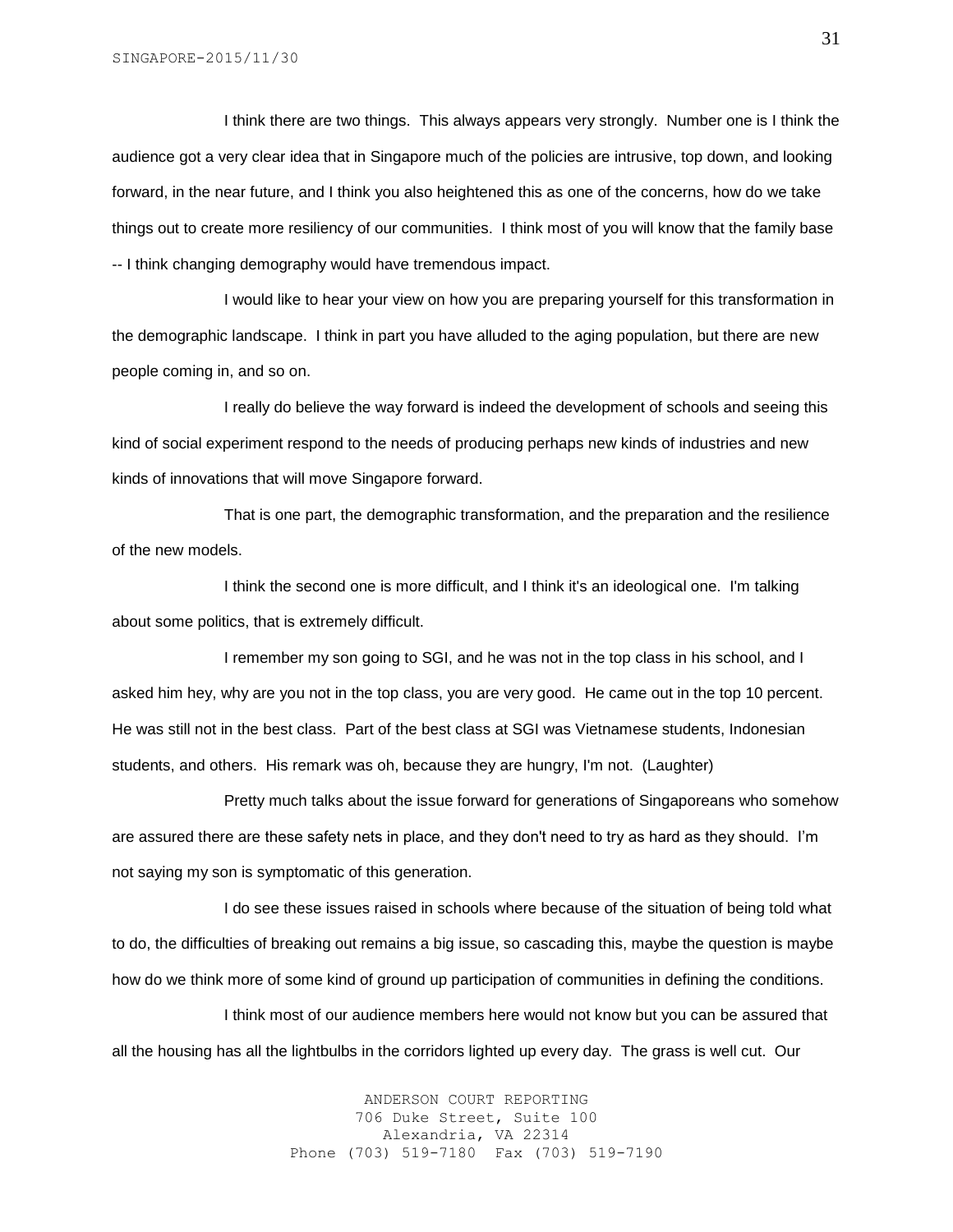garbage is removed on time.

How can we create new policies where indeed, the structural part is provided by the states, but more of the life of every day is created by local people? Mr. Shanmugaratnam showed us a very beautiful picture of the common spaces. I think long term maybe we are thinking of how do we empower and engage communities to take care of these landscapes. If you talk about resilience and maintenance of landscapes, this would provide that kind of outlet.

The question is really how to tweak the model of delivery and delegate this to more community ground up conditions. I think addressing this will get a sense of whether this is the primary changes for the future landscapes of Singapore.

MR. SHERRADEN: Very good. Thank you very much, Professor Wong. David Conner.

MR. CONNER: Thank you, Michael. In the interest of full disclosure, I think it's important for me to relate the fact that I'm a long term observer and huge admirer of Singapore and Singapore's policies and successes.

It started in 1985 when I moved to Brunei to head up Citibank's operations there, and my boss was in Singapore, which is pretty close by. I traveled to Singapore quite a few times before moving there to head up Citibank's operations in 1991, six years, and then coming back to be engaged with OSBC.

I've often said that Singapore is a wonderful place. They are effective planners. They are very diligent in execution, and when they do make mistakes, which is rare, they are quick to adjust and improve and get back on track to run a very efficient country, indeed.

I'm a huge fan. Reflecting on how could I contribute to this conversation, I thought the best way would be to relate OCBC's experience in financing Housing Development Board flats. To go back to 2003, we were struggling for top line growth in the bank. We had gone through a period of the post-dot.com bust in 2001, SARS in 2003, which caused economic difficulties, and the government then announced that they were going to allow the private sector, the private banks, to finance secondary purchases of Housing Development Board flats.

I say secondary. Primary purchases were still going to be financed, and to this day as far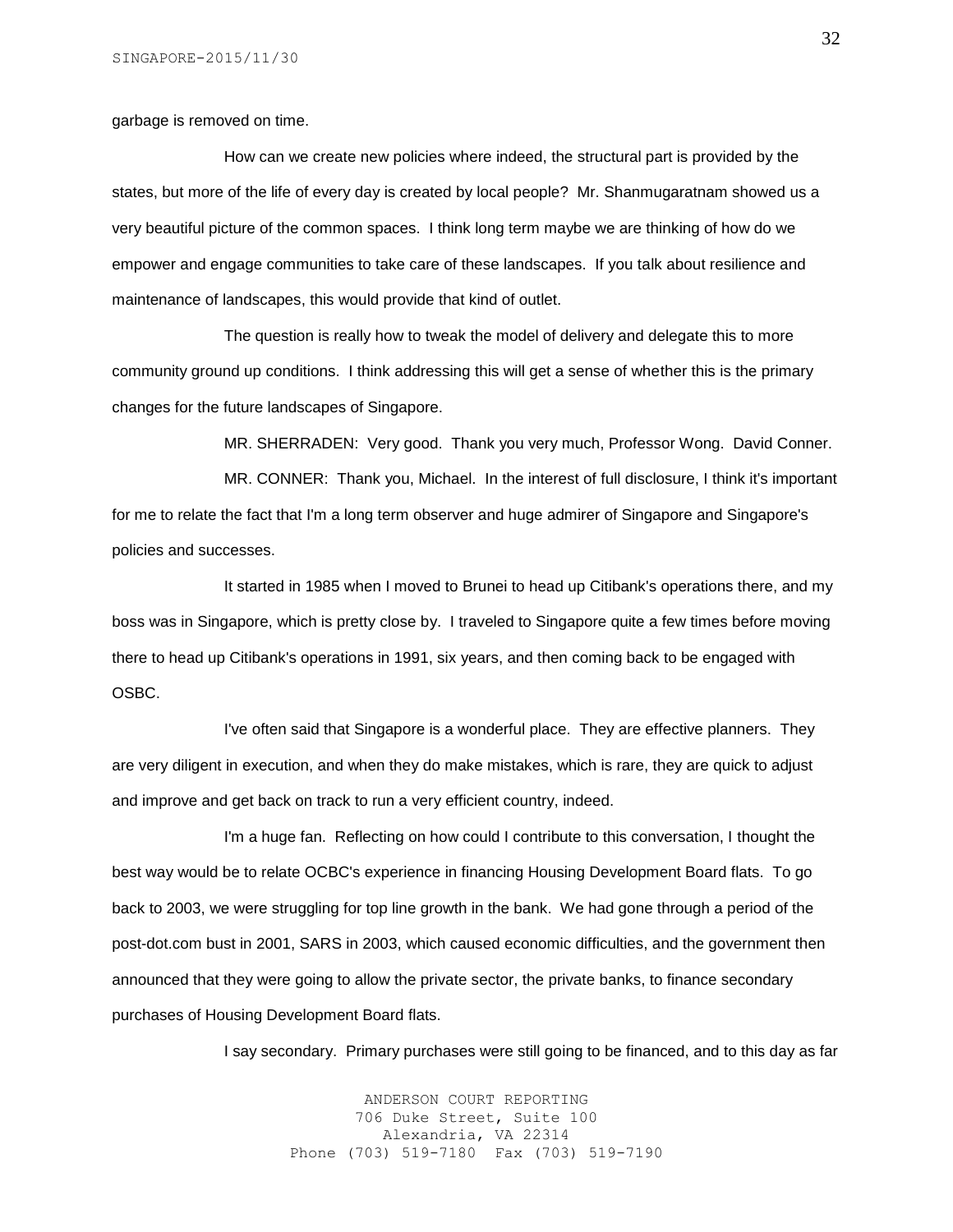as I know, are still financed by the HDB itself.

We saw this change as a significant opportunity, and we in fact had been reflecting on the fact that when there are significant changes in the marketplace, those changes, disruptions, whatever, signal an opportunity to take significant market share.

I challenged the OCBC team to take 50 percent, no less than 50 percent, of the new secondary purchase market to finance mortgages for Housing Development Board flats. Our team did a fantastic job. They reorganized. They expanded the branch we had that was in the HDB Center, so we could take applications efficiently. We re-engineered, so to speak, our processes so we would be quick in terms of responses for approvals and processing the necessary documentation, so on and so forth.

When the market opened, we quickly took 50 percent market share, which was very satisfying, and we thought how could we go wrong financing Housing Development Board flats. Clearly, this is rice bowl housing, bread and butter housing, whatever you want to call it. People want to retain their homes, so they pay their bills.

We were intentionally absolutely color blind. We didn't look to any ethnic group and we financed any and all flats, including the three bedroom flats or the three room flats that the Deputy Prime Minister mentioned.

We had a building and a rapidly growing portfolio which we thought was quite attractive, and then six/nine months later, we started to realize we had some problems.

There were certain ethnic groups, not to be mentioned, and the lower income flats where people simply didn't pay, so we had a fairly sizable problem mortgage portfolio which was a big surprise to us.

You could argue we should have had better data on who pays and who doesn't pay. The reality in Singapore is there is a Credit Bureau and a Credit Bureau existed in those days, and basically the banks would share through the Credit Bureau information on people who got over extended with debt or whatever.

That was limited to a fairly high income segment of society because the banks in Singapore to this day, as far as I know, are still not allowed to give unsecured credit to anyone that makes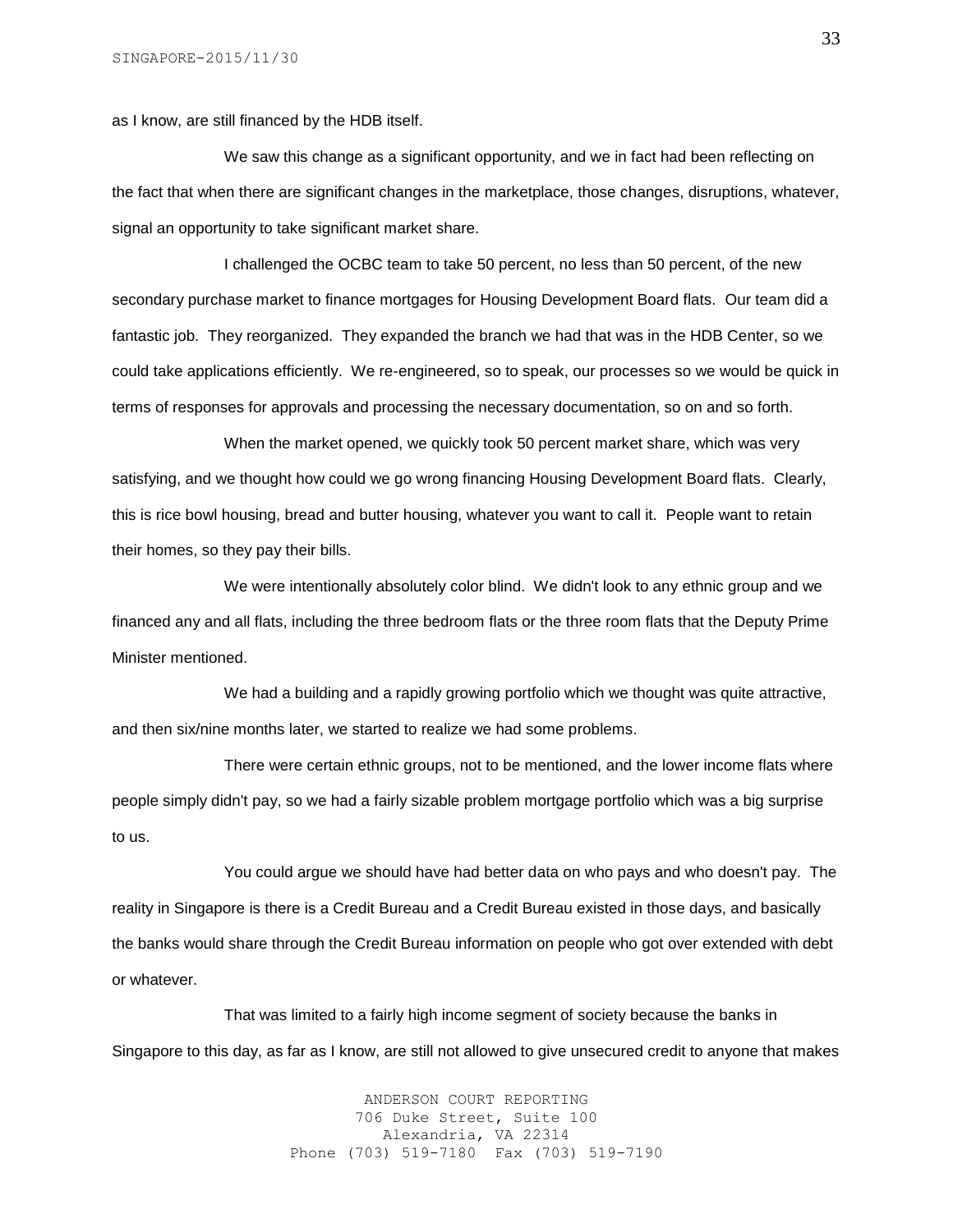less than 3,000 Singapore dollars a year, which is roughly \$22,000 to \$23,000 U.S. dollars in today's exchange rates.

The banks were not allowed to do lower income unsecured credit, so we had no information base on that segment of society. Of course, HDB had the information, but they weren't sharing it. The power companies had the information, the utility providers had the information. Again, that wasn't being shared through the Credit Bureau.

We had a problem portfolio. That meant we had to foreclose on quite a sizable number of flats and move people out. We realized this is again public housing, and that we had to be extremely careful in foreclosing on these properties.

We worked closely with the Housing Development Board to help people move from the flats that they weren't paying for into rental properties or whatever. We took a very long time, if you will, where normally we would foreclose on a mortgage fairly quickly. In Singapore, the courts are efficient, the system works very well.

We clearly were dealing with housing that was HDB housing, and we had to be very careful. We worked with the HDB. They were very cooperative in dealing with the problem portfolio. We worked through the difficulties and adjusted our underwriting approval standards so we wouldn't get more of these problem loans.

The lesson, I think, is very clear. One, a public and private partnership can work, and it can be quite effective. This, of course, took a burden of financing away from the government of Singapore and moved it to the private sector. The fact that we were conscious. We were actually at one point accused of causing political problems because many of these people who couldn't pay and we had to foreclose on were actually going to their members of Parliament and complaining that big bad OCBC was treating them badly.

Again, we took much more time than we normally would to foreclose on these properties. We cleaned up the portfolio. It is a very solid portfolio today, and OCBC has been a great source of financing for us.

I think it's quite clear that there will always be some people in society who either can't or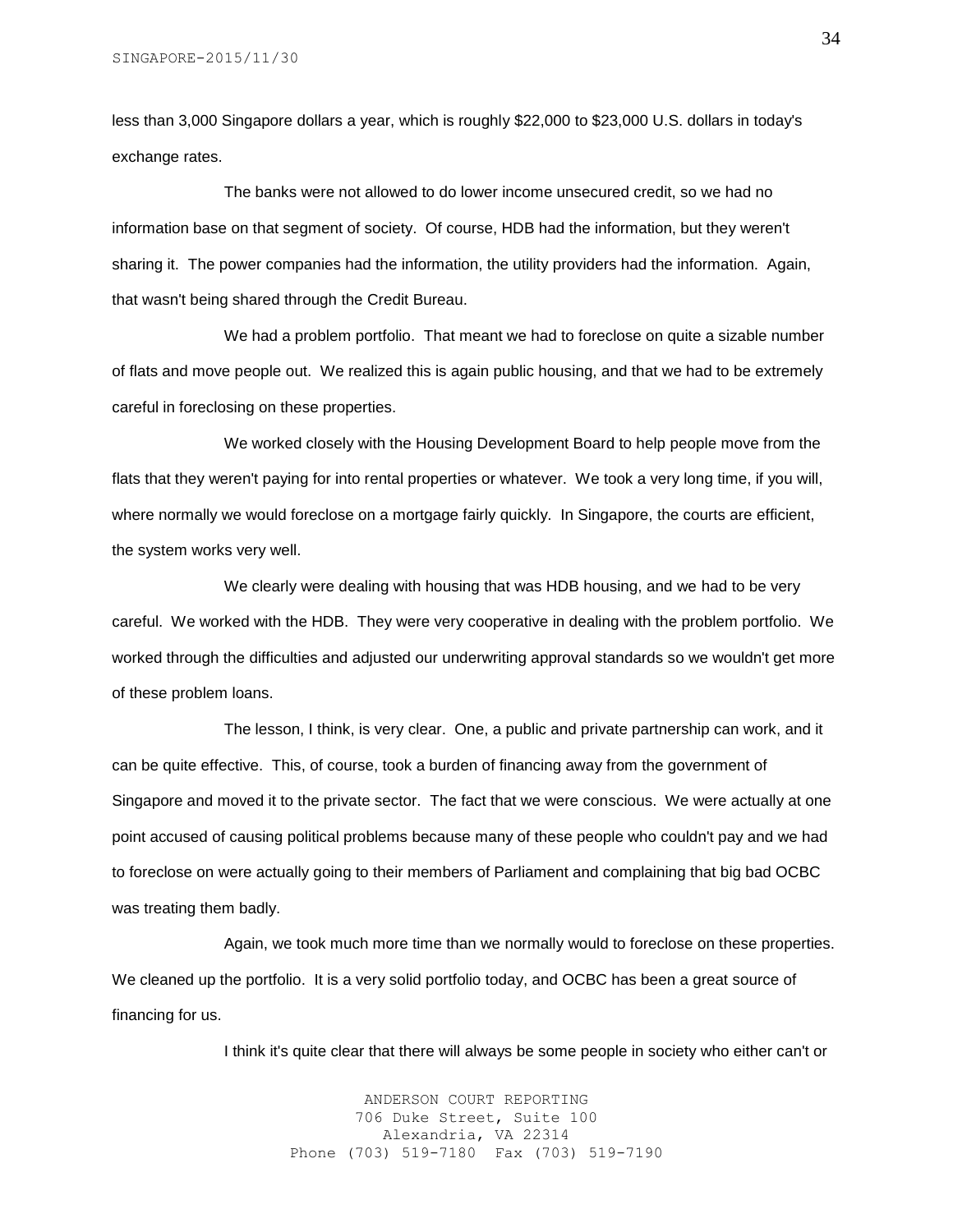won't pay their bills. In the situation of Singapore and HCB housing, typically, as the Deputy Prime Minister mentioned, the servicing of mortgages in HCB is usually from the Central Provident Fund contributions that both employee and employer make to the Social Security Fund, which is called the Central Provident Fund.

Therefore, there shouldn't be a problem, but there was a problem with some of these loans. I think it's a very interesting reality that there are some people in society who simply can't deal with their debt or they don't want to, whatever.

The reality is that the government of Singapore still handles these cases with compassion and with care because there is a moral hazard if you're selling these flats at subsidized rates to begin with, you're contributing quite significantly to the wealth of each and every individual who purchases them, and at the same time you need to support some of the people who fall out of the system.

The government of Singapore does that very well in my opinion without necessarily signaling to more and more people that they don't have to pay and they will still be taken care of.

It is effective, but perhaps, Tharman, you want to reflect a little bit on how you deal with those problems.

As I say, from my vantage point, the conclusion is that a public and private partnership can work very well, does work very well today, but we made our mistakes and learned our lessons there from. Thank you very much. (Applause)

MR. SHERRADEN: Really terrific responses and questions for the table. We will first let the Deputy Prime Minister respond.

MR. SHANMUGARATNAM: Thanks, Michael. Three very thoughtful sets of points and from quite different perspectives. I'll take it in reverse, not in order of difficulty. (Laughter)

First, starting with David's, it is a very important lesson we all learned, the criticality of credit assessments. The problem with the U.S. subprime crisis, as we know, although it was magnified by the slicing and dicing of products and distributing them all over the world, the problem was at its heart a relatively simple one.

The weakening of standards of credit assessment at the time that a loan is given, and in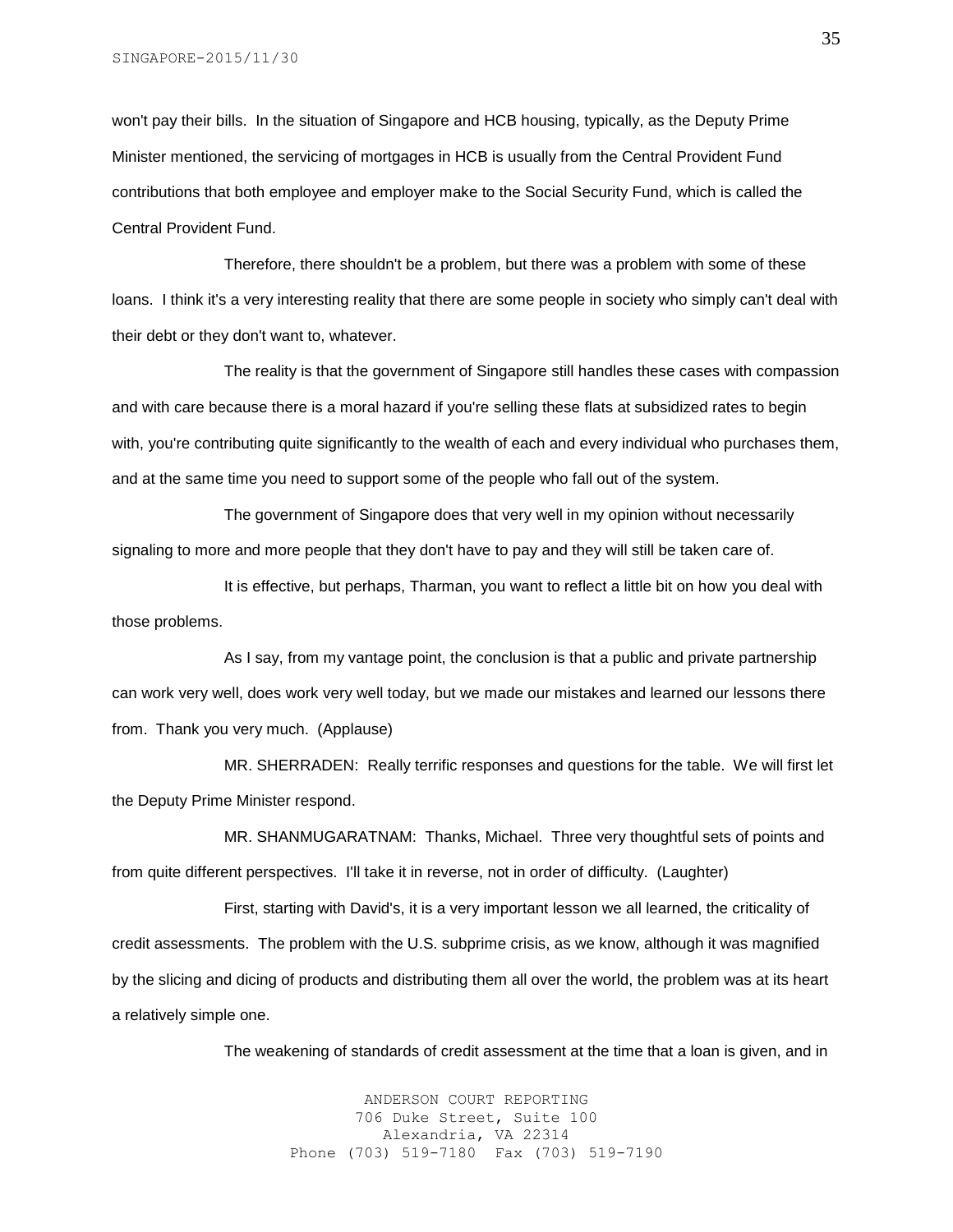many instances, the absence of credit assessment altogether.

It's something which we have learned, because we started off on our own public housing loan scheme without much credit assessment. Everything was going up in those days. Home price appreciation sort of came with income growth and GDP growth. Everyone's incomes were going up and they were able to afford their loans.

Obviously, that was too simple. There were some people who went for an apartment that was larger and more expensive than they could pay for over time, or something happened to their jobs. They fell into bad straits.

We have now been much stricter on credit assessment and particularly in the last decade, not just the banks having to improve the way they went about it, but even as far as the Housing Development Board itself is concerned, we have introduced stringent credit assessment.

Everyone can afford a home because we are developing homes that are sized to everyone's needs. The two homes I spoke about, which give the lower income group the chance to own a home, and a decent sized home by international standards for that income group. If someone wants to buy a much larger home in the hope that their incomes will go up over time, we will ask them to think again, and there's a limit to how much of a loan we are willing to give.

There has to be a fairly stringent credit assessment at the time someone is buying their first home. That's critical to our whole process now. That's the other side of the coin from wealth appreciation.

I had shown a slide earlier about how home prices have gone up over time for every category of housing, and in fact, the lower income group has seen a larger appreciation in home prices compared to not just those with the larger flats, but even private property over the last 35 years.

The other side of the coin is if you want to keep that up, there has to be stringent credit assessment so people are able to pay down their loan over time and they don't run into great difficulty and have to sell it at a loss on the open market. That's an important point.

I just want to say that the policies I described, the social, the design of neighborhoods as to ensure social mixing by income group and ethnic group, the provision of quality public spaces, has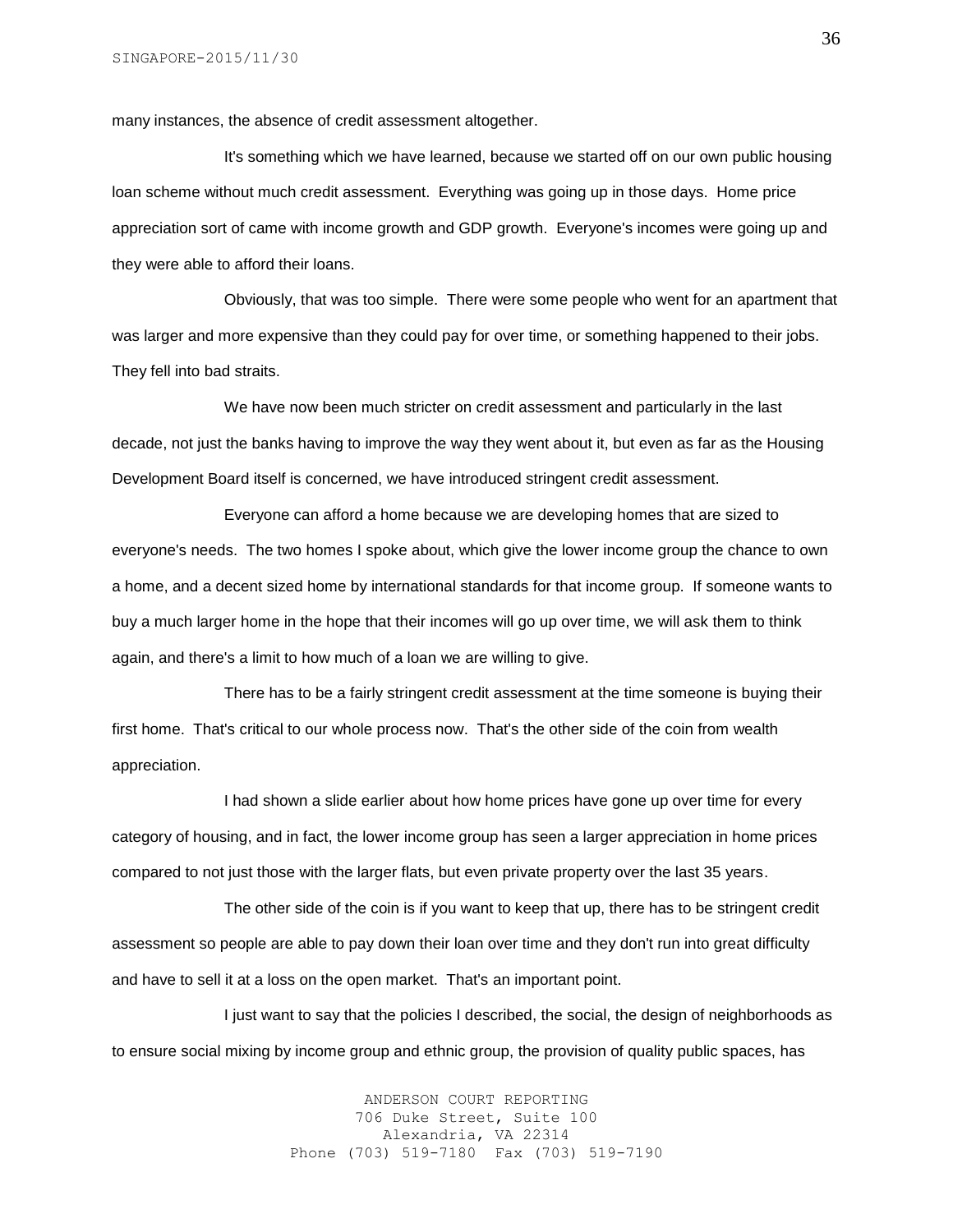given us a bonus. It has given us home equity appreciation for the lower income group that would not have been possible if they were living by themselves, in an enclave by themselves or a neighborhood by themselves. That is the big difference. We have something for free.

By designing neighborhoods so they are mixed neighborhoods with quality spaces and attractive for everyone to live in, everyone's home equity goes up. That's a little bit of a rarity around the world. We got that for free, not by artificially fixing the prices on the open market, which we can't, not by a continuous stream of public subsidy, but by upstream design, by putting everyone together, every neighborhood is a mixed neighborhood.

We have disadvantaged persons. We have disadvantaged families. We have at risk youth. We don't have a single disadvantaged neighborhood in Singapore, and we don't have a single at risk neighborhood. That's the difference. We have disadvantaged families but no disadvantaged neighborhoods.

That's the social dimension of it, but there's an economic benefit which we got for free. Everyone's home equity has gone up over time. How sizable is it? If you look today at a retired couple, say recently retired, in their mid-60s, they are living in our smaller public housing apartments, the three room flat, which is quite typical for that socioeconomic group, and this is real data, those who are retiring today at age 65.

They will have accumulated in that three room flat home equity of about 350,000 Singapore dollars by the time they retire. They bought the home in their late 20s or early 30s, retired at 65. They will have accumulated 350,000 of home equity. In other words, they paid down their loan and they are left with this equity in the home. That's about 260,000 in U.S. dollars.

How much is that as a percentage of their pre-retirement income? When you think of retirement adequacy, you're thinking of some sort of replacement ratio based on your previous incomes. In retirement, you typically need less, so you don't need 100 percent of your pre-retirement income.

The home equity alone if monetized is equivalent to about 40 percent of the preretirement income of that low income couple, a couple that is around the 20th percentile of the income ladder.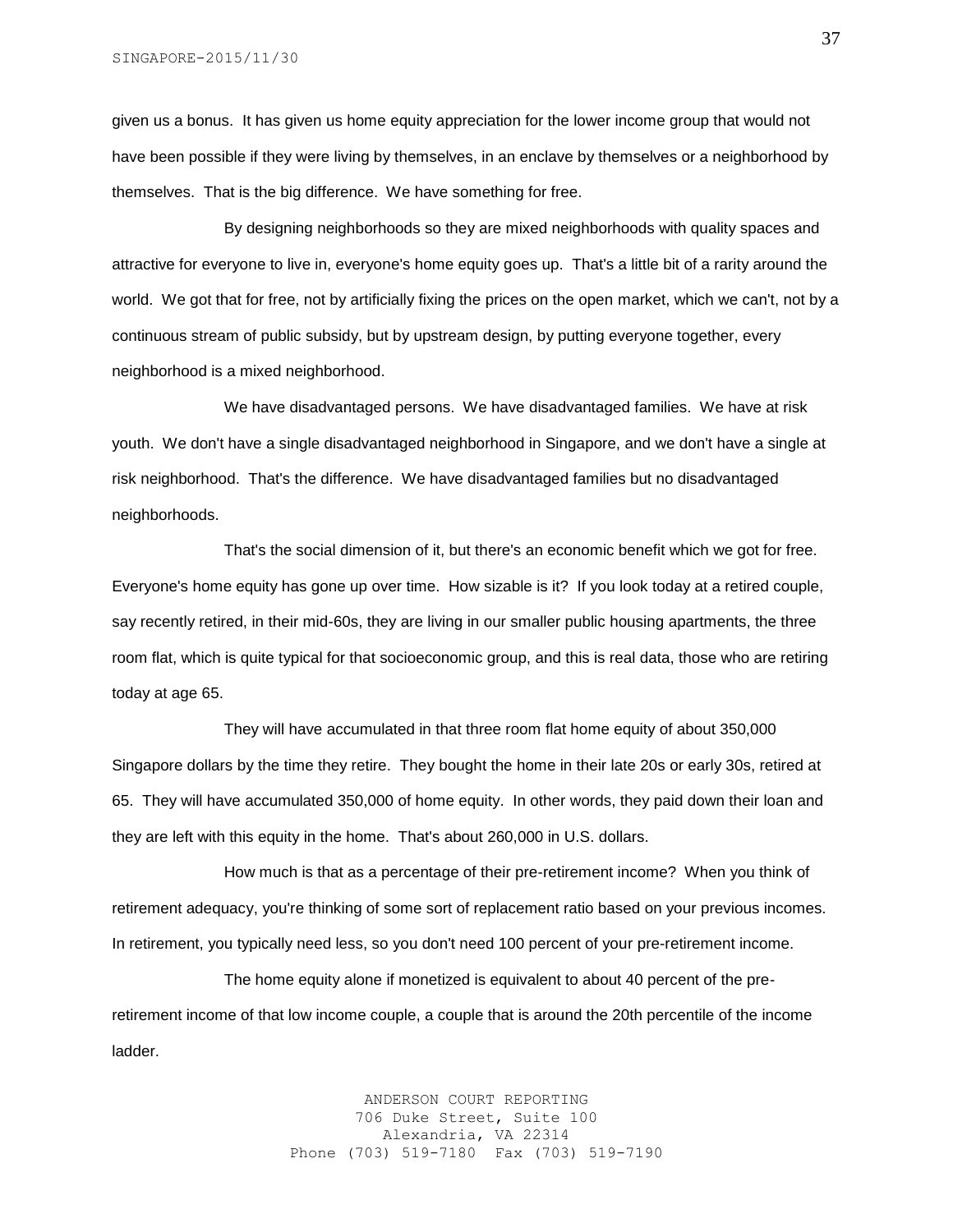It's a very significant asset, and a real challenge in Singapore today is encouraging people to monetize it. We have devised schemes to help them monetize it with some public grants coming in to incentivize them.

Selling back part of your lease to the government, to the Housing Development Board, making it easier for them to right size, the kids have moved out, the grandkids visit on the weekend, but they like a smaller flat. Free up some of the equity in their larger flats.

So, a whole range of schemes. It is still a challenge because people generally are quite keen to stay on in the homes they have lived in and hope to pass on the asset to their children. It's fine if the children continue to support them. It's fine. That's a family decision that they make.

If in fact they need cash and they need more support, it makes sense to get some of the value out of the home, even if you continue staying there.

So, this is a big challenge for the future, which leads me to Yunn Chii's point. It is a very significant trend we are seeing in Singapore and many other Asian societies. The changing character of the family when it comes to where people stay.

It started off with nuclear families being formed, so no longer three generations but just two generations, parents and kids and grandparents somewhere else. We have seen a growing number of elderly singles, not just couples staying somewhere not too far from the kids and grandkids, but elderly singles, a growing proportion.

That's something we should do something about, give them meaningful and satisfying lives. We have introduced now a scheme to give an extra incentive for children to stay near their parents. It's a larger grant. Also, we need a way in which people who are staying alone, have friends in the neighborhood, and can themselves be active, and that leads me to the other point which Yunn Chii made, which is the scope of volunteerism and community action, that is not just government driven.

Frankly, there is quite a bit of it taking place in Singapore that doesn't meet the eye, and the further away you are from Singapore, the less this is obvious.

There is a tremendous amount of volunteerism in Singapore that takes place every week. It's growing. Not because government says it is the right thing to do, but people are finding that they want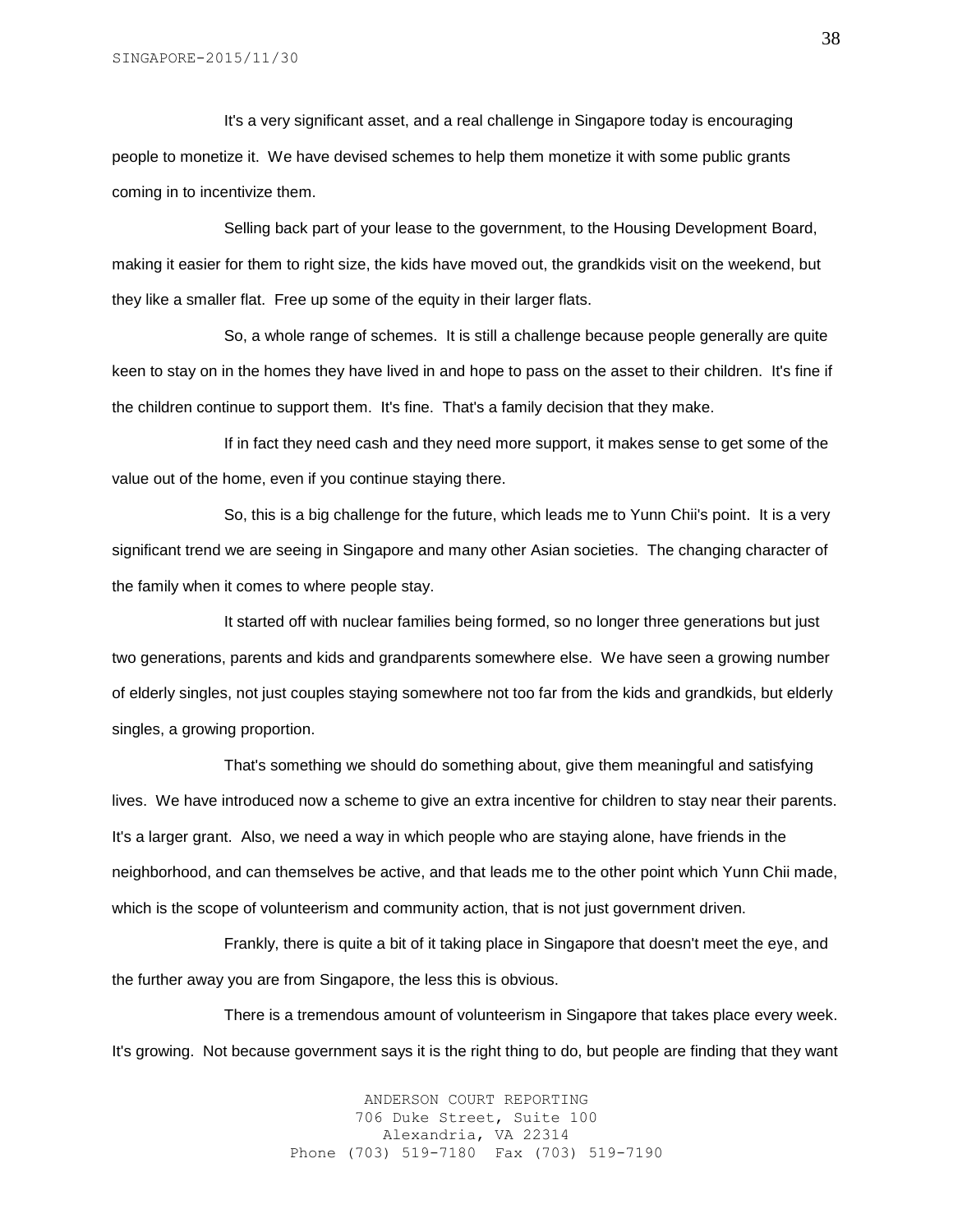to be useful. Retired people want to be active. They don't just want to be dependent on others to help them, they want to be out there helping others.

We have young kids getting involved in voluntary activities and then staying on and becoming youth leaders and eventually becoming community leaders.

That's a very rich layer of society to be developed. We have to develop that layer of society, and I agree entirely with Yunn Chii, a resilient society is one where people feel responsible not just for themselves and their families, which is fundamental, but they feel responsible for others, the people they live with, their neighbors, others in the community, or they feel responsible for a cause.

We have to develop that, develop civil society, but provide that space for people to do their own thing at the neighborhood level, and particularly in light of the challenges we all face.

Social mobility is going to require much earlier intervention in people's lives. It's not just about institutionalized intervention through schools and the like. It just requires good hearted volunteers to be there interacting with a kid who doesn't speak the language at home, doesn't have the confidence to know he or she can learn. It requires a lot of interaction by friendly souls.

The other side of the spectrum, the elderly, that's going to require a lot of effort, not just by nurses and doctors and institutionalized medicine. It requires the friends of the neighborhood. We all know how emotional health matters so much to your physical health.

The challenges that we face, we are going to have to do more as a government, but we also want to develop that rich layer in society that makes it a much better solution, a solution that people feel better about.

I have to be a little modest about commenting on Margery's presentation because I'm not familiar with the complexities of the situation you face in the U.S., but I must say from what you have said, I think you have challenges, you have serious challenges in many American cities, but the directions which you are proposing seem to me to be a practical way forward.

I say that with some humility because I know how complex these things are. I would just emphasize one point, which came out of my presentation as well.

It can't be just about the rules and incentives, and there are some cities that are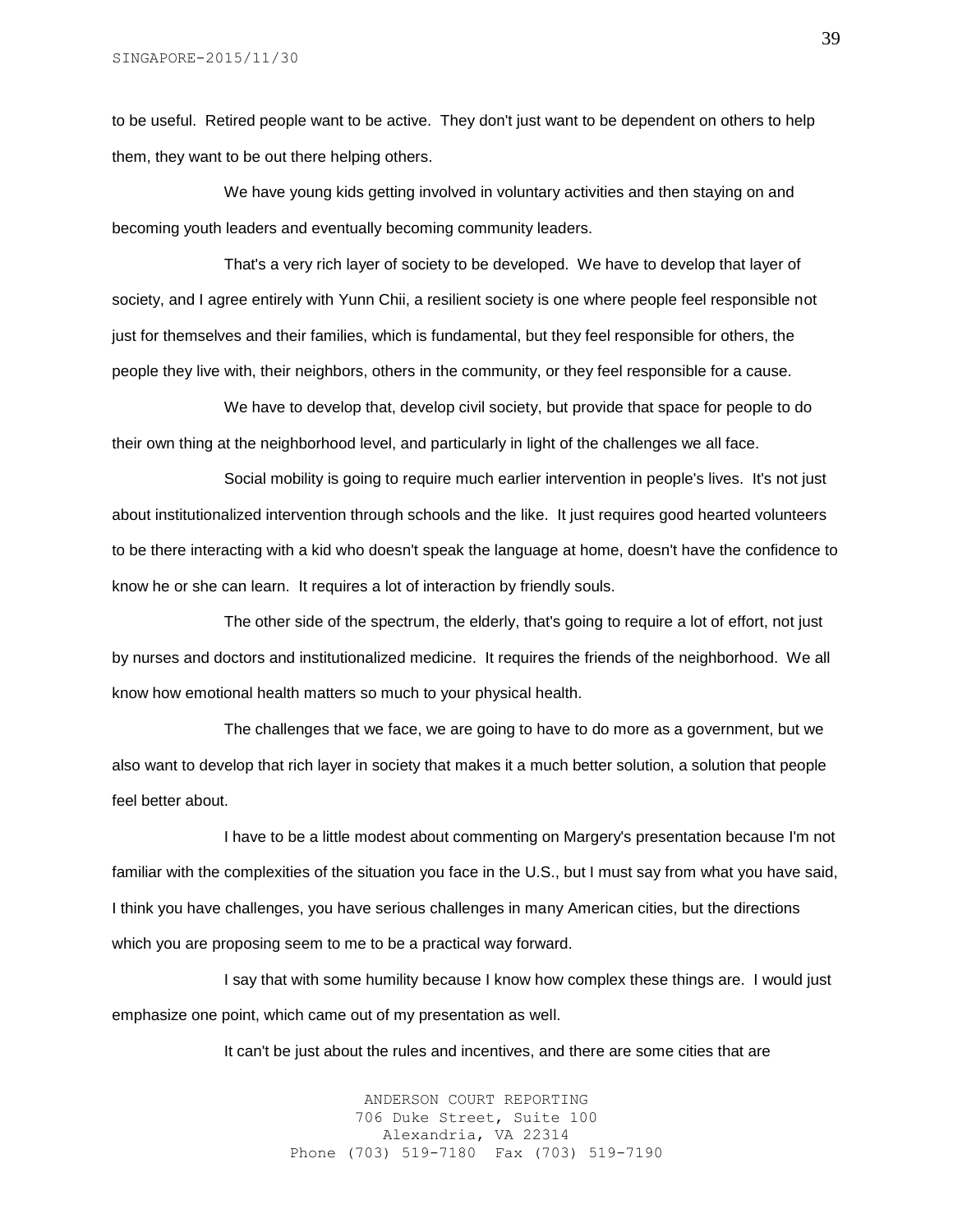introducing very interesting tax incentives, for instance, to encourage developers to provide a range of housing across income groups, it must involve quality public spaces. It must be attractive to the middle class and the upper middle class to want to live in that neighborhood.

It must create a feeling of shared prosperity, because everyone takes part in something that is really a very enjoyable part of their lives, a quality park, high quality playgrounds, new types of equipment for the elderly. Public spaces are important. They are a key public good, and they often are neglected by planners.

People must want to be there not just because of the incentives or because you are forcing them to be there, and the developers also provide a certain amount of local housing, they have to want to be there because it's a nice neighborhood to live in.

MR. SHERRADEN: Excellent respondents and responses from Mr. Shanmugaratnam. We will turn it over to the audience. The woman in the back raised her hand first.

QUESTIONER: Thank you. My name is (Inaudible). The Deputy Prime Minister talked about the high cost of reversing legacy, and in the United States, the legacy is not one of naturally caused racial and ethnic segregation or a segregation caused by neglect of public policy, but in fact it is a segregation caused by public policy, by things such as written underwriting standards by the Federal Housing Administration many decades ago, and practices in the real estate industry of explicit discrimination, and practices such as restrictive housing covenants.

In addition to this legacy, we also have the political context of complete lack of political will, to support integration. I'm going to quote something that Presidential Candidate Jimmy Carter said in 1976 in a campaign that he actually won, an election that he won.

In his campaign, he said "I see nothing wrong with ethnic priority being maintained. I would not force a racial integration of a neighborhood by government action."

He later explained what he meant by saying "What I say is that the government ought not to take as a major purpose the intrusion of alien groups into a neighborhood simply to establish their intrusion."

In this context, with this type of legacy and this type of political climate, what chances do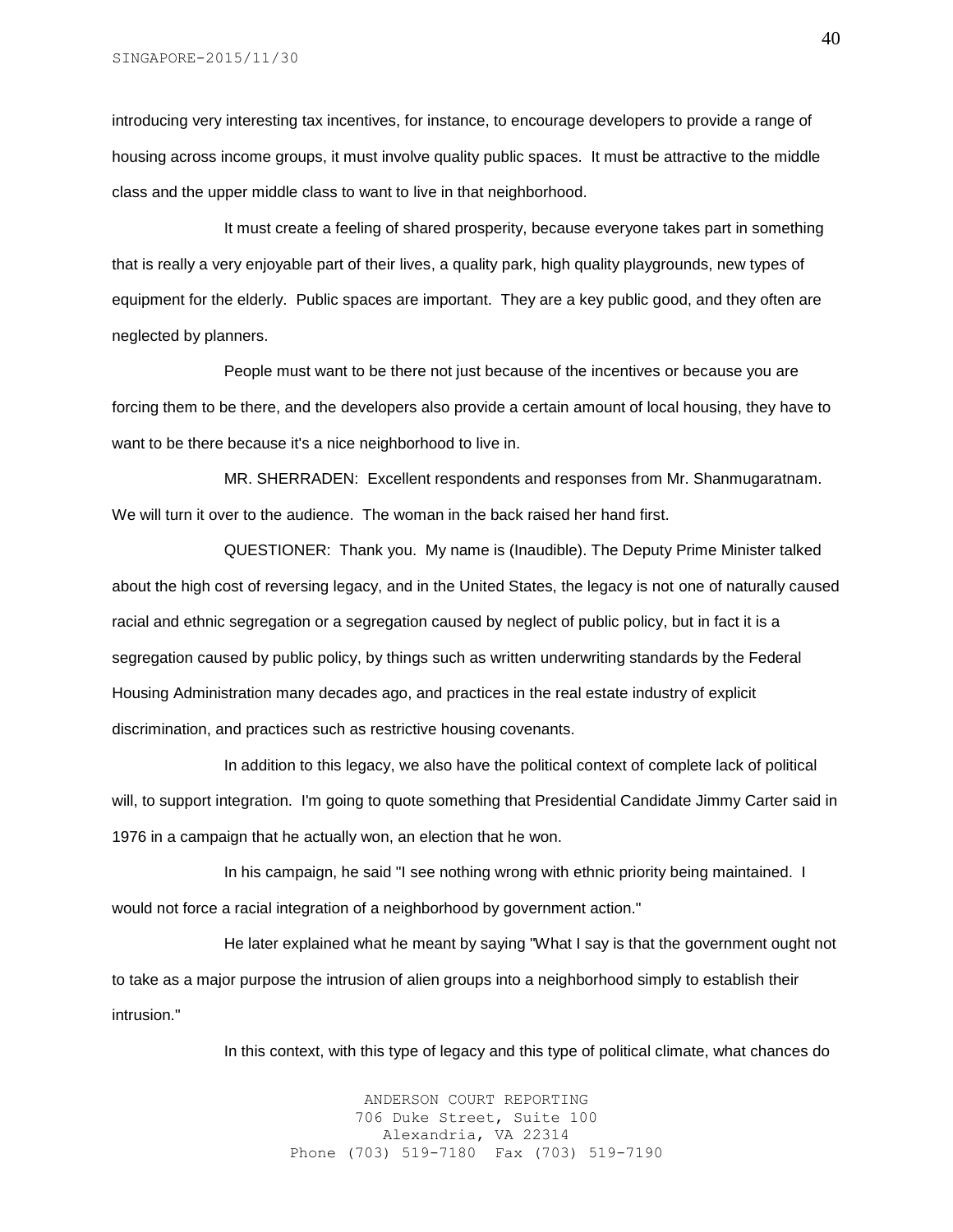you see for the United States to actually achieve integration?

MS. TURNER: I agree with you that the United States built our economic and racially segregated neighborhoods through public policy and through the behavior of market institutions, and that it has created a legacy that is extremely difficult to reverse.

I also think in listening to the tools that are being applied in Singapore, we are a federalized country. We lack a tradition of centralized planning and neighborhood design. We completely lack any entitlement housing subsidy that closes the affordability gap.

I think there are a lot of reasons, and as you point out, we have a political culture that I think refers to efforts to overcome the legacy of the past, refers to those as changes of social engineering and rejects them as unacceptable, not recognizing that we socially engineered ourselves into the current situation.

I think there are a lot of reasons to be pessimistic. I am at the moment optimistic, partly because I'm an optimistic person. Also because I really think the focus of national policy conversations on inequality and on barriers to economic mobility, and frankly, this new evidence that Raj Chetty has produced that has really shifted a lot of people's thinking about the role that neighborhoods and segregation play in inequality and blocking mobility.

I think those circumstances may create a moment to build upon, to begin to shift our public policies and our public conversation, so that 20 to 25 years from now, we look back and see this year as a year that we began building a next generation of neighborhoods instead of rebuilding the last generation of neighborhoods.

That is a very optimistic view, and it's going to take a tremendous amount of work and people willing to take political risks.

MR. SHERRADEN: I think the next hand up was Derick Hamilton.

MR. HAMILTON: I guess one concern of the Raj Chada research, and I haven't heard him say this himself, but the integration strategy seems to be focused on somehow developing the cultural effect of a certain community so they can develop better by integrating them into spaces with people that are more responsible.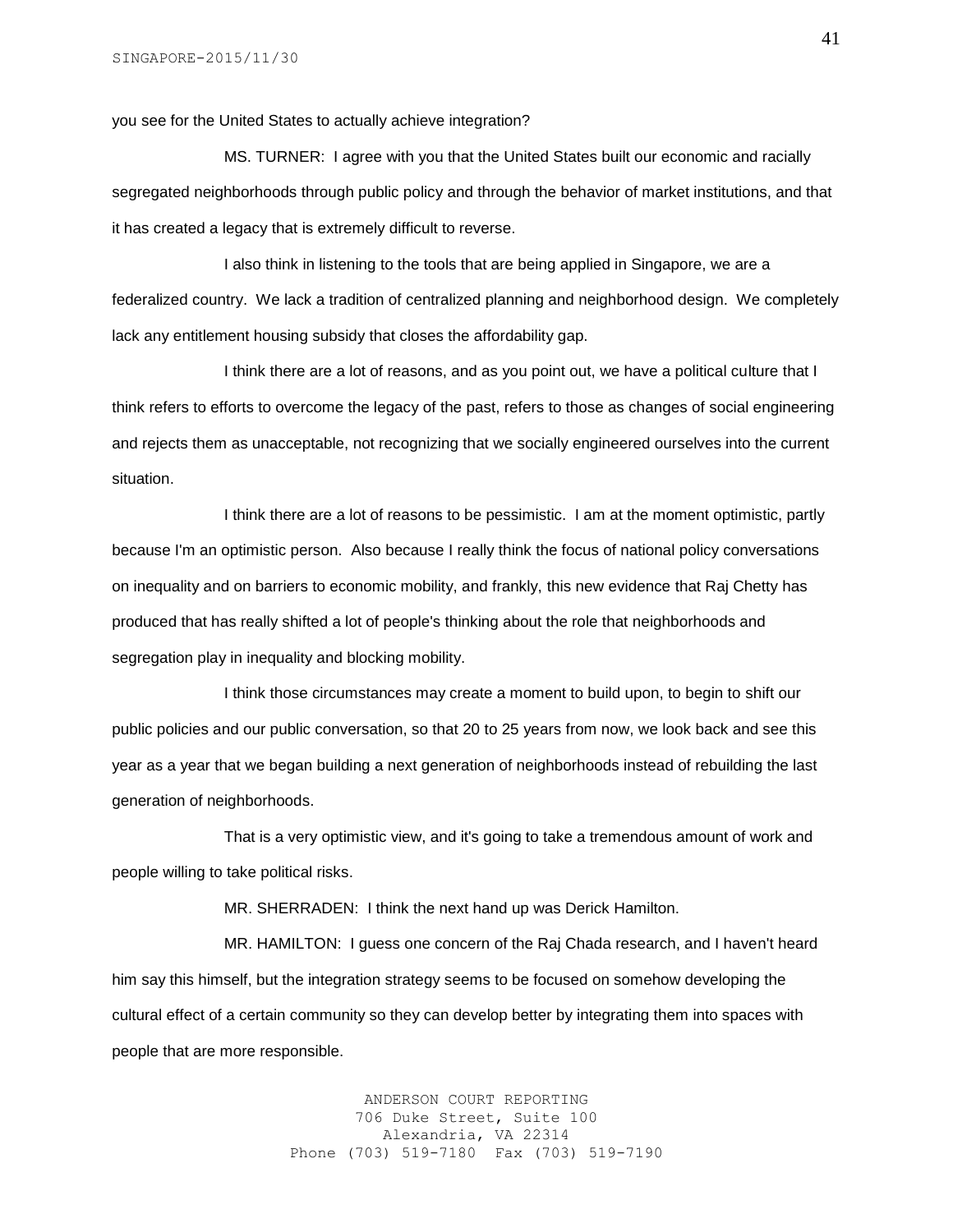I find the Singapore example a nice contrast because the emphasis seems to be on asset development, both public and private asset, and providing the parks as well as providing people with wealth, literal wealth, by ownership.

That was a comment, but a question would be if you ignored the fact that we spend so much on military, I guess that's hard to ignore, are we just not spending correctly in our approach? I liked the metaphor of upstream versus downstream approach. Could we end up with a more efficient equitable outcome if we took what we were doing and did it in a more efficient way by focusing on upstream as opposed to downstream policy and asset as opposed to subsistence?

MR. SHANMUGARATNAM: If I could take the liberty of replying, I think you're right. You either engage in social interventions, and if you like, social engineering, by design, as intelligently as you can, and with the best public purposes in mind, or you engage in social interventions and engineering by default.

Typically, if you do it by default, once problems have accumulated, first, the problems are modular and they are more expensive.

MR. SHERRADEN: Any other comments on that? (No response)

QUESTIONER: Good morning. Thank you very much. In urban areas like this one that we live in, management of income and inequality at schools is often percentage of children in a free lunch program. You have some schools where there is zero, and some schools where there is 70 or 80 percent.

School districts feel making the schools equal is sufficient as opposed to more diverse. My question to the panel in light of the next panel is is equal ever the appropriate goal, even if they are separate? Do you understand the question? Is equal enough?

MS. TURNER: Well, I grew up on the principle that separate is inherently unequal. Here I would come back to my "both/and" approach. My argument would be that we need to invest in the schools that are currently serving lots of poor kids, and make those schools absolutely as effective as we possibly can.

I am tantalized by this notion of moving the strong principles around as opposed to sort of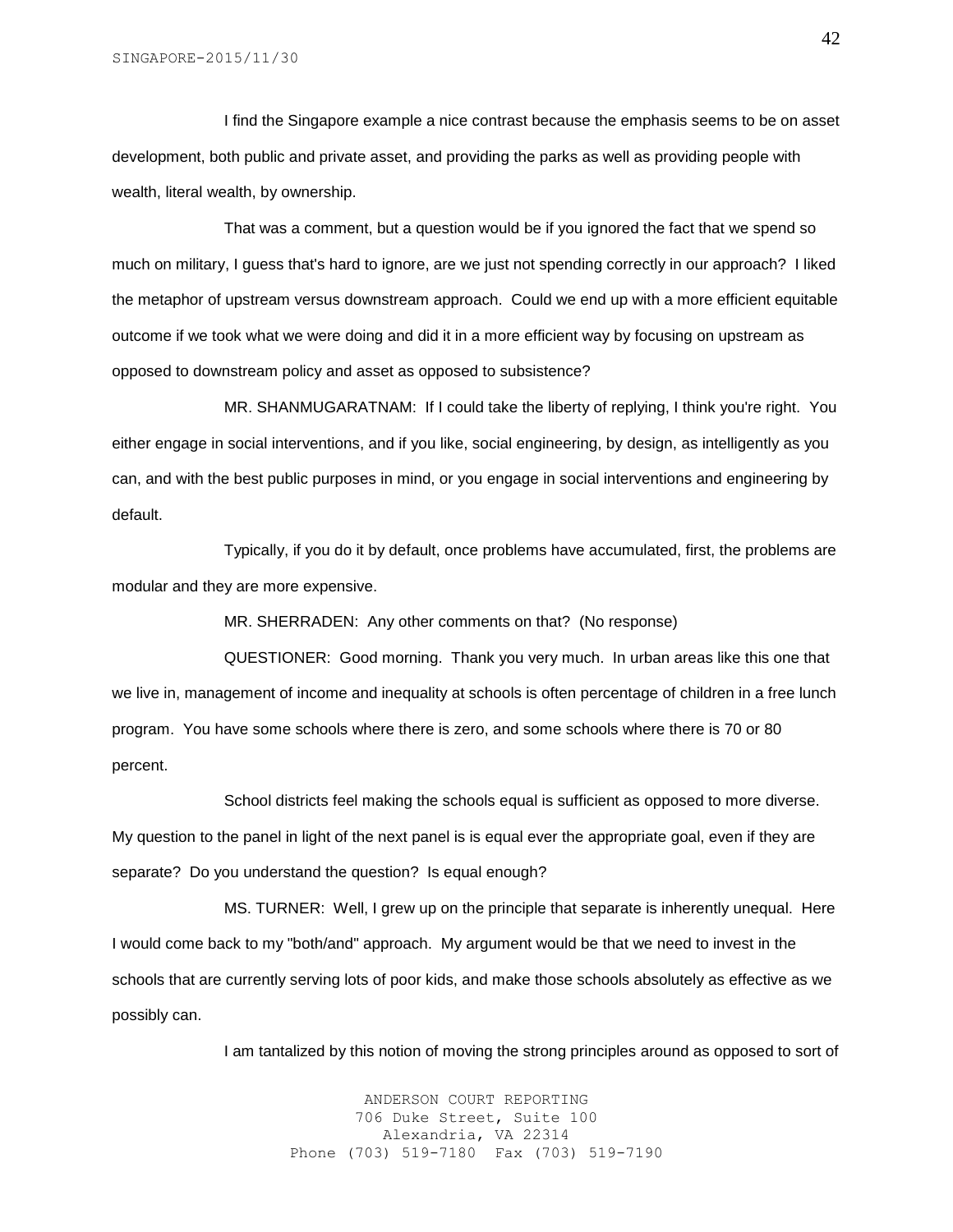allowing the strongest capacity to cluster in the most privileged schools.

I think if all we do is try to invest to equalize the quality of schools, we will fail in our ultimate goal, and this is why to me creating more opportunities for income mixing, both by revitalizing neighborhoods so they are attractive to a greater diversity of families and opening up neighborhoods that have great schools and have excluded lower income people. That needs to be part of the answer, too.

A third part of the solution can be sort of breaking this iron link between where a family lives and where their kids go to school. Getting that right so that every kid has a real shot at attending the school that is a good fit for him or her, getting that right isn't easy or automatic, but those are the approaches I'd take, again, a mixed strategy.

QUESTIONER: My name is Cosmos Feltt (phonetic). I work on these issues in the context of Sweden. I was pleased to listen to the Deputy Prime Minister. He reminded me about how we have dealt with these issues for a long time.

We have generally been fairly successful in some of these contexts, but we have a new issue now, which is that Sweden in the last two months received the equivalent of one percent of our population in refugees from Syria. That is added to what we received in the rest of the year.

We are looking at long time adding a couple of percentages a year in new populations coming to Sweden from a very distinct ethnic and social group.

It raised a debate in Sweden whether there is attention in terms of what it can take on and what it can sustain.

In your ambition to drive social integration, do you also perceive a limit in terms of what stability that requires you to have? If you see my point.

MR. SHANMUGARATNAM: I think there is something noble about Swedish society and the way it accepts people who are fleeing from misery and trouble, and the Swedes are taking in a larger proportion of refugees than any other European nation.

For this to work, and I say this with the disadvantage of distance, but for this to work, two things are critical. Schools and jobs. Quite apart from everything else we're talking about, which is about neighborhoods and place. I'm aware of significant concentrations in Sweden and in some other areas of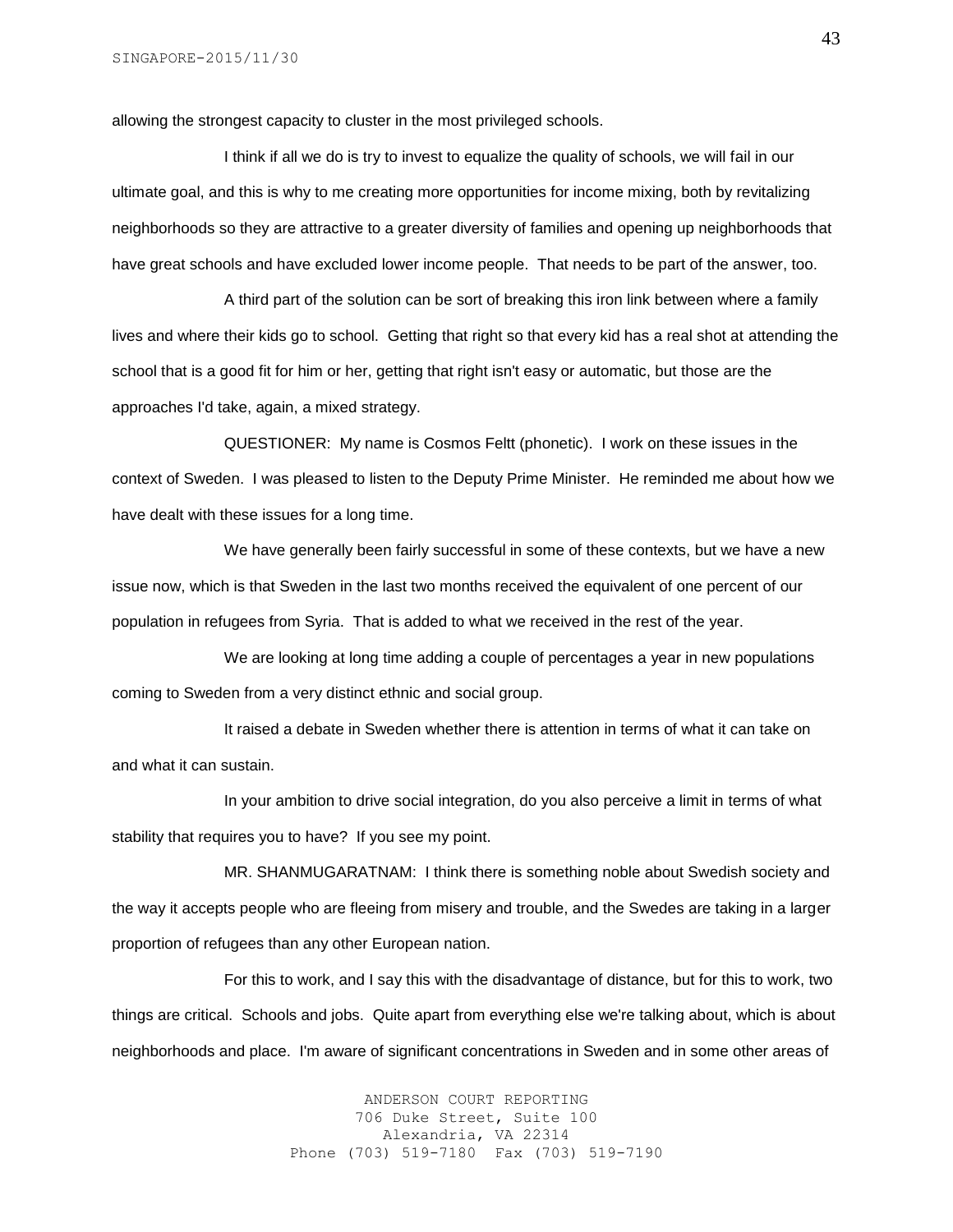immigrants, so there is still work to be done there.

Sweden went through a major experiment with the privatization of schools about two decades ago that hasn't worked out very well. It didn't have the benefits that were intended, and in fact, standards overall in schools, as measured within Sweden itself, have declined.

The gaps between those who have it and those who don't in terms of wealth and educated parents have widened, because they are now choosing a school where most of the other people are your own type.

That hasn't worked out well in Sweden and has gone against the grain of any egalitarian that Sweden had. In my opinion, that is a key question for public policy, and I've spoken to senior Swedish policy makers and some very thoughtful observers who also feel that's the issue that has to be addressed. You're not going to get social inclusion with a private school system.

Second, jobs. The biggest contradiction in Europe in this whole situation, and I say this without any intention to criticize Europe, but it has to be emphasized, it is taking in refugees in a way that few other countries in the world are doing.

The real challenge is in reconciling an open attitude towards migration with closed labor markets. The problem of insiders versus outsiders in the European labor market is sharper than in any other advanced countries. In other words, the protection of those who already have a job against young people, minorities, and women. It's well known. I'm not saying something new.

To have a policy that's generous towards immigrants and those who are refugees especially, to have that work for your own society, it has to go hand in hand with an opening up of the labor market. That's a challenge in Europe. That's a big challenge.

I believe steps can be taken, but there is currently a contradiction in public policy.

MR. SHERRADEN: I've lost track here. Let's take this gentleman and then that

gentleman.

QUESTIONER: Deputy Prime Minister, my name is Mark Safenivan (phonetic). My question is Singapore has a very unique environment where the government is very closely intertwined with private investment, like Temasek Holdings and GIC.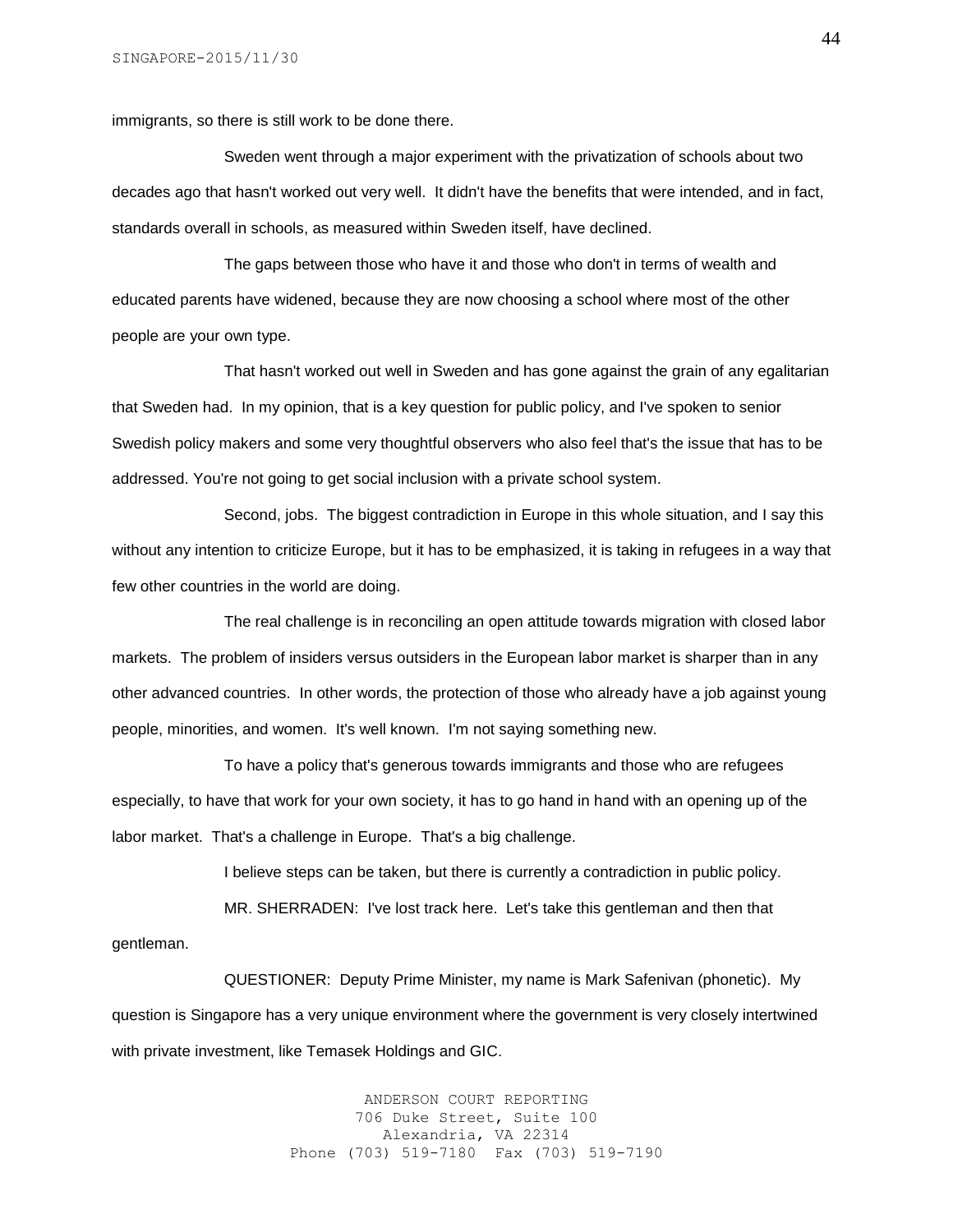So, government policy has in many ways private equity investment to back it up, to exercise its investment direction and reach out to social engineering. The U.S., on the other hand, has this chasm between government policy and access to the type of money that would be needed to exercise that investment.

Can you share some of your thoughts on how the government may be able to help steer investment firms, like the Carlyle Group, for example, to put some money in the direction of facilitating the development of affordable housing in this way?

MR. SHANMUGARATNAM: I'll have to clarify first that the government ownership of enterprise does not have a social mission. First, the GIC and Temasek that you mentioned. The GIC invests entirely overseas. Its mandate is to invest overseas. Temasek has a significant stable of Singapore companies that are a matter of historical heritage. Government ownership of economy is somewhere between 10 or 15 percent of the economy, not overwhelming because we have a very significant foreign stake in Singapore and a very significant private stake.

Those are companies that have to be run on a commercial basis. They are listed companies, accountable to shareholders that are all over the world, and the few that are not listed are corporatized and run as if they were listed.

The one thing that Temasek aims to do differently from some private shareholders is to take a long term view, to build long term value in these companies. It's an economic objective and not a social one.

We do not want to burden our sovereign wealth funds with a social mission, because that's used in many countries as an excuse for many things, not always positive or not always working out as intended. It is far better that the government gets a stream of returns from the sovereign wealth funds that then can be used in the budget, social policies, investments in the future, used in a way that is subject to parliamentary debate and decided on by the government. That is a better strategy.

QUESTIONER: My name is Carlos Campbell. I've spent the majority of my adult life trying to deal with some of the issues associated with housing. Let me give you some background, which I think is appropriate.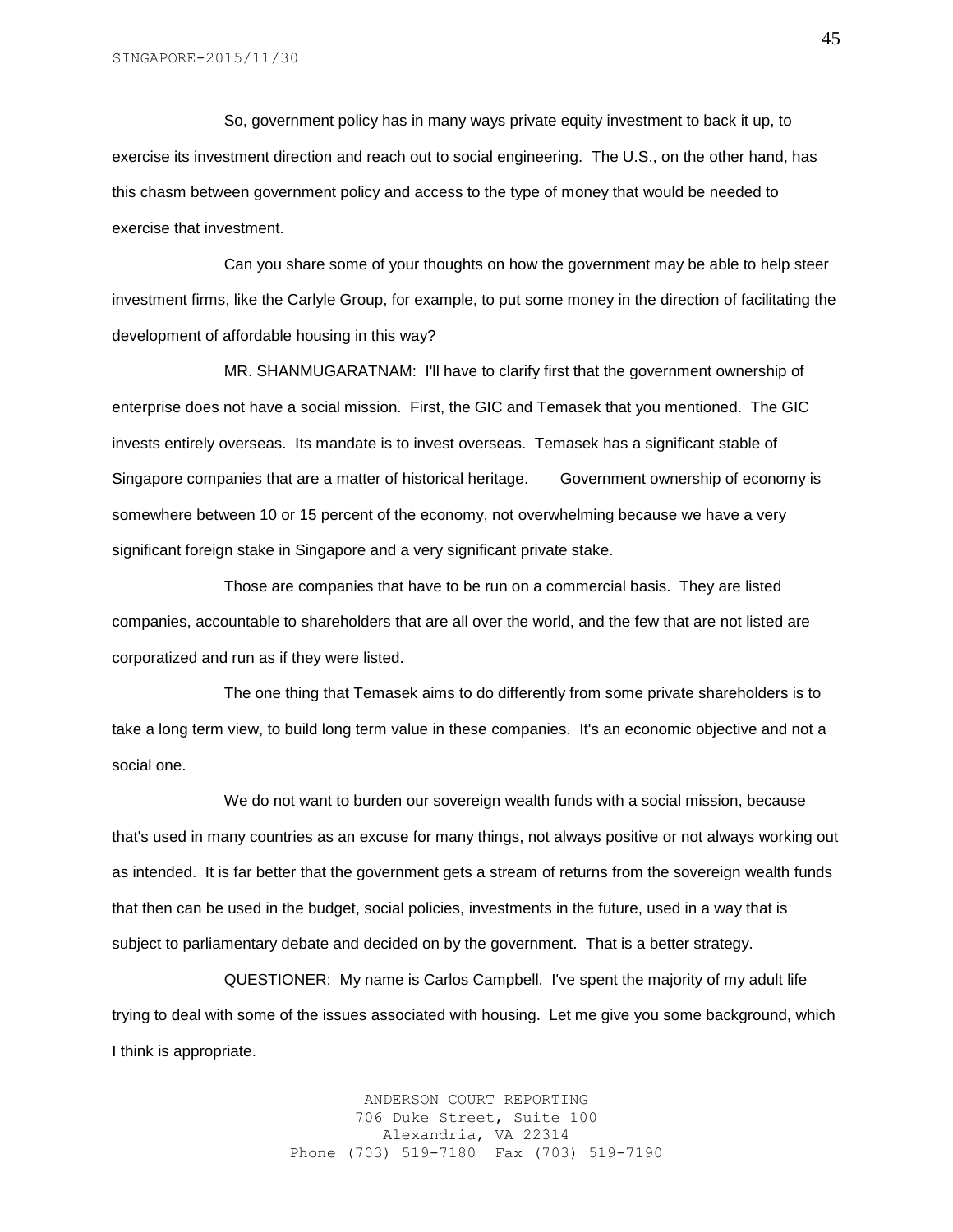When I came here in 1965, I was assigned to the Defense Intelligence Agency. I tried to get housing. I was turned down by about 39 places. I wrote an one page letter in 1968 which resulted in getting the River House desegregated, was 1,661 units, so people found out I was a bit of a hell raiser. Senator Mondale asked me to testify in front of his committee, which I did.

I was optimistic because we had a Fair Housing Act in 1968. I ended up working at the Department of Housing and Urban Development, and many years later, I was the Assistant Secretary of Commerce for Economic Development in the Reagan Administration.

With all this experience, today, I have never been more pessimistic, for this reason. In 1923, Le Corbusier said that "Building is at the root of social unrest." What I'm seeing today is a proliferation of dystopian communities with a breakdown in families, with a criminal injustice system that has incarcerated 2.4 million people.

I do not think we have ever had a single U.S. President that was an advocate for integrated housing or for equitable economic models, if you will. Nothing but lip service.

I believe as an optimist that Christopher Frye was right when he said "Strange how we trust the powers that ruin and not the powers that bless." I think we will have a turnaround but it will not happen as a result of rational forces. It will happen as a force of irrational behavior and irrational conduct. I think that is a terrible thing to say.

That gives me hope because people will only take so much. My question, Mr. Prime Minister, is how do you transfer what appears to be a very successful social policy into an economic reality in the United States?

I will say this the last time, one of the biggest obstacles to progress in the United States in housing and urban development is the U.S. Department of Housing and Urban Development.

QUESTIONER: First of all, I'd like to say to Carlos that we are both residents of Reston, Virginia, and Richard Merrick in the back, and it's one town that 50 years ago planned for economic and social and racial inclusion. Robert E. Simon died about two months ago at 101. I think it's an example of policies that had tremendous impact on human beings.

My question has to do with people with disabilities. I'm on the Board of the National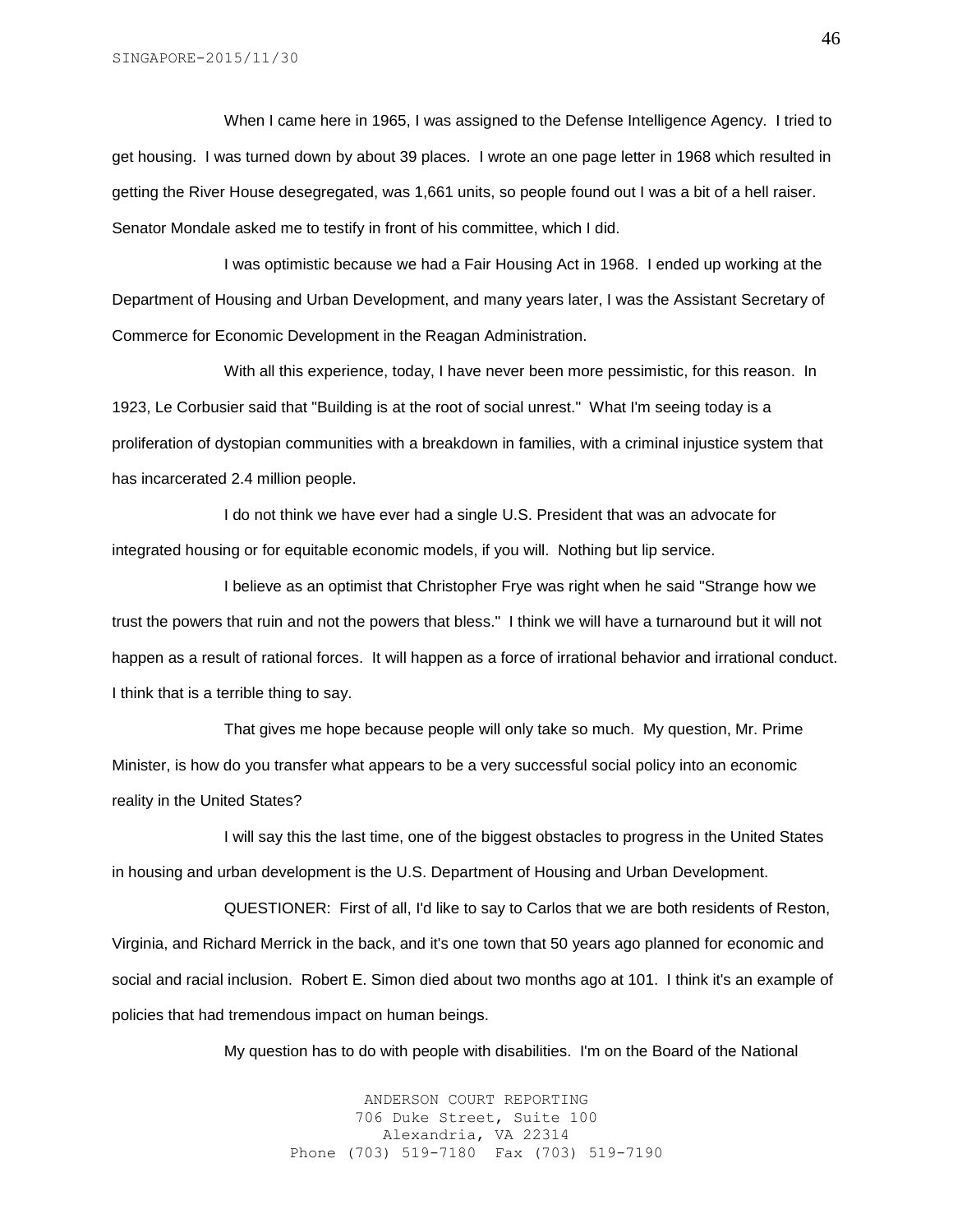Disabilities Institute, and people with disabilities are the most impoverished disproportionately, the most segregated disproportionately, the most unequal in our society.

How is Singapore addressing the issues of people with disabilities in terms of inclusion and opportunity?

MR. SHANMUGARATNAM: Let me say a few things, and I think Margery wants to add a more informed view. I say that because I'm not emerged in the problems that you have, and I can only speak from a vantage point that is quite different from where you are starting off with, but I do follow the American literature and I do follow your debate.

I will just say a couple of things. First, there is a tremendous amount of study, very good study, on why things go wrong, why kids fail, why you get a certain social pathology developing in some neighborhoods and not others, and that's extremely useful.

I think you also need a lot more understanding as to why some things work. The resilient kids I had a slide earlier on, you have many examples in the United States of people who somehow rise out of difficulty and do something exceptional.

I think quite apart from the fact that they might have some ability that no one noticed, it very often, from what I've read, has to do with family, peers, a teacher, someone who gave them a second chance when they were in high school. Individuals matter.

If we learn more about that, the techniques of school management, the way in which you keep kids occupied in something they enjoy rather than having to find something else they enjoy that's outside of the school, I think we can create a culture that is optimistic about how we should solve things.

The pessimism comes out of a very real description that you talked about. In order to get optimism, we must know it has worked somewhere, it has actually worked somewhere, with these families, this neighborhood, that set of schools.

When we know what has worked, it is the job of public policy, it is the job of those who are in politics to support what works and put more resources into it, train the people and help to scale things up. It will take time, but I feel that's important.

` To get people to integrate, you cannot just be the redistributed mind, I'm doing this in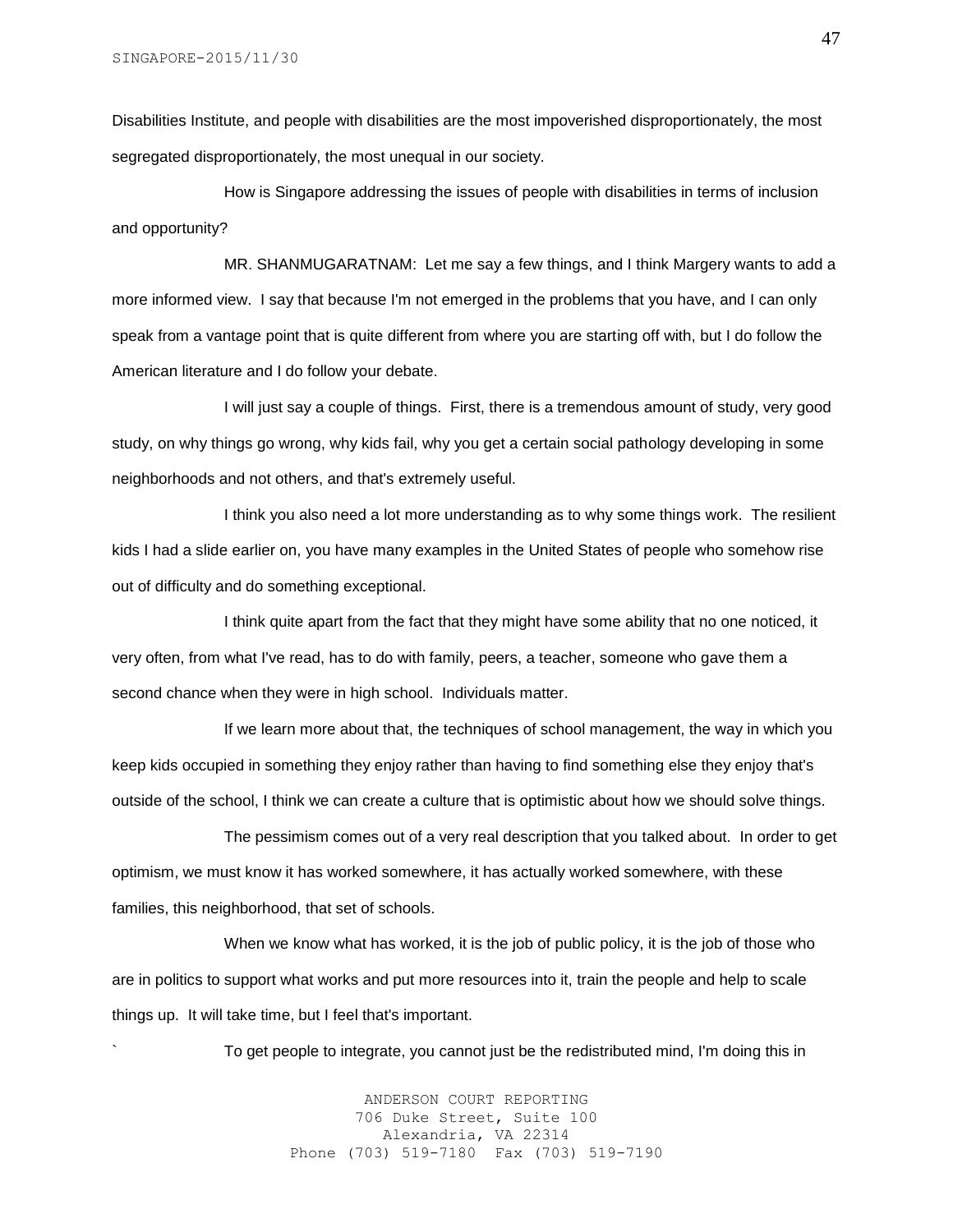order to help someone else or another group. It has to be because everyone feels that look, you're going to become a better society as a result of this, and we all are going to be better off. I think that spirit of optimism does exist in the U.S. in many parts.

I, myself, as an education minister, and even on every trip I make to the U.S., I make it a point to visit schools. I make it a point to visit schools every time I come to the U.S., and I find outstanding examples in the United States.

The last one I visited was The Bronx Center for Science and Mathematics. Public school with some charter like qualities about it, but a public school. Different E-thoughts amongst the teachers. Different E-thoughts amongst the students. Strict discipline but empathy and a conviction that everyone can actually do much better than they thought they could.

MR. SHERRADEN: Okay. We have run out of time. As the person coordinating here, I just want to make one additional comment because I think it's relevant.

I very much appreciate David Conner's comments about the importance of credit, and the Deputy Prime Minister's response about the importance of credit, that not every family is going to be able to maintain a mortgage.

I would like to add that in Singapore -- there does need to be as good information on credit as possible, and then decisions have to be based on that. There will still be families who get into difficulty, and I know, because I'm a social worker, and I know what happens in the community in Singapore, extraordinary efforts are put into families that might need some assistance to maintain that mortgage.

There is an additional social investment, I would call it, in stabilizing those households. Also, an important part of the picture.

We're going to take a break now. Following the break, we have a very interesting panel on the role of government. I think you can see that's a topic that has been tee'd up here very well. We will have that session before lunch.

The slides of the Deputy Prime Minister are printed out and they are on the table in the back if you would like to get them.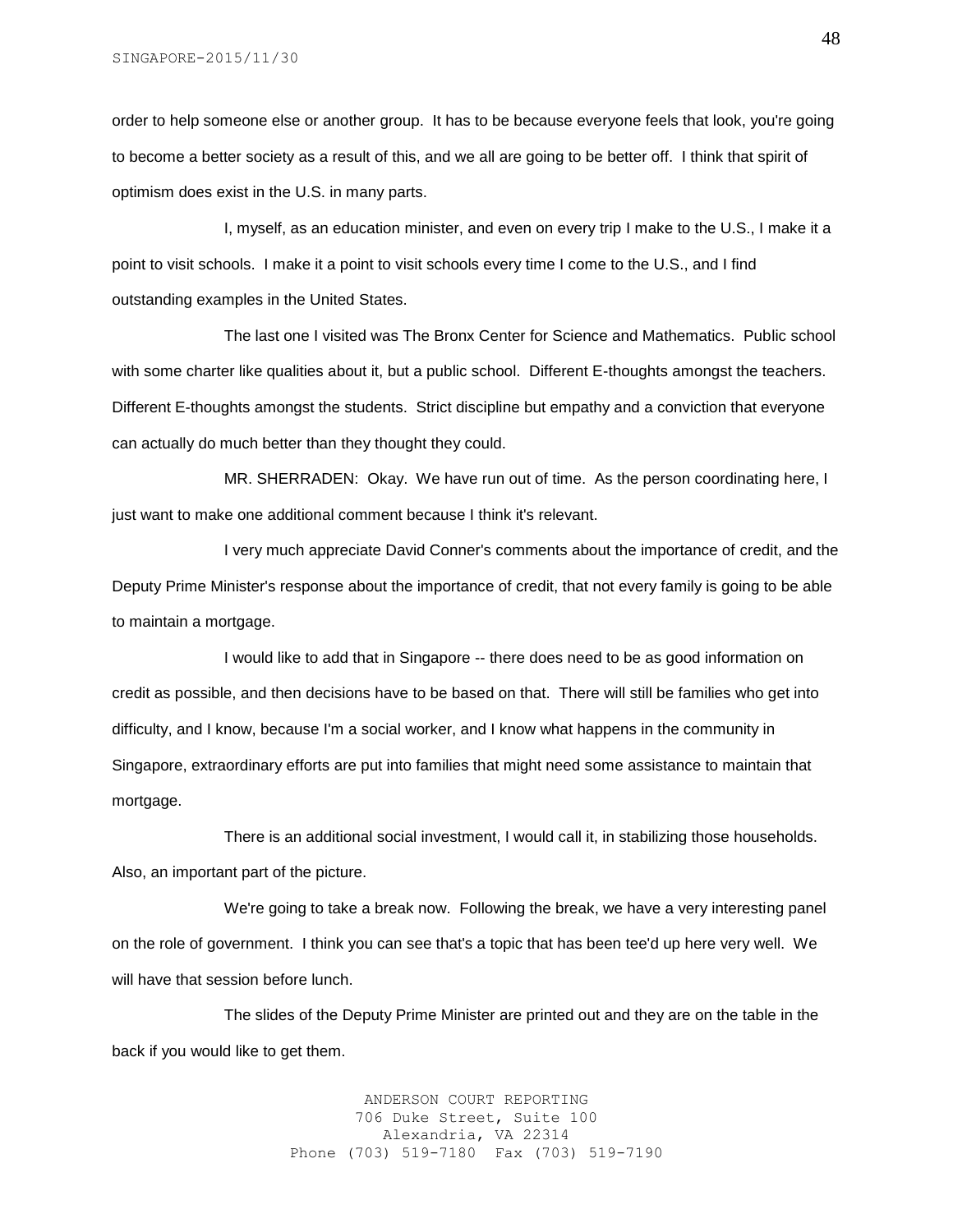Thank you very much. (Applause) (Recess)

MR. REEVES: So my name is Richard Reeves. I'm a senior fellow in economic studies at Brookings and co-director of the Center on Children and Families, which is co-organizing this event today. I would like to add my thanks to the co-organizers of this event. I admit to a degree of trepidation, four institutions, people from four countries, three elected officials, an all-day event Monday after Thanksgiving, what could possibly go wrong. But so far, so good and I appreciate the spirit in which the collaboration has taken place.

As Martin said at the beginning, the intersection between place, race and opportunity and inclusion is a growing concern to scholars in all walks of academia I think, but in particular to use at Brookings today. And I think we've started our day incredibly well. I'd like to add my thanks also to the deputy prime minister for his thoughtful contribution and for that of the panelists. So I'm going to get out of the way, very briefly introduce three panelists for this session, after which there will be an opportunity for Q&A. I'd also like to add my thanks to the people who are watching this live. Last count, there was more than 200 people watching this from the comfort of their homes or offices down the lens. Thank you for that.

So first, we're going to hear from Governor Jack Markell. He became the governor of Delaware in 2009. He's also been elected as both chair of the Democrat Governor's Association and to the National Governor's Association. I did not know until I looked more closely, his MBA is from the University of Chicago. So I think we can describe him as a Chicago school Democrat. (Laughter) And I look forward to hearing what he has to say. It's an area of great interest to him in his work, I know.

And then to his left and speaking next will be Mayor Setti Warren, also elected in 2009, mayor of Newton, Massachusetts. And I'm pleased to say he's been working closely with Brookings on a new approach to opportunity and mobility. He's also an Iraq veteran and through his work on the U.S. Conference of Mayors Advisory Board, has also been working with us on issues around mobility and poverty. So we're delighted to welcome him.

And then lastly, we're going to hear from Xav Briggs who is vice president of the Ford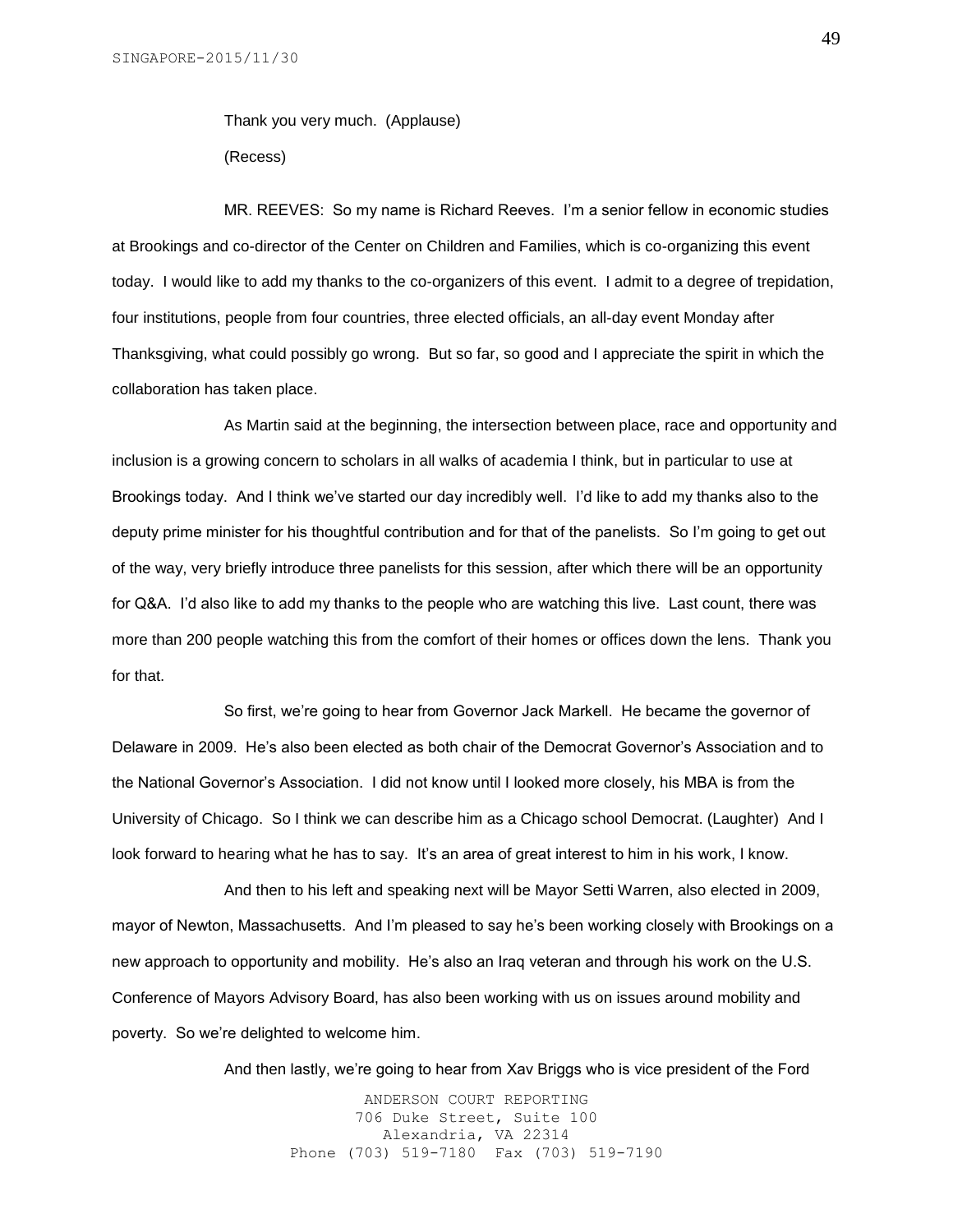Foundation, where he works on economic opportunity and assets. And many of you will know that the Ford Foundation has recently said that inequality is going to be the guiding mission of pretty much all its work going forward, which I think puts him in the hot seat. He also has experience of government at a national level in HUD, and he is an expert in the field. And anybody who is doubting he's an expert in the field, I point you to this book, currently available on the Brookings website, which is The Geography of Opportunity edited by Xav Briggs. It's a Brookings book. That is the definition of expertise, ladies and gentlemen. (Laughter) So we're going to hear from him later, and it's still there on the shelves. So it's still for sale.

Now, what I'm hoping that we'll address in this session is the role of public policy and the role of government in declustering disadvantage. Unlike Singapore, where you can confidently say that there are disadvantaged families but no disadvantaged neighborhoods, in the U.S., we see a clustering of disadvantage on different dimensions in space and by place, educationally, economically, socially and in all other dimensions. And so the question at hand here is the role of policy at our national level, at our local level, at a state level in helping to decluster those disadvantages, to pull apart the disadvantages that in the U.S. layer on top of each other in space.

And as the last session I think pointed out, whereas Singapore has had an intentional policy against segregation as many of the speakers pointed out, the U.S. historically, in particular, has had policies that pointed in the opposite direction. So to say that we don't start from the same place would be an understatement. But nonetheless, I think there may be lessons here for all of us, not least around the intentionality of acting upstream to prevent problems downstream. And what role their might be even within the U.S. context for public policy to do that. So with that, I'm going to give each of the speakers say ten minutes or so to outline their thoughts and then we'll move to Q&A, so, Governor, thank you for being here.

GOVERNOR MARKELL: Well, thank you, Richard and I want to thank Richard and Bill and the entire Brookings team for putting this together because it does seem to me that this issue is just, is that important. Certainly when I decided to run for office in the first place, if somebody had asked me to describe in one word what I cared most about, it would have been around the issue of opportunity. And it

> ANDERSON COURT REPORTING 706 Duke Street, Suite 100 Alexandria, VA 22314 Phone (703) 519-7180 Fax (703) 519-7190

50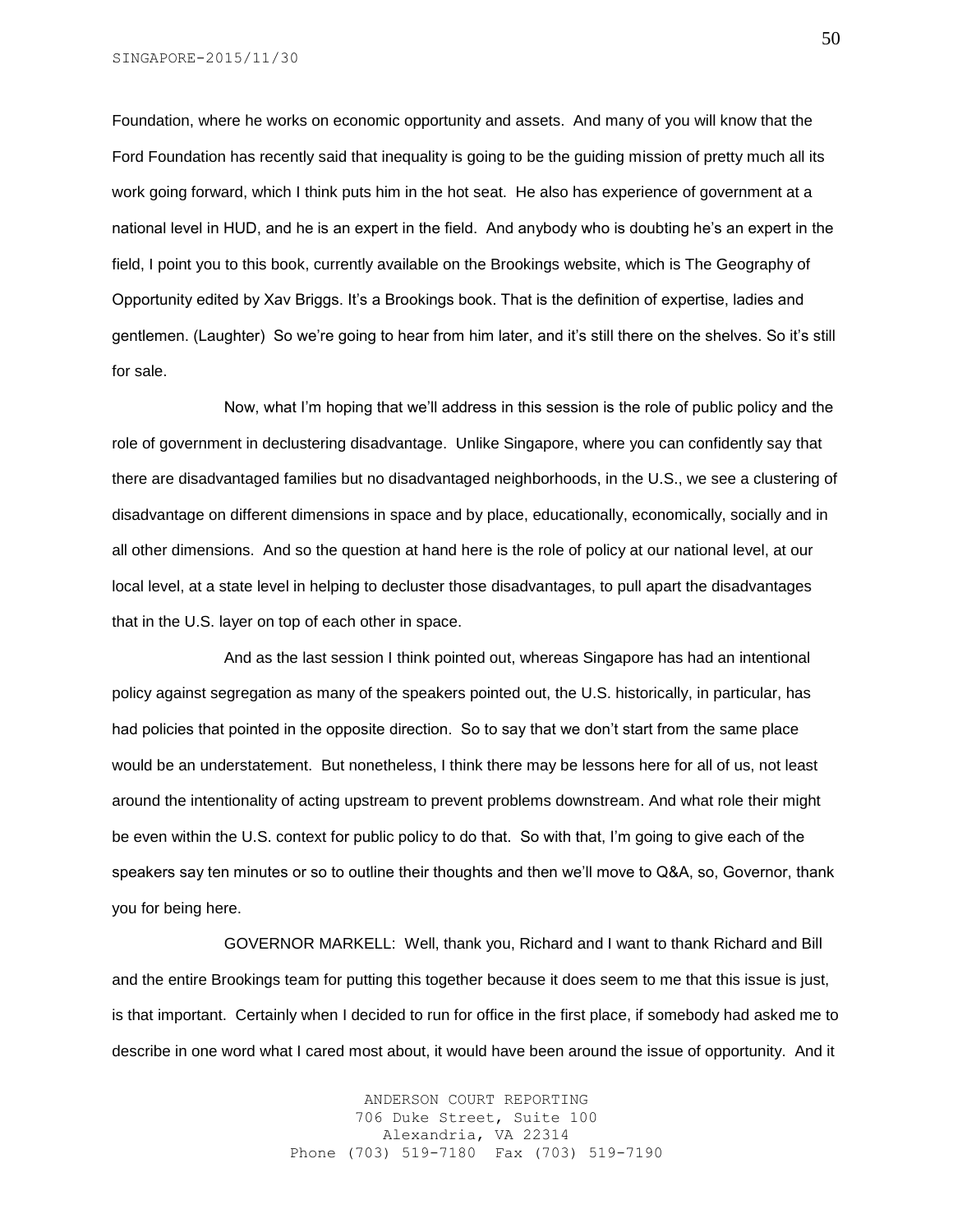staggering to me that a country that for so long prided itself on the possibilities of economic mobility and it really not mattering as much where you were born compared to some countries in terms of where you would end up. You know, the story has reversed itself and I think, you know, there's been a lot written about the social mobility in this country not being A) what it once was, and B) not being what other countries have managed to achieve. And if anything is core to the American Dream, it seems to me that that ought to be it.

You know, in our focus, we've done some things on the housing side, which I think are good and important, but we've really invested primarily around human capital, because it has seemed to us that if we're really going to deal with issues of economic inequality and I think the focus on economic inequality is absolutely the right focus. And if we're going to focus on issues of social mobility, then focusing on the human capital is the place to be. And so we have done this in a number of ways and I just want to run through a number of them. And they may sound like disparate pieces, but they're really all very much connected. And we really thought it from the very earliest stages going through, and I'll walk through it chronologically for you.

First, there has been significant research done on the importance of quality early childhood education and this research comes from places like the Federal Reserve Bank in Minnesota. I mean so this is not just about what feels good, this is about what actually works. And in this case, the Federal Reserve Bank in Minnesota has said that the most effective economic development investment that a state can make is in early childhood education. And so whether you look at it from that perspective, or you look at it from the perspective of having met, you know, hundreds, thousands of young children who by the age of five are already thousands of words of vocabulary behind their peers, they've got a deficit in their vocabulary of a thousand, you know, thousands of words. These are just, these are tragedies. And so we have made a very significant move because we do believe a focus and a real investment in early childhood education is one of the most important things we can do.

So what we've done in Delaware, five years ago, if you look at low income students in Delaware, low income children, five years ago, five percent of the low income children in Delaware were enrolled in the highest quality early childhood centers. Today, five years later, 58 percent, so we've gone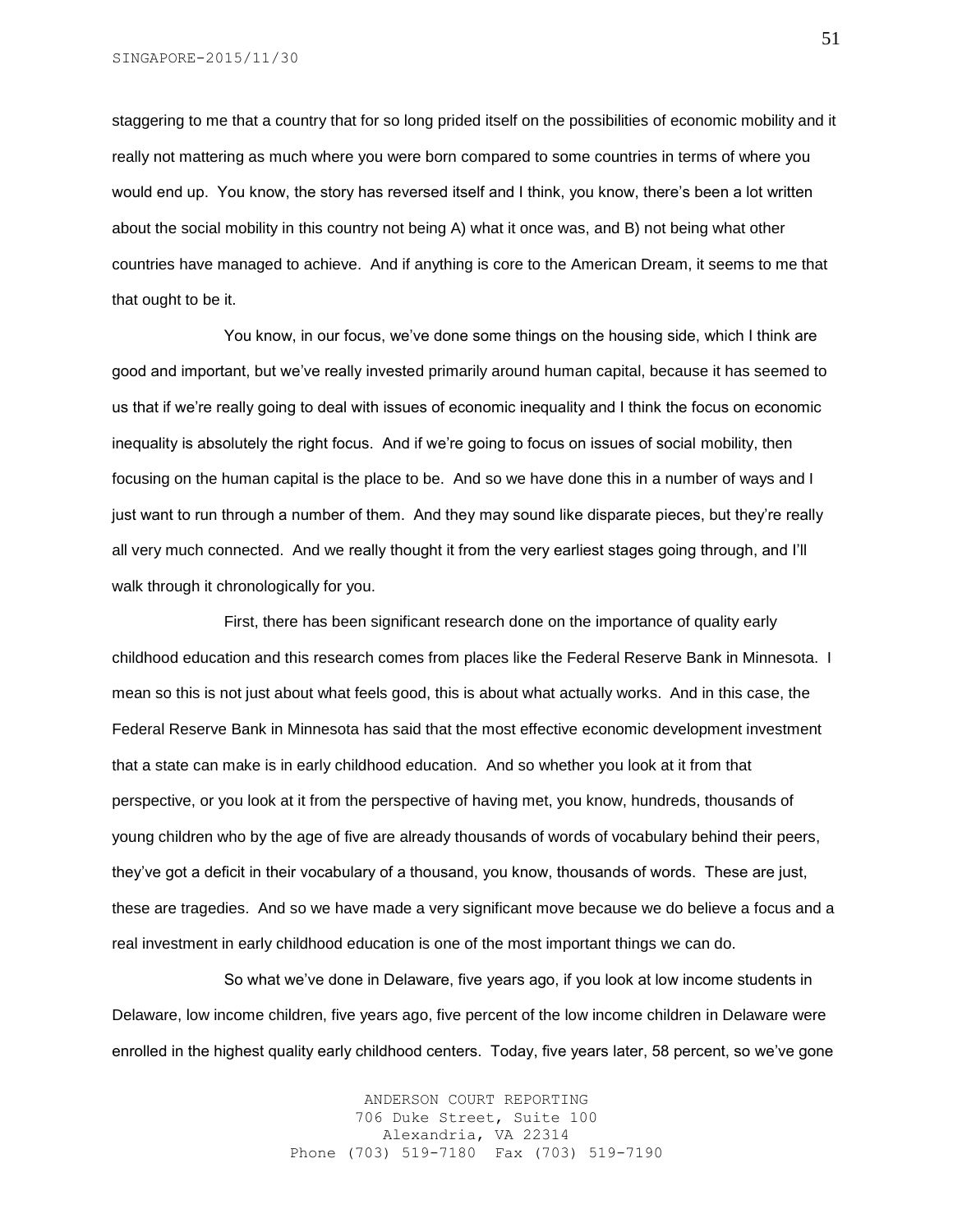from five percent to 58 percent being enrolled in the highest quality early childhood centers. I won't take the time now to explain how we did that. It's certainly been through an infusion of money, but it's been through a thoughtful infusion of money. It's not just about throwing money at the problem. It's really been about investing in quality in a very transparent way.

And so we think for those children, this is a game changer. And we think it's one of the most important game changers that we can invest in at that stage. We've also invested very significantly in a whole series of K-12 improvements. I know this is really not the place to do that, but everything from higher standards to better data to raising the bar in terms of getting into teacher preparation programs, improving what the teachers do while they're in the programs and then getting out into the classroom, a whole series of improvements there, which during the Q&A, I can talk about.

And then you get to the other end, sort of after K-12. First, we've done some, I think, really important work following on the research from Professor Caroline Hoxby at Stanford focusing on high performing, but low income students. And the truth is there are a lot of high performing, low income students around the country who could absolutely be successful in college, but who never apply, either because they think they can't afford to pay for it, or because it's not within the realm of experience of their families to think about applying to college.

Now, what we've done, we have a bit of an advantage in Delaware, because for five years now, we've actually paid, the taxpayers have paid for every high school sophomore and junior to take the PSAT and the SAT during the school day. So students don't have to come in on the weekend, they don't have to pay for it themselves. And what this means is that our participation rates are off the charts, but it's allowed us to identify a lot of students who absolutely are capable of succeeding in college but who previously literally would not even have taken the SAT because it just would not have been something that they thought was in their plans. And so what this has enabled us to do, we formed a partnership with the College Board. They went out and secured application fee waivers to up to eight schools because the truth is for a lot of these students, the \$75 or \$100 that you have to pay to apply to college, that is reason enough for a lot of these students not to apply.

And so they went out, they secured application fee waivers to up to eight schools. We

ANDERSON COURT REPORTING 706 Duke Street, Suite 100 Alexandria, VA 22314 Phone (703) 519-7180 Fax (703) 519-7190 52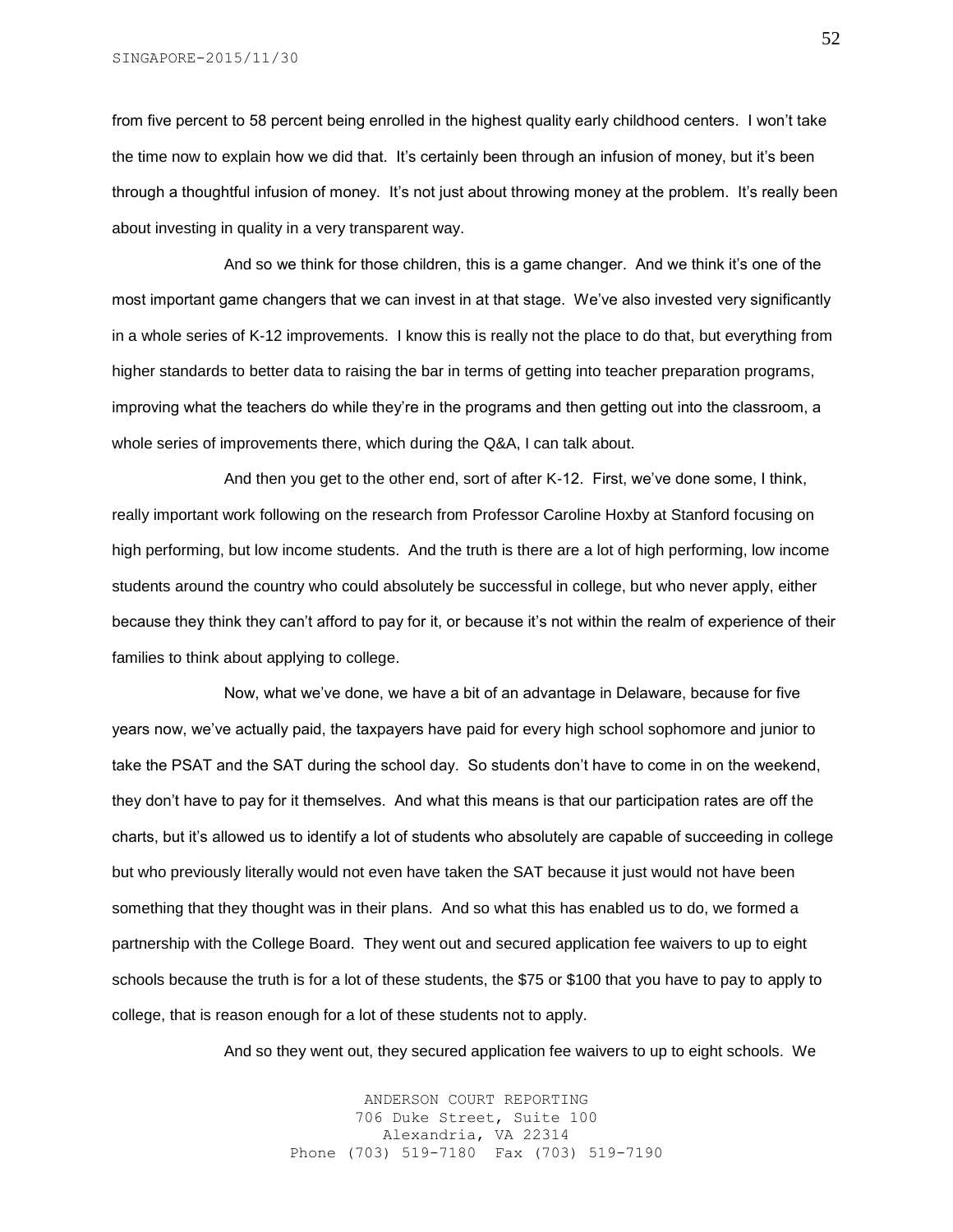have a very aggressive outreach campaign to these students. Every high school in the state has now a college application month, students during the school day work on their common app, during English class they work on their essay, and we've brought in volunteers and financial professionals to work with students and their families on the financial aid forms. And what this has allowed us to do is to basically, we set a goal. We wanted 100 percent of our college ready seniors to actually apply to college. Previously, we had been closer to 80 percent. We're only in our third years, but in years one and two, 100 percent of our college ready seniors applied, 100 percent were accepted, virtually all of them enrolled.

And so we're a small state, but in Delaware, that's an extra 250 students a year who are actually going to college. We recognize college is not for everybody. So we have similarly invested in what we call our career pathways. We've looked at a lot of students who drop out of high school. And the truth is many of them are very intelligent but they just feel that what they're learning in high school is not particularly relevant to what they want to do for the rest of their lives. And that is one of the populations that is very much benefiting from our career pathways. So in the three year period starting last year, this year and next year, we will have gone from one school, this year 15, next year 29 high schools will have over 5,000 students participating. These are high school juniors and seniors who during those years can take college level classes in everything -- there are ten programs, computer programming, engineering, manufacturing, culinary, a whole variety of fields. And during that, they'll graduate high school, high school diploma, they'll have 600 hours of community college or four year college under their belts. So that means they'll have college credits under their belt. They'll also have, they'll graduate with a certificate of real credentials that they can present to employers. And we think that is also incredibly important.

And then the last piece I'll mention, a big passion, a big focus of ours, really to address this issue of economic inequality has been to say we have a lot of employers over here who want to hire people. They have vacancies. And then we have this entire population over here of people who want to work and nobody gives them ever, nobody ever gives them a shot because they don't have the skills. And this population includes at risk kids, it includes people with disabilities, it includes people coming out

> ANDERSON COURT REPORTING 706 Duke Street, Suite 100 Alexandria, VA 22314 Phone (703) 519-7180 Fax (703) 519-7190

53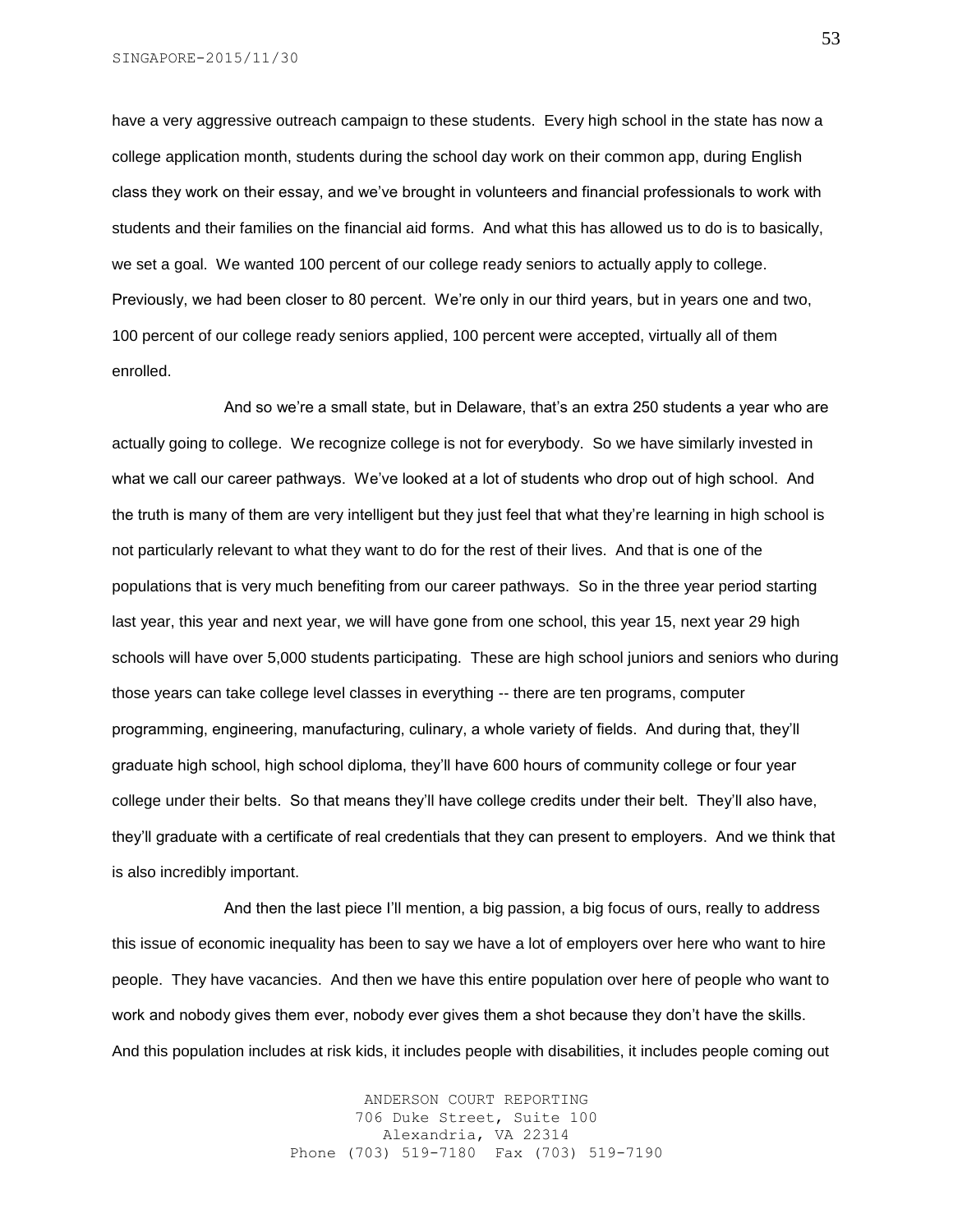of our prisons. And we have a series of programs focused on that population. On the at risk kids, we take the kids who have been most at risk of dropping out of high school. And we've entered into a partnership with employers in the healthcare field, with our community college and with McKinsey. McKinsey actually has a not for profit arm. And they have designed training programs for at risk kids where they embed teaching CNA skills with the social skills that are so often lacking. And we're now on our third cohort of kids, every student who has graduated, excuse me, every student who has gone through has actually gotten a job. We're doing similar things for those who have been incarcerated. And so my main passion and I think it is very responsive to this issue of economic inequality is to say we have a fundamental responsibility to look at all of these people over here, whether because of disability, whether because of incarceration, whether because of really challenged upbringing, whether it's because of addiction, all these folks over here who want to work and are not given the shot and it seems to me there's no way we can be successful as a community, as a state, as a country, if we allow so many able bodied, able minded people who want to participate and work to be left on the fringes of society.

And so our primary vehicle for attacking the issues that are really at the center of this conversation is to bring together the employers who want to hire people with the people who want to work but need the skills. And that's really been a major focus of our efforts.

MR. REEVES: Thank you, Governor. Lots of questions already, from me anyway, but let's move on to Mayor Setti Warren from Newton.

MAYOR WARREN: Great. Thank you very much. Great sitting with you governor. I want to dovetail off of some of your remarks. I think we heard a little earlier about the American economy and how it's changed dramatically from the last half century to this first part of the 21st Century, the type of jobs that are available today, as the governor mentioned, that pay higher take a lot more skill, but they earn higher income. Over the last ten years, what we've seen in this country, unfortunately, is the growth of income, which is why we're here today.

Folks that have higher level of skill, who have a generational advantage in the upper echelon of our society are succeeding and they are doing very well. Folks at the middle class level and below are not. We know the World Economic Forum mentioned the fact this year in their new report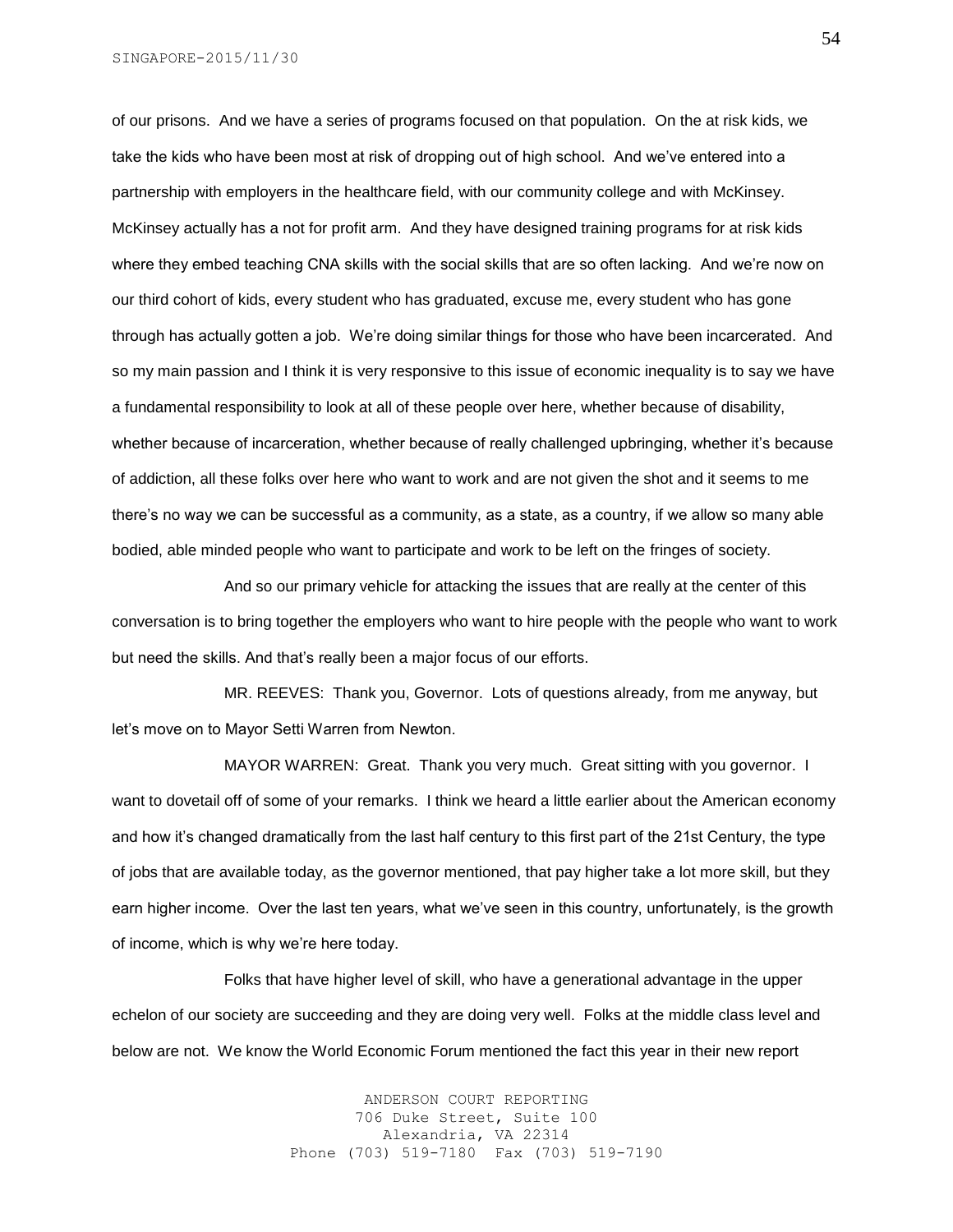around income inequality worldwide, in the United States, medium household income has not kept pace with growth. When you look at what's happening in our cities, and I want to talk about how cities and states can really be the engines of innovation to solve this difficult problem. When you look at what's happening in our cities today, underneath those numbers lie some really startling facts. Some of them I just want to mention to you this morning.

Thirty-five percent of low income students are now graduating from high school in the United States today. Forty-five percent of the student body in high schools are low income students. Think about that. I want to talk about Massachusetts and the regional area that I come from in Newton, in and around Boston. In the last five years, according to the Boston Foundation who does great work around this, there's a couple of facts I want to mention to you. Spending on housing and transportation and food has risen 28 percent. But as we come out of this economic recession and unemployment goes down, 85 percent of the new jobs in the Boston area are service level jobs, \$38,000 or less. So when you think about those numbers, the fact that the new jobs, many of the new jobs that are being created are not rising at all with the level of unemployment going down. And the cost of basic staples like housing and transportation are going up, that's like a pay cut for people who are working really hard out there, working families.

So how do we address this? How do we look at it from a city level? I've proposed that we adopt the work of some of the work that's going on here at the Brookings Institution. I chair a community development housing committee for the U.S. Conference of Mayors. I've chaired that committee for the last four years. And what I've recognized after sitting with Isabel Sawhill, who's here and Bruce Katz and others, and Richard, we have to make sure that people's income levels rise as unemployment goes down. And we have to make real investments in it.

There's a terrific benchmarking report that was authored by Isabel and others that shows benchmarks through the course of a person's life, from birth through adulthood. And these benchmarks reveal that if there are interventions that occurred at an early age from birth, the health of the mother, through middle childhood, basic reading skills, math skills and social emotional learning to high school, avoiding criminal record, if possible, avoiding having a baby as a teen, and then on to adulthood, earning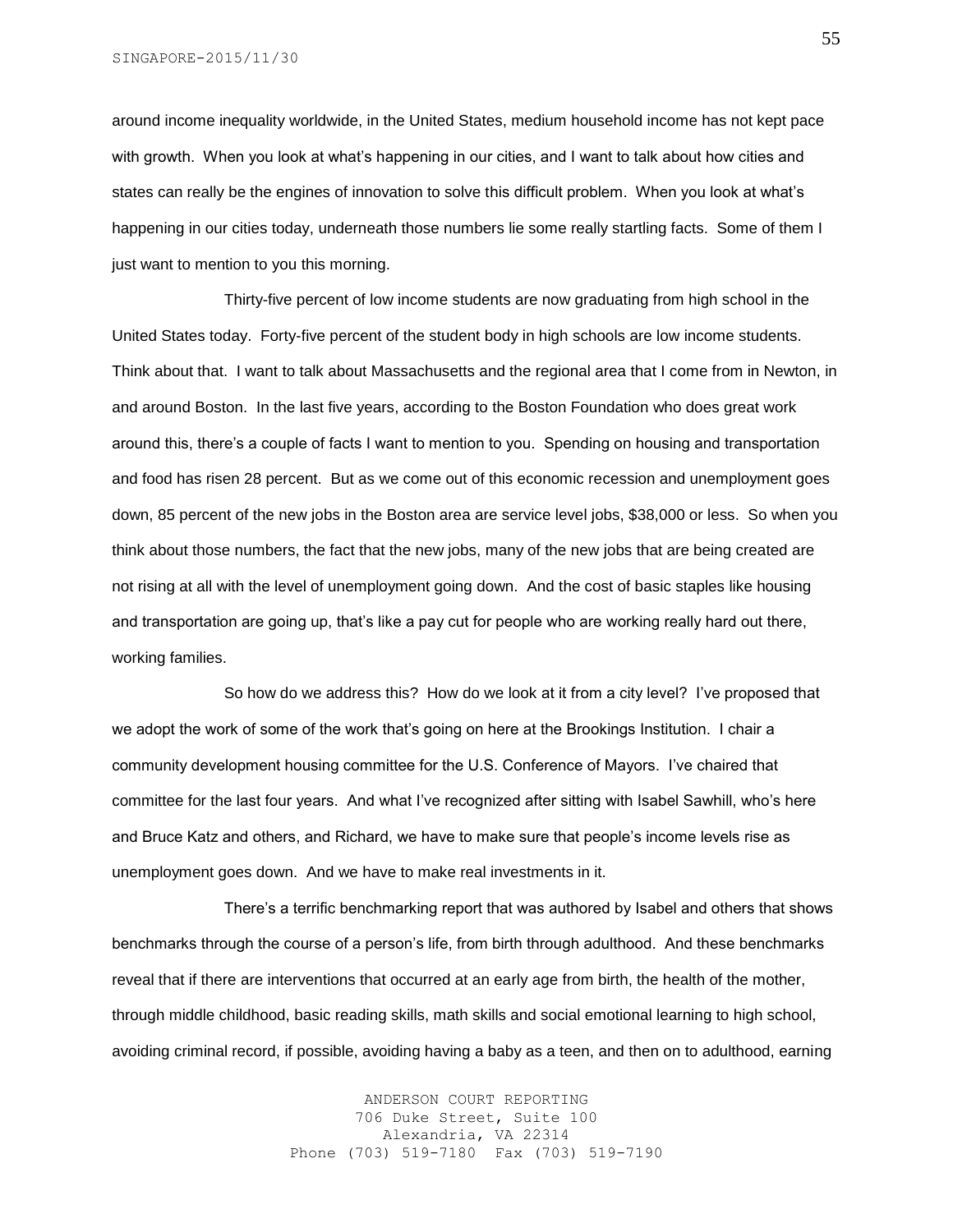300 percent over the poverty level. If we concentrate on income levels and we look at the types of interventions that can occur to get folks at an early childhood level all the way to adulthood to earn a higher income level, they will be able to be self-sustaining. And there's a lot of data and benchmarking around this. If we do the proper interventions, close to 70 percent of children who fall within those interventions are self-sufficient and hit the middle class.

In addition to that, we've got to create jobs at the regional level. The regional metro economy unit here from the Brookings also produced an innovation district report which really promotes cities and states investing in assets to grow entrepreneurship and investment innovation regionally. Not every city is going to create accelerated incubators, but certainly we can create the opportunity for entrepreneurship and investment and higher level job creation in areas that matter.

And finally, we have to be ready for folks when they gain retirement age. We know, the prime minister illuminated this, and others, deputy prime minister, if people don't have the assets as they grow older, and we have an aging population, we will have seniors in our community and people of retirement age that aren't able to take care of themselves. So what I propose is that we adopt a policy framework based on research and evidence based benchmarks as Newton has and others in and around the country taking pieces of this. Second, we do three things and we do them in a combined fashion. We invest in education, and we have to reinvent education here in the United States. The governor mentioned we have to invest in early childhood programs. There's a lot of science that interventions with children and families early on, particularly with children that, where their brains are developing, if we intervene at birth through before kindergarten, there's a huge upside. All the way up through the K through 12 system, we need to make sure children and families are getting the right supports. We know by research and again, families with higher income have the ability to provide supports for children outside of the classroom. So we've got to provide an architecture for children and families outside of the classroom, all the way through adulthood. That also means investing in apprenticeships and workforce training, so that people are able to take advantage of the jobs, the fastest growing jobs right now in the United States, advanced manufacturing, health science, life sciences and all the rest.

We also have to make sure we invest in infrastructure. That's the second thing. Housing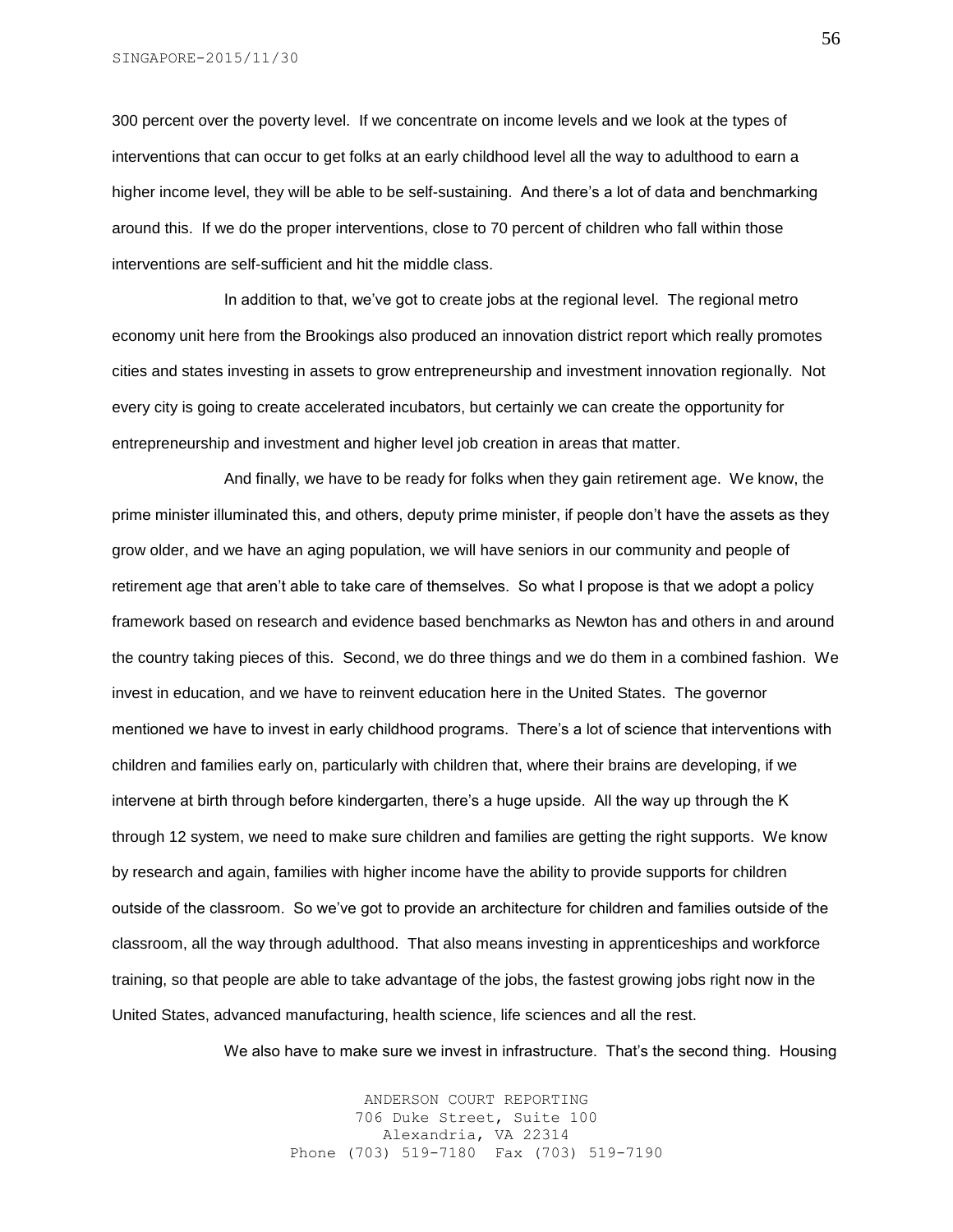and transportation needs to be accessible, it needs to be affordable and so do good transportation systems. And we have to look at these in a combined fashion and not in a siloed fashion. And third, as I said, we've got to make sure we're investing in good opportunities for good paying jobs in from a regional concept.

Cities are doing this right now all across the United States. For instance, in Boston, one of the things that Mayor Walsh initiated was something called SkyLab and the Roxbury Innovation Center where he invested in giving people from a neighborhood in Roxbury the skill set and opportunity to build entrepreneurs right inside of Roxbury. He just started this. It's a great, innovative, innovation that he started.

In Louisville, the mayor of Louisville set up, actually went into public housing units in Louisville and he gave young people an opportunity to start their own business, a web-based business and gave them training to code, again providing the connectivity between the innovation economy, the jobs of the future and making those investments in young people.

In Holyoke, Massachusetts, Governor Patrick, our previous governor, worked with the city of Holyoke, which has high unemployment rates, to create an innovation district right in the center of Holyoke to provide new job opportunity and entrepreneurship in the town of Holyoke. In my own town of Newton, Massachusetts, which is a high performing district as far as education, we have pockets of poverty. Five of our elementary schools have kids where there's 30 to 40 percent kids on free and reduced lunch, and as we've seen, there's a huge achievement gap with the kids of higher income and lower income even in my district. So we started interventions three to four years ago with kids of color, low income kids outside of the classroom to provide them with supports that they can gain and go to higher level classes, honors and AP the last four years. And it's working. Many of the students that were a part of that program are achieving scores just as high as kids from wealthier families.

This can happen. We can model it at the ground level. But we've got to use evidence and research based work and measure how we're doing and not be afraid to innovate. We have to communicate with our state and federal partners that we want to increase economic mobility with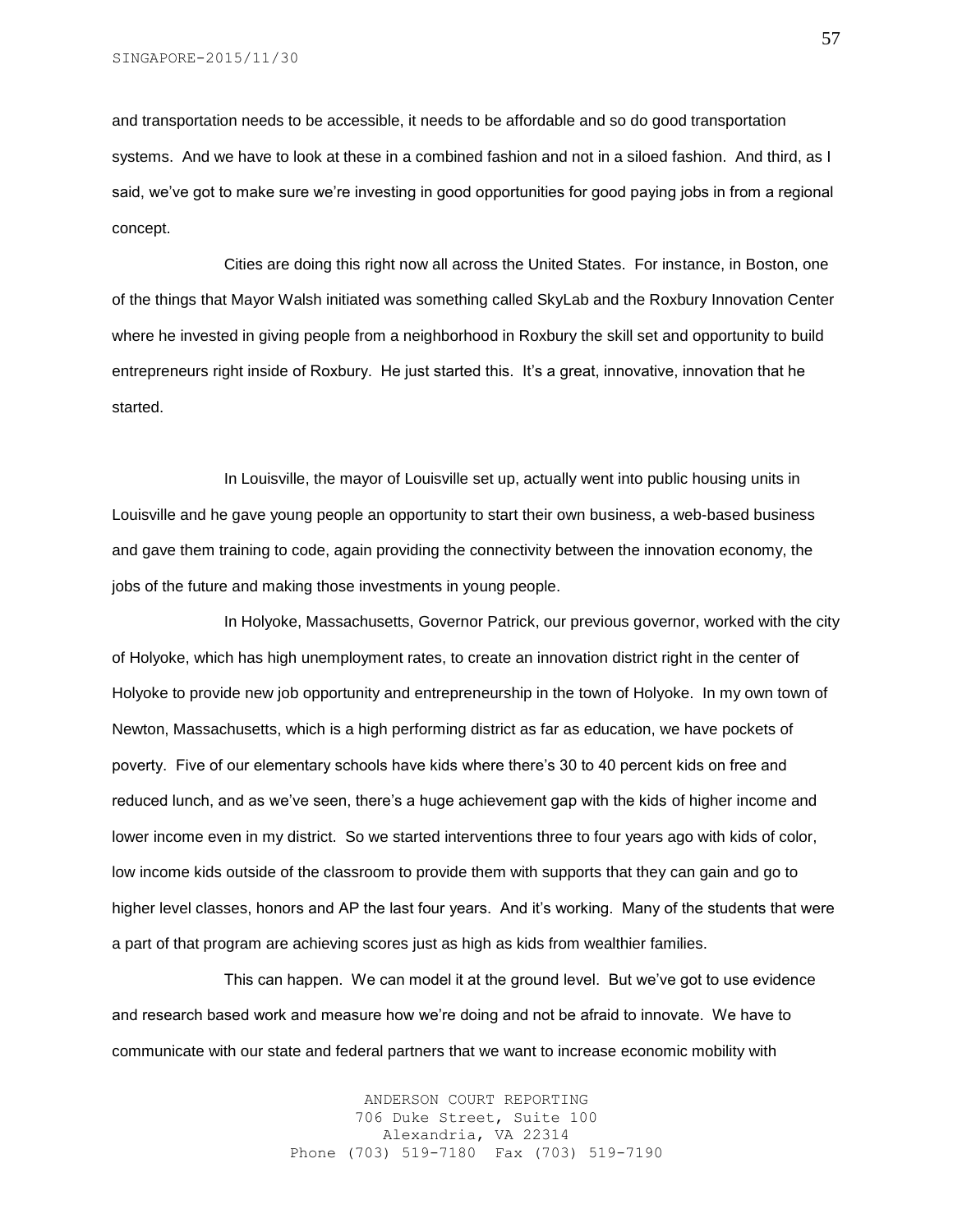investment but with smart investment, as illustrated by the governor who is doing extraordinary work in a lot of these areas. Their inventions with children and young people and workforce training is working. I'll stop there. Thank you.

MR. REEVES: And last, Xav Briggs.

MR. BRIGGS: Thank you, Richard. It's an honor and a delight to be here with the Governor and the Mayor and with all of you. First a quick moment of, a quick bit of framing or a qualifier, given Richard's question. As he mentioned, the Ford Foundation, we've decided to put everything we have and everything we know against inequality, to focus on combating inequality. We see these issues of housing and social inclusion as critically important in that larger effort for a number of reasons. Housing and housing segregation in particular, is deeply implicated in social and economic and also political inequality. And it's important to the solutions as well. But too often in the American conversation, housing is merely that. It's context, it's background and it stays in the background. And I think we really want to think hard about how we work together to change that, rather than merely debating some set of policy changes that if you could create the room for them or if you could create constituents for them, they could be powerful, they could be effective, but you can't create the room. I'll come back to that in just a moment.

On the question of the role of government, I think broadly, there are two strategies, or two buckets worth thinking about. And in each, there are many policies. Some we've learned more about than others, some are more easily supported politically than others. But really there are quite a few policies. So one set of strategies has to do, it seems to us with severing the link, or at least mitigating the link between zip code or zip codes in which you are born and raised and your life chances. And we've talked so far on the panel quite a bit I think about that one. It has to do with things like human capital investments, starting as early in life as possible we've learned is apt to be most effective and also most cost effective.

But really, and this to the Mayor's framing as well, taking more and more a lifecycle approach, thinking about cradle to retirement in a sense and the variety of life stages that people pass through and what they need in these different stages. But in this first bucket you have, since we're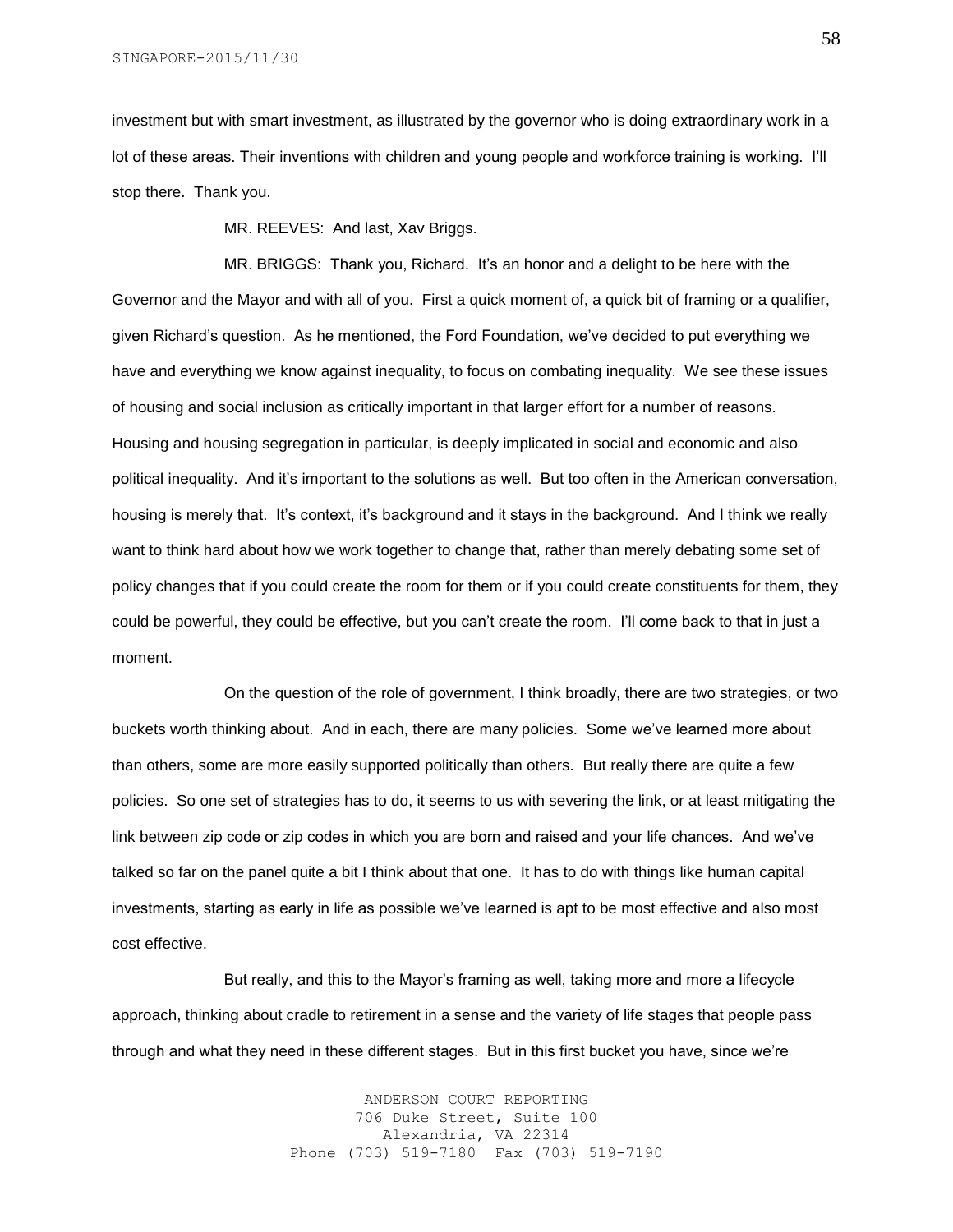focused on the U.S., I'll call it a very American idea. I think it is a very American idea, and that is the idea that no matter where you live, no matter where you're from, you should have a fair shot. And that requires mitigating these links between your zip code and where you live and what your life chances actually are. Your exposure to serious crimes, you opportunities to build human capital, to access changing job opportunities, in a changing economy as you put it, Mr. Mayor, an economy increasingly driven by innovation.

But that first bucket is all about changing the powerful links that exist in our country between where you live, where you're able to live and your life chances. It's not about changing the residential patterns themselves. That's the way I'm framing it in any regard. Changing the links between where you live, rather than where you live. We've said a lot in that first bucket so far. I will only add briefly that our sense is that we are on the eve of a whole new chapter, not only in early childhood investments, but also things like alternative credentialing, alternative pathways, a variety of ways of better understanding young people's talents. You think about the things that Google Analytics does and all sorts of ways to use big data creatively to get a better sense of human potential. Very, very exciting. But there's not, those things do not in and of themselves address the thorny issue of entrenched segregation and expanding housing opportunity itself.

So I want to take just a few minutes on that second one as well. In that bucket, one of the roles of government of course, is to protect people from housing discrimination, protect people from illegal discrimination. And without going into detail about it, we'll see if there's Q&A to explore these particular issues further, without going into great detail, government needs to be creative in committed in that domain, in addition to the others because frankly the marketplace keeps changing. Real estate, like everything else has moved into the digital space. That means the nature of discrimination is evolving. It has, for many years, operated over the telephone before people even show up to look for a housing unit, things like discrimination based on accents and social registers, detecting or inferring one's class background, racial background, etc., etc. and denying the availability of units or steering people towards particular neighborhoods, not others.

That area at least calls on government to enforce the law and we have learned a lot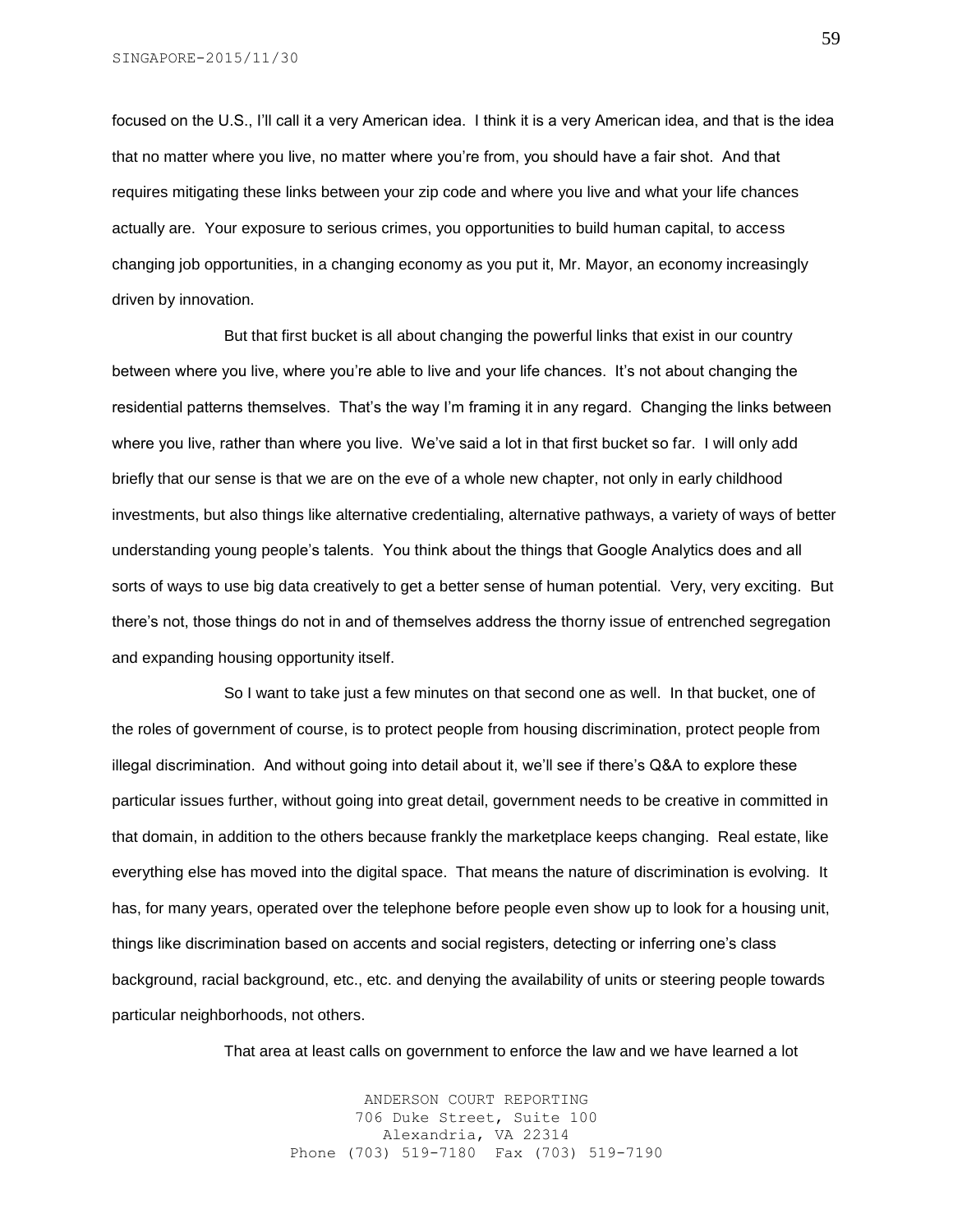about what it takes to do that effectively. And it's not easy, to say the least. It is often difficult to detect and even when detected and when charges are brought, penalties may or may not be meaningful. So there's a whole conversation about how to enforce the law.

But the last, and perhaps most crucial and intractable bucket in my view has to do with actually affecting the location, the cost and the access to affordable housing in this country. And it's important in part because enforcing laws against discrimination is not and has never been enough. A lot of the forces that drive segregation that create, as Richard termed it, clusters of disadvantage are perfectly legal. They have to do with whites, for example, who continue to have the widest number of choices in the housing market, choosing particular communities and not others. They have to do with things like inequities in infrastructure investments, inequalities in school performance and school investments, a whole range of things that help to set the structure in which people make their housing choices.

So it's not enough to enforce the law because many of the drivers of segregation and many of the things that connect segregation to inequality and diminished opportunity are perfectly legal, they're just socially costly and problematic and politically challenging to take on. And it's critical then in that last domain to ask where are we and where have we come, you know, 50 years, roughly 50 years on from the riots of the 1960s, the civil unrest of 1967, in particular, over 100 American cities in flames. The (inaudible) commission report and the landmark sort of effort to look at this domain, at clusters of disadvantage, at ghettoization, to be blunt. Fifty years on, we're seeing the limits of a given set of federal policy tools. The federal government has a limited appetite to spend in this area. It is fair to ask to whether the federal government should pick up the full costs of decisions that are often made at the local level through things like land use policy. And it's high time we revisited what we've been trying, how far we're getting and where we're running into serious barriers and need to try some new things. So with that puzzle, rather than answer, I'll thank you.

MR. REEVES: Thank you. Thank you to all our panelists. I'll just take the liberty of asking maybe one or two questions and then we'll open it up in the 25 minutes remaining. Xav, I'm glad you framed it that way, the distinction between these two approaches, one of which is to try to weaken, if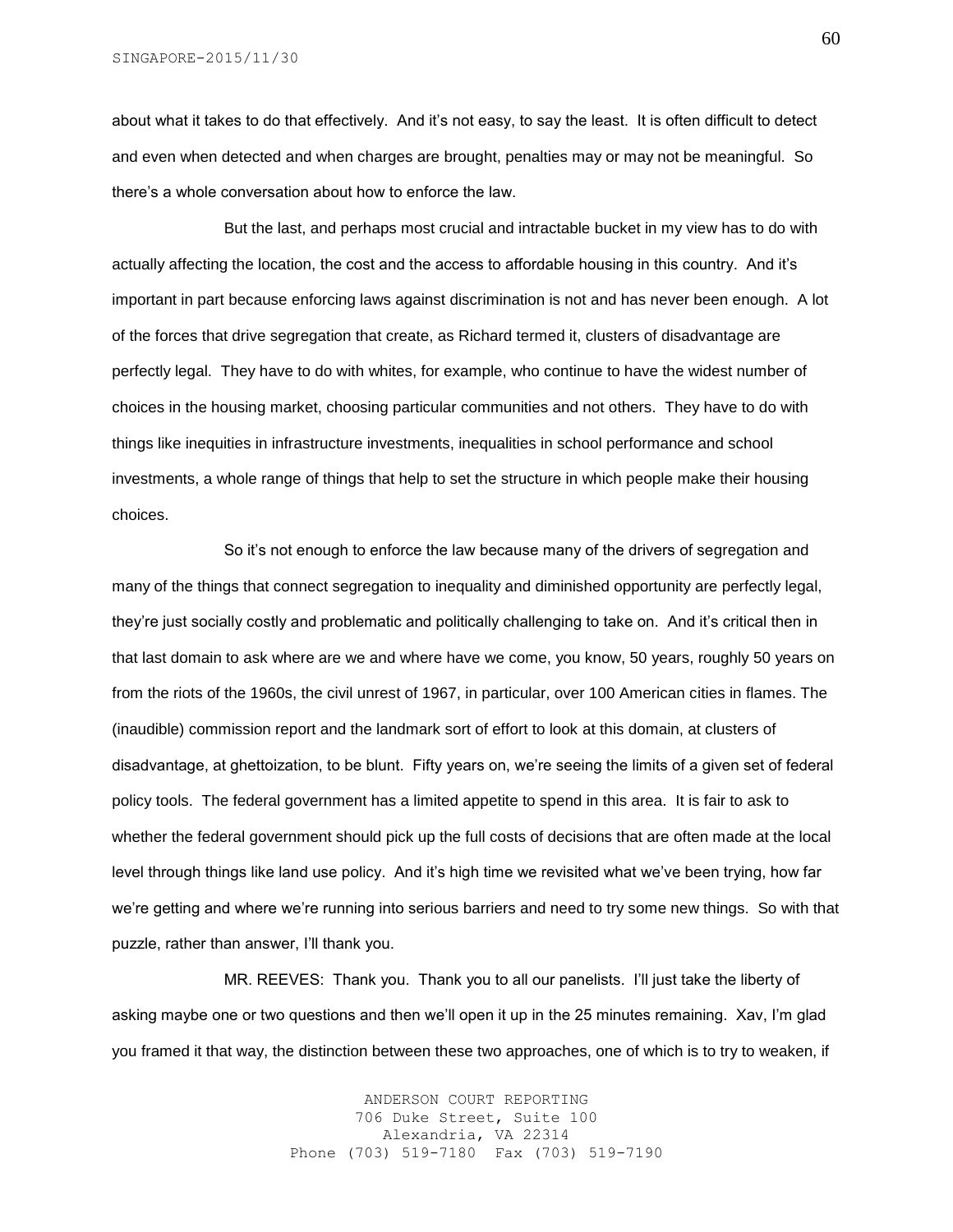not sever the link between where you're born and your outcomes, and the other, to do something more upstream, to use, I should have acknowledged that Deputy Prime Minister Shanmugaratnam, did I get that right? Pretty good, is in the front row and listening to this. Of course, one of the ways that you dealt with the issue of legal, but costly clusters in Singapore is by making it illegal, by having legal caps, right, which is not only slightly different to the U.S. but diametrically opposed to the U.S.

And so I'm slightly wondering whether, given what you just said, Xav, I'm going to direct this to the two elected officials. Do we turn to human capital approaches and to these attempts to untie a place from outcomes just because that's really where the action is? There's just, given you have localized government, you have a much freer society than in Singapore. I'm sure there would be constitutional challenges to some of the interventions you mentioned. That actually is just so hard, so bucket two is just much harder, right. It uses a lot more political capital, it's very difficult, you go up against local interests, you're into zoning, it's very, very hard to move bucket two, which is why inevitably you come back to bucket one, which is well at least help the kids who are born in those poor neighborhoods have a better outcome. Which is where I think both the governor and the major were leaning, and I just wanted to ask you whether that isn't because it's just too hard to do bucket two, so we go to human capital because human capital is easier than housing in the U.S.

GOVERNOR MARKELL: That's a great question. That's a great question. Let me first say, bucket one is not so easy, either.

MR. REEVES: Right. Okay.

GOVERNOR MARKELL: And, but I think, I mean there's no question and I wish you hadn't stopped when you did because I thought you were on the cusp of saying and sort of here are the other things that we ought to do, you know, enforcing the law is not sufficient and here are some other, and I would love to hear, and therefore, here are the other things.

Look, I mean in the long run, and I think there's pretty good evidence that if these kids get a better education and they have the skills that they need to get a better job, there's a much better shot that they are going to be in a position where they can move out of the communities, or if they stay in their communities, they're going to be able to make them better.

> ANDERSON COURT REPORTING 706 Duke Street, Suite 100 Alexandria, VA 22314 Phone (703) 519-7180 Fax (703) 519-7190

61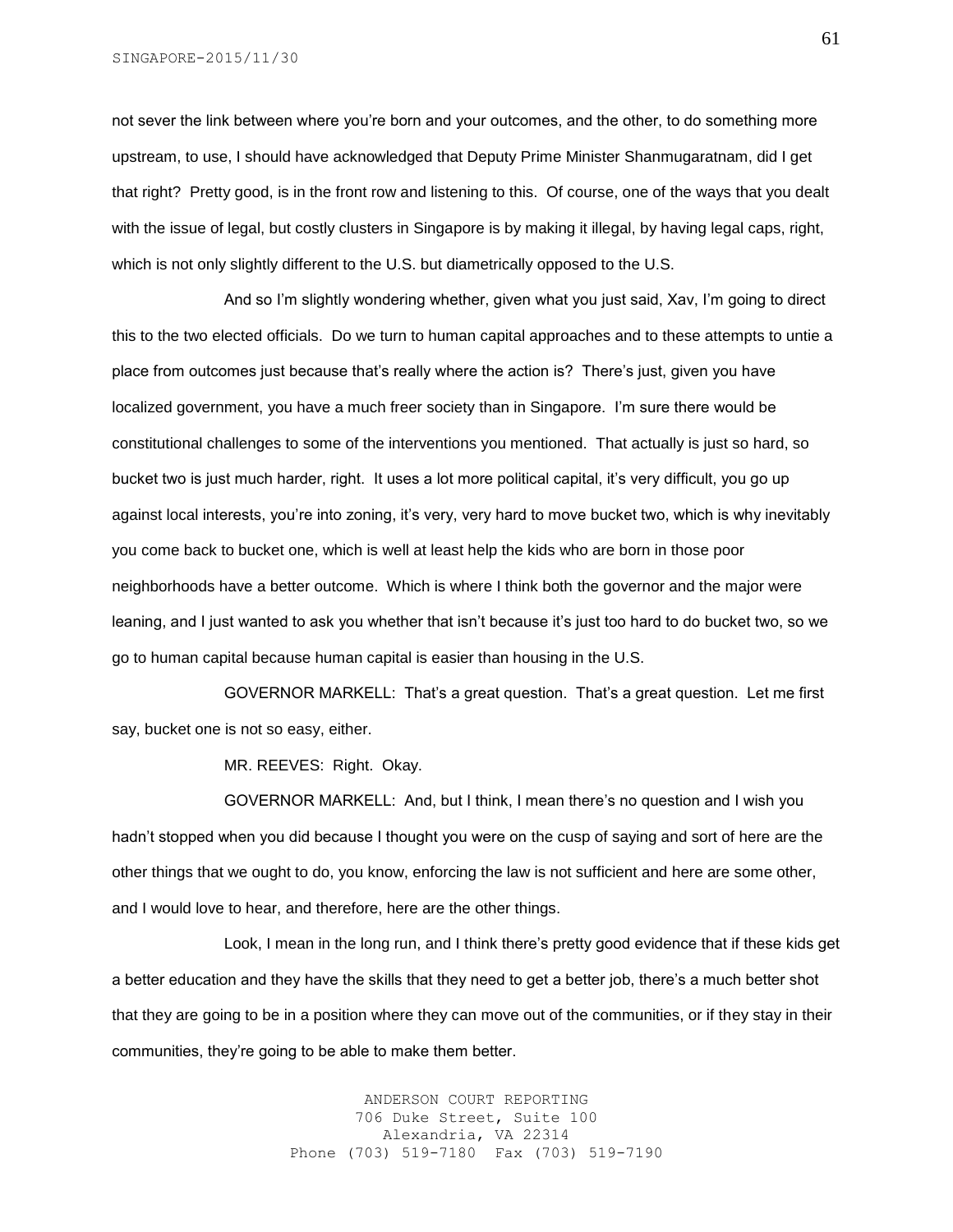And so I wouldn't minimize the importance of number one. That's not to say there may not be, there probably are some more creative things we can do on number two beyond what we're doing. But I'm telling you, the just, the number one alone is extraordinarily difficult and extraordinarily important. And when you see, when you meet the families from these communities and let me put it this way. The mayor talked about the importance of intervening at birth. I think there's a pretty good argument to make about intervening before birth in one of two ways. One of them in programs like the nurse family partnership which literally start following moms when they become pregnant and then for a couple of years after the baby is born. And it's one of the very well researched programs that actually does work in terms of improving outcomes for kids.

You could also make a pretty good argument that one of the most beneficial things we can do is help more babies be born when they're wanted. And you know, sometimes that may mean you know, delaying by a few years and there are approaches out there. And whether it's the, particularly I'm thinking of the long acting reversible contraceptives, which are starting to gain some favor around the country. But the chaos that so many of these children are born into, even with all of the investments in early childhood, even with all the investments in after school programming, even with the extra investments in K-12, there are so many challenges that these kids have that the benefit to them and to their families and to their moms, who don't have to drop out of school or don't have to stop working in order to care for a newborn. The difference between having the baby at 16 or 17 as opposed to 24 or 25 is just extraordinary. And I think these are also some of the things we need to be looking at.

MR. REEVES: So if I had Belle Sawhill's book, I'd be holding that up at this point. But I do want to-- MAYOR WARREN: Can I, very brief, two quick things and one of them I touched upon earlier. I think we have to do both. The city of Newton is a suburban community, it's right outside of Boston, it borders Boston. We have to, and cities like Newton, build affordable housing, diverse housing in order for our communities to actually be strong. I believe that a good diverse community is a stronger community. We have a project right now in Newtonville, which we're building mixed use apartments right next to transportation, even though that transportation needs to be upgraded. The second thing we have to do, we have to, and I mention this, integrate our thinking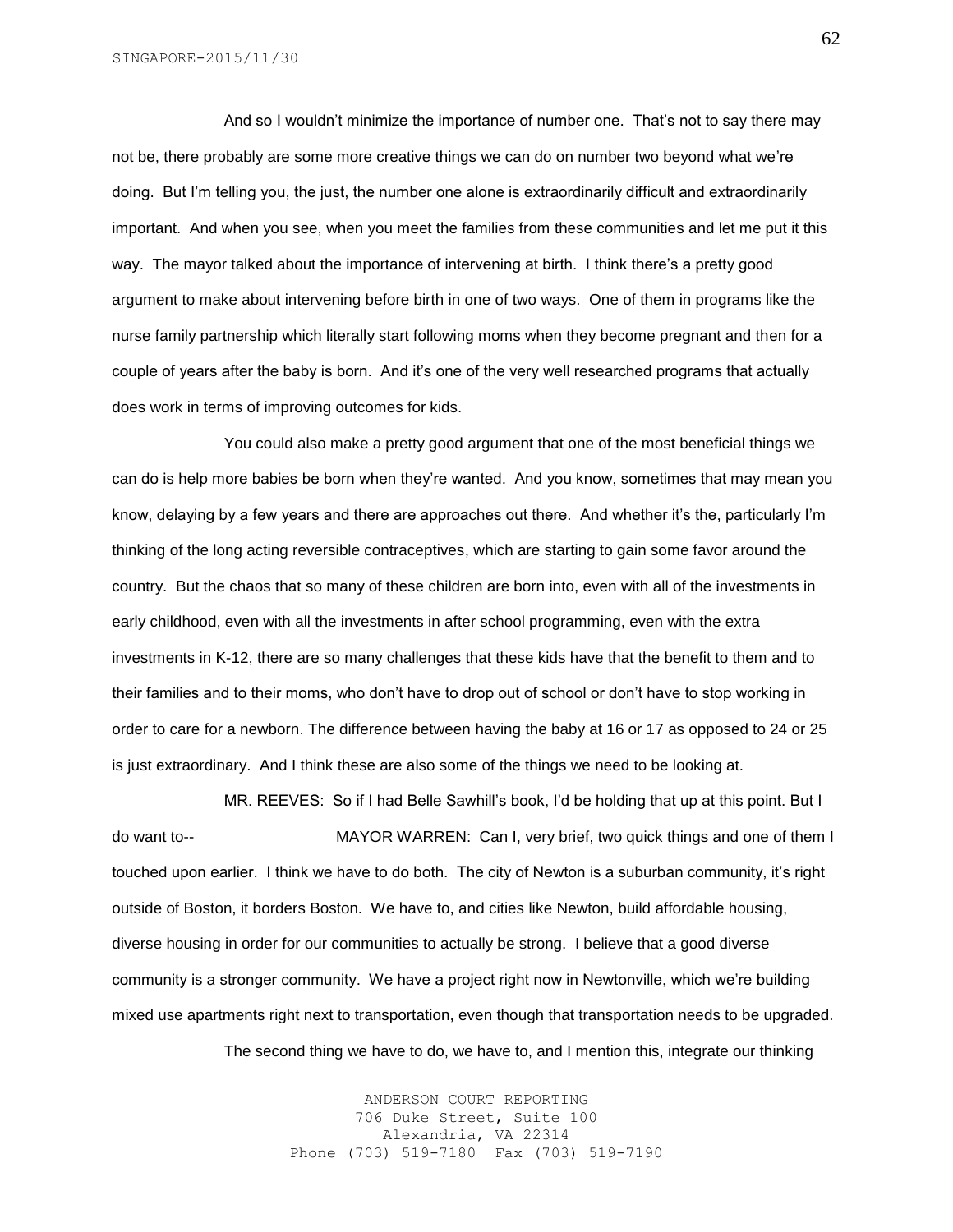around infrastructure, housing, education, and job opportunity. The Crittenton Women's Union in Boston does a brilliant job in combining these. What they do, eight years ago, they reinvented themselves and they have a terrific mobility mentor program based on science that provides wrap around direct intervention for women, because we know the majority of families who are poor or low income in this country are headed by women. And it seeks to do two things. One, it gets those women the opportunity to be self-sufficient, off of public subsidy and gives their children an opportunity to take advantage of the school system at the same time.

They have had an incredible success rate in the limited time period and looking at their cohorts. We need to continue to explore and expand programs that take this holistic approach at looking at the infrastructure, in fact we're piloting a program in Newton with the Crittenton Women's Union and Newton Public Housing are right now that combines all of these aspects together we need to, and then track it using metrics.

MR. REEVES: Xav, I'm going to come back to you, both to carry on, if there was more to be said, but to do so in the context I think of this tension between family and individual and community choice about who I live with, what kind of neighborhood I live and the collective good of more integration, so even if we can agree, look, wouldn't it be better if we were more integrated, does that allow me to say to a local community, well you may only want to live in a particular kind of community with particular kind of people, but that's tough, right. I, the central government or the state government, am going to intervene, socially engineer to use that term, to actually create the collective good of more integration. Because that seems to me to be the tension here at a quite deep level between the rights of individuals, families and communities to live in places and with people who they want to and the collective problems that deep segregation results on downstream.

MR. BRIGGS: Well, long before you get to dilemmas of choice, if I could label that, what you just said, in that way, you know, it turns out for example, that rumors that very poor people mostly want to live with each other, or people of color mostly want are greatly exaggerated and quite misunderstood. We have created ghettos. They are chosen largely by societies, not by individuals. And I want to say first of all--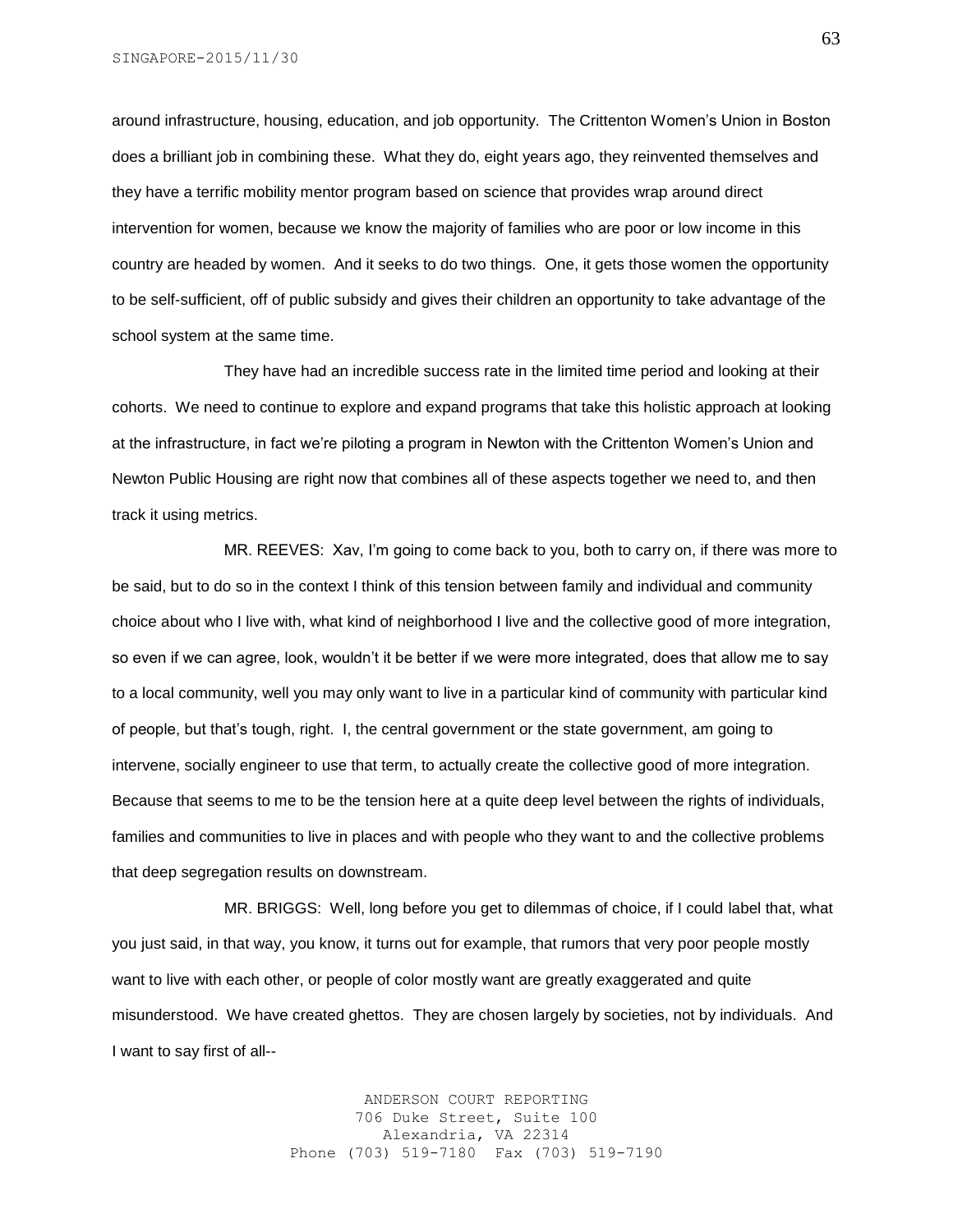MR. REEVES: To be clear, I meant more affluent people and white people choosing who they wanted to live with, rather than the other way around. Just to clarify my comment.

MR. BRIGGS: Fair enough. Well coming back to that, the Governor's right that bucket one is enormously important and not easy. And the Mayor is right that we need to do both. And I'm not saying that simply to sort of split the difference and come to an easy consensus. I think there are practical reasons to do both because it gives you more leverage over the problem. I think there are political reasons to do both because it's more pragmatic, and I think there are moral reasons to do both, and the moral reasons are somewhat different under each of the buckets.

Under the first, it seems to me that the morally compelling rationale is that no community should be a dangerous trap, denier of human opportunity. So everywhere ought to clear some bar, some threshold standard as a platform for opportunity and sadly, many of our communities do not, as of now, as we know them.

The moral reason for number two is a little bit different for bucket number two and that is Richard, more, what you underlined. That is that we have these massive social spillovers if you will when we say well, let's just let the market and our current approach to land use work the way it works. And if you can afford your way in, you're more than welcome. As a moral matter, you know, there ought to be a sense of shared responsibility for creating opportunity for a range of people, a wide array of backgrounds and I think that when you look at communities that are well served by transportation as the Mayor underlined, decent schools, safe streets and other things that make them structurally strong and attractive, those are the very places that are attractive to people of a range of means, to your point. And that tend, over time, to become and to remain integrated. We have a lot of evidence on that in point of fact.

But you get there in part, through a kind of social compact, through an agreement, you know, that there are threshold standards. In Massachusetts, there's a state framework. In a variety of states of course, there are degrees of inclusionary zoning, inclusionary land use policies, so communities do take responsibility. It turns out to take more than the permitting. There also has to be the finance, but now, with America changing, with so much more evidence on these things, with so much more attention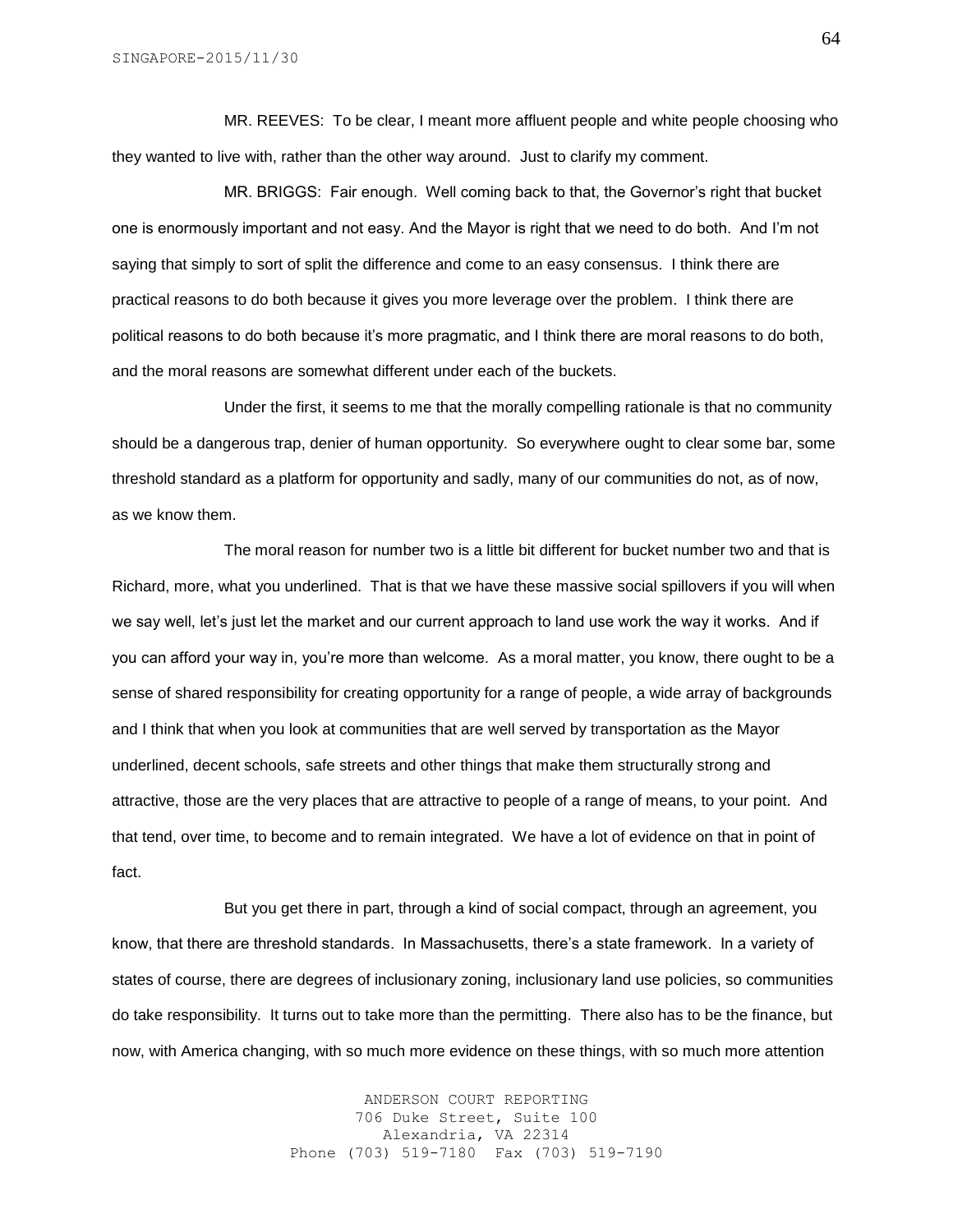to the quality of infrastructure, the need to think about aging in place, a whole slew of issues, I think we're 40 years removed from forced integration and that sort of very narrow conversation in this country, something of a dead end, frankly. For both progressives and conservatives, it turned out to be a dead end. We can now have a much more holistic, a more wide open conversation about how to create inclusive communities.

MR. REEVES: Yes, so in some sense it does become a political or persuasive challenge as well, right because you need that compact as you put it, but that compact doesn't happen by magic.

GOVERNOR MARKELL: And to that point, I mean I think the compact, if the compact doesn't include money, it's probably not going that far. And so I mean I think we can change policy and changing policy is important. We absolutely, obviously recognize, I think you're right, enforcing the law is necessary but insufficient and so the question -- and when you talk about money, we also know that really to go to scale, the private sector is going to have to be enticed. And so one of the things we've done in Delaware is we've invested over the last year and a half in what we call our Downtown Development District Program, which essentially provides up to a 20 percent rebate to, it could be individual homeowners in particular districts or developers working on new projects. And the idea is a relatively small amount of money should leverage a much bigger amount of private money.

So so far, about \$7 million dollars has leveraged, and this is just in a year and a half, has leveraged \$114 million of private money. Now, some of that is for Habitat for Humanity, some of that is for higher end projects, but it really is a mix. We have in Wilmington the first new sort of ground up residential buildings on Market Street in 50 years have gone up over the last six months, and the diversity of people who are moving into them is really untold, quite extraordinary. And so I think enforce the law, yes, change policy, yes, but money, if you don't talk about that in a very real way, you're probably not going to get anywhere.

MR. REEVES: I told you he was Chicago school. Okay. So let's go back to the audience. Please keep your questions as brief as possible and I'll ask the panelists to do same with their answer. That gentleman there in the red sweater had his hand up first.

SPEAKER: I have a question for Mr. Governor. Just so that our conversation becomes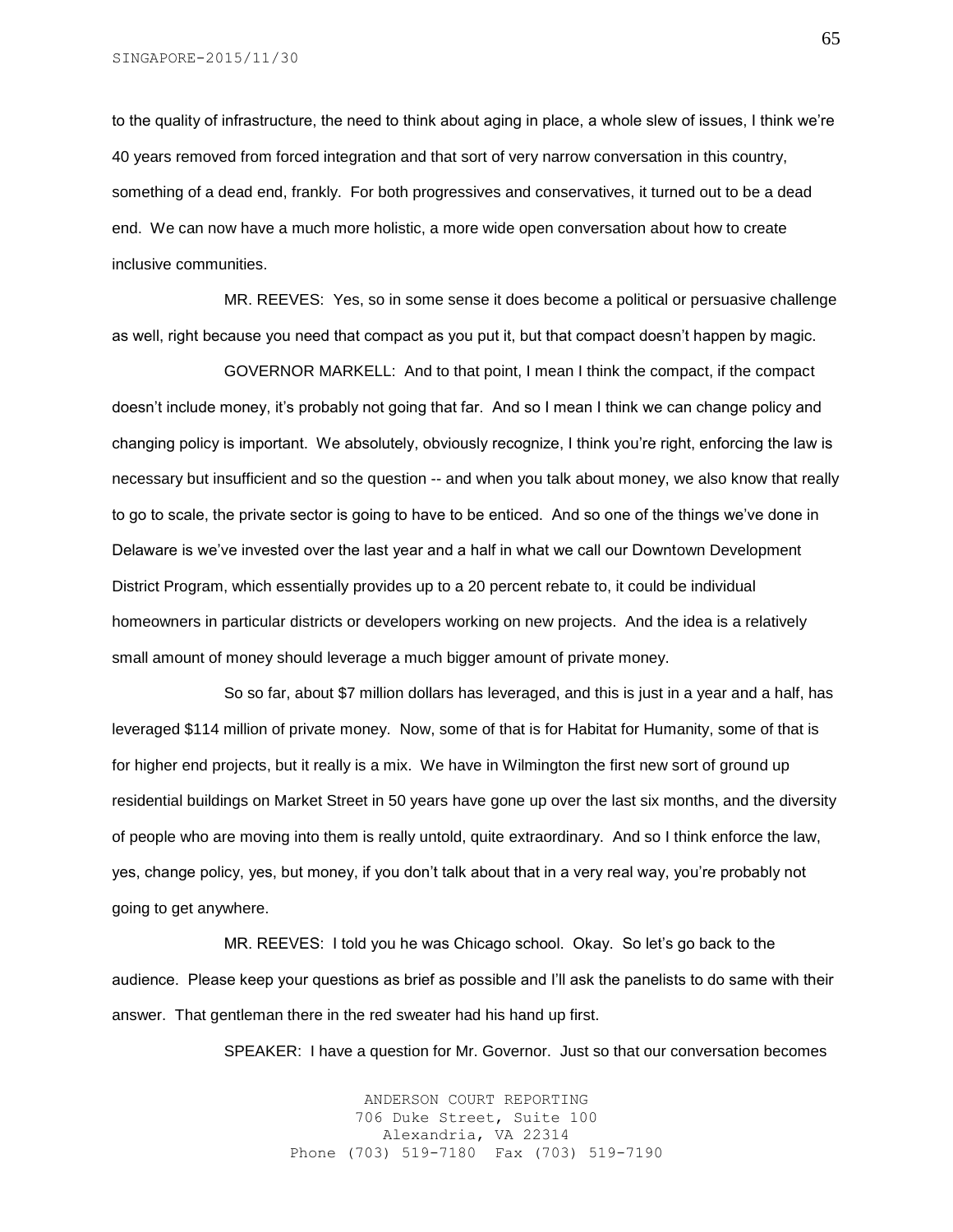and encompasses even larger audience, I guess for a lot of people in the room, the concept of social engineering is very acceptable and so on and so forth. But I guess in the United States, almost of half of population is probably allergic to the term itself and so on. And I would ask what it the conservative case for that? For example, in Singapore, a lot of people say that it's a Republicans paradise, some say it's Democrats paradise, but certainly when the case for social engineering in education, housing, community mixing is made, it should also be addressed probably even a very targeted manner to the conservative parts of population and the United States, knocking on the door of a person and selling this, what would you say to someone, retired from military, for example, thank you.

GOVERNOR MARKELL: I'm not sure what you mean by social engineering in this case.

MR. REEVES: Yeah, why don't you define what mean by social engineering for the purposes of your question.

SPEAKER: I mean, for example, the policies that are characterized by discretion and that are aimed at particular parts of population.

MR. REEVES: Can I give, let's say for example, you're trying to persuade someone it's a good idea to change the zoning laws to allow many, many more affordable housing units.

SPEAKER: Yeah, yeah, for example, yes, sure, yes, that would be.

MR. REEVES: So you're saying that for a progressive, okay, straight up and down argument, this would be better, but how do you make that argument to a kind of conservative. I might ask the Deputy Prime Minister in a moment if he'll answer that. But I'm just going to take a couple more, if that's all right, and let's gather a few more up. Yes, lady right there at the back, yes. Right.

SPEAKER: I was wondering, I'm sort of interested in interrogating this link or paradigm of linking social mobility and upward social mobility with educational attainment. We know that the median black household with a college degree is \$23,400 while the median white household with a college degree is one thousand eighty-five hundred, five hundred. So I'm just, sorry. But I'm curious if you can interrogate this link and also sort of on a policy level or public sector level, especially in conversation with the prime minister, asset building in closing the gap, the racial wealth gap, because I don't think educational attainment is necessarily linked to that as proven right there.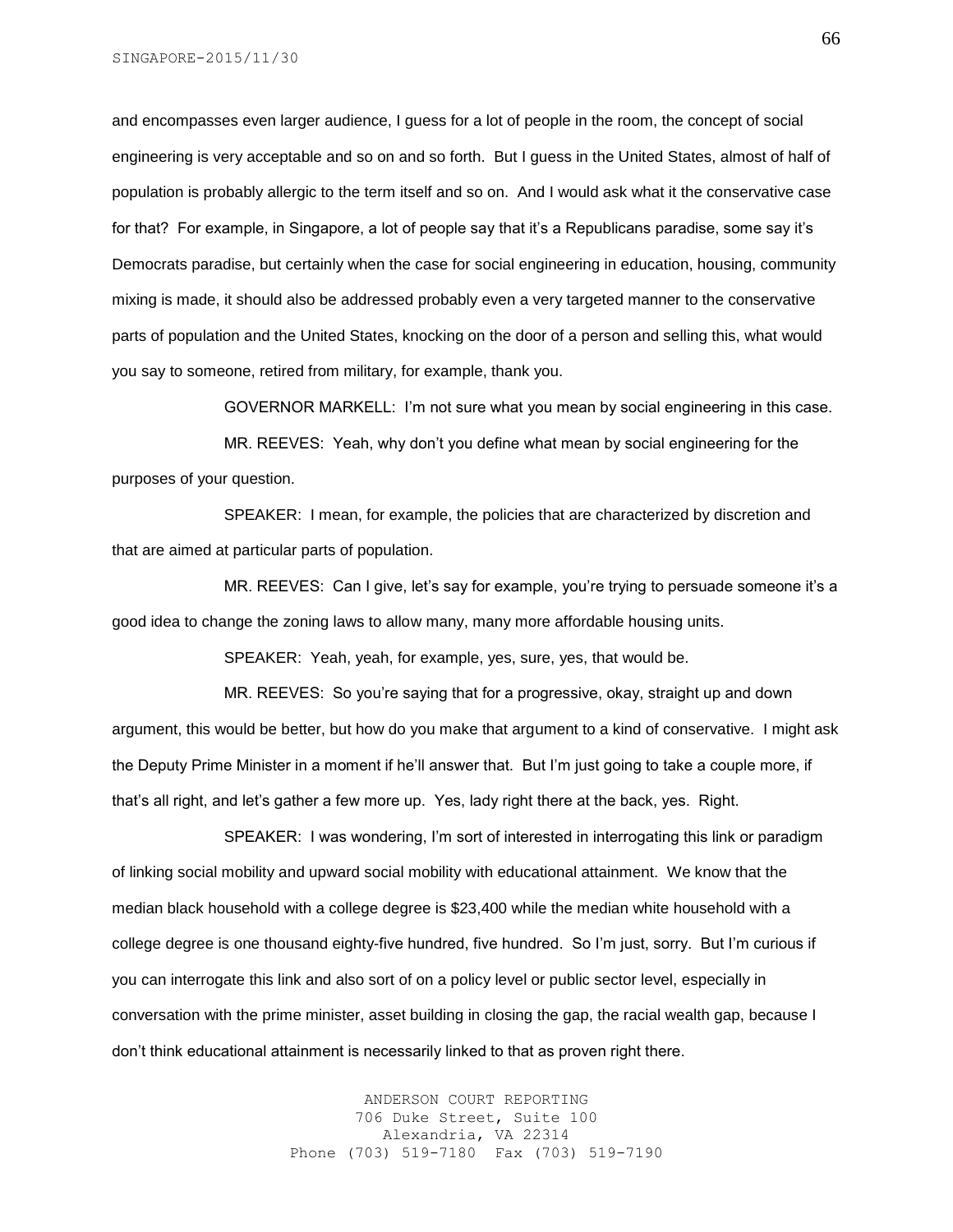MR. REEVES: Right, so it doesn't solve everything, but it does nonetheless act hugely as an upward mobility aspect. I'm going to take one more and then I'm going to come back to the panel who are all kind of dying to get in. Yes, the gentleman there.

SPEAKER: Thank you.

MR. REEVES: And then we'll come back. If we're quick, we'll have time for another round.

MR. CHECKA: Larry Checco, I would like to ask a question about attitude and language, i.e., I was raised in a project environment and my, you know, we used to, you know, as kids, it didn't matter, but as we grew up, what did that mean, we grew up in a pro-, it sounded like a science project. Then we called it housing projects, then we called it affordable housing, and now we call it workforce housing, which really grates on me because workforce housing to me looks like a coal mine. I don't think we're in the business of providing affordable housing. I think we should be in the business of providing homes that people afford, can afford. Because this is the separating, it's language that separates us in this case. Affordable housing means those folks. The attitude question is I heard this before and it really makes a lot of sense to me. Somewhere during the Great Society, we turned poor people, into liabilities that need to be managed versus assets to be developed. And I think we need to change that to begin with, thank you.

MR. REEVES: So actually, start with Xav, if that's okay, and come this way. Please don't feel a need to answer all the questions, we have the conservative case for what would be considered progressive policies, does education actually do as much in terms of social mobility, particularly in terms of race gaps, and then I think this kind of point about language and attitude that underlie some of it. But I mean I definitely want you to try the first (inaudible) you know, even the median voter perhaps, not necessarily the conservative voter, but to persuade them of the case that you made earlier that there's a moral or social compact.

MR. BRIGGS: First of all, I guess I distinguish appealing to enlightened self-interest from making a moral case. And I think both are important. And if working on that book about a decade ago and talking about it around the country, taught me one thing is that there are limits to the enlightened self-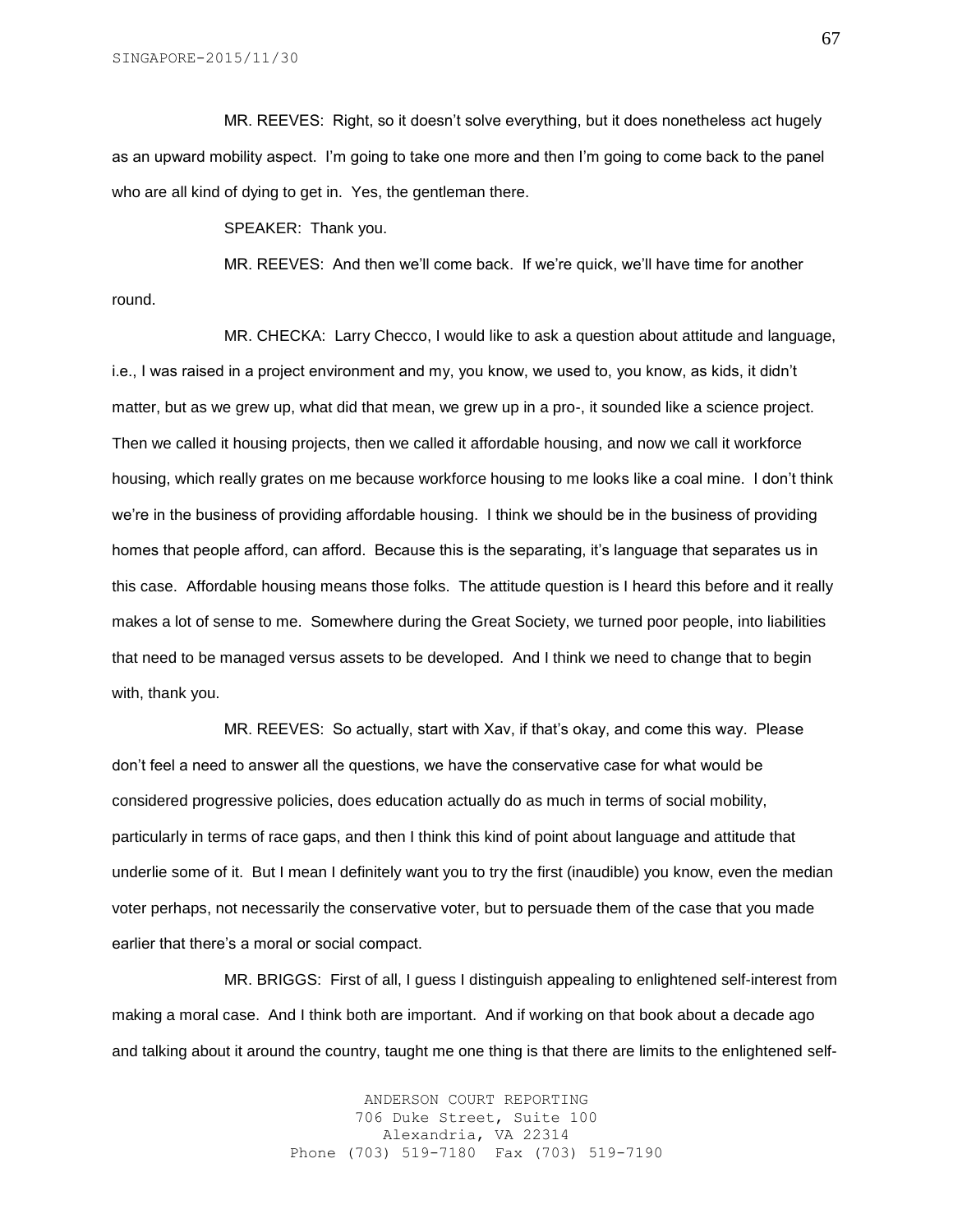interest approach and one ultimately does have to have a conversation in this country and every other about how much inequality will we tolerate. How much is morally acceptable and how far are will willing to go to do something about it.

The enlightened self-interest case includes things like making the fiscal case for smarter more farsighted approaches and inclusionary housing along with infrastructure and climate resilience and a host of other things can be a part of that. The social determinants of health can even be a part of that now. This is a population health concern, not just an individual opportunity issue. The question of, I'm going to leave education and its ties to financial returns and assets and leave it to others to address that if you don't mind, and just make a point about language.

You know, I think your point is well taken that language often divides us. There are enormous stigmas associated with some of these phrases, especially in America, as you know, the phrase public housing specifically. It's virtually a synonym for ghetto and distress. And that didn't happen overnight and many decisions and many actors contributed to that. My sense is, and this is a longer conversation, we're going to need, see that point about needing more than one approach, we're going to need more than one approach to the challenge of housing affordability and inclusion as the country becomes more racially and ethnically diverse, as our population ages, as our economy goes ever more directly toward innovation as a driver of all things. And that innovation is driving a lot of inequality between places right now, which is quite serious. We're going to need both supply in some guise, however it's described, and a host of approaches for helping consumers in the marketplace to afford what they want, which may be what you were hinting at, but I think that's a longer conversation.

## MR. REEVES: Setti?

MAYOR WARREN: I just wanted to respond to the question back there about education attainment. I think what we're seeing in Massachusetts, there are certain clusters of Massachusetts and we talked about this a little bit, where the innovation economy is really growing, in and around my area, Cambridge, Boston, the Seaport District. This is happening in other cities as well, even cities who have been struggling. If you look at pockets of Detroit, it's coming back, including Chicago and St. Louis. The question is how do we connect this boom that we're seeing in higher wage jobs with people who have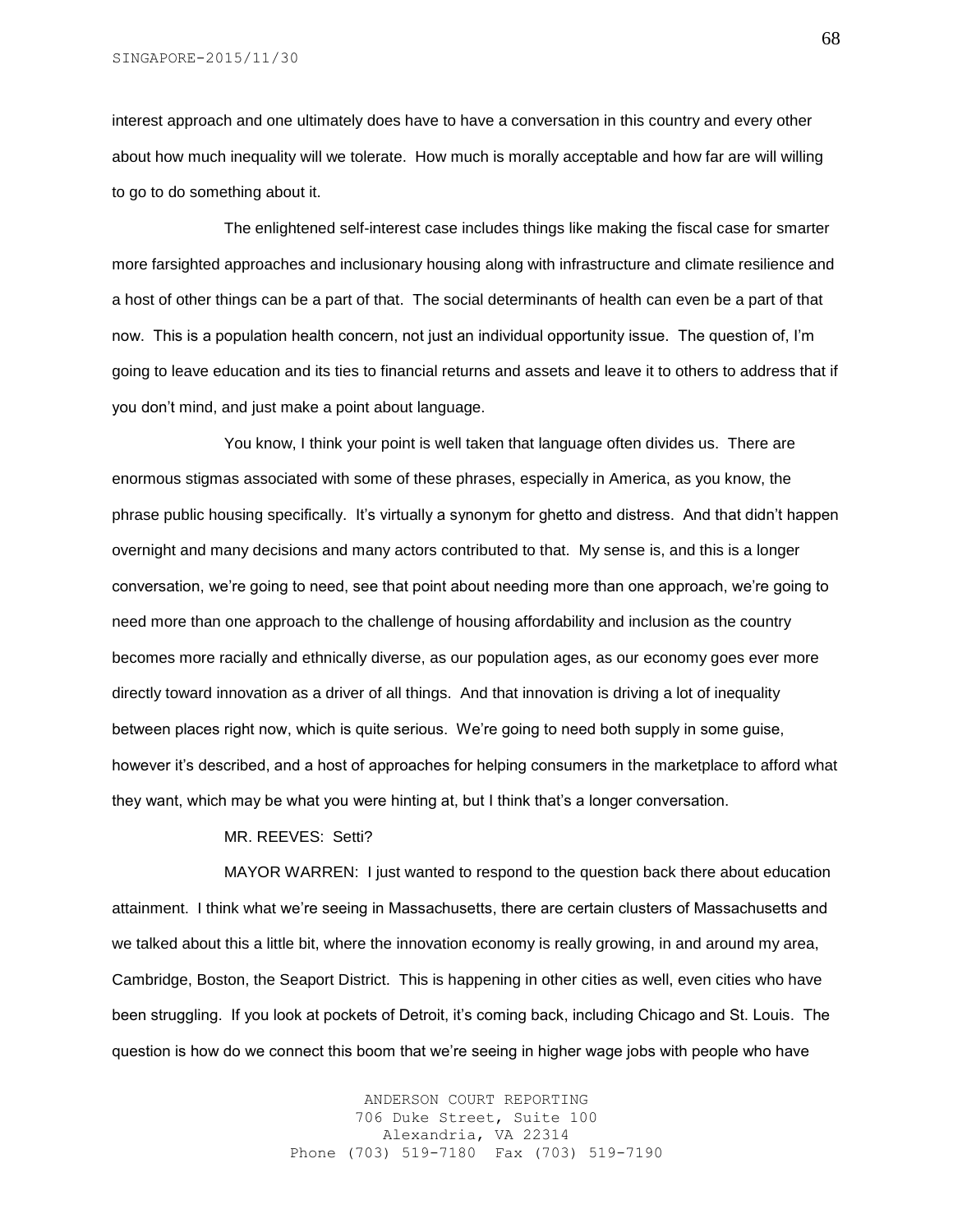been locked out in underserved areas outside of them.

And there's two things I want to mention and focus in on, separating housing for a moment. One is reinventing education and that is creating high school internship opportunities and apprenticeships through college, connecting community colleges with co-op opportunities and then lifelong learning outside of those institutions where traditionally in the trades, one would be able to have an apprenticeship in construction, we need to expand that into the new growth industries that are higher wage paying jobs, advance manufacturing, the life sciences, the medical and health fields. We have to provide an architecture outside of K through 12 and the four year or two year college opportunity. And we've got to start building those and that does take investment. And I know Secretary Perez in the Obama Administration is starting to introduce this. And we know, for instance in Germany and other places, they've been successful with certain types of (inaudible).

The second thing I want to harp on is transportation. We've got to, even in places like Massachusetts and beyond, create the opportunity for accessible transportation outside of these areas where we see growth and innovation. People are getting into their cars who can afford it, and buying homes and driving into these, for these jobs opportunities oftentimes where people are working really hard, they're looking to attain additional training. They're outside of an area, they can afford an apartment or a house, and they're outside of an area where they can access these jobs and also access the opportunity for higher education and attainment.

So transportation, we have to make an investment in good, solid innovative transportation. We did it 50 years ago, 60 years ago with our highways. We need to update our transportation system so that they're accessible. So I think that that, in addition to housing and the traditional investment in education needs to happen to help lift wages for people.

MR. REEVES: Did you want to comment on this question of secular, is there a microphone? Particularly on this question of, I heard you say almost that you designed the social compact in from the beginning, that it was intentional to create that moral sense as well in your policies. Do you see that explicitly? Is there a moral dimension to your policy making?

MR. SHANMUGARATNAM: So I think first, and again, I'll have to say this with some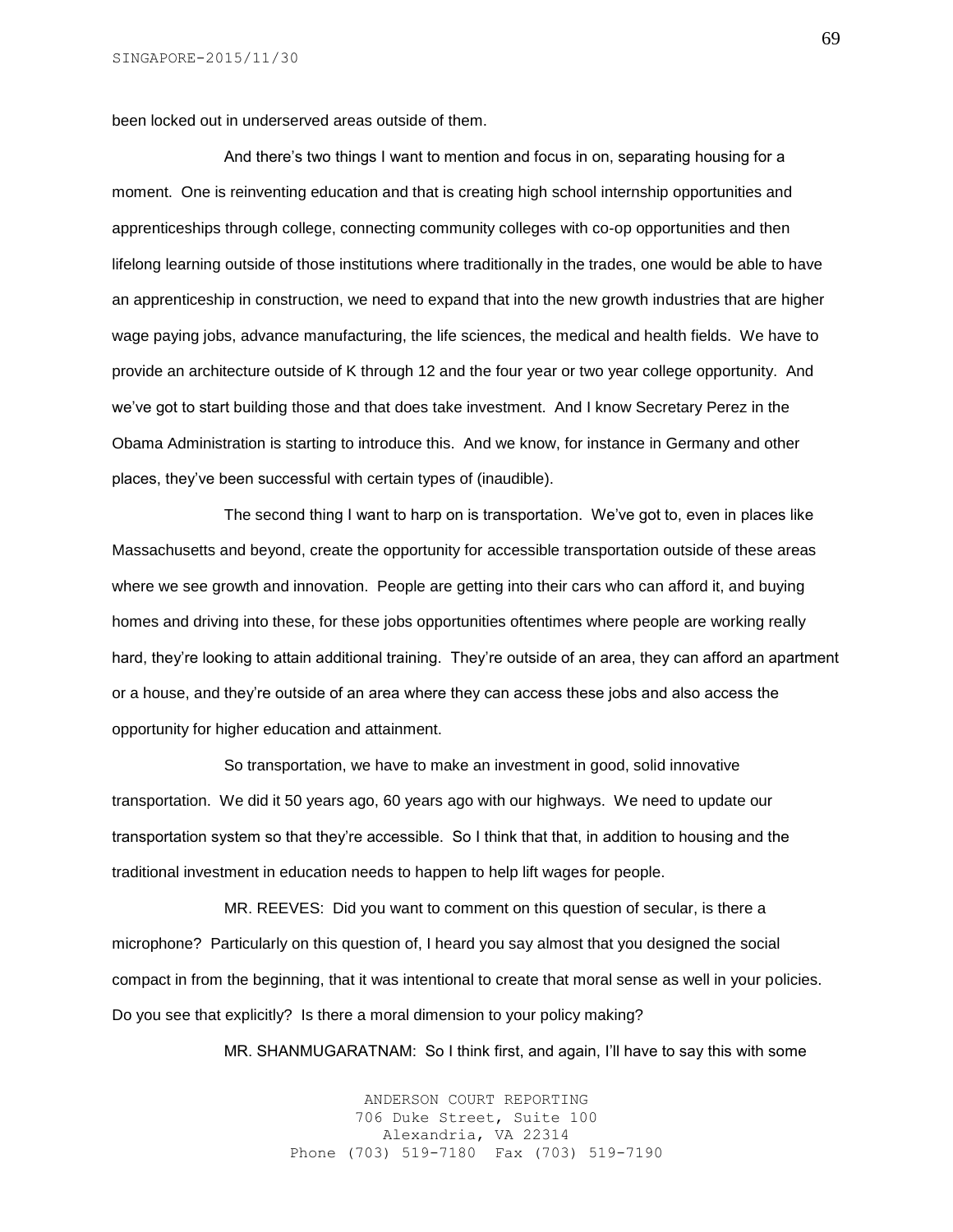humility because I'm not immersed in your problems here. But it seems to me that there are real lessons from both the left and the right. There are red truths and there are blue truths in the United States. There is something to the conservative argument that values matter and the values of personal and family responsibility do matter. They matter not just because it leads to some economic verve in your society, but they also matter because it leads to a better society. But it's not good enough. Having the right values is not good enough. You do need to shape opportunities starting from young, through public policy and social interventions. We know that, and I made the argument earlier on about how it's difficult enough in economic markets, difficult enough in financial markets. It's even more of a challenge with the social market because there's no equilibrium that this leads to. Social forces perpetuate themselves.

I think the argument that bridges the red and the blue and the left and the right is the argument that everyone gains when you human capital is built up across your society. Everyone gains. It's not a redistributed gain, it's not a win-lose argument. Everyone gains when human potential is increased across your society. Employers gain, workers gain, everyone gains because of the potential of that society. Everyone gains when social capital is built up, quite apart from human capital in the narrow sense. When social capital is built up, everyone gains, everyone feels better off. And that's something that both the left and the right agree on, at least in their hearts if they don't in their minds.

So our real challenge is to intervene in the way that progressives want to do, but in a way that supports rather than undermines the values of personal and family responsibility. And that's why, in an imperfect way in Singapore, we choose to focus on a few things that just engender that sense of personal responsibility and that sense that you're earning your own success. Owning a home leads to many things. The studies in the U.K. and the U.S. and so on, it changes the family culture. It also means you tend to stay on the job as much as you can because you've got to pay down the loan and you don't want to lose your home. You don't want to lose it halfway through servicing your mortgage. You want to keep the home and that leads to many things. Home ownership goes with work and it goes with a sense of responsibility for your family.

Supporting people at work rather than supporting people not a work is again fundamental. The EITC in the United States, what we call work financing (inaudible), you've got to give a

> ANDERSON COURT REPORTING 706 Duke Street, Suite 100 Alexandria, VA 22314 Phone (703) 519-7180 Fax (703) 519-7190

70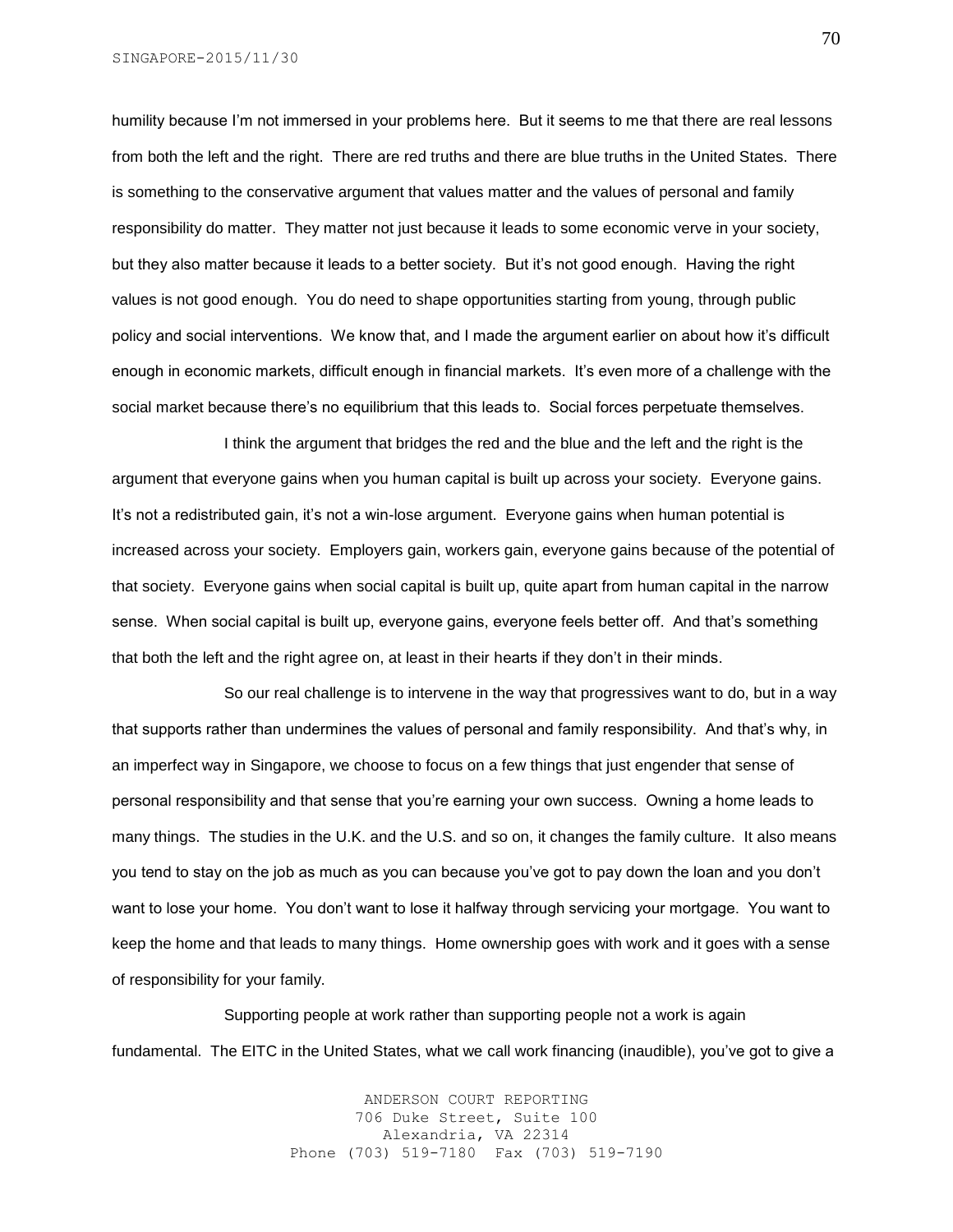leg up to people with low incomes, and there is a role for redistribution. But it's better to redistribute through work, rather than to redistribute when people are out of work, because that has a set of social forces that develop over time that then increase the problem.

Education and learning, provide every advantage to someone who starts with disadvantage so that they can, so that they can reduce the odds that are against them early in life. But that requires effort. Parent, child, it requires some discipline, it requires some effort. Success doesn't come automatically. So providing hands up, hand ups, sorry, hand ups rather than handouts, emphasizing action by the individual, by the family, but supporting them and not thinking that if people are left on their own, you get a better society. There's so much bridges between the left and the right and it leads to a better society that everyone benefits from.

MR. REEVES: Thank you. So you've been promoted in questions a couple of times to Prime Minister. I'll just say that if it doesn't work out in Singapore for you, then I think there's a future for you as a centrist politician in the U.S. (Laughter) You'll be a tough act to follow in Delaware, but maybe we're seeing a successor. I'm going to give the last word to the Governor.

GOVERNOR MARKELL: Well, thanks and it's great to be with the Deputy Prime Minister again. We were together about six or seven months ago at St. Gallen, Switzerland when he held the entire audience rapt as he has done here. And what I want to do in closing out is actually to build on what he just talked about. Before he spoke, I was going to say I was going to really try to link together a couple of comments that came from this side of the room. One around this view that low income people are often seen as a liability rather than an asset and then essentially is how much inequality will we tolerate?

I think the Deputy PM did a great job on that last point where he basically says everybody gains. You know, when we make things less equal because people because people earn more, everybody gains and it really should not be a big philosophical debate. But this point that he made toward the end about redistributing through work, I want to give you three examples, because the question is how do we get from the philosophy to actual real world examples, and I want to give three real quickly.

The first has to do with people with disabilities. The unemployment rate for people with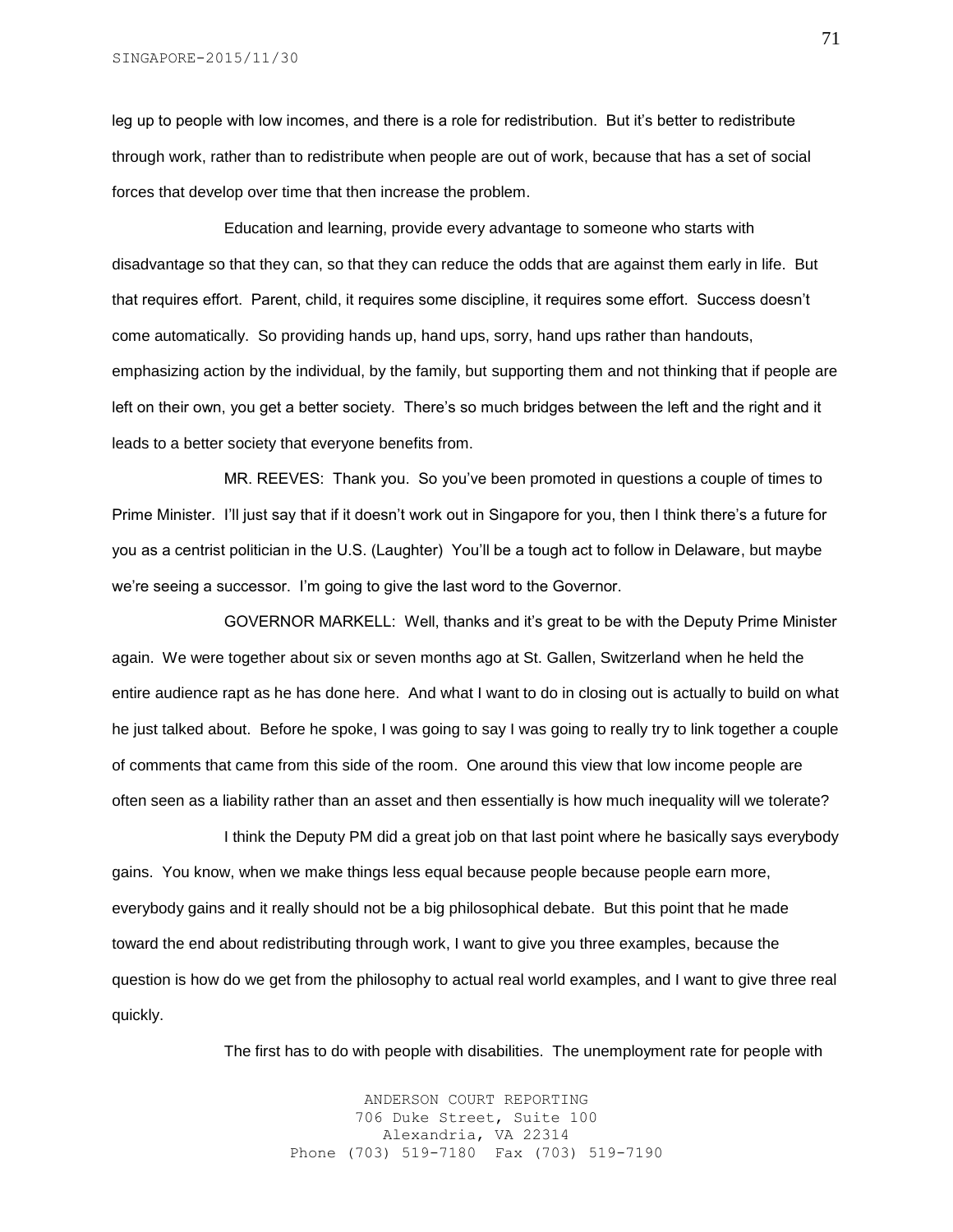disabilities is absolutely enormous. It's a tragedy because there are so many people who want to make a contribution and who want to work and who are not given a shot. So I want to tell you about one particular case. We've done a lot on this area generally in Delaware, but I want to tell you about one particular one. About five years ago, I was reading a blog entry in the New York Times about a guy in Denmark. He was on the fast track in the information technology industry at an employer in Denmark. And he had a son who was two year old who was diagnosed with autism. And having a child with autism was not really in his life's plan and the more he learned about autism, the more concerned he was about the kind of future his son would have. And so he ended up quitting his job and he decided to start an enterprise that would vet and train people with autism for jobs in the technology industry. A lot of people with autism can do a lot of great work in software testing, data analysis and the like. To make a long story short, he now lives in Delaware. He moved his family here, he's working throughout the country and he's already trained 55 people in Delaware with autism who are now working.

But he has a metaphor for the people with autism and the metaphor is the dandelion. Children love dandelions. They play with dandelions, they blow at the dandelions, they make necklaces of them. Dandelions actually have powerful medicinal properties. But what is it that when we buy a house and we have a yard, the first thing we do is we mow over the dandelion. Is the dandelion an herb or is it a weed to be mowed over. And I think that is one example, when you focus on the ability rather than the disability, these people, the folks I'm talking about, are now they're working, they have a reason to get up every day, they're making contribution, they're part of a team, part of something bigger than themselves, they're earning a paycheck and they're paying taxes. And there are millions of those people in this country who are of low income generally because nobody gives them a shot. And the question is are we going to give them a shot.

That's example number one. Example number two, we have in our state, a lot of financial services employers, JP Morgan, Chase, Capital One, Citi, Barclay's, Discover, tens of thousands of jobs, many of them in the IT industry. And a year ago when I was talking to the employers about their recruitment strategy, I asked them what was their recruitment strategy, and they said well, our recruitment strategy is to hire away from each other. It's a lousy recruitment strategy. So we convened all of them,

> ANDERSON COURT REPORTING 706 Duke Street, Suite 100 Alexandria, VA 22314 Phone (703) 519-7180 Fax (703) 519-7190

72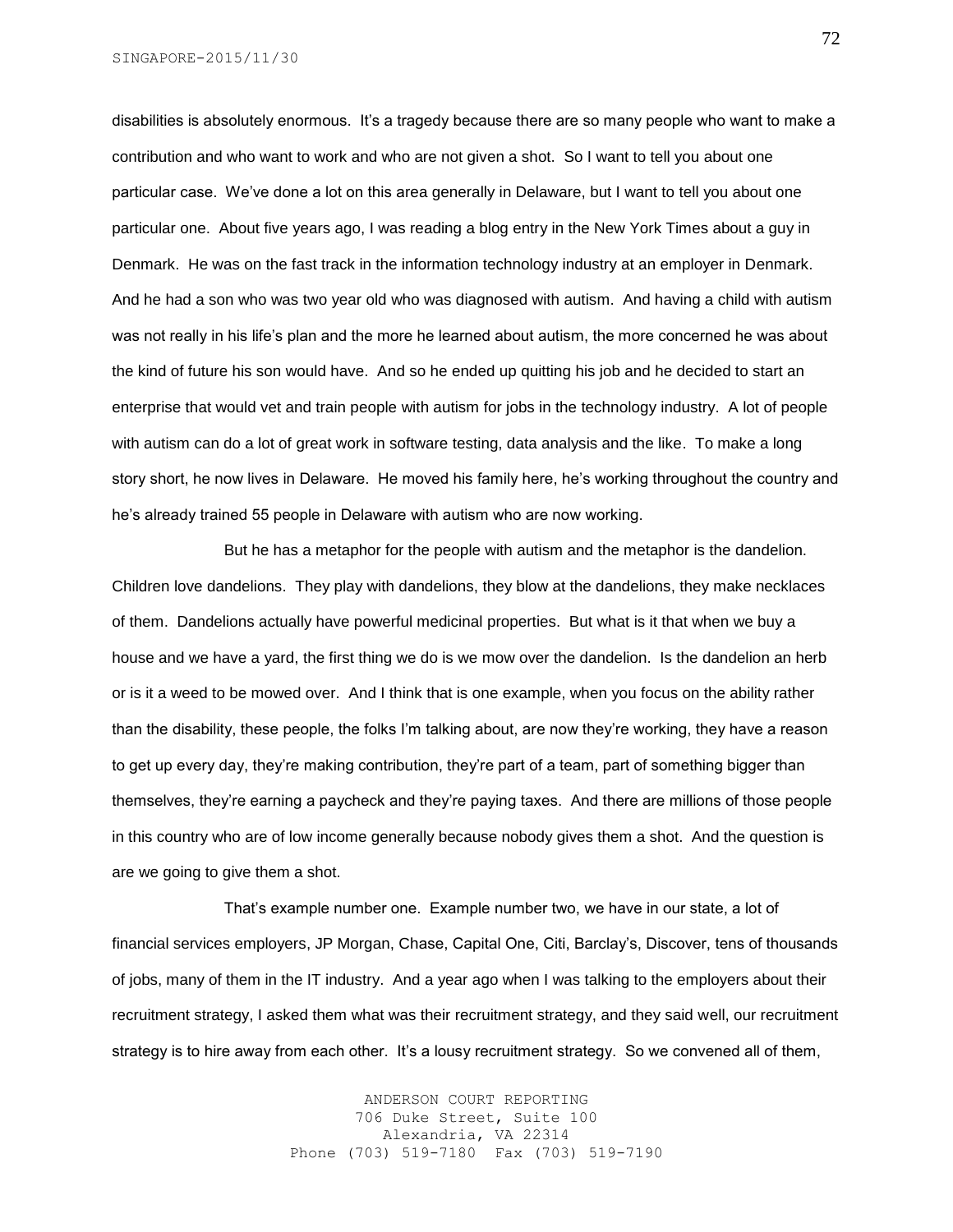and these are businesses that are normally competing like this in the business world. But they agreed to work together when it came to the idea of developing a new pipeline of people.

The folks who I talked about earlier who were over here, who just want to have a chance to work but aren't working because nobody will give them a shot. So one of the first things that has come out of this is a brand new programming school in Delaware. The first class of 19 people is about a week and a half from being finished. Every one of them has a job. The average salary for, half of the class, the average salary before they started this was \$22,000 a year. Their average salary coming out is \$55,000 and higher. And this is a group of people who come from a lot of different backgrounds, who wanted something more. There was some light level of intervention, basically by the government to convene these employers and to say how can we all work together on behalf of making sure you've got more people to choose from, and there's a group of people over here who want to work or who are unemployed or underemployed and look now, they're actually being given a shot. That's the second.

And the third, and it gets to this issue of the Deputy Prime Minister mentioned, the EITC. I look at the EITC as an example of something that's bigger, which is really sort of financial empowerment more broadly. We have a program in Delaware called Stand By Me. We started it a couple of years ago, and we have financial therapists. They're not CPAs, they're not CFAs, we call them financial therapists, who are embedded at some of our employers, generally employers who don't pay a whole lot of money, shopping centers, our grocery stores, our casino, lots of employees who don't make a whole lot of money.

This program, in a couple of years, has now touched tens of thousands of people, many hundreds have increased their average credit score by 50 points. And I remember one guy, it was at Dover Downs Casino about five months ago, met a young man. He told me he had been in debt, desperately in debt and this program started, very light intervention by the state, but a little bit. The program started and without earning a dollar more, from going and, he went from being in debt to saving \$300 a month, and to now owning his first home.

So if the question is, you know, what is the case to be made, I don't care whether it's a liberal audience or a conservative audience, the question is what could actually change the facts on the ground. And I think these are just three very practical examples of where a light level of intervention has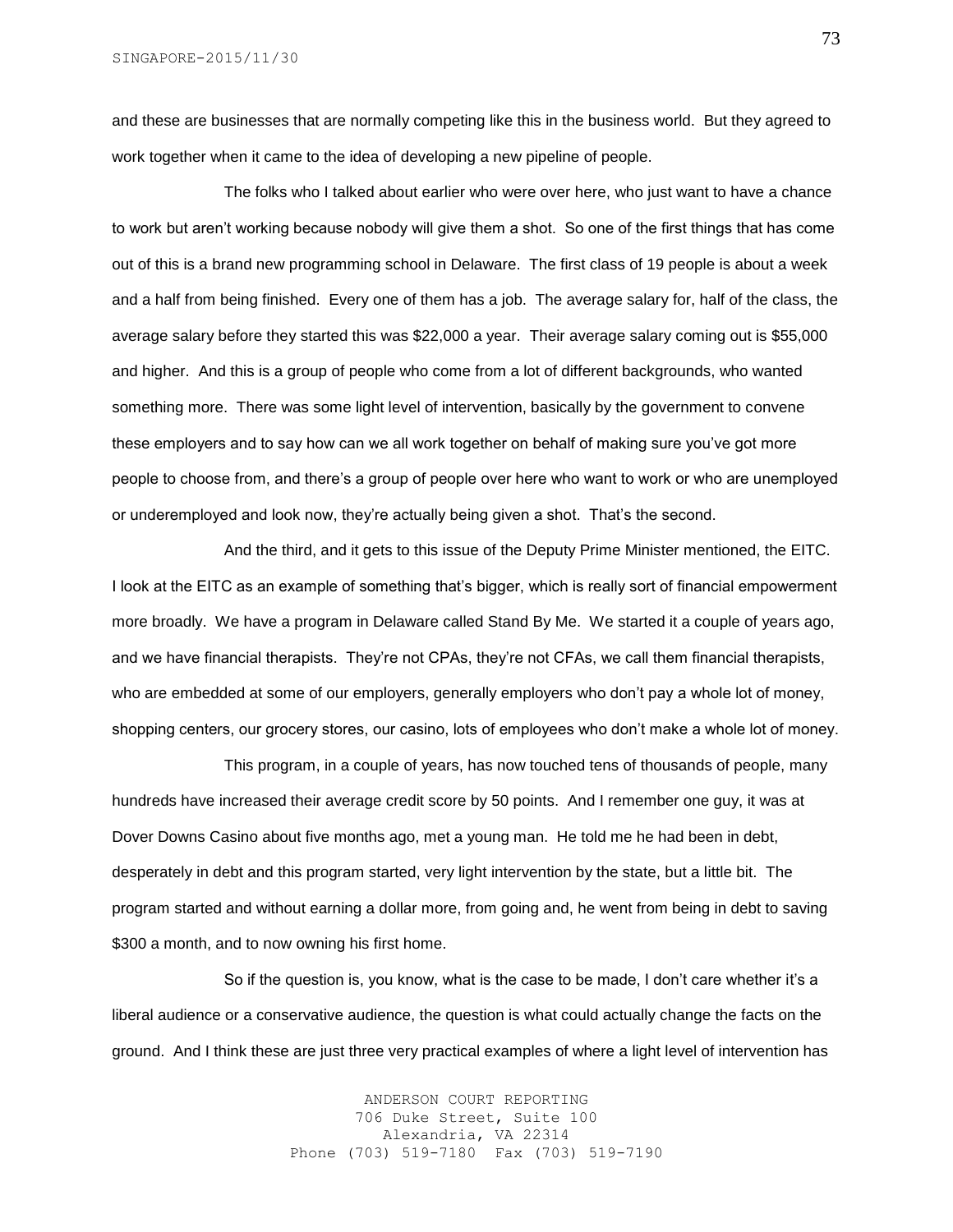a profound impact on people actually either climbing out of poverty or climbing further up the income ladder, and that's the business that we all are in.

MR. REEVES: Thank you. I hate to draw this to a close, but I have to do that to allow you all to have some lunch. So I'll that. Perhaps the one word that's come out for me is intention, that we need to be intentional about this now. It won't happen automatically, it won't happen by default, and so if we're serious about tackling these problems, that has to be intentional on the part of policy makers.

I'll make just a quick housekeeping announcement before thanking and closing. There is lunch being served in the room next door. We recommence at 1:00 o'clock with an expert panel on housing that will dig even further into these issues around housing, so please have lunch, please be back at 1:00 and please join me in thanking our panel, Governor, Mayor and Xav.

### (Applause)

(Recess)

 MR. KRISHNA: Good afternoon, everybody. We're about to launch off on the penultimate panel of the day. You can't hear me? Thank you. Better now? Thank you.

Okay. If everyone is ready, we have a minute to go, but what's a minute between friends? We can start right away.

Thank you very much for coming to this panel on Housing and Social Equity in Selected Nations. We heard a great deal this morning about housing, social mobility, public policy, and cities in different countries, but since we all really come here for the excellent lunch provided by Brookings, we can now start on the serious part of the discussion, adding one more element to the mix that was introduced in the morning, and that's the element of globalization.

So big cities acquiring a growing role in a world being reconfigured by globalization have begun to reflect the consequent inequalities. Differences between space age and stone age housing options have been etched onto the urban landscape in developing countries' cities where glass wall concrete towers look down upon the hovels of slum dwellers, but so too in richer countries. Inequalities are engraved upon the maps of cities with people who live on the wrong side of the tracks experiencing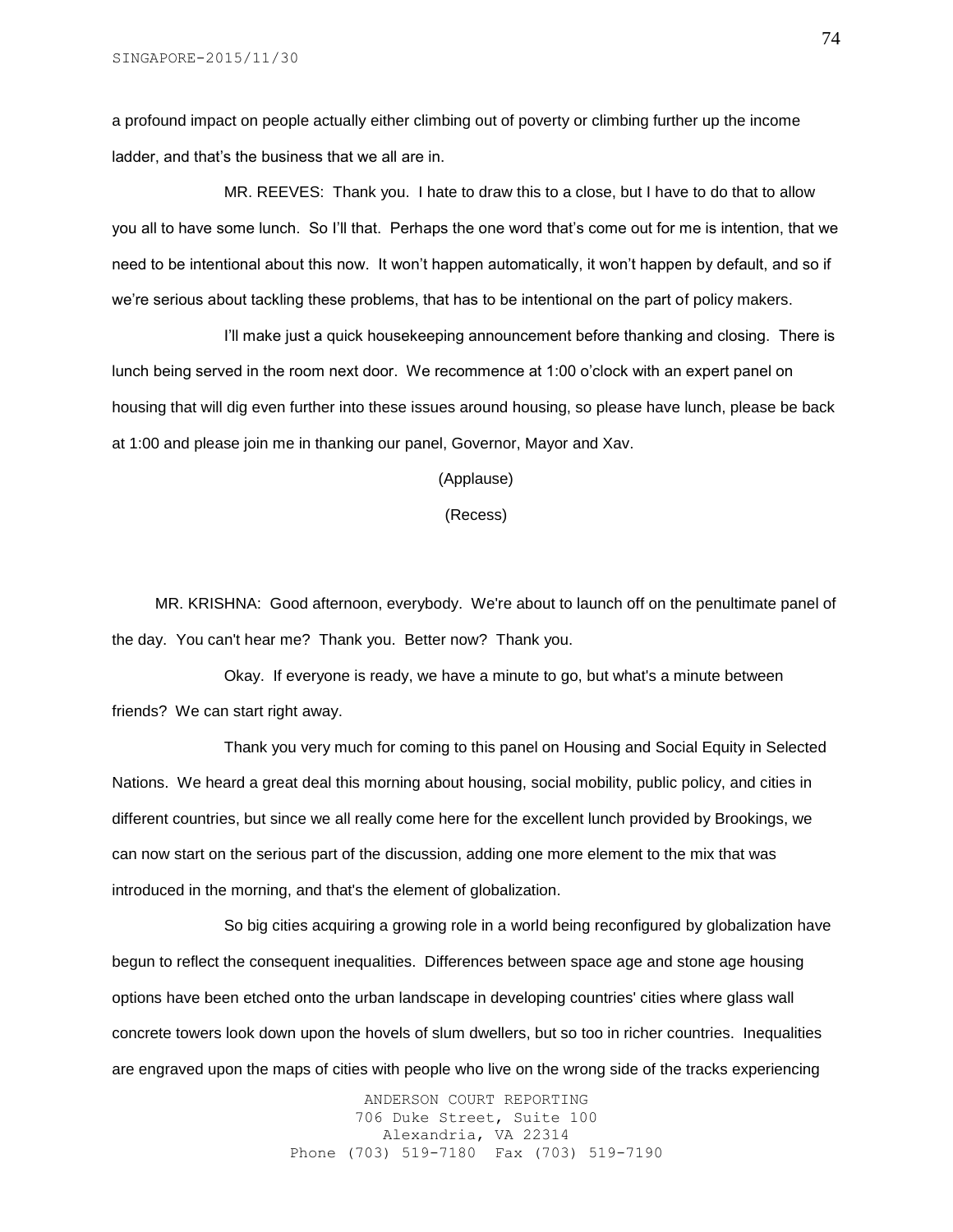deficits and social provisioning and opportunity. These distinctions can reflect and reproduce longstanding race and ethnic divides, closing off rather than upholding social mobility options.

This panel, with speakers looking to four different parts of the world, is therefore, timely, addressing the questions, what can we learn from a cross-national discussion of residential segregation and well-being? What does growing up in a particular type of neighborhood imply in terms of an individual's future prospects? How does a common aspiration for a securer border and a good address translate into diverse livelihood strategies for richer and poorer, younger and older families? What does all this suggest by way of a more equitable and forward-looking public policy? And how does all of the above relate to the setting of different benchmarks about appropriate assistance, notions of the deserving and undeserving poor in different countries? I was quite amazed at what Singapore has been able to do. We'll hear some more about this.

The four eminent speakers on this afternoon's panel will each speak to one or more of these themes, starting on my left with Ngee Choon Chia, who is associate professor in the Department of Economics at NUS, co-director of their Next Age Institute, coeditor of the Singapore Economic Review. Today, she will look principally at the likely tradeoff between the housing-related needs of young and old, between housing equity and retirement adequacy.

To her left we have Ricky Joseph from the United Kingdom. He is a research fellow at the Center for Household Assets and Saving Management at the University of Birmingham. Dr. Joseph has vast practical experience with local government and voluntary sectors working in the fields of homelessness, housing advocacy, and housing management. He will consider the role today that policy plays in shaping and not mitigating inequality, a theme that is also developed by some of our other panelists.

To Ricky's left is Sukhadeo Thorat, chairman of the Indian Council of Social Science Research. He sits on the board of the Housing and Urban Development Corporation, has been director of the Indian Institute of Dalit studies, is an eminent public personality in Indian, having won the Padma Shri, a high civilian honor in 2008, as well as the Mother Theresa Award in 2009. He will speak to us today about the dissemination faced by lowest caste people in accessing rental housing in New Delhi.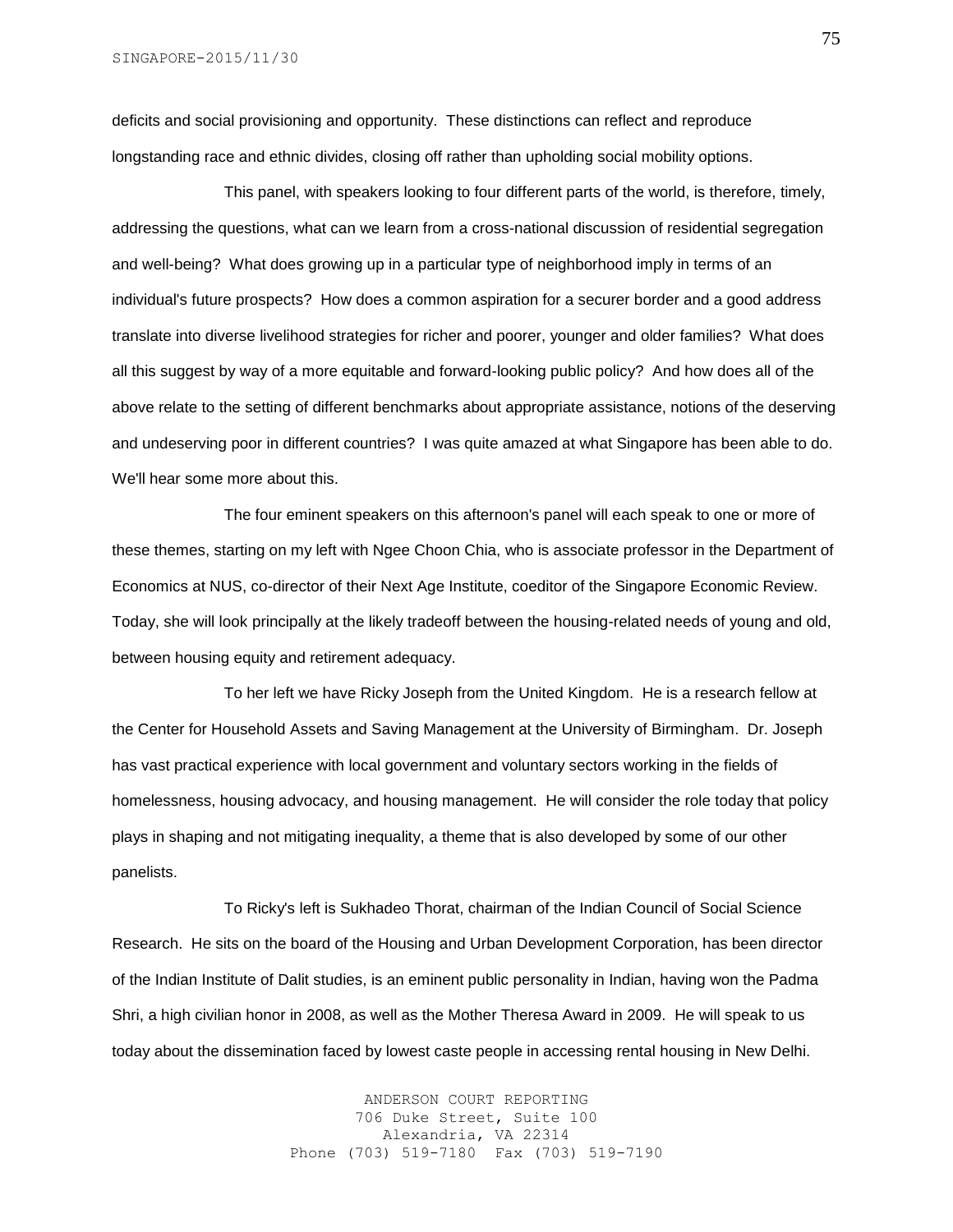And last but not least, to the extreme left, is Molly Metzger, assistant professor at the Brown School of Social Work at Washington University at St. Louis, and lead faculty director of the Inclusion Housing Initiative at the Brown School. She will also highlight the role played by major national and local policies that have resulted in highly segregated and unequal housing in U.S. cities.

So without further ado, I'm going to give 10 minutes to each of the panelists to wrap up their presentations, and then with perhaps a short remark from me, we'll open it up for discussions. So.

MS. CHIA: First of all, thank you very much for the opportunity to continue telling the story, the Singapore story on housing policy. The DPM already has given us an excellent narrative from this, and I'm just continuing the story.

Now, the story of Singapore's housing policy for housing inclusion is made possible because of two very important institutions. These two institutions make home ownership for the masses a reality. First, you have heard of the Housing Development Board. I'm going to call it HDB. HDB was set up in 1960 to build emergency public housing on state-owned land. The initial focus of HDB was to provide affordable public rental housing. In February 1964, the homeownership scheme for the people was conceived to encourage Singaporeans to have a stake in the newly formed country, to have a sense of belonging, and to promote (inaudible). Under this scheme, existing tenants were encouraged to buy their flats through subsidize mortgage loans, an attractive repayment scheme. Despite this, home ownership rates remained low as most workers do not have the purchasing power. After two years into the implementation, home ownership was only five percent.

While HDB addresses the supply side of the housing market, there is still a missing link on the demand side. To address the affordability issue on the demand side, an innovative social intervention was introduced which was also mentioned by our DPM; that is to tap on the compulsory retirement savings. Retirement savings is administered by the Central Provident Fund. I'm going to call it CPF in my talk. In 1968, the CPF Act was amended to allow members the option of withdrawing part of their retirement savings to pay for the housing loan. And also to pay for the down payment of their house. This HDB-CPF link ushered in a very unique and innovative housing financing mechanism, which made home ownership a reality.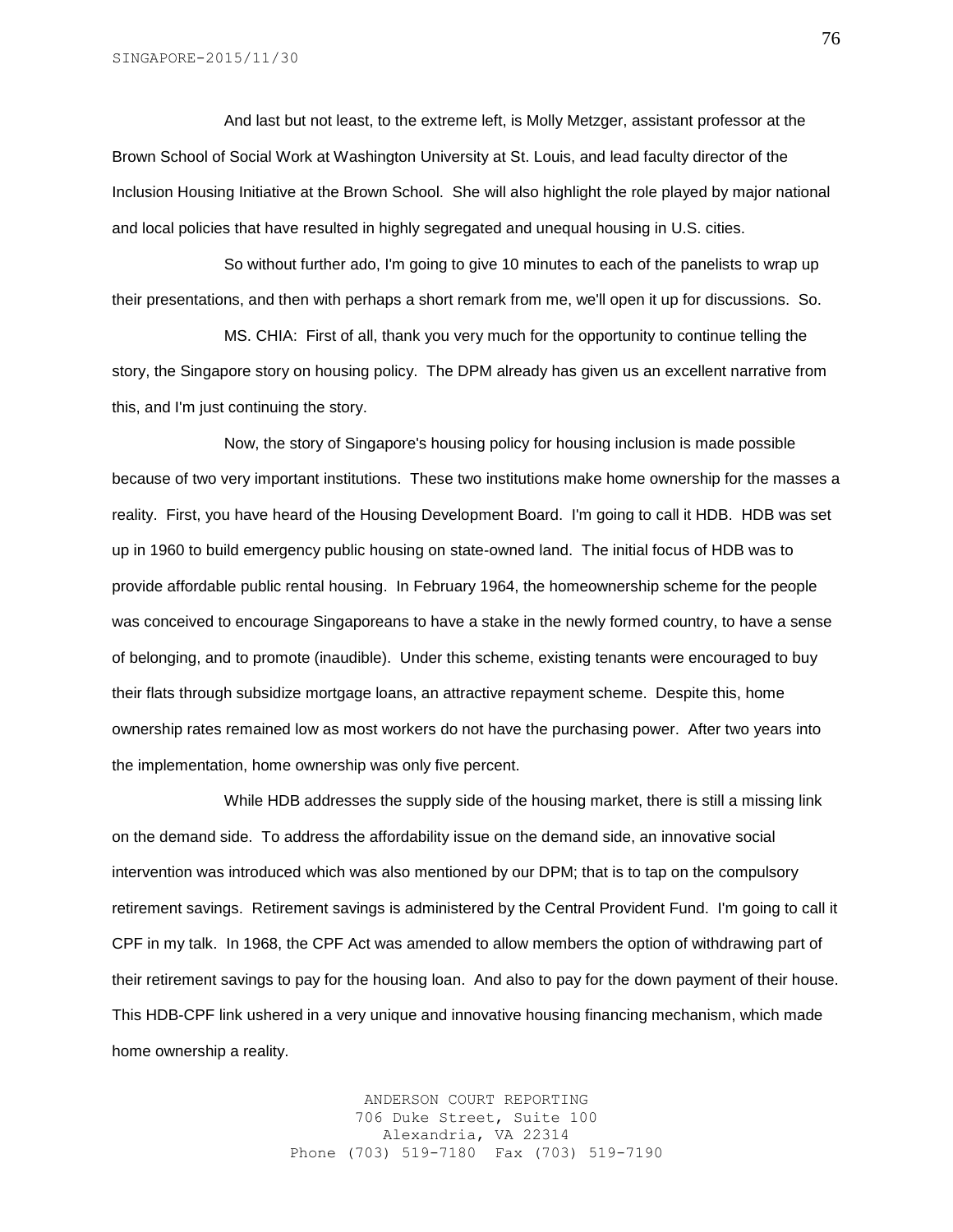As you can see from the slide here, buyers of public housing, as long as they are working, they will contribute to the Central Provident Fund, and these contributions from the employers and employees are a percentage of the monthly wage. Part of this savings can be used to pay for the mortgage that they take up from the HDB. So the HDB housing loan was given from the HDB to the buyers, but the payment was monthly remitted from the CPF Board to the HDB. And as the relationship between the CPF Board and the government -- because the CPF would buy bonds from the government and the government would give grants to HDB to build and develop the flats.

Today, 80 percent of the Singaporeans live in HDB housing. The CPF-HDB link has increased home ownership from 30 percent in 1970, to 90 percent in 2013. Such broad-based home ownership as we have seen is unparalleled. So while home ownership is not unique, we are proud to say, with much humility, of course, that instituting a mechanism to make home ownership affordable to all Singaporeans, including the low income household, is unique. So HDB dwellers are basically very contented with the assets they have acquired.

In a study conducted by HDB in 2013, most HDB residents view a sense of belonging and are house-proud. Ninety percent of these HDB dwellers see their HDB flats not only as a roof over their head, but also value for money, and it's one of their most important household assets.

So this is HDB. Public housing, unlike the kind of public housing you may have seen, these are not private housing. The one on my right is one of the newer estates. It comes in loft form, so it encourages multi-generational living. Okay. The one on the left here is an older estate. Here you can see the neighborhood. HDB dwellers, they not only live there but they do all the shopping, they go to (inaudible) centers there, and there is community bonding there.

So high-rise and high-density living afforded a way for Singapore to implement the ethnic integration policy. So under the ethnic integration policy, as you have heard this morning, HDB blocks a neighborhood, a clearly defined racial quarters. So in any blocks or estate or neighborhood, the diversity of ethnic competition must more or less reflect the competition of ethnic groups in Singapore. This policy was implemented to prevent the formation of any enclave and promote racial harmony in the HDB neighborhood.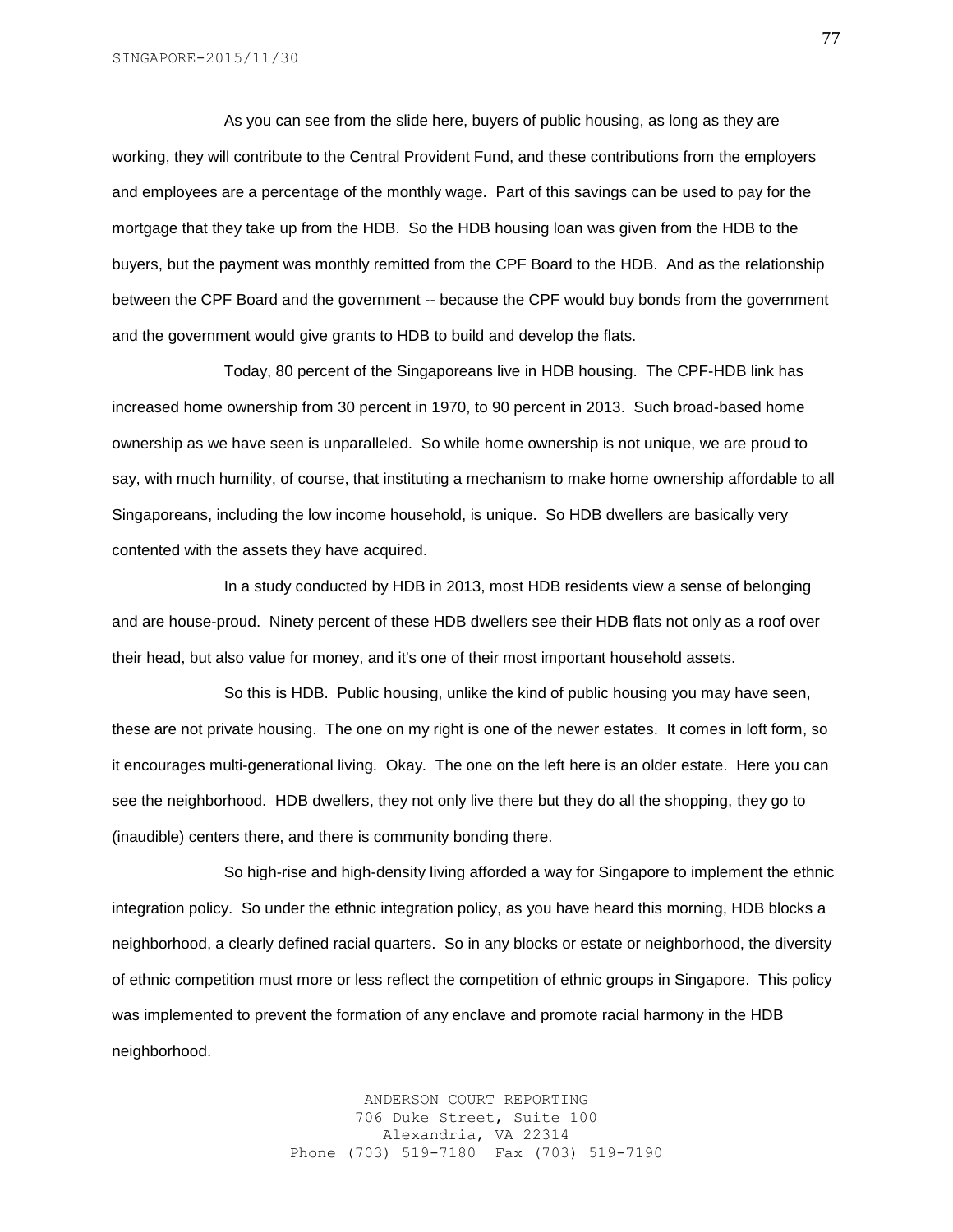Here is the ethnic distribution over the years. Chinese continue to from the majority of HDB dwellers, followed by Malaise, Indians, and others. Compared to the international ethnic composition, there was a slight overrepresentation of Malaise among the HDB resident population.

Housing policy is also meant to promote pro-family ties. So there were generous housing grants given for buyers who buy a HDB flat closer to their parents. So this table here shows the trend of one generation, two generations, and three or more generation households in living HDB. The proportion of elderly households with multigenerational families has risen, indicating that more married children, they are actually living with their elderly parents. So we do have flats that are like granny flats so that the parents can live close to the children while giving the children their space and privacy.

Okay. One implication -- or actually, I want to also say that in terms of social inclusiveness and also social economic integration, as you have heard from the DPM, to avoid segregation by class, each HDB neighborhood has a mix of flat types. So lower income households typically buy smaller flat types, mostly two or three rooms. The middle class tend to buy four rooms, and upper middle class, the larger five room flats. So in a typical HDB estate, there will be a mix of different flat types so there is a kind of social economic integration in the HDB estate. So public housing neighborhoods do help to form a bridge -- to bridge the social capital to have a sense of belonging to shared spaces.

Now, this unique way of funding housing through the CPF, however, has an implication on retirement wealth. While most of the retirement wealth is accumulated as housing wealth, we can say that our social security system is really an asset-based social security. Over 70 percent of the flat owners service their housing loans solely with their CPF savings. Therein comes the problem because CPF savings depend very much on employability. So whenever people are unemployed or experience periods of unemployment, then these people may have a problem paying the mortgage. The liberal use of compulsory savings to finance housing has created a class of asset-reach retirees. They, however, may be cash poor, especially for retirees who were low wage workers.

The table here showed that there is a tradeoff between housing consumption and retirement adequacy.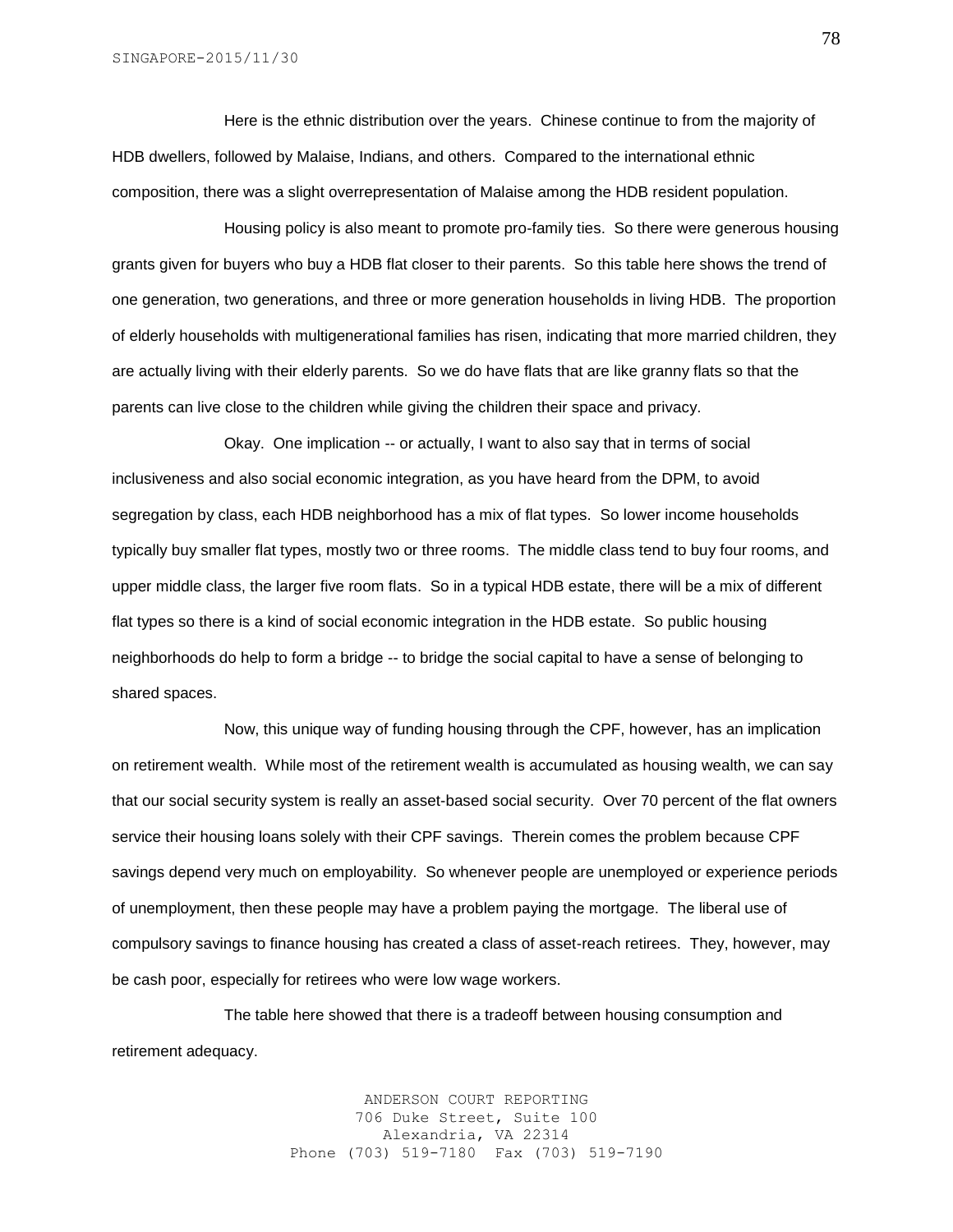Before I come to that, the CPF scheme while helping people to accumulate assets, it had an issue with retirement adequacy and the slide here shows that buying a bigger home means taking a bigger loan, and therefore, less saving for retirement, and therefore, a lower net replacement rate upon retirement.

For y last two minutes I'm going to emphasize two challenges. First, policy issue and challenge is regarding the asset-based social security. While retirees have a housing asset, the issue now is how to unlock the housing equity. They can do a few things. They can sublet a room, they can (inaudible), they can do a lease buyback scheme. A lease buyback scheme is to basically sell the remaining lease of the HDB to the HDB in terms of the proceeds will have to be a new tice. Okay?

So that becomes an issue because people who buy beyond what they can afford, it means they will have less in their retirement savings and to finance their retirement, there is a need for them to be willing to monetize that housing asset.

The second issue I want to highlight is Singapore had taken a lifecycle approach to its public housing system, catering to the needs of the young couple and the elderly. Housing is not only a home but it's also an investment and it's also a retirement nest. So to make housing affordable, housing grant schemes were introduced to help young couples buy subsidized housing, and we have heard this morning that the assets are being enhanced to the rejuvenating of the older estates.

So the final part, housing is supposed to be monetized to finance retirement. Such lifecycle approaches lead to a policy dilemma. On one hand, house prices need to rise adequately to be unlocked for retirement. On the other hand, house prices need to be kept affordable for homebuyers who want to buy in the resale market.

So the table here -- my last table here is survey results from the HDB. It shows the preferred housing types to move to. Notice that for the future elderly, those who are 55 to 64, many of them, about 15,000 households, they indicated the preference to move to a smaller flat type. For the elderly, about 6,000, okay, they are -- they indicated they are willing to right size. So in order to right size, they had to put up their apartment for sale. So there is a problem that this might -- the dynamics in the housing market and moving forward, I think there is a need to address this economic issue of increased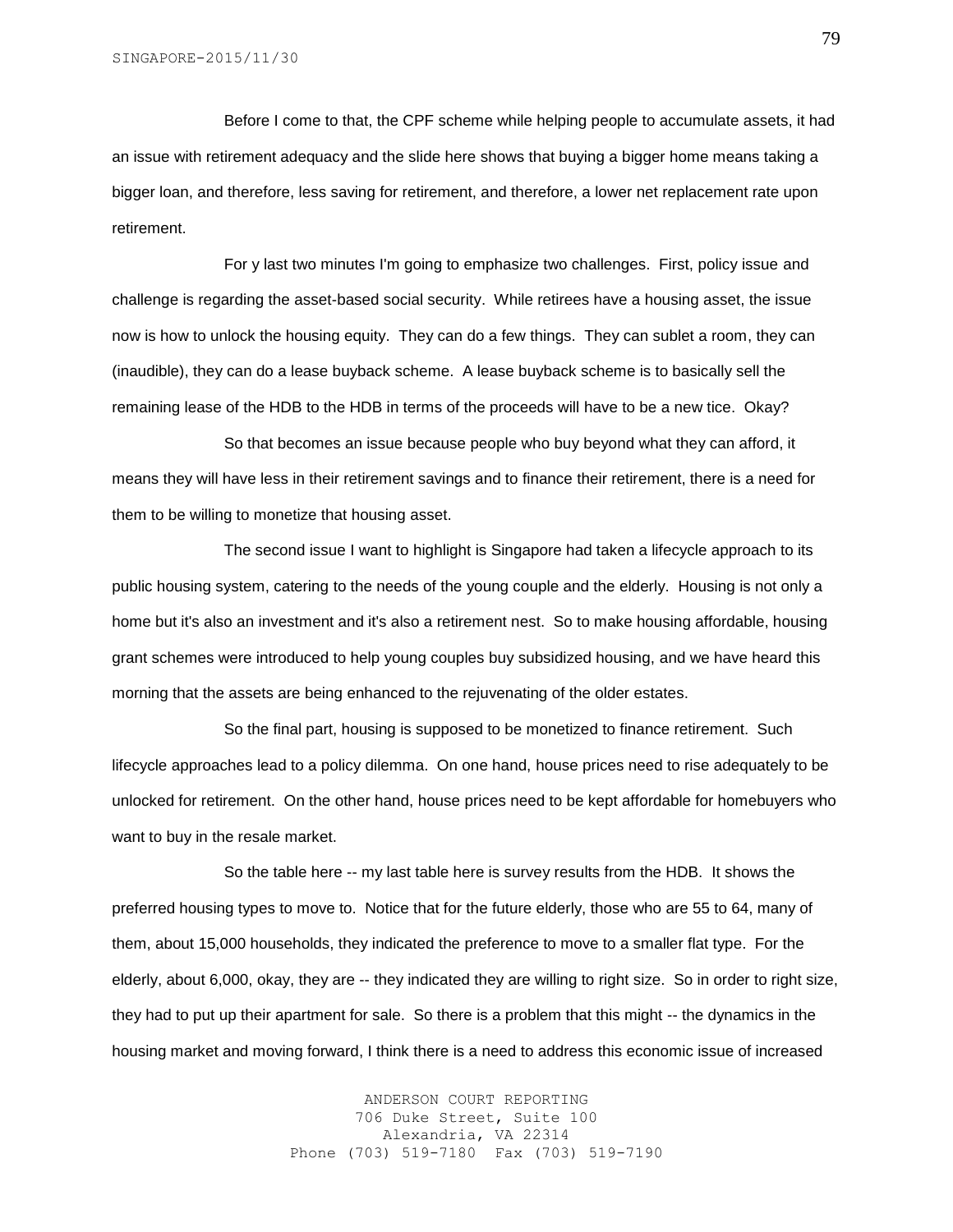supply of HDB flats in the resale market.

With this, I will stop. Thank you.

(Applause)

MR. JOSEPH: Thanks, Chia.

First, I'd like to thank you for this invitation to talk at this housing symposium. I think the topics we're going to talk about or we've been talking about today are very important because I think housing equality is important because it affects -- because (inaudible) housing has an insecurity, homelessness, the ability or non-ability to support family members through intergenerational exchanges, all are important in terms of our life chances and equality for life. So I think these debates are really important. But they also need to be seen within the wider debates around social inequalities within society.

What I'll do is I'll focus on one aspect of housing inequality which is wealth inequality and look at that in terms of from the UK context and look at it in the way that successive government policies has had the effect of polarizing different housing tenures to promote home ownership and how that has helped to increase inequality, particularly in terms of housing wealth.

We are fortunate in the UK that we now have new datasets that enable us to get a much better picture on the social geography of wealth inequality, and what I'll do is share some of that data with you. I'll argue that state policies to support -- UK state policies to support more people enter home ownership may have created further housing and social divisions and has the effect, I think, of redistributing state resources from -- to individuals who perhaps are already well housed and of well financial resources as well. So I think -- and that's within the context of the UK economy, which is making significant public sector cuts and also significant wealth reforms as well.

So my first point is really that social inequality lies at the heart of any understanding of housing inequality, and I think we've heard today different aspects of that. But I think that social inequality housing problems and issues need to be seen in a bigger context of inequalities within society. And I think to better understand these concepts and how they play out in home owners, we have to look beyond incomes, lifetime incomes and employment, and we need to draw attention to the fact that they shape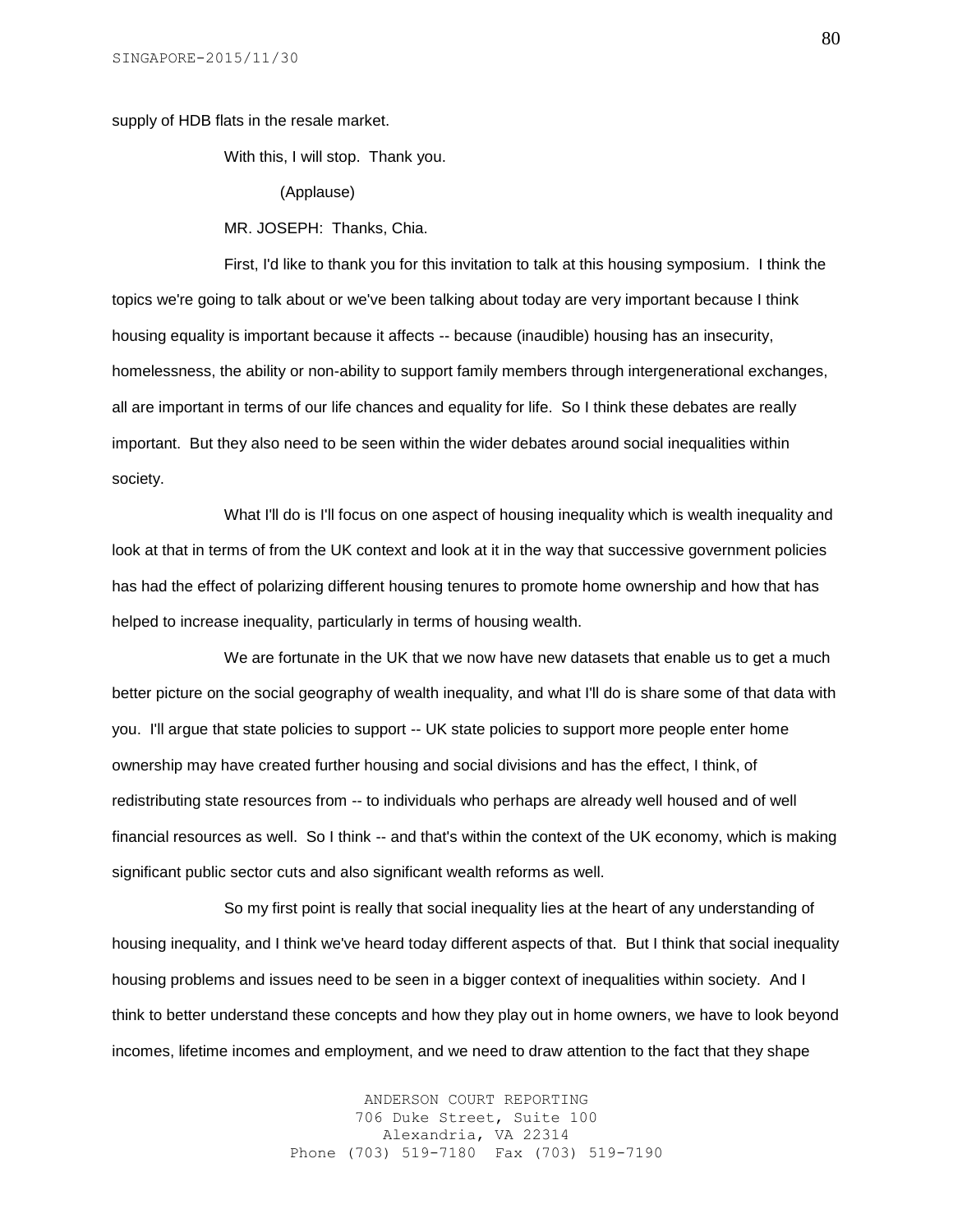outcomes and experiences over time and place as well.

So some of those issues are inequality and resources. We don't all start from the same starting point, and our needs are different. So our needs are different and there are differences in terms of our age structures, health, disability, migration patterns, and discrimination as well.

Also, the way that local national policies redistribute resources and opportunities is important, and one aspect which I'll focus on is really the way the homeownership policies have - successive governments have promoted homeownership at the expense of other tenures, which had the effects of polarizing tenures, housing tenures. And also, the availability of affordable housing at different special levels and how different groups access it and how these access over time. These are all very significant factors.

So all this means is the housing inequality and homeownership sets cannot be read in terms of lifetime incomes and employment or limited range of household characteristics, but it's affected by historical legacies. And I was pleased today that, you know, the point was made that we need to look at these things, these issues over -- across generations as well. How current investment in housing takes shape, and there's also the structure of the (inaudible) case. We heard about economic markets and social markets, which I think is important, and we need to look at the way that different groups have access or limited access to those as well.

So what these mean, what this means is we need to take a life course perspective when we look at housing inequality, which takes into account how these all reinforce and reproduce historical inequalities as well. And I think that we also need to look at these things. Things don't happen by accident in time and place. I think we need to look at these within the structure of inequalities in society. I think within the UK there is a growing concern that the deficit reduction and welfare reforms are going to lead to widening inequality across wealth in housing and also in terms of homelessness.

For my second point, I'd also like to just focus very briefly on one aspect of housing inequality, which I think kind of summarizes or crystalizes the way the dynamics of these different factors, and that's really in terms of inequalities as it feeds fruits of wealth inequalities. As I said at the start, in the UK there is new datasets which provide us a much stronger and sharper focus on inequalities and wealth,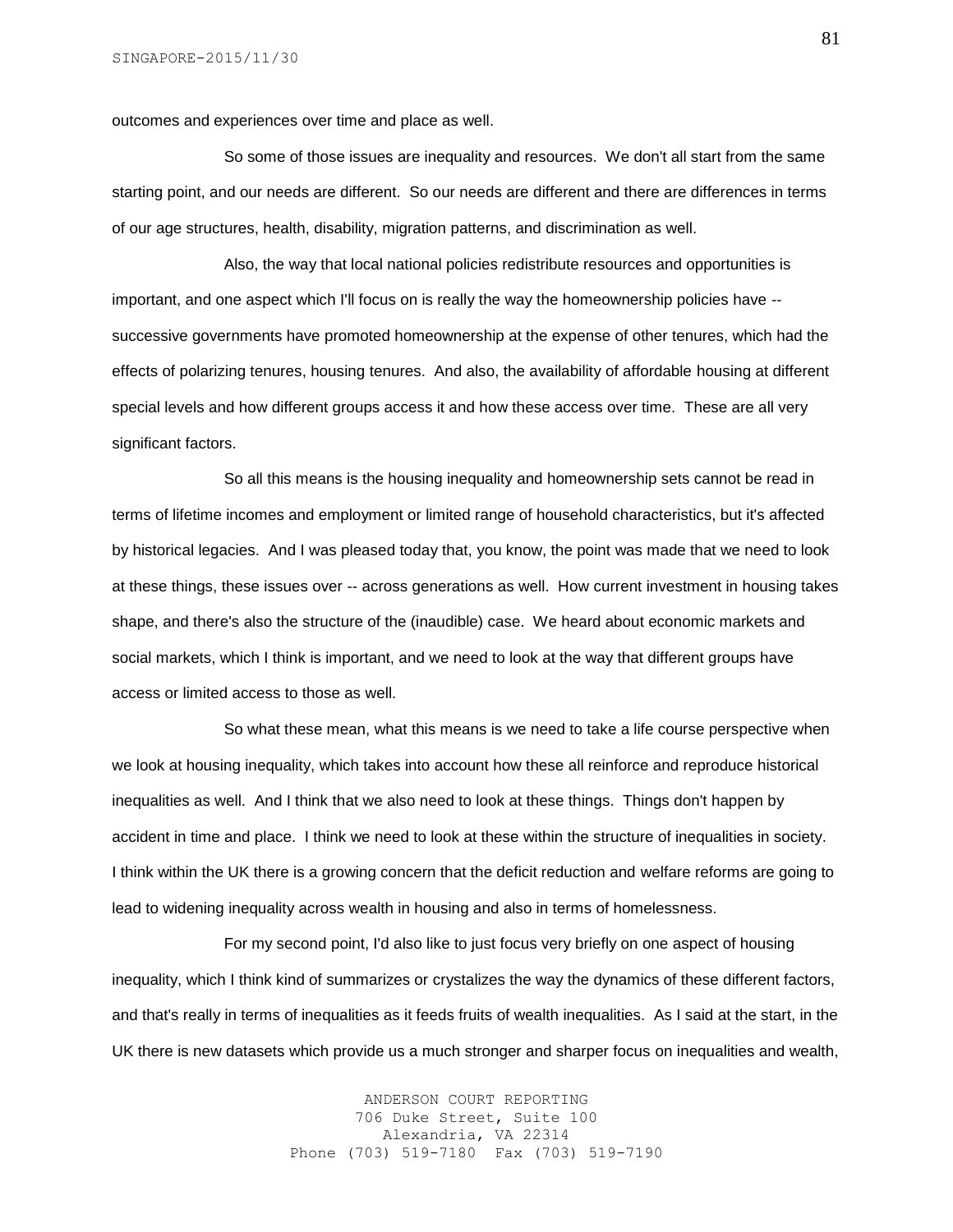and what that says is that there are inequalities of wealth particularly shaped in terms of ethnicity and race.

I think just to set in context, in the UK, since the 1980s, there has been growing inequality in society, but at the same time what we've also seen is the expansion of homeownership supported and promoted by successive governments, which have increased inequality particularly in terms of housing wealth. And also what we see, the current concerted governments have introduced further measures to support and promote home ownership, particularly amongst people living in not-for-profit independent housing, which would give them the right to purchase their homes at a discount, and that program over for years is estimated to cost about six billion pounds, or about \$9 billion. So what we're seeing is a shift of state resources at a time of severe economic stress to individuals and houses who are particularly well resourced and housed as well.

So housing wealth accounts for about 42 percent of household wealth in the UK, and that's up from 22 percent of household wealth in 1971. So housing wealth has increased quite significantly over the years. And we know much more about the socioeconomics of wealth inequality. So what we know is that there are considerable inequalities, and not just between ethnic groups but also within ethnic groups as well. And I think it's important when we have the discussion around different social groups that we look, pay attention to differences and inequalities within social groups which can potentially be larger than inequalities between groups as well.

Just to give you just a snapshot of what the latest data on wealth in the UK looks like, in 2010 to 2012, which is the year that the survey was done, what they found is that households that define themselves as Indian households had the greatest level of non-pension wealth or housing wealth, and that amounts to about \$300,000. And this compared to about just over \$230,000 for white, British households as well. But when you look at Black Caribbean households, that figure amounts to about \$51,000 as well.

So the big variations which exist, even if we control socioeconomic status, these ethnicbased inequalities of wealth relate to lifetime inequalities in income and employment but they don't just simply reflect that. They also reflect issues such as when the individual entered the homeownership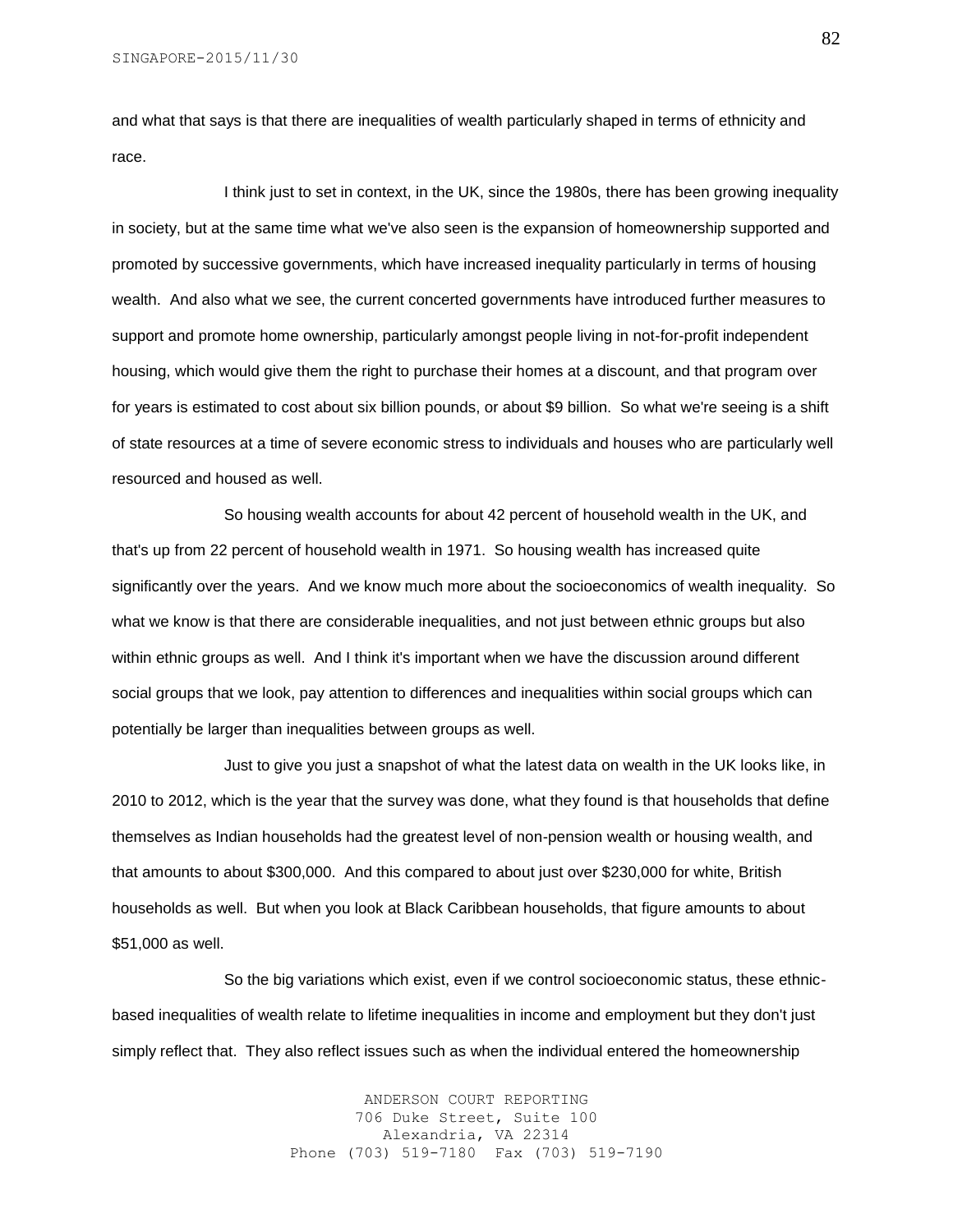market, where you lived at the time you arrived in the UK in the case of ethnic minority groups, and the resources that you bring with you, and the discrimination that takes place in the housing market.

Another factor as well is intergenerational transfers before and after death. So the discussions of asset values of wealth and inheritable is important to conduct those within the framework of household stratification, as well as between tenures as well as polarization between tenures.

The final point I'd make is that although certainly most discussions on housing wealth tend to focus on people in the homeownership sector in the UK are kind of a very obscure point which is often missed in a lot of the debates is in the UK we have plenty of subsidized public housing, so housing which is provided, rents which are below market rents. And there are steps by governments to try and reduce the security for people in those tenures. But I would argue that the subsidized rent that they have, below market rent they have is a form of wealth which although the individuals are not able to realize, but it's also for those individuals an important asset which I think is important to consider when we look at wealth, not just being confined to the homeownership sector as well. So I'll stop at that point.

MR. KRISHNA: Thank you, Ricky. It seems criminal at some level to invite somebody from halfway across the world and to get them to share all the wisdom they possess in 10 minutes. One could have heard from anyone on the panel for two hours and then wrap. But unfortunately, that's not how the thing is, and I am the wicked timekeeper here, so I have to play that role for now.

Professor Thorat?

MR. THORAT: Thank you. Let me begin with a profound thanks to the organizers for inviting me for a very important issue related to housing.

What I'm going to do is to share with you the Indian experience (inaudible) country experience. The problem of (inaudible) segregation is stagnation and inequality which seems to me is a very (inaudible) problem in India, and I don't have any time or literature to share with you the general problem. What I'll do is to just share with you the problem of discriminative communities between a group or social group, and the discrimination that they face and obviously, the unequal outcome that the housing rental market produced.

I'm only going to confine to a group called low caste (inaudible), and their experiences in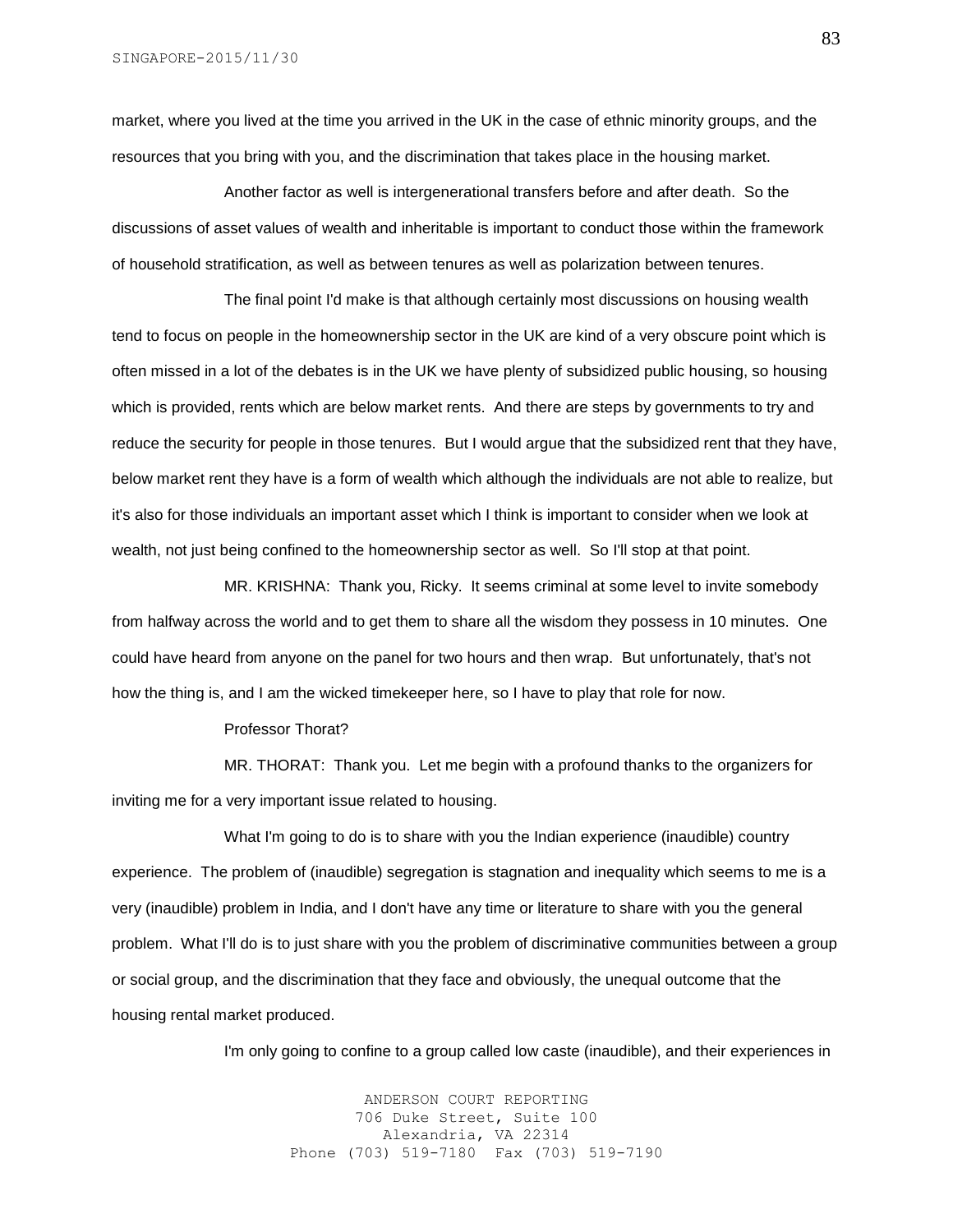the urban rental housing market. I'm not touching the (inaudible) market. This is an ongoing study and the (inaudible) part of that is going to come later, but I'll share with you some of the results of the rental market study and put it in a larger context.

You must understand that the Indian society is a typical society. Hindu constitutes about more than 80 percent of the population, but the Hindu religious group is also characterized by stratification into several groups called castes. And this stratification is based on hierarchy and inequalities. And I'm only sharing with you the results of the lowest group which stands at the lowest hierarchy of the caste system and they are called (inaudible) castes which they are the counterpart of the African American exactly. But the population of this group is 201 million, probably five times that of African Americans, so you can understand the problem. And they have a very low status. They used to have a very low status in terms of customary law, and they continue to face the discrimination, if not in the original form but in a modified form, if not also in all forms.

Now, this community faces an exclusion in social sphere because the system is based on isolation and exclusion, but this isolation and exclusion is not only social; it is also residential, and therefore, we have a problem of residential segregation, which comes through the process of discrimination. If (inaudible), for example, almost 69 percent of the population is (inaudible) according to the latest census of population 2011, in each of the villages in India, the houses of the low caste are away from the houses of high caste. So residential segregation is a very, very clear reality in the entire rural sector of India where we have 70 percent of the problem.

Now, that residential segregation has its own outcome then. It doesn't depend only with respect to residents and houses being separate living away from the high caste, but they will affect their access to amenities -- water, drinking water, rural electricity, sanitation. So because of the residential segregation, this section then happened to suffer from the access to the amenities.

Now, as the urban edition maybe changed, close to 30 percent of the population is urban now, and urbanization has brought considerable change, of course. You have mixed localities, particularly in the public housing. We don't have studies to say how the private housing is with respect to segregation. But the study that we did was for the cities, and I just want to share with you that that study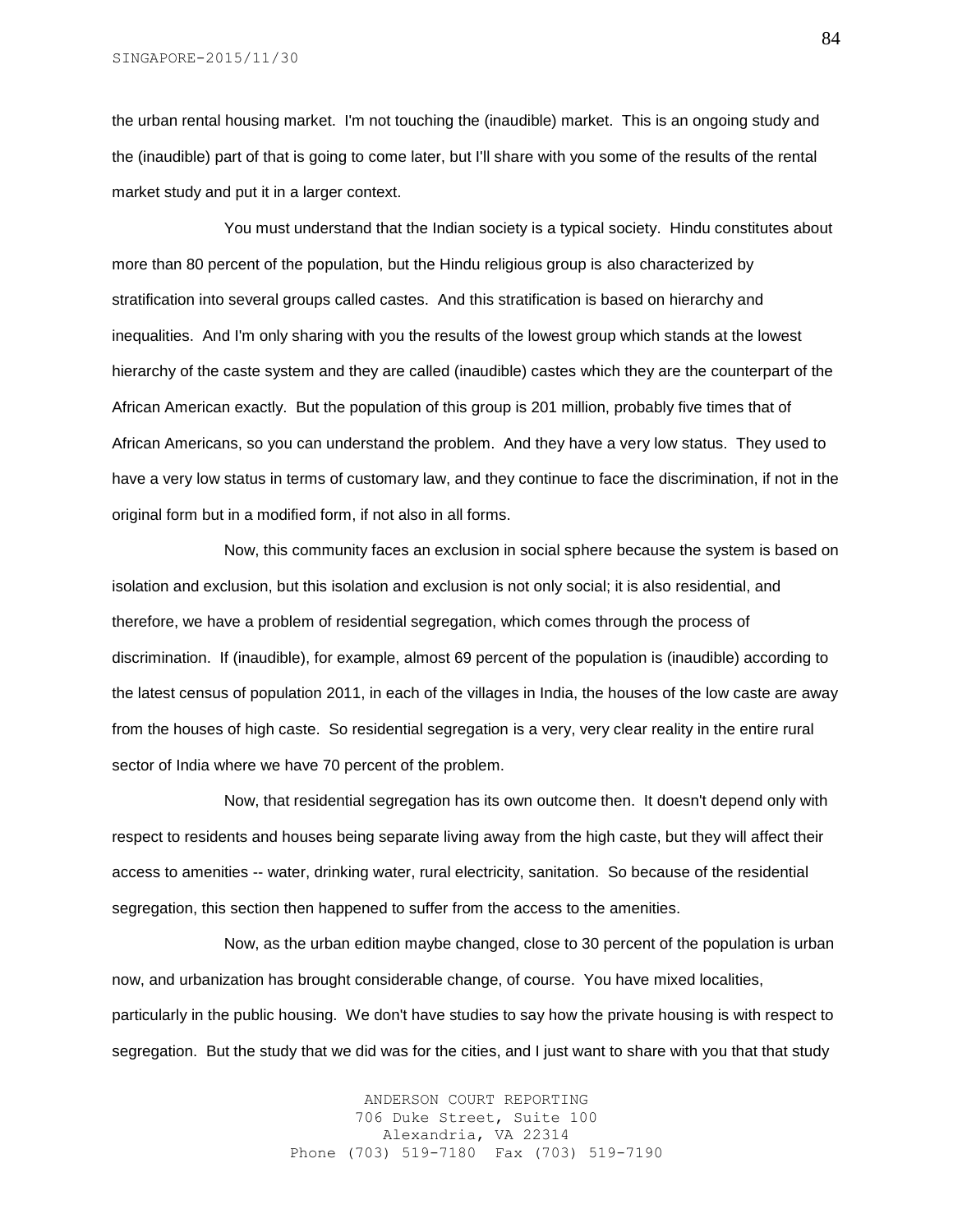SINGAPORE-2015/11/30

brings up quite clearly that the low caste sections face significant discrimination and exclusion in the urban rental housing market. We use typically American methodology where we form the pair, the high caste and the low caste, but all the characteristics of this group are similar except that their caste background is different and that caste background is captured with the family name.

And the first experiment based on telephonic responses and face-to-face interviews, and also if you take case studies. We talk to (inaudible) persons individually the kind of discrimination that they face and I will not go into greater detail, but the broad -- the (inaudible) that you get is that 41 to 51 percent of the low caste with similar characteristics and attributes as the high caste, face a denial of renting by the high caste. So there's a really, really high level of discrimination that is being faced. Part of this outright denial, the moment you come to know the caste background is because the people do not vary much in terms of appearance, but a substantial part is that once it is given and the caste background is (inaudible), then you are the subtle mechanism and ways to which you are made to sort of sort of exit from the context. So I think the rental housing, urban rental housing market, it has improved the situation, but still, it is carried forward from the rural to urban area in various forms, and the low caste rental group faces a significant denial and discrimination in the urban rental housing market, which has their own outcome.

There are consequences of this denial. I think the (inaudible) that come out quite -- not quite clearly, that it takes more time for searching house, which means searching cost is more. They also land up in localities which are not of their choice. They have a high income but they are pushed to the low localities, leading to the (inaudible) caste localities, leading to segregation then. You would like to be away in a locality which is confirmative with your income but because of discrimination you land up in your own locality, as it is a long commuting cost, transportation cost, and there is a whole lot of psychological pain and agony that goes when you search the houses. So these are the problems that quite clearly come out.

Now, the last point that I would like to make is that I don't think we're aware about it. Sorry, we are aware about it that this problem exists and exists in a significant manner. But in public housing, to some extent it's exactly like the Singapore model, but I think there are no policies. I

> ANDERSON COURT REPORTING 706 Duke Street, Suite 100 Alexandria, VA 22314 Phone (703) 519-7180 Fax (703) 519-7190

85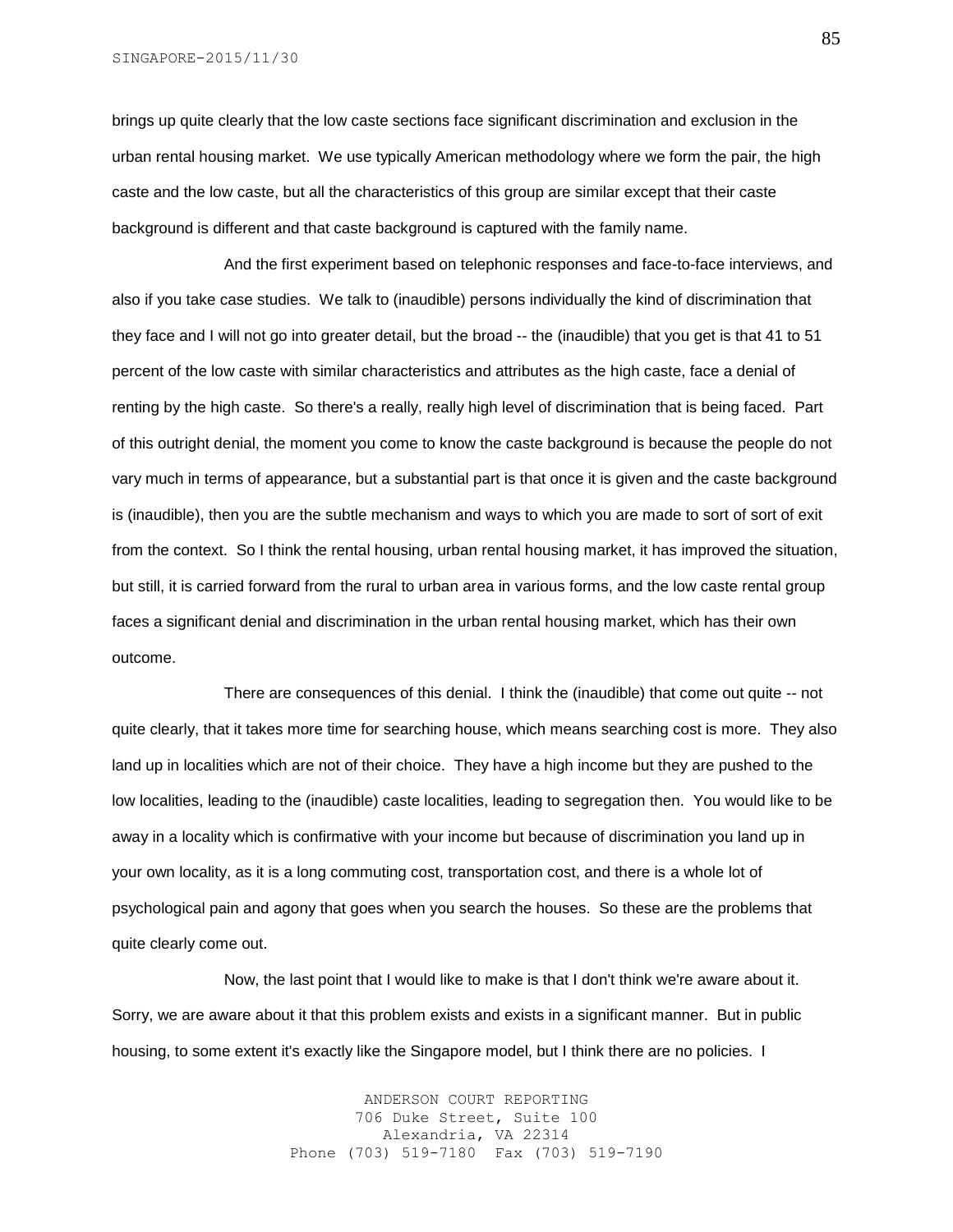(inaudible) of about six to seven cities in India. There is no provision of nondiscrimination whatsoever, and there is also the need of affirmative action policy in location of land, providing finances, and other things.

Well, this is the tip of the iceberg that I wanted to share with you, but the problem is a lot bigger and we have not begun to recognize it or realize it. Thank you.

MR. KRISHNA: Thank you Professor Thorat.

Professor Metzger?

MS. METZGER: Thank you. Thanks so much to Michael and to Sandy for this invitation. It's a real pleasure and privilege to be here.

So I'm going to build off some of the comments that were made this morning about inequality and segregation in the United States context. Before I get into the slides, I wanted to make a couple of points that I think weren't really made this morning, and the first is that when we talk about the issue of residential segregation by race and ethnicity and by social class, the conversation this morning really focused on why that is problematic in terms of communities of color concentrated poverty, but I wanted to also add to this conversation the need to think very critically around concentrated affluence and the concentration of white households. And when you look statistically, white households and affluent households are actually much more likely to be surrounded by people who look like they do than households of color, so I think it's important to really talk about both sides of the coin.

And the second point has to do with the issue that was raised this morning about whether we should be feeling optimistic or pessimistic in this moment about where we're headed from here. We've been very clear today about some of the problems we face in the United States, but is there any reason for optimism? And I'm not going to say that I'm as optimistic as maybe Marjorie spoke of this morning, but I do think that it's important to think about the moment we have in history right now around the Fair Housing Act. And I'll talk a little bit at the end of my remarks about a couple decisions that have been made in the last year that have really upheld the Fair Housing Act at a moment where some people thought it was hanging on by a thread. So it could be worse.

So a couple of framing comments just around income inequality and wealth inequality in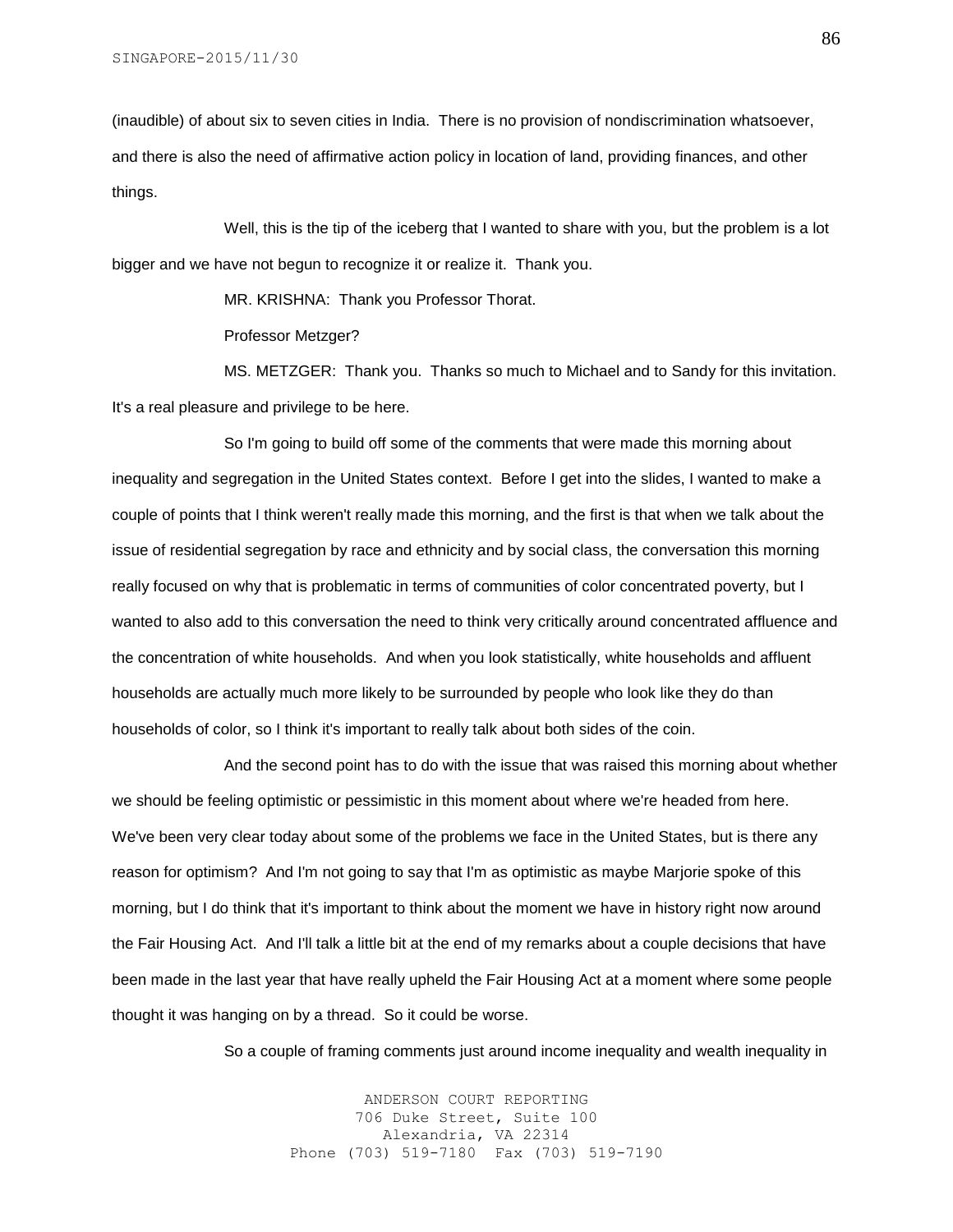SINGAPORE-2015/11/30

the United States. So this is a figure from Sean Reardon and Elizabeth Bischoff's work looking at the rise of income inequality since the 1960s. And I wanted to point out one thing here. So the dotted line is the genie coefficient. So overall inequality by income in the United States which has been rising steadily since the 1960s. But when you look at the dark line on top, that's the 90 to 50 income ratio. So the ratio of what households earn at the  $90<sup>th</sup>$  percentile versus the  $50<sup>th</sup>$  percentile, whereas this lower line is the 50/10 ratio. The median split versus the lowest income households. So you can see what this picture demonstrates is that the increase in the income inequality is really driven by the upper end of the spectrum pulling away. And it's a very similar pattern that we see in terms of residential segregation as well.

So in terms of wealth inequality, the picture is even more stark. So in the United States, 10 percent of families control almost 70 percent of household assets, and one percent control almost a third of household assets. And when we break this down by race and ethnicity, the picture becomes even more stark. So this is a very coarse look at the statistics. Professor Darity's work and Professor Hamilton's work shows these statistics with a much finer grain of detail by specific racial and ethnic subgroups but it's kind of at the coarsest level. Looking at white, African-American, and Latino households, we see that white households have -- the median white household has approximately or over \$120,000 in assets, whereas African-American and Latino households have -- the median household has less than \$20,000 in assets.

And again, the point I want to make here is that this is really a function of social engineering. This is not sort of a function of market forces; this is a function of policy forces that we haven't really dealt with in this country.

So I talked about income and wealth inequality. Those patterns play out spatially as well. So the deputy prime minister foreshadowed some of this this morning about the statistics in the United States around segregation. You know, there are a lot of different ways of measuring segregation. The numbers I present here look at the black-white dissimilarity index. So often these segregation measures are binary, so they look at the differences between two groups, so these are, of course, over simplifications of the complexity of urban areas, but when we focus specifically on black-white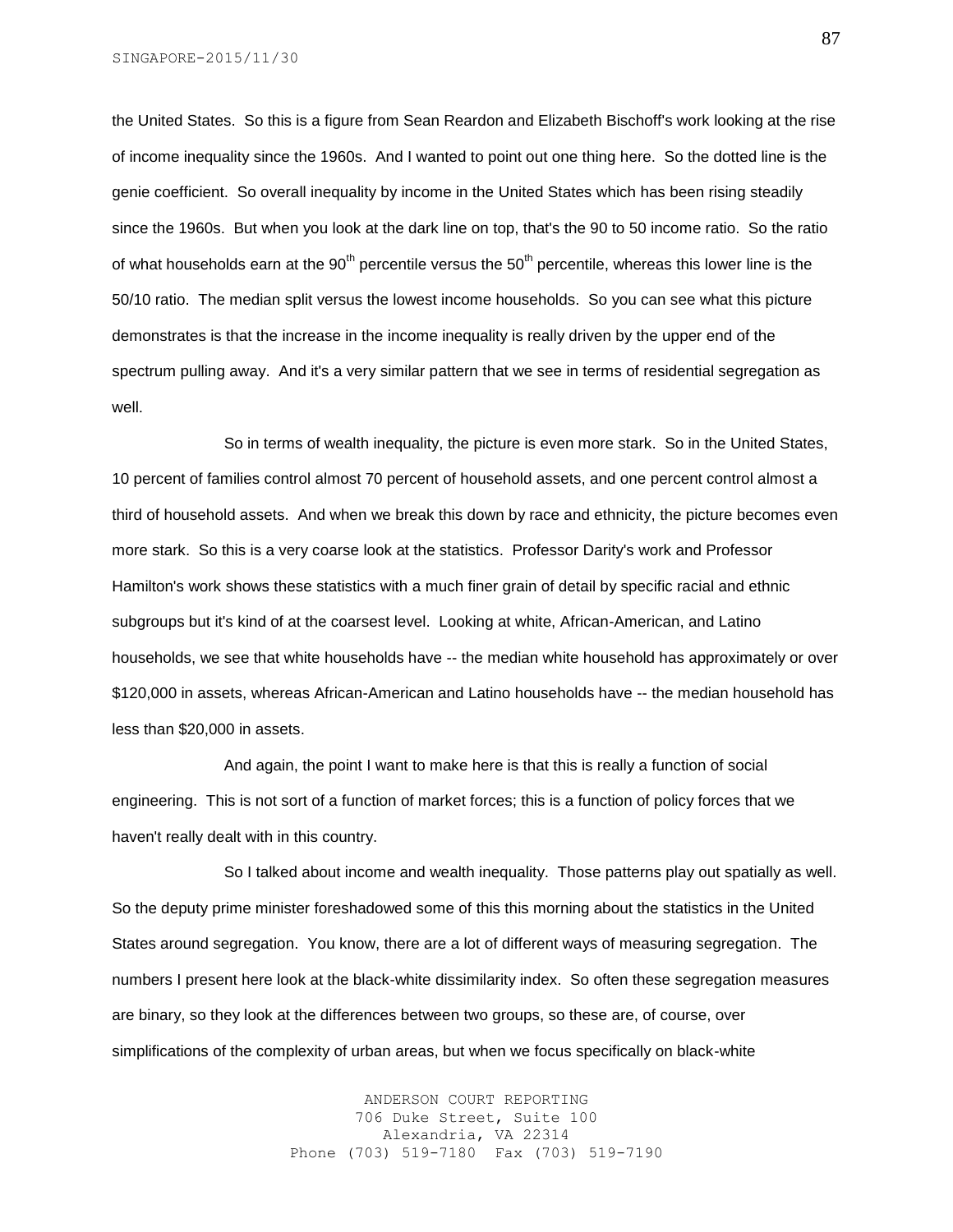SINGAPORE-2015/11/30

dissimilarities, these numbers can be interpreted as the percentage of one group that would have to move, such that they would be totally interspersed among the other groups. So, the percentage of way white households who would have to move in order to be totally integrated among African-American households.

And these are some of the metropolitan areas in our country that have the highest rates of black-white dissimilarity. So look at the region where I live, the St. Louis region, 73 percent of white households would have to move to be fully integrated into African-American communities or vice versa, so what many scholars have called hyper-segregation. We still live in a very separate society.

This shows my region, St. Louis. The city of St. Louis is sort of the seed-shaped boundary here. The white area is the neighborhoods with over 75 percent white households. And again, to make this point, preferences and decisions by white households, there's a much stronger preference for I would say racial isolation. When we talk about racially concentrated areas, white households are more likely to be surrounded by other white households than other groups are to be surrounded by their group. So you can just see sort of like the whites was of St. Louis County. I think that this is an area that deserves additional research understanding these patterns and the ways that policies undergird decisions that households can make.

So I'm going to have to -- because of time limitations, I'm going to have to go rather quickly over these policies issues, but I did want to cite a couple of articles that I think are extraordinarily helpful. One is Ta-Nehisi Coates's piece from The Atlantic, The Case for Reparations. The other is Richard Rothstein's piece for the Economic Policy Institute, The Making of Ferguson. So both of these essays go into detail about the history of public policies that have created the landscapes that we live in in the United States.

So there are a number of policies that are implicated in the patterns that we see. There are local policies, such as in the early  $20<sup>th</sup>$  Century explicitly racial zoning. So municipalities setting themselves up and literally defining in written law that it was a "whites only" town. Of course, this illegal now, but it was legal and became real in our neighborhoods and became a very durable form of structural racism for decades in the 20<sup>th</sup> Century. Also, a previous speaker mentioned restrictive covenants. So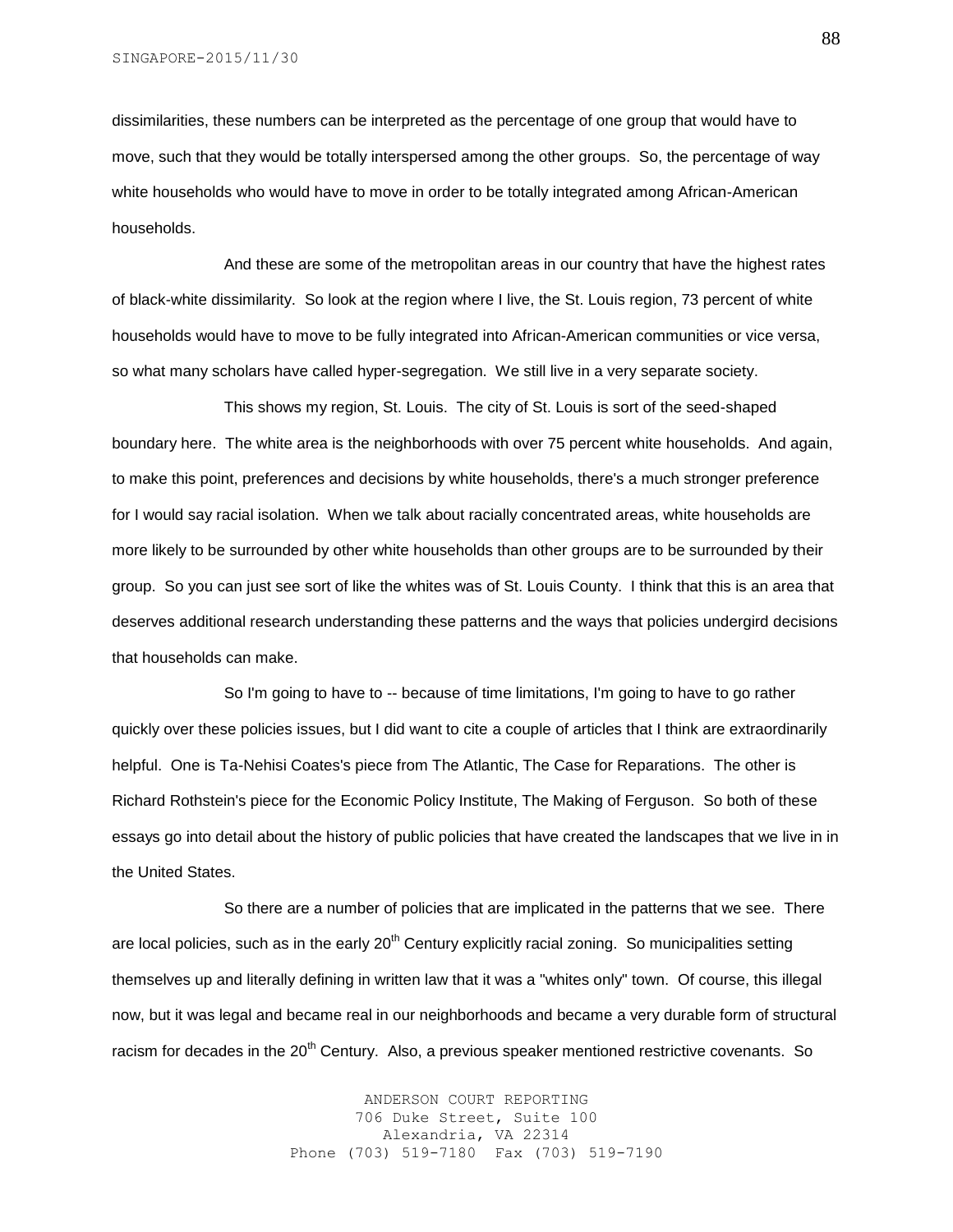covenants that were attached to deeds that said, you know, if I'm a white homebuyer, when I sell this home, I will only sell it to another white homebuyer. So again, maintaining the racial exclusion of certain communities.

But these aren't just local decisions and they aren't just private decisions. With the creation of the Federal Housing Administration in 1934, the Federal government became involved in allocating resources disproportionately to white areas and literally drawing red lines. So these are examples of maps from cities all over the country where neighborhoods with African-American populations were literally cut off from mortgage insurance because of the presence of African-American households.

An so in 1968, we passed the Fair Housing Act, but despite that passage, these patterns that we've inherited have been recreated, reconstituted through a series of policies that would appear on their surface to be race neutral but actually have the impact of perpetuating the previous explicitly racial policy that we saw in the pre-1968 era.

So I'll have to go rather quickly through these but they include the way that we fund education, the interest deduction we give on our income taxes for mortgage-related expenses and how that perpetuates some households' ability to develop wealth while others remain limited. And so I wanted to spend a couple moments on the Fair Housing Act and I think the reasons for either hope or maybe slightly less despair. So in 1968, we passed the Fair Housing Act. And Xav Briggs mentioned earlier that this made it illegal to discriminate on the basis of race and ethnicity as well as other protected classes, including disability status, national origin, religion.

But the Fair Housing Act wasn't just about outlying discrimination. It was also from 1968. It was about this task of what is called affirmatively furthering fair housing. So it's not enough to crack down on discrimination by mortgage providers or landlords; it's also, since 1968, is supposed to be about looking at laws of municipalities, of states, and looking at how racial segregation has really codified and challenging those things at a structural level. So it's not just about individual discrimination; it's really about how the system works as a whole. And part of that has been about this issue of disparate impact. So does there have to be an explicit racial intent in the case of discrimination? Or if a policy has a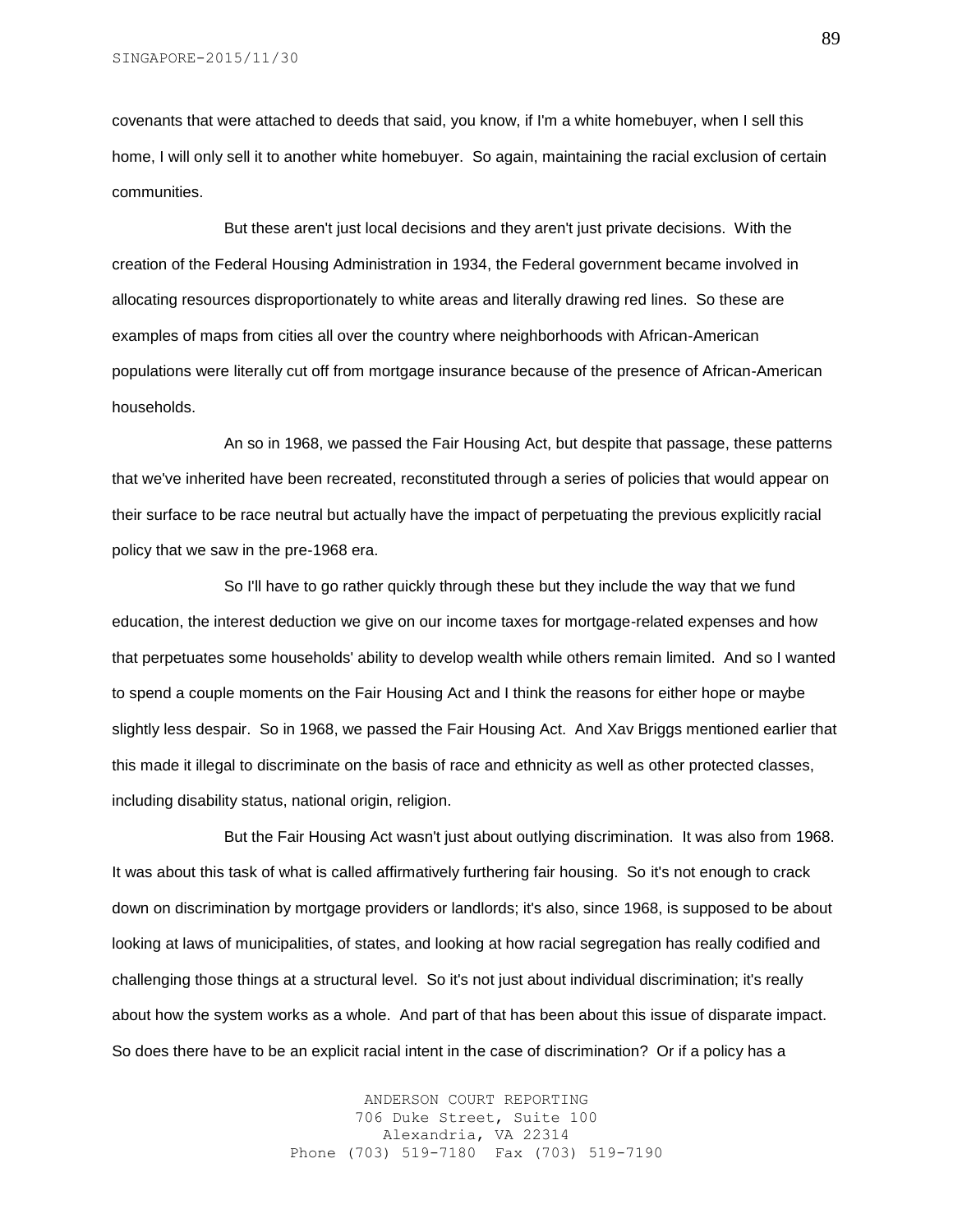disparate impact on a protected fair housing class, is that still a violation of the Fair Housing Act? And earlier this year the U.S. Supreme Court upheld this provision of the Fair Housing Act. And again, many advocates were afraid this was a moment where the Fair Housing Act really could have been potentially gutted, but it was a case brought by the Inclusive Communities Project in Dallas, taking on the Texas Department of Housing and Community Affairs for citing low income housing almost solely in low income communities of color. And even though low income housing on its face is not defined in racial terms, because it is functioning within a system of structural racism that is very much racialized, that we can still bring a Fair Housing suit in this instance even though the language isn't explicitly racialized. And so the Supreme Court upheld that interpretation of the Fair Housing Act. And then the next month, the U.S. Department of Housing and Urban Development issued a new rule. Now it's called the final rule. It is also changing the way in which we implement the Fair Housing Act. And so essentially, it's providing stricter guidelines to municipalities in terms of how they report segregation and inequality, and it's also holding them accountable to actually implement this idea of affirmatively furthering fair housing.

So I just wanted to say thanks again to Michael and the Center for Social Development. They've been supporting my work at Washington University, and what we are looking to do with our work on inclusive housing is to think about, you know, given this requirement of affirmatively furthering fair housing, what does that look like? How can specific policies be changed in order to actually get this done? And so that's the work that we're engaged in with the Center for Social Development. Thanks.

#### (Applause)

MR. KRISHNA: Thank you all. Before I turn to you for questions I'm going to ask just one of my own. There was a phrase that the deputy prime minister used this morning that he should consider copyrighting, which is I'm not deeply immersed in any of these contexts but I did see a common current running through some of the things you were saying. And many of you spoke about legacies and attitudes, and there was a comment made in the previous panel about an acceptable level of inequality which probably varies, definitely varies across contexts. How much would you say that what we see today by way of housing inequalities and racial and ethnic segregation is a product of what people in your societies have been conditioned to believe is acceptable or is a matter of shared public attitudes, which is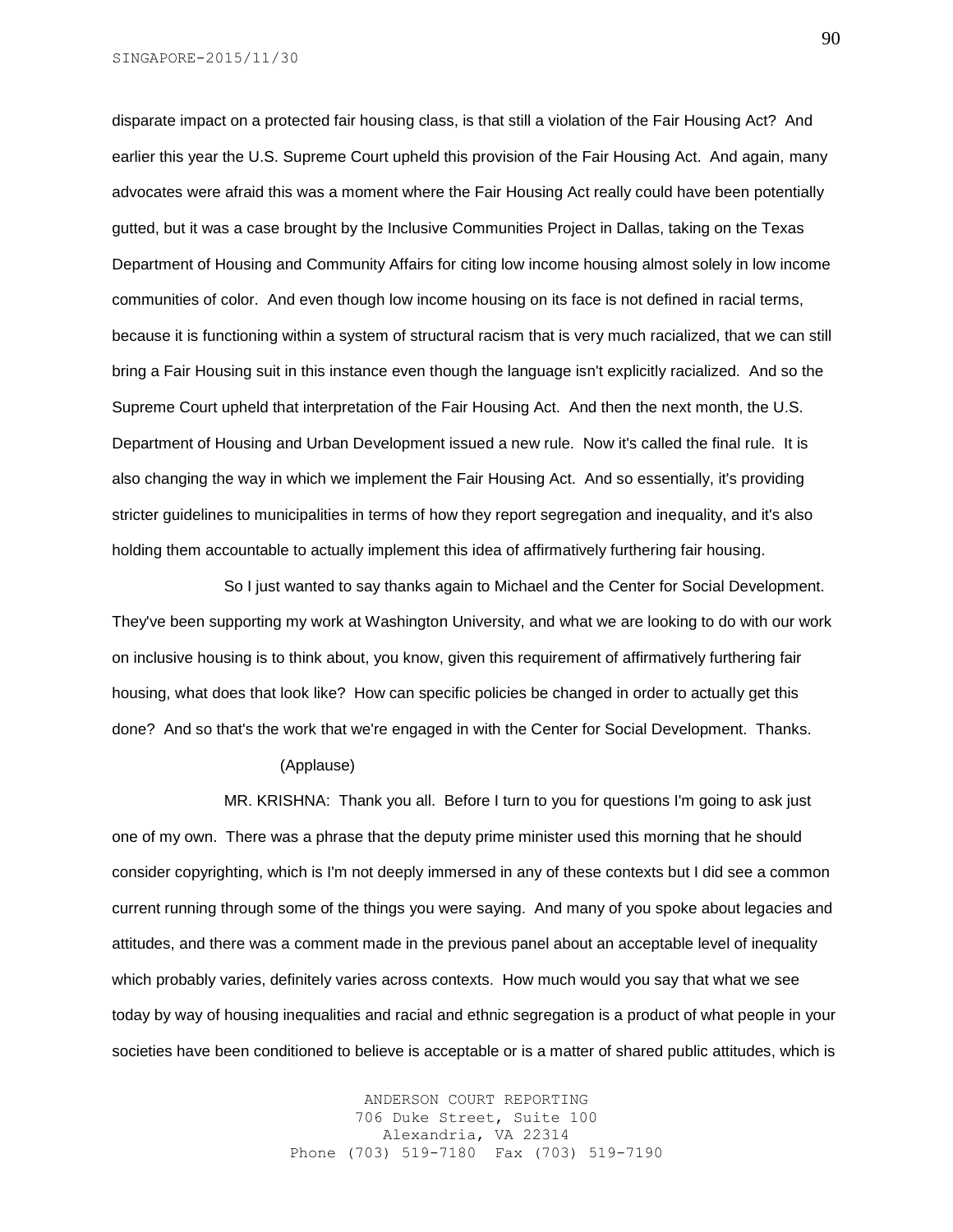the same thing. Any of you can answer it if you choose to.

Would you like to go first?

MR. JOSEPH: Yeah, so, okay. It's a difficult one because I think that, you know, what we have to do is to think about, you know, what's the cost of inequality, the cost to (inaudible) a society if things continue as they are.

I think the other thing really is really about public attitudes as well because, you know, most opinion polls, if you ask the general public, you know, in the UK, do they think inequality is wrong, do you think, you know, most people would say, yes, it's wrong, and most people would agree that society and government must do something. But the problem then is really translating that public support into action, and I think a lot of it is really to design policies which are underpinned by principles, which you can buy into in terms of showing it's a win-win situation and the policies can provide a greater equity. And I think the starting point is that we are all starting off from different points and the policy has to recognize that we need to design policies to enable people from different starting points to have equality of opportunity as well.

Professor Thorat?

MR. THORAT: Interesting question, but I think the inequality comes next. What is the level of inequality that we can tolerate? But in countries like India and many other countries in South Asia, the first thing is to provide the minimum. Whether everybody has a house, everybody gets something to eat, everybody has access to education, everybody gets drinking water and sanitation facilities. So I think the first issue is to provide a minimum of what is called human development. And after (inaudible) question of what difference we tolerate. So I think at the moment we have both the problems. We have a huge inequality, many indicators of human development that I mentioned, but at the same time there is a significant number of -- section of population which do not have the minimum needs, about 20-25 percent of the people are poor. There is a substantial portion of population which is houseless which is the houses which are not suitable. Sixty percent and a little more than that do not have drinking water at the house, electricity, and sanitation, so I think this is a two level question. First, to provide minimum and then the question of gap comes in.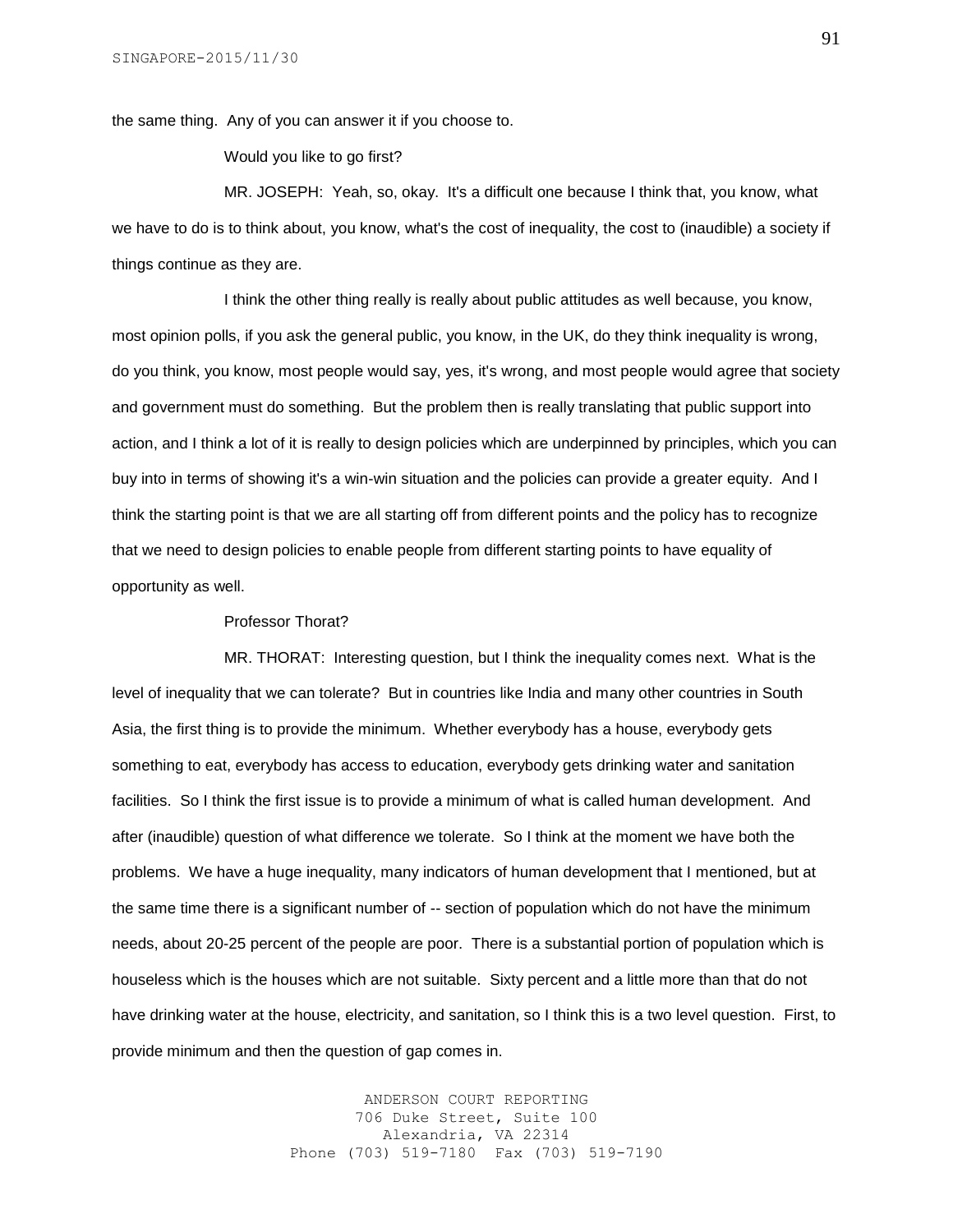MS. METZGER: And I'll respond as well. So I think that we have -- we've shown that we've had a very high tolerance for inequality, unfortunately, of course, and that has to do with a couple of different myths that we tell ourselves, especially white and affluent Americans, around the 1960s era, and we like to believe that through the Fair Housing Act and through the Civil Rights Act and other gains of the 1960s, that we sort of solve these problems so people allow themselves to rest on that. But, I mean, as we've seen certainly with the case of housing, we have not fully implemented that law, but I think people have developed a story that we have.

MS. CHIA: Probably I can share this. When some of us -- we have a high school friends reunion and we all agreed that when we were growing up we were all equally poor. So therefore, in the '60s, I think we are very equal because we are all equally poor. But as we progress, inequality becomes a major issue. There's a divide between haves and have nots. But if everybody have not, then you don't have the same inequality.

When I was growing up in Singapore, I felt this very much because we used to live in a - not in HDB when we were younger. I recall times that we had to move because my mother was having too many children and it's too noisy. So when we moved to the HDB flat, I think that's the greatest joy that we had, that we need not move again. So I hear this story from my parents very often.

> So what I'm trying to say is that it's really a matter of attitude and what is acceptable. MR. KRISHNA: Thank you very much.

Questions? Yes, back there.

MR. WIGGINS: Good afternoon, panel. My name is Todd Wiggins, and my business is called Urban Revival Media. And I really appreciate the presentation.

Some of the things that you presented, Molly, we've been hearing for the last 20, 30, 40 years, however long we've been living, and frankly, I'm tired of it. I'm tired of these maps. I'm tired of hearing the terms "black" and "poor" used in the same sentence and "white" and "affluent" used in the same sentence.

I will ask my question, but I would mention a particular movie. It was called Be Cool. It came out in 2005. Cedric the Entertainer played a successful drug dealer living in a predominantly white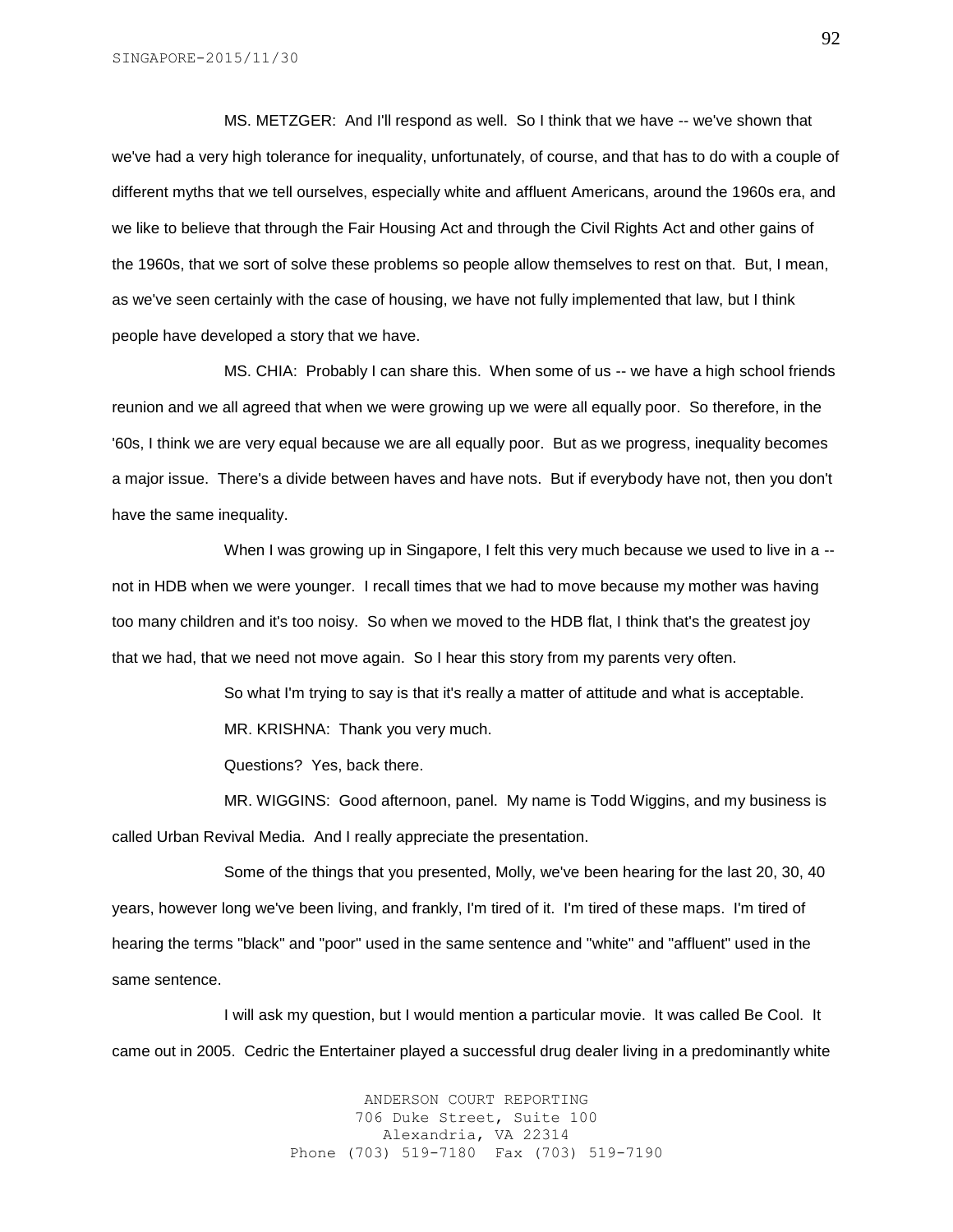neighborhood and living as well as his neighbors with his own business. Unfortunately, it was a drug business, but it was a successful business. There are many people these days who are exceptions to the rule that you painted with this picture with this picture. I think there is a motivation index and an education index that needs to be charted because I feel these days I can go where I choose to go for the most part. So I would like to say that there is a positive side of the picture and in some ways we have made progress.

My question is can you give me examples of people who have made progress that are exceptions, and can we hold them as examples of what we are trying to consider progress?

MS. METZGER: Thank you so much. May I?

MR. KRISHNA: Please.

MS. METZGER: So your point is incredibly well taken. I was asked to talk about U.S. housing policy in 10 minutes, so I glazed over an awful lot, and that's one of the important things that I did not discuss in enough detail. I mean, the black middle class is growing. One of my mentors, Mary Pattillo has done a lot of work on this. As someone from the audience pointed out earlier, there are still -- this issue of wealth inequality still has tremendous impacts regardless of a shrinking divide in income inequality by race. So I think these points around housing policy are still incredibly important, but your point is well taken. If you look at the direction that issues of segregation are moving over the time, the issue of racial segregation is moving in the direction of more integration, especially as the black middle class grows, while if we look strictly by income, it actually looks like the pattern is getting worse. But I just wanted to say thank you for your comments. Well taken.

MR. KRISHNA: Thank you.

Before I come to you, Darren, there was one comment. Yes, ma'am, yours.

SPEAKER: As important as the discussion is between black and white, there is also the issue of inclusion of immigrants, Hispanics, Mexicans, whatever throughout the country. And most communities have residential zoning, in particular single family zoning versus multifamily zoning. And usually they are in separate areas. So my question to Molly and to perhaps the gentleman more from England is we heard this morning about income integration within community structures in Singapore, and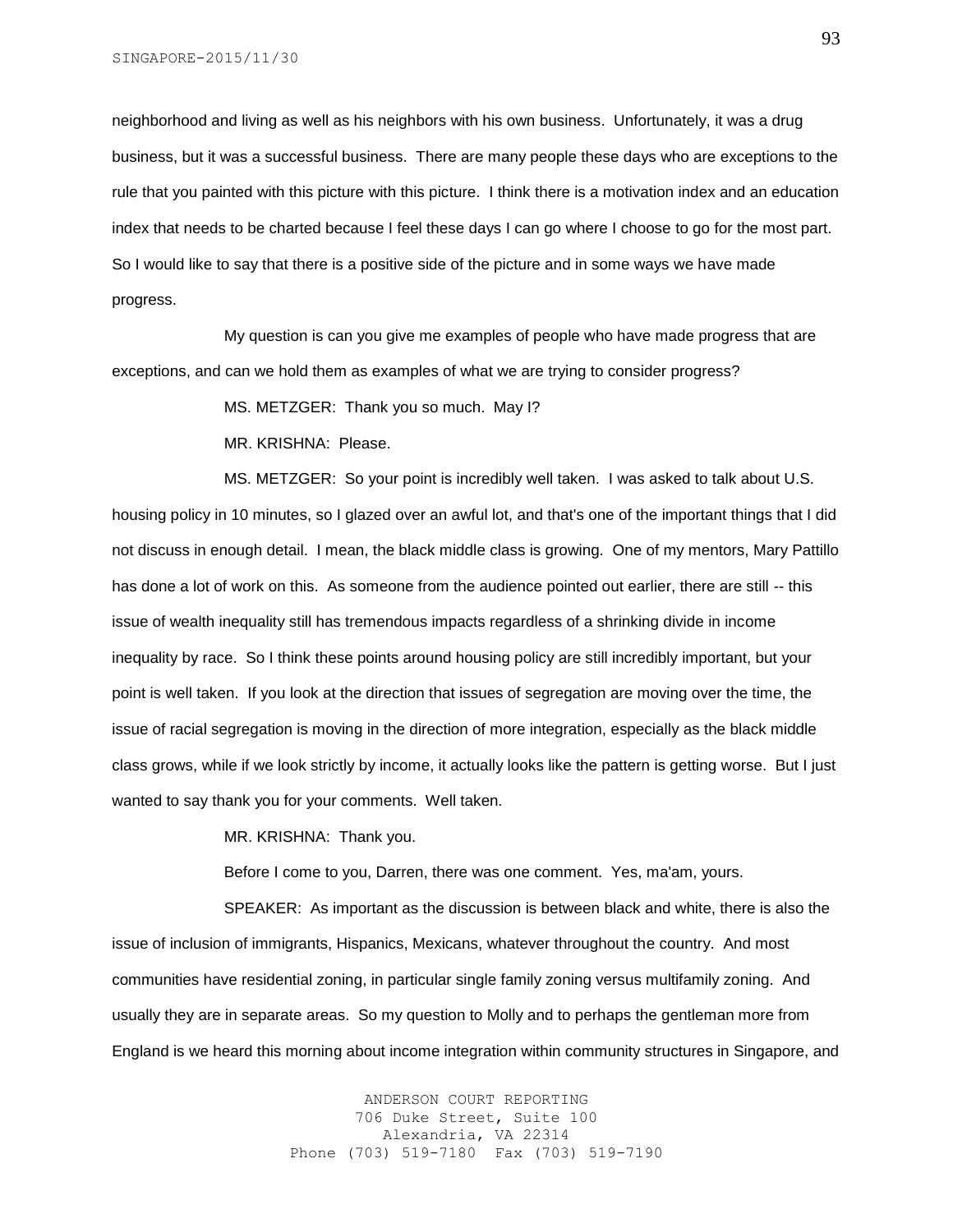with the kind of zoning that we have in this country and perhaps in England, doesn't that just reinforce income segregation by keeping multifamily developments affordable or not out of single family areas and therefore, you don't get the newcomers into those areas?

MS. METZGER: Yes. In a word -- would you like to?

MR. JOSEPH: Yes, thanks. I'll just step in briefly. I think you raised a really important point, which I think is really important to emphasize because I think in the UK over the last 20 odd years or so, what we've seen is quite a profound population change, and a lot of that population change has been driving by migration patterns. And I think a lot of the ways that we look at populations historically in terms of large organized ethnic groups have migrated to the UK from former colonies. That is quite antiquated now in terms of new patterns of migration. A lot of that migration is due to instability in other parts of the world. A lot of it due to people arrive in the UK for employment. So there is a term called "super diversity," which draws in this whole idea that we have to look at migration and population demographics in a different way, and rather than looking at communities in blocks, that we have to take into account people have different ethnicities, different nationalities, different religious affiliations, different immigration statuses, which has a lot of profound implications to the way that we understand social issues. And I think that we have to move away from making assumptions about communities, and particularly ensuring that new communities are forming; that we have the tools to identify who they are, where they live, and what their needs are, and that resources are targeted to them as well.

MS. METZGER: Yeah. And just in a word to your question, the answer is yes. I definitely agree with that. As this new -- the new final rule around affirmatively furthering fair housing comes out, it will be up to municipalities if they want to continue to receive federal funds to decide what they are going to do to address exclusionary zoning. So, you know, higher density zoning and being very intentional about that, thinking about planning, especially around transit-oriented development, that is one of the areas that we could do better.

MR. KRISHNA: The gentleman over there, please. Yes?

SPEAKER: So I want to return back to the point that was -- oh, of course you're going to get it. I'll start with the reference to the movie Be Cool, which is actually one of my favorites for comedic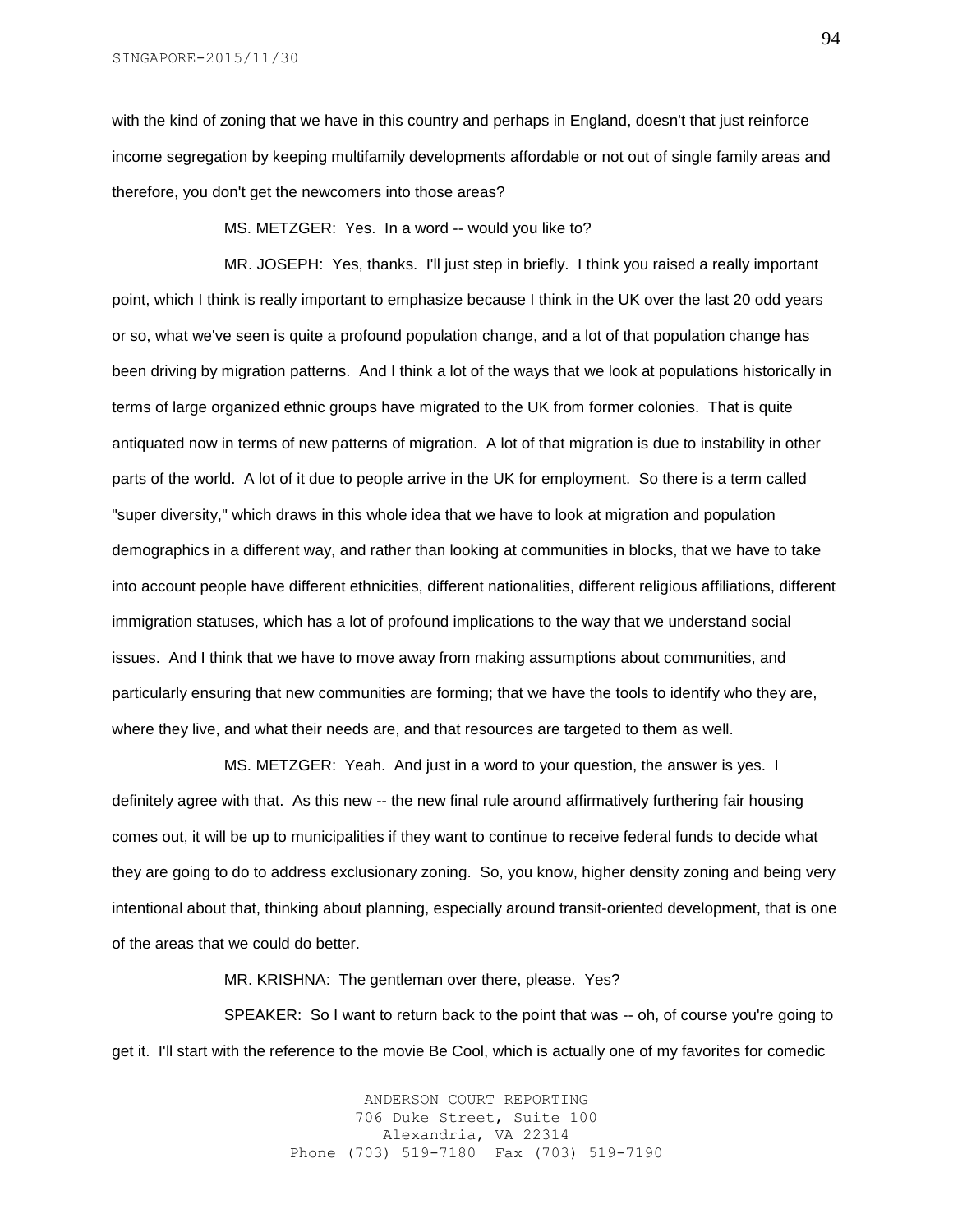value, not for social value. (Laughter) But Cedric the Entertainer, his character was not a drug dealer, but rather a successful music producer in the movie. And then I'll also point out that the argument of exceptionalism, which might be yourself, the problem with using that as evidence is that without looking at proper counterfactual, you need proper counterfactual to make that argument. What about the countless number of examples of -- I don't know if you're motivated or not, but highly motivated people who are not successful. So just pointing out exceptional as arguments for why can't they emulate these individuals, well, that's a problematic argument to make.

And then I'll get to -- the point, I'll say wealth. In terms of wealth also, we know that the racial wealth gap is as large today as it's ever been in a country, and despite improvements in education disparities between blacks, whites, dramatic improvements since 1940, as well as a narrowing of the income gap up to around the mid '70s, but yet wealth still remains highly pronounced and is probably the most predictive indicator of one's life chances no matter what the domain is.

And then finally I'll get to a question, which is it seems like the panel has provided an example of good social mobility programs with Singapore and then some attempts at social mobility policies but are not quite as successful as Singapore. So my question piggybacks on the immigration question as well. Is there an attraction of immigrants into Singapore as a result of the successful social mobility policies? And if so, how does Singapore deal with the attraction?

MR. KRISHNA: I'm going to suggest that since we have a limited amount of time left and there are a number of people who raised their hands, that we collect a bunch of questions and deal with them together. So maybe, do you still have a question, sir? Yeah.

SPEAKER: Yes. First of all, I'm delighted to see you doing the research that you're doing in fair housing.

A couple of observations. I've studied -- I wrote a book called New Towns: Another Way to live. And I study the housing in the greater London area and also in Sweden, and I think that one of the things the Swedes and the Brits have discovered is that when you go up in high-rises, and I think this is critical, because today, more people live in urban areas than otherwise. The Scandinavians found that above the fourth floor -- and the Brits, basically the same thing -- up to the fourth floor is called the human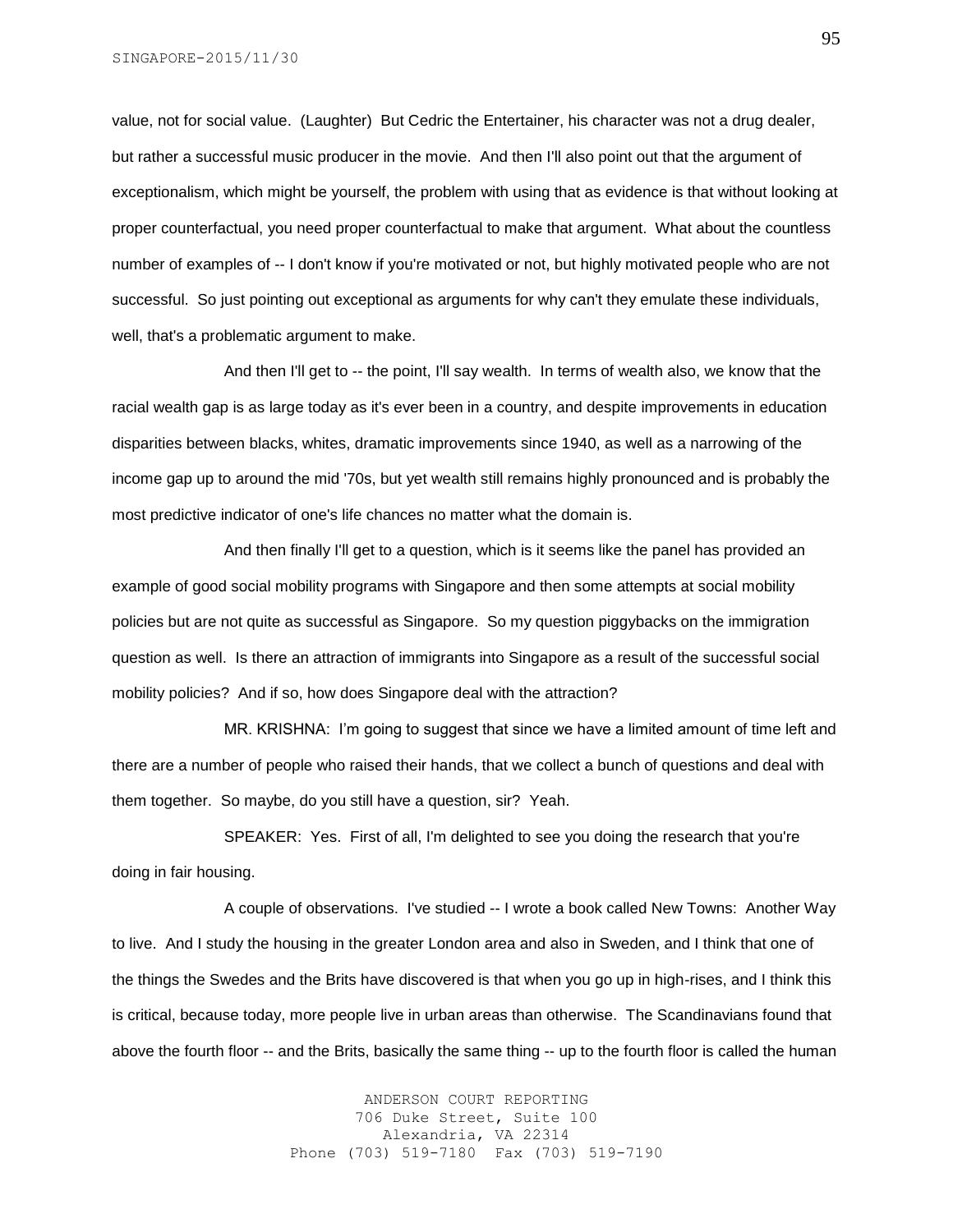scale. Above that, all the behavioral anomalies increase exponentially -- divorce, alcoholism, suicide, things like that. So given -- and you can go online and research this by the way -- given that trend, and given the concentration now in cities, it begs the question as to whether or not high-rises are healthy.

The other thing I want to mention is that I spent a lot of time in China, and they in 20 years move about 400 million people from the rural areas to the urban areas and they're making the same mistake. I think the challenge -- I don't like the word "fair" anymore, and I don't even like the word "equal." I think equitable is the key word. And I think one way to make housing equitable is to provide access to services, and that's the big discriminator. Whether or not you have access to services where you live. So, but I wanted to applaud you for your research, and I just want to thank you for this panel because I've learned a lot today.

MR. KRISHNA: Thank you. One last question. Yeah, just back there, please.

SPEAKER: I just want to echo again, this has been a great series of panels and I appreciate this last one.

To this last piece about access. So we speak a lot about housing, but we never really talk about where housing should be. Primarily here I work with a lot of real estate developers across the country who are recognizing that while urban development is by far the dominant preference among millennials and aging boomers, but the question really goes down to how is the transportation where many of the high cost places where high job opportunities are located have great transportations options. So I really would like to hear how maybe particularly in other countries this is dealt with and maybe Molly, you can come back and talk about how, too, the fair housing conversation really connects with. HUD actually use to have a major role in transit but today that conversation is basically siloed in DOT, and there have been efforts for those two agencies to talk, but you really can't talk about fair housing or equitable housing -- I like to say attainable housing -- without having a true concept of how you have increased transportation access without having those two agencies talk to each other. So I'd just love some comments.

MR. KRISHNA: One last question. Right in front. No? Oh, you were saying five minutes. Yes, I'm aware of that. (Laughter)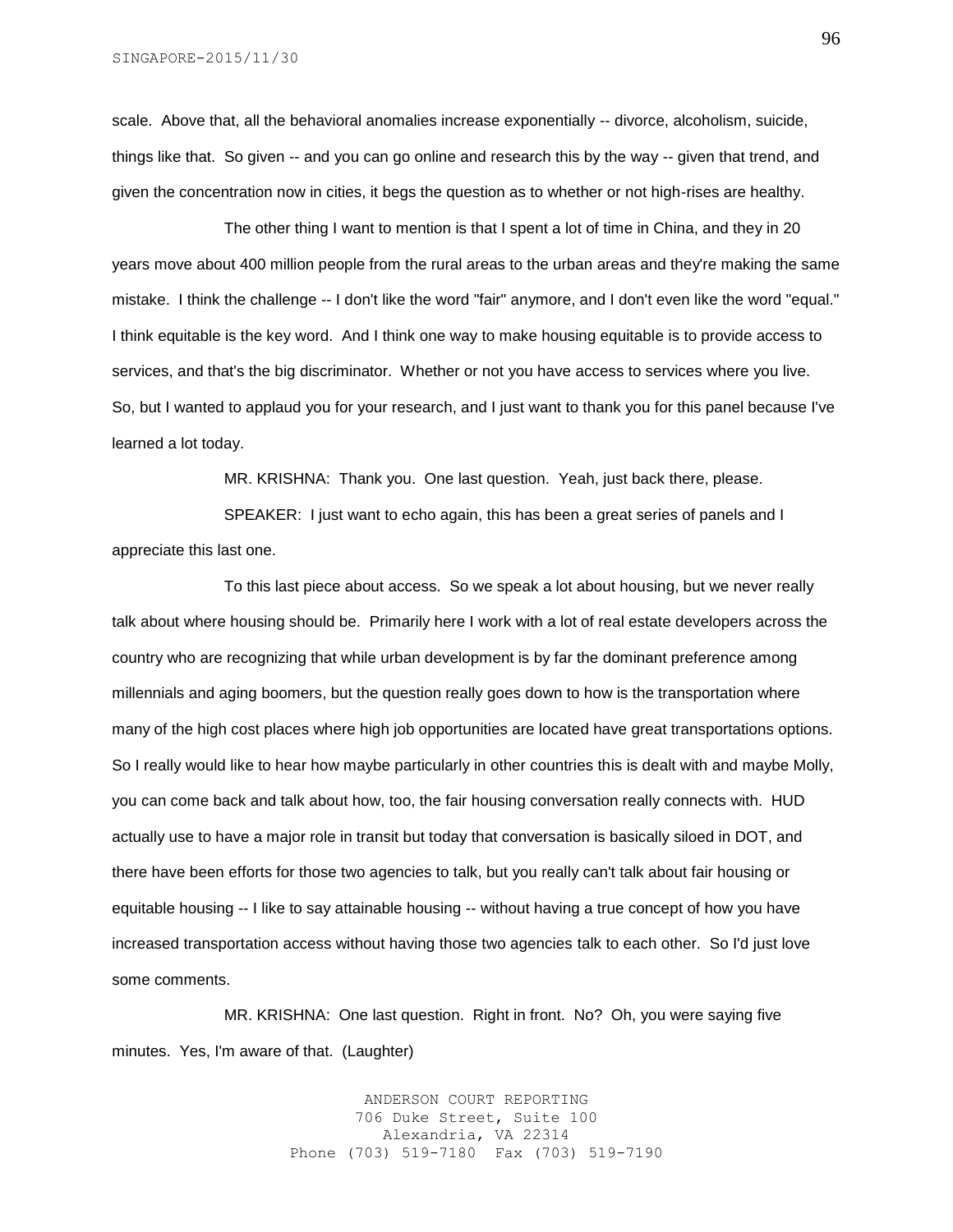Okay. Why don't we then, because we have five minutes, wrap this up? And I don't see any other questions. Let's start with you and go down the same order we started.

MS. CHIA: Okay. I'll try.

Singapore basically is a migrant society. When migrants came to Singapore, there was a natural self-selection because of social capital bonding. So the Chinese used to select themselves and live south of the Singapore River, the Indians north of Singapore River, and Malaise for the north. That was before we had this public housing scheme. But this housing was kind of not so ideal with limited amenities. So when HDBs started to be built, many of these migrants, they were very happy to move into this public housing. So that in a way solved the problem of enclave that would form.

But talking about today's new migrants, new migrants, they cannot buy a HDB flat directly from the government. They have to go to the secondary resale market, and that is governed by the ethnic integration policy cap. So a Chinese migrant from China, will definitely need to buy a resale flat that was previously owned by a Chinese to maintain the ethnicity composition. This is also true for the random market. I hope that somehow explains the situation in Singapore.

MR. JOSEPH: Yeah, thank you.

I think what I'd say is that the problem -- talking to housing, because housing is not just about where you live but it's also source and store of wealth. And unfortunately, we live in a highly uneven and unequal society where power structures are kind of distorted. And we resources are controlled and limited. And so any discussions we have around housing policy or social policy or public policy has to recognize unfortunately those basic facts, and that's the reality, that's the context in which we try and explore some dissolutions to these difficult problems as well.

I think I'd be interested to find out from Derrick and Todd this DBD you talked about because I can add that to my list as well.

I think in answer to the question around where you locate housing, I think the problem is particularly in say the UK, a lot of new housing is built by the private sector, so a lot of those decisions are market driven, you know, where builders are able to make profits and also in terms of planning policies as well. So again, we can't move away from the economics of markets and social markets and what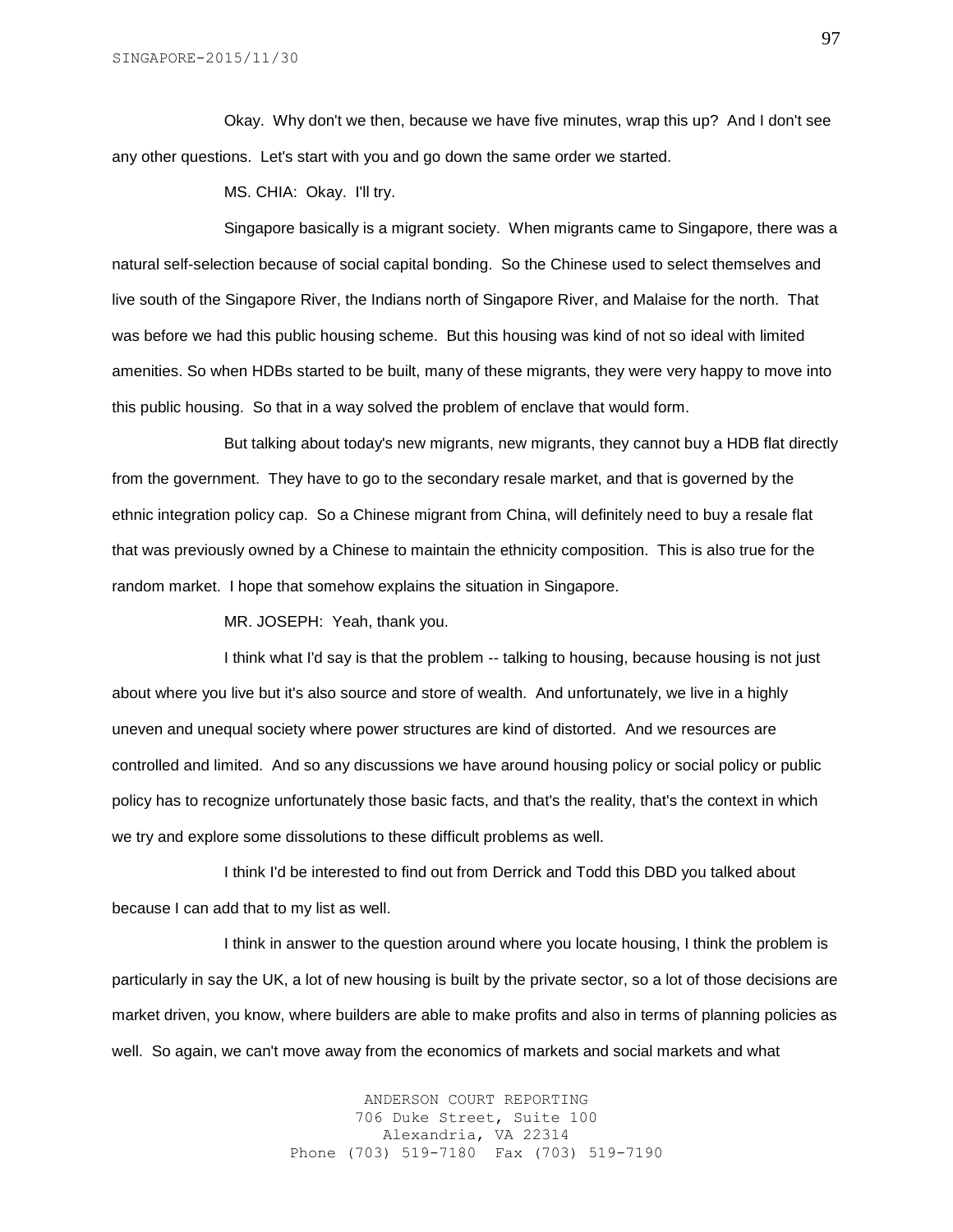decisions we make around interventions in order to meet our needs. And also finding housing needs, with new communities, new populations, we need to try and avoid making assumptions around the types of housing needs and household formation and types, so we need to understand the fluidness of needs as they present as well.

MR. THORAT: I just want to make two points. Yes, in the process of migration from rural to urban areas, how does the settlement pattern, the residential pattern form? I think beyond social origin, like caste, religions mattered. Original background matters. The people coming from the same regions, people from the same religious background, tend to come together to form the housing society when they are given the choice. So I think the segregation that we observed in the rural area get transported into the urban area to a greater extent.

But there are also forces which break it down. For example, the public housing, like on the pattern of Singapore, if you ask me about India, there is a large scale public housing constructed by the government, and it is exactly on the pattern of Singapore that the government will provide the bulk of the funding and the household, then take a loan from the organization where he or she serves and pay back in installment. That is a lot more secular. That is a lot more egalitated in nature. I think the problem that the speaker from Singapore had mentioned that when you draw the money from your (inaudible) for the housing, after retirement, you end up with more real estate but no cash flow. In India, they have given a development (inaudible) that you can draw a certain amount of your deposit for housing. Not all of it. It's 20 percent or 30 percent. You can almost buy your deposit, but the rest you are to keep after retirement.

The other point I'll make very quickly, my feeling is that all housing societies which are under the initiative of the people tend to be around their identity. If you are registering a society and building houses (inaudible) and coming together and raising the funds, the tendency is to have it around the identities -- religious, caste, (inaudible) and others. But the open-private builders, they build the houses in thousands, several thousand houses, there they will sell it to anybody without any constraint of the background. So I think multiple forces are a thing within the cities in the process of migration. Thank you.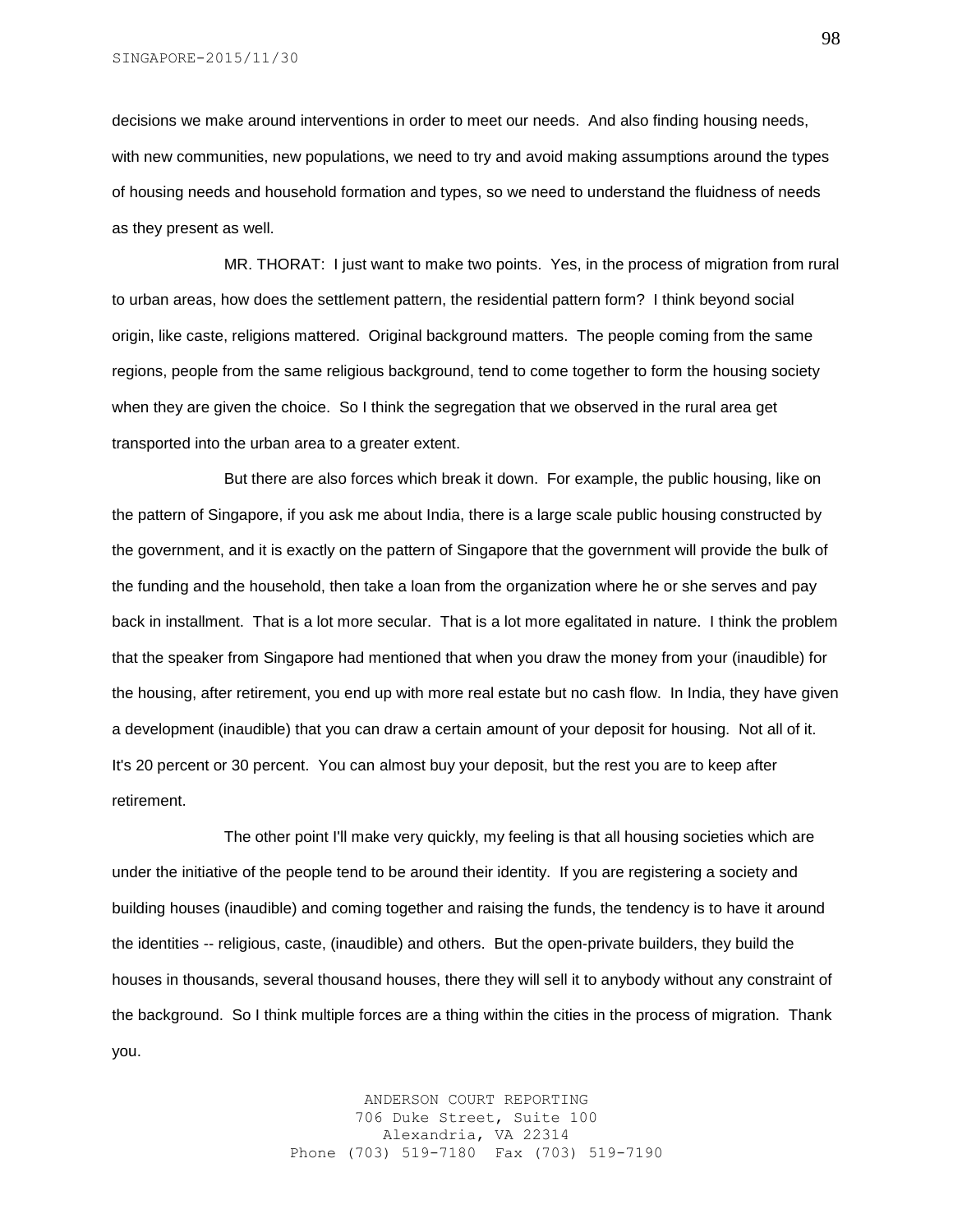MR. KRISHNA: So you've got 30 seconds left.

MS. METZGER: Okay. So I'll speak quickly to the transit question, so, and to a term that Margery Turner used this morning, which is "place conscious policy." And the segregation statistics I presented were high but they weren't 100 percent. Right? So we do have neighborhoods that are diverse, and then the question is will they remain diverse or are these gentrified neighborhoods? There is a group in San Francisco that put together a great prime and gentrification, early warning tool kit, and one of the best ways to predict it is where is there going to be a new transit stop? So that is a really key - right. And so that's a key area to build affordable housing. It's predictable, even in weak housing markets, like St. Louis, we're seeing gentrification happening. So I see that as a huge opportunity.

MR. KRISHNA: Thank you very much. Thank you very much, audience. Thank you very much, panel. You did a great job.

## (Applause)

MR. REEVES: We've arrived at the final panel. This is just going to be a few wrap-up comments, a very brief 15 minutes. Sandy Darity from Duke, Yunn Chii from National University of Singapore, and then myself, from Brookings, we're just going to offer literally a few closing thoughts before proceedings formally close. So Sandy, why don't you kick us off?

MR. DARITY: I was particularly struck by the observation earlier in the day that we need to actually construct a system of social security over the lifetime. I think that's actually a very, very important observation. I think we need to reemphasize the importance of providing support for individuals at all stages of their life. Jim Heckman's mantra about early childhood support has the potential effect of creating a triage where we ignore or overlook or bypass the needs of children who are somewhat older because presumably they can't be helped. I think that's absolutely incorrect.

I also wish that we had had some conversation about the relationship between neighborhood conditions and health outcomes. I think that's vital, both emotional health outcomes as well as physical health outcomes. But you know, hopefully in future efforts to pursue these types of issues we will do that.

I want to push back a bit on some of the commentary on the second panel today where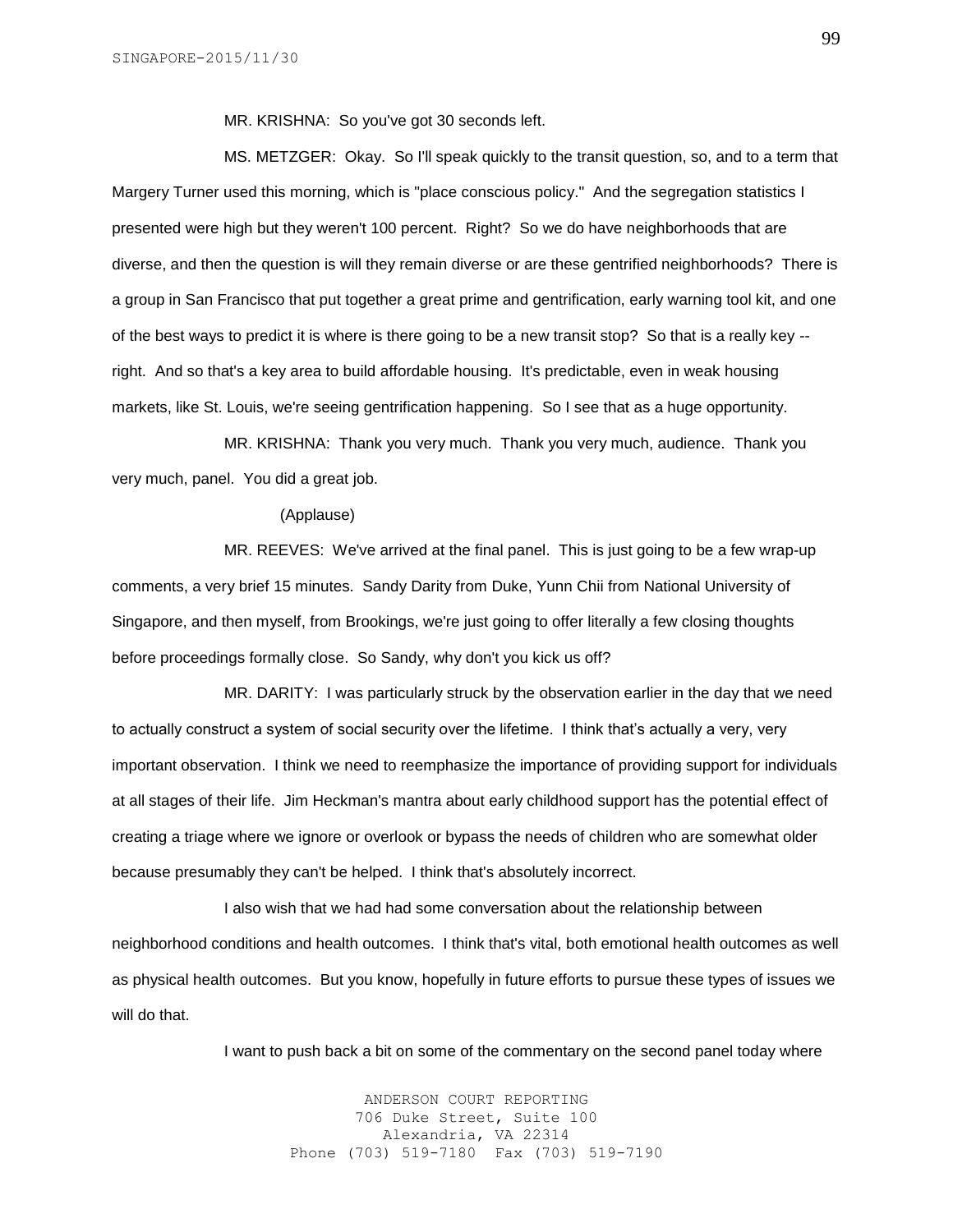both the governor and the mayor seemed to treat education as the silver bullet that would solve all of the social problems. I think in the question and answer they conceded that that was not quite the case, but that was the only policy emphasis that they offered.

If we are concerned about racial inequality, and I think we must be, then racial inequality is not bridged by education. You can improve your status if you are black, relative to other blacks, by getting additional education, but this will not do much of anything to close the gap between blacks and whites. So, for example, the unemployment rate for blacks with some college education is higher than the unemployment rate for whites who have not finished high school. Similarly, blacks with a college degree have a lower net worth by approximately \$10,000 than whites who have dropped out of high school. If we pay greater attention to the distinction between wealth and income, we even can recognize that differences in self-employment rates that are not associated with the proportion of the population that is of recent immigration are largely attributable to differences in wealth. That is to say you have to have some assets to build a business and to have it be sustained.

So I want to push back a bit about education as a panacea. I am certainly not against education. I'd be a hypocrite if I was to say that, but it's not going to do much to solve the racial achievement gap. Indeed, Janelle Jones, who is one of our Cook Center researchers, has shown in her own work that 10 percent of blacks who have STEM degrees from undergraduate schools are currently unemployed, and I think it is at least 10 percent. I think there are some estimates that are higher.

The last comment I'd like to make is that I think that there is an overemphasis on job creation versus what I would refer to and what Derrick Hamilton and I have been proposing, which is a job guarantee. The Federal government should provide the assurance to all citizens that they can receive employment at their desire through the structure of a public sector employment program at nonpoverty wages. There is a host of social problems that we would eliminate if we were to do something like that, which would have very little to do with the spatial characteristics of where people live.

So I want to throw those comments out because I guess I was provoked this morning, and so there you have it.

MR. REEVES: Yunn Chi, any final thoughts?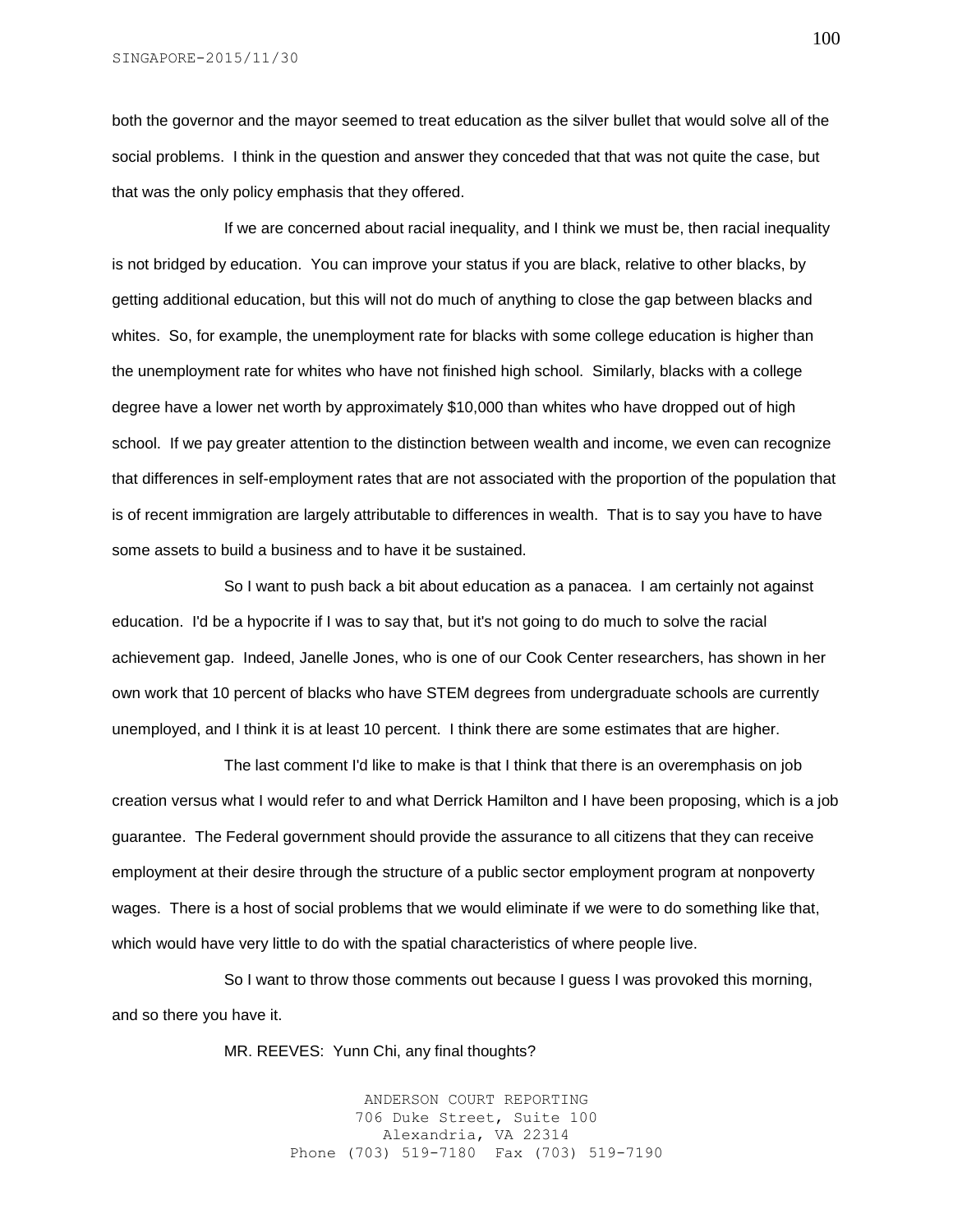MR. WONG: It's interesting. Just now there was a presentation, I think an overview of the historic spatial geography that was produced out of the colonial plan. I think what characterizes Singapore and the success of housing in Singapore is in a sense we dismantled the spatial geography that was produced from colonial times, which placed people in those areas that were mentioned, along the rivers, as if people in a sense, because of their ethnic origins, because of their status at a point in history, fits those areas. So I suppose (inaudible), I think, being more resilient, can stay in the swampy areas. The Europeans with better genetic formations would be in in the healthier area.

So in the process of I would say modernization and (inaudible), there was a very conscious effort to dismantle the geography and reposition, relocate them in a (inaudible). I think it was mentioned, someone mentioned about the pathological aspects of living in high-rises. I think that has never proven to be the case in Singapore, and I suppose we come back to this fundamental realization by most that if you are disadvantaged from the start, you turn the disadvantage into advantage.

I never cease to be amazed by all my French professors who came to visit Singapore, and after dinner he took a smoke and stood there quietly and said, "You know, are you sure there are people living in these flats?" I said, "Why do you ask?" He said, "It's dead in the evening, you know, and everybody -- they're so quiet. This would never happen elsewhere." And I said, "Well, the situation is that under the kind of propinquities of the blocks, there is a recognition that once welfare depends on the other." So in a sense I think what was a disadvantage in a high-rise urban situation, quickly was accepted as something that's given that cannot be turned around, but how do you turn that into an advantage? In a sense, I think a great part of the success of Singapore is the kind of austerity. I think what the DPM talked about in some of his interviews as taking responsibility for individual actions, and so while he talks a lot about the hand that shaped Singapore, (inaudible) never talk about the individual responsibilities take by all the different races in Singapore to recognize that they have to live together in the kind of limited state.

So the choice of housing I would say is fait accompli. I mean, we do have options, and 90 percent (inaudible) people stay in high-rises, but that said, what was not shown I think in the slides, but I think it was mentioned by the DPM, was that the presence of single-family land properties,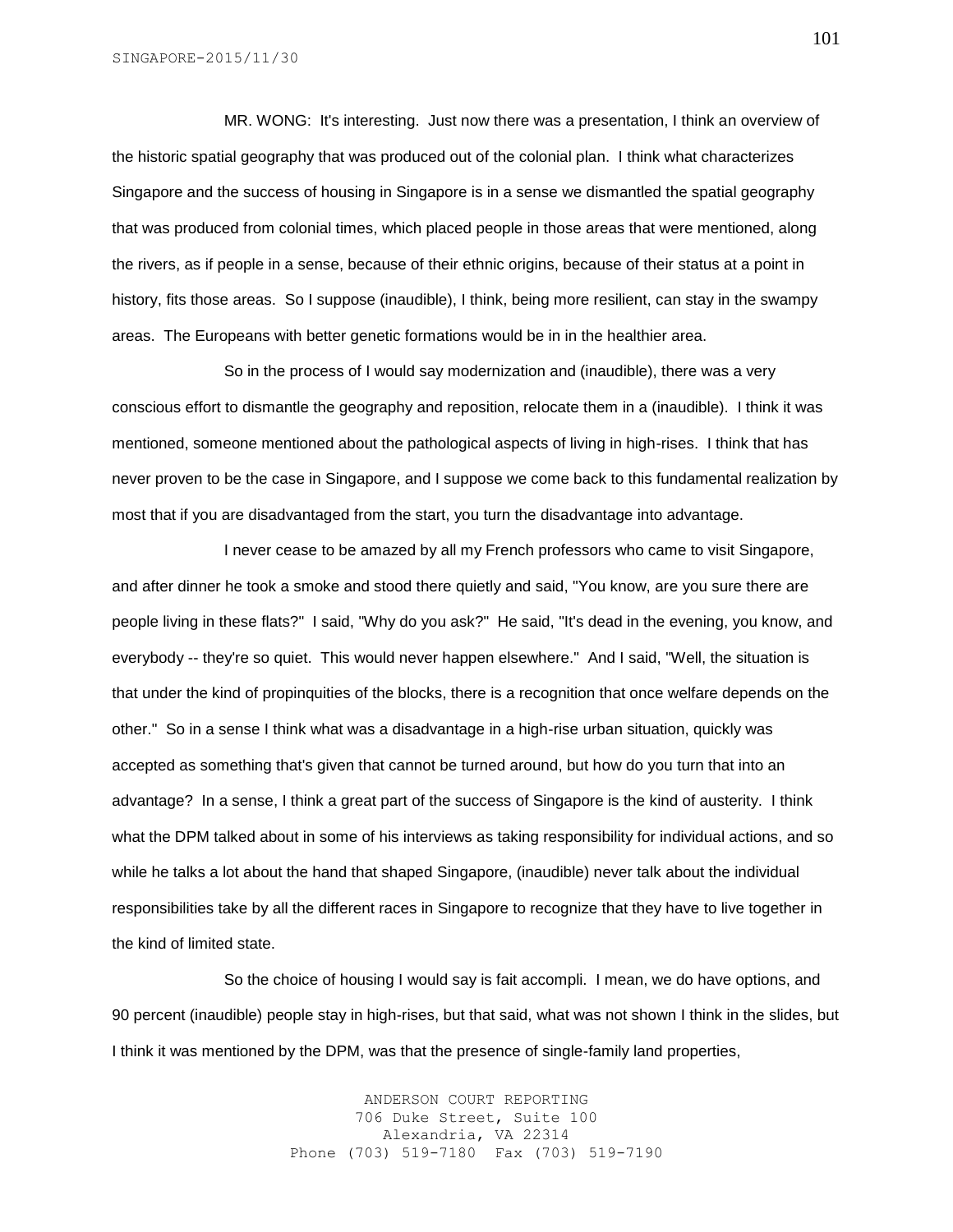condominiums adjacent to all this public housing is something that we take for granted. In fact, I walked an American professor just recently, about three days ago, in one of these new towns called Tampines. And he was surprised. "Are you sure these are people next door in the semi-detached high-rise houses like to have this high-rise next door?" I said, "Of course." It is, in fact, always a continual reminder that if they don't shape up, they might end up in public housing. And likewise, the people in the public housing looking down at the semi-detached houses and saying, "This is what I want my children to be in in the next generation."

So the sense of social mobility is not only immediate but it's also probable and what you call visible. I think that plays quite a bit in the formation of our sense of (inaudible). It's also in all the statistics that we talk about, but physically, I think you can see that for sure.

There was a question that talked about the "silver bullet" in the formation of successful communities. I think the fact of the matter is we feel that the best guarantee in the formation of a healthy society is in a sense giving a sense of stake holding. I think this is another very important political instrument in Singapore. By creating stake holding, ownership, while you lock people's efforts into place, it also means that they have to ensure that the things that they own, the assets they own are continued and kept. So the collective disadvantage, again, is turned into a sense of positive aspect.

I think moving on, I think the general winners is that the shape of housing cannot be just from top down anymore; rather, there has to be a serious rethink about disbursements of facilities in perhaps a more integrated way. That's not to say that the status that we have now is not integrated; rather, the future of housing and housing states has to be to take in really the real consummation of the lives of the family members, the aging in place, and creating more resilient communities beyond the individual nuclear families.

On the case of the American situation, I'm out of my debt in talking, but I did write my own slight introduction to myself that studying in St. Louis, as I said, I had the horrific experience of witnessing the (inaudible) and I never cease to be invited by (inaudible), I think, at Washington U. I think, Rainwater, I think is his name, who mentioned something that really stuck in my mind. And it was also something that my professors mentioned to me. He said, "You know, in providing public housing, you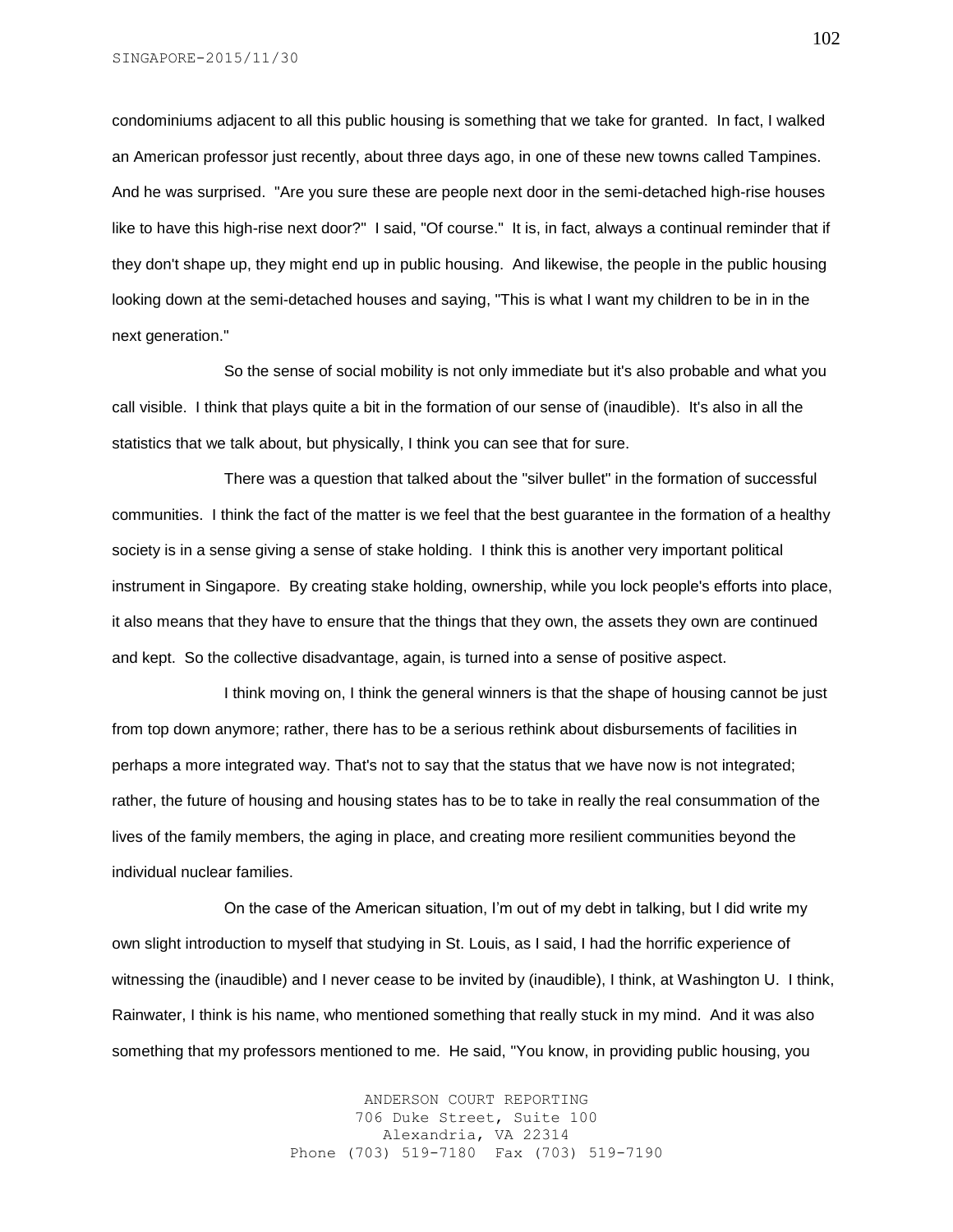SINGAPORE-2015/11/30

have to do what is very contrarian." And I said, "What do you mean by that?" He said, "Well, you give the people the best." I said, "How can that be possible? Because they don't have the means. Why should we give them the best?" "Well, if you give them the best, you are actually promoting their selfesteem and giving them the feeling, the realism that they have a purpose in life, and for that reason, they would strive even harder. And I said the reason I feel is not because of poor design by Minoru Yamasaki; it failed because of the sense of lack of social mobility, a sense of entrapment, a sense of imprisonment in the urban setting.

So that actually means a very important housing configuration that I teach as the teacher in design, is how to continuously imagine futures of human communities that has all the latitude and potentialities of eras, changes, expansion, and flexibility, and I think (inaudible) some of the very important things that we are thinking about in Singapore about the next generation of public housing. So it's not so much the top-down kind of delivery, but rather the bottom-up possibilities in making adjustments to those housing environments.

So I think for us, this is going to be a new disadvantage, but hopefully, I think, hopefully my generation has the gumption and the strength like our pioneers, you know, to expand on that and build up. And I believe that really everywhere, I think there are potentials for communities to do that. And sometimes, of course, legacies are such that there seem to be impediments, but of course, I'm leaving this session full of knowledge and also optimism that the problems that we face in Singapore, on a small little island of 700 square meters -- maybe small compared to the kind of issues that people face elsewhere.

Thank you.

MR. REEVES: Thank you.

I'm the only thing standing between you and the door, so I'll be as quick as I can.

I was struck, too, by the turn to education and human capital from our elected officials and, I think, as I said, I think it's because that's a safe place to go in terms of U.S. politics. Education is the greater leveler in the history of the U.S., and so it was a much safer place to go. But what that means is unless we tackle the kind of upstream and more entrenched kinds of inequality, it will always be a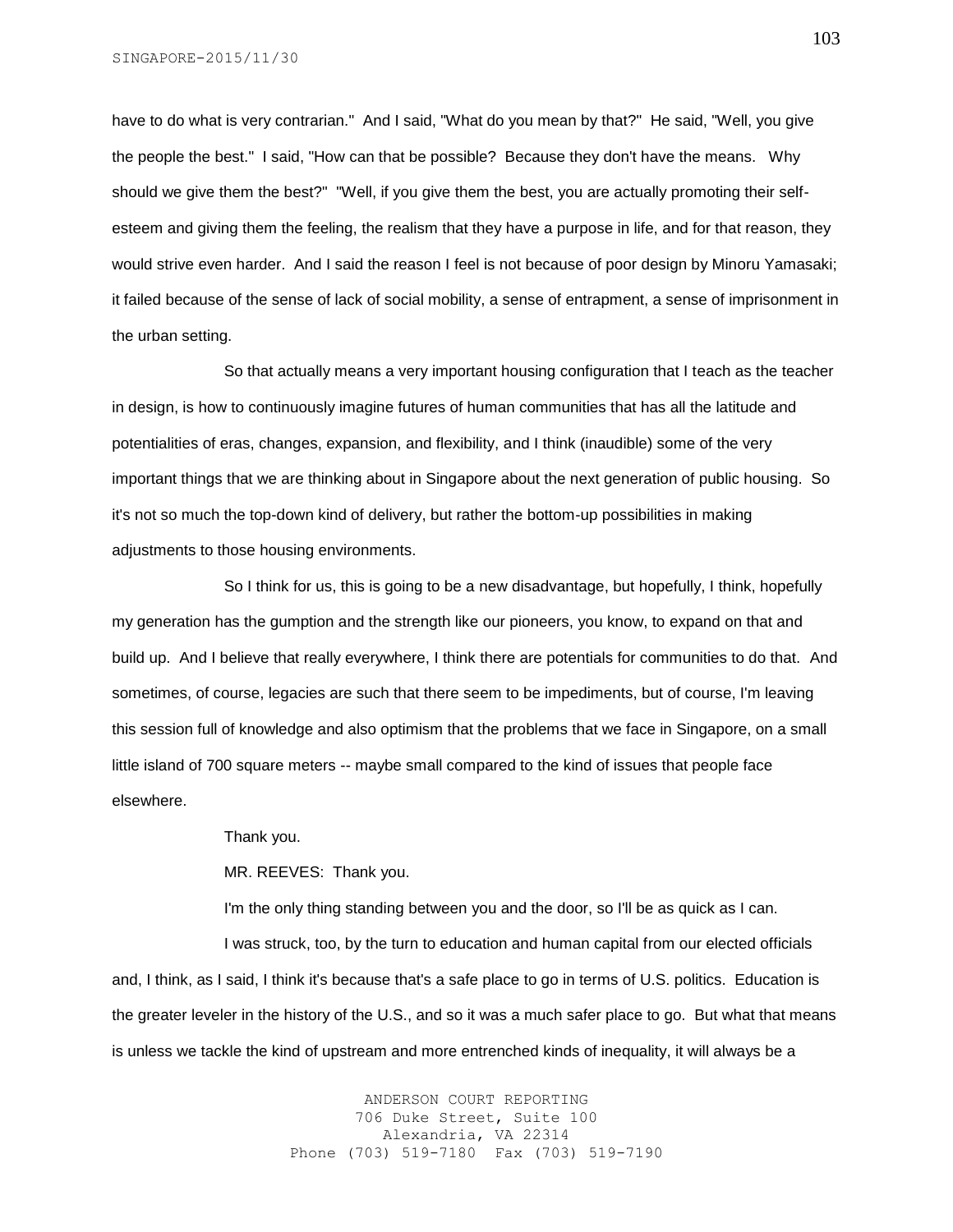heavy lift. And to the point about exceptionalism, it means that it will require people to be exceptional to escape from some of those communities, and even if there are a few, the danger is we point to the exceptions and kid ourselves that they're the rule. So there's a huge danger.

I agree about the need for a life cycle approach. In fact, we do a bit of work with Jim Heckman here, and he said at an event recently, he said, "I'm actually really worried that everyone is just obsessed with the early years now and they're forgetting about the rest. And I said to him, "Whose fault is that?" But it does seem to me, having listened to all of this, the one thing I would like to hear more about, maybe for another day, is the double-edge sword of promoting home ownership as both a social and economic policy. We could really have drawn that out in the UK context where I'm from versus Singapore and the U.S. I would love to hear more about that at some point. But it does seem to me that the question for all of us is how in a political, social, and economic context that we're working in, how can we tackle in a slightly more upstream way these entrenched space-based inequalities rather than just trying to deal with the consequences further down the line? And it seems to me that does require this intent. It has to be intentional. Societies don't gravitate towards lack of -- they don't gravitate to integration and equality. You have to lean against it pretty hard, and that's why Singapore is quite interesting. Singapore had no choice but to aggressive manage its housing market because of its size and population. It did have a choice as to how aggressively it would promote integration, and having had the chance to be in Singapore a bit earlier this year, it strikes me that the kind of founders, particularly after the accidental birth of the country, were obsessed with the need for ethnic and racial harmony, terrified that that would be what would tear the country apart. So it's almost actually hyper-intentionality around it which you see now in policies around caps and so on. It's hard to imagine a society that has been more intentional about preventing segregation, and it may be quite hard with a few dishonorable exceptions to think of one that's done worse on this front than the United States. In many cases, actually enforcing segregation rather than opposing it. So that kind of question of intentionality and what we do about it struck me.

The other two thoughts that linger in my mind, the role of markets. To what extent we're marshaling markets to work more effectively and more equitably and to what extent we're stopping markets from working. One of my colleagues here, Jonathan Rothwell, has said recently that actually an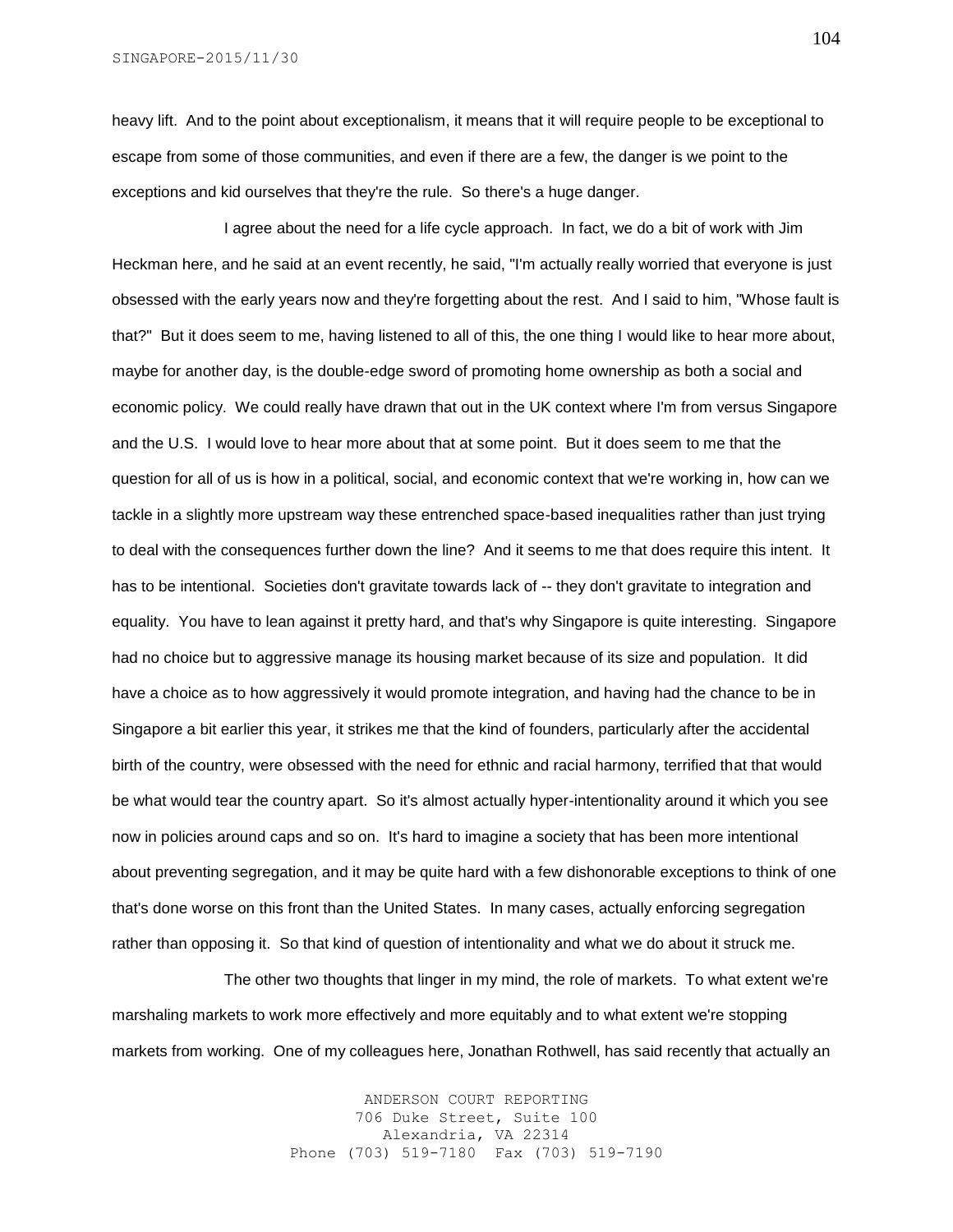absolutely free market would be much better for the U.S. in terms of housing than what we've currently got now. Zoning is kind of a form of protectionism. It's against free markets. And so it's interesting to me to think about that and what's the role of policy in its interaction with markets. Markets aren't necessarily our enemy here. In many cases markets may be our friend.

And then the second point was about morals, and I think Xav made this very clearly, is that in the end there may be a limit to how far we can rely on enlightened self-interest and instrumental arguments, so this is really in your interest. And at some point you may have to face the fact that some of this is actually a collective action problem and it does require some of us even to make small sacrifices at the margins in the service of some greater public good, but that is a macro-political problem which lies well beyond my reach today.

I will say, however, that tomorrow is the first day that I can legally apply for U.S. citizenship, having held my Green Card for three years, and so I decided to wait until this conversation had taken place. I can report that despite some of the disappointing evidence that we've heard from today, the sufficient optimism on my part and desire to be part of the solution, but I will, in fact, be submitting my application for U.S. citizenship tomorrow, so wish me luck.

Please watch the space. Brookings is going to stay in this space. I'm very grateful for the partnership that's been offered by the other institutions here. You've heard of the work they're doing. Brookings, too, will continue to work very strongly in this space, and particularly around the interaction between race, place, and opportunity.

You've all been good enough to stay. You will notice that the deputy prime minister came back a couple of times during the discussion. That was noticed. That doesn't always happen when we have visiting dignitaries, so we noticed that. Your punishment for staying is for me to ask you to take your trash out of this room, into the one next door, because otherwise there is no way to get it picked up. So I apologize for that.

It remains only for me to thank all of you for coming -- our cosponsors, all our speakers, all our panelists. Please join me in thanking everyone who contributed to this.

## (Applause)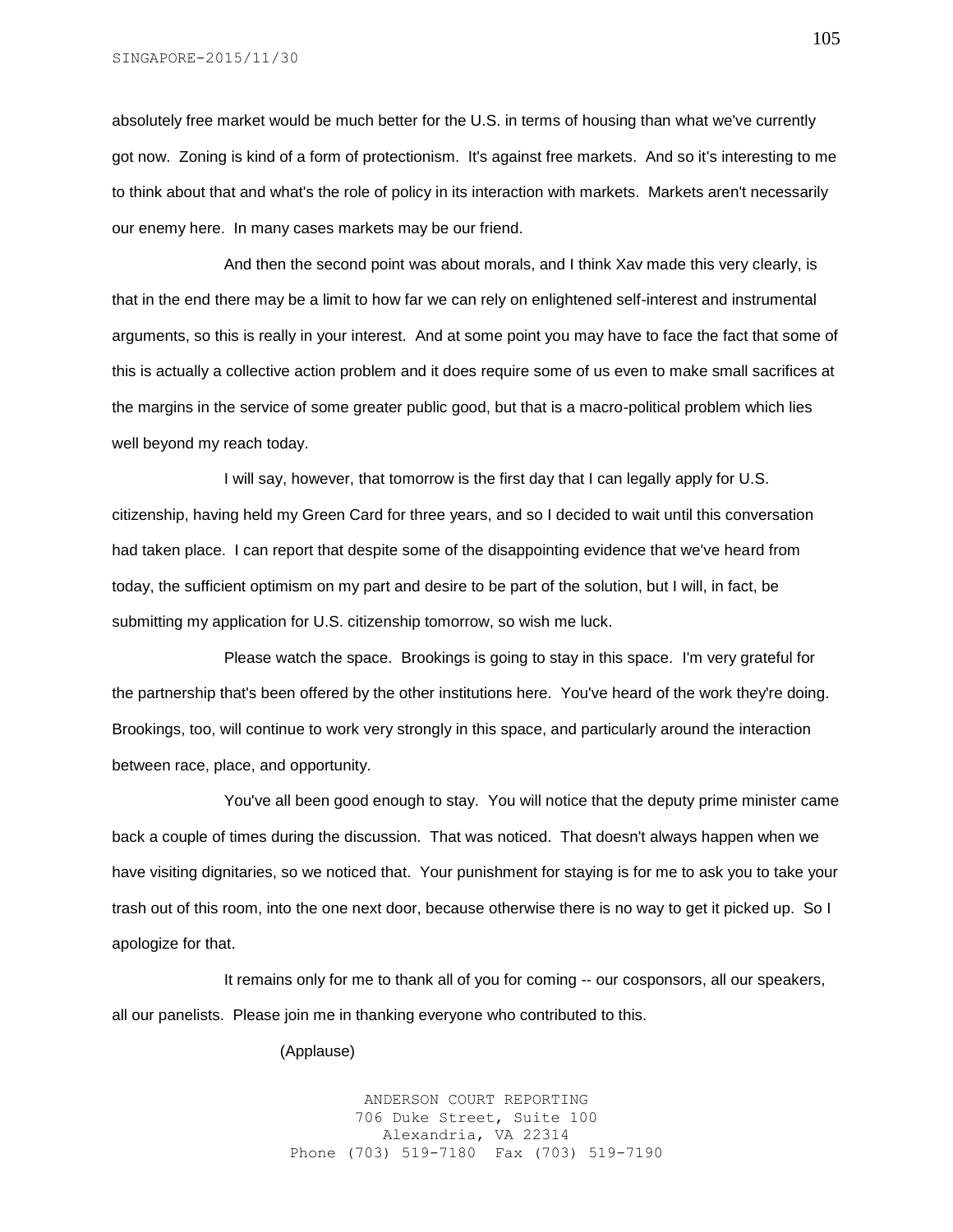\* \* \* \* \*